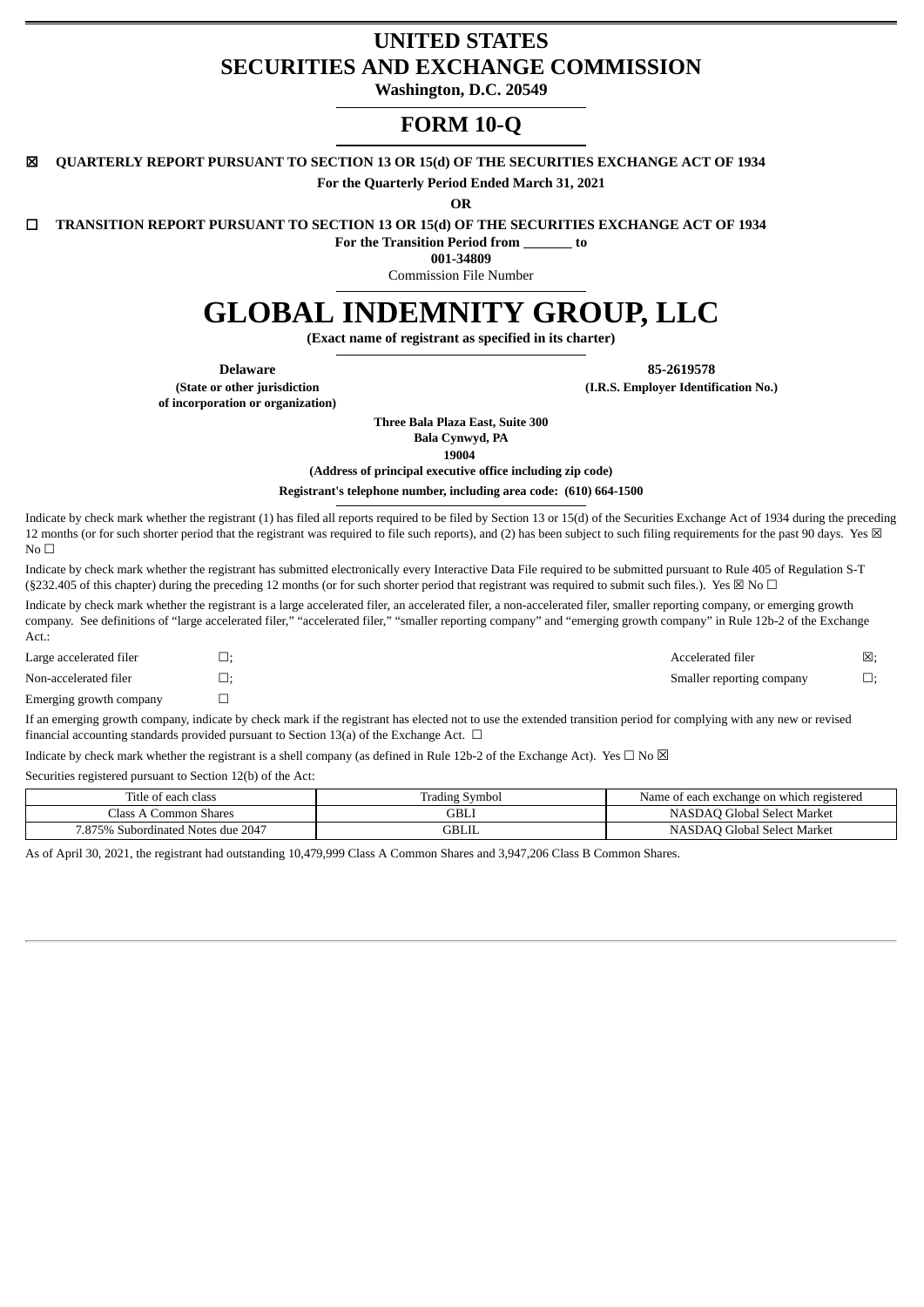# **TABLE OF CONTENTS**

# **PART I – FINANCIAL [INFORMATION](#page-2-0)**

**Page**

| Item 1.          | <b>Financial Statements:</b>                                                                                                                  | 3  |
|------------------|-----------------------------------------------------------------------------------------------------------------------------------------------|----|
|                  | <b>Consolidated Balance Sheets</b><br>As of March 31, 2021 (Unaudited) and December 31, 2020                                                  | 3  |
|                  | <b>Consolidated Statements of Operations</b><br>Quarters Ended March 31, 2021 (Unaudited) and March 31, 2020 (Unaudited)                      | 4  |
|                  | <b>Consolidated Statements of Comprehensive Income (Loss)</b><br>Quarters Ended March 31, 2021 (Unaudited) and March 31, 2020 (Unaudited)     | 5  |
|                  | <b>Consolidated Statements of Changes in Shareholders' Equity</b><br>Ouarters Ended March 31, 2021 (Unaudited) and March 31, 2020 (Unaudited) | 6  |
|                  | <b>Consolidated Statements of Cash Flows</b><br>Quarters Ended March 31, 2021 (Unaudited) and March 31, 2020 (Unaudited)                      | 7  |
|                  | <b>Notes to Consolidated Financial Statements (Unaudited)</b>                                                                                 | 8  |
| Item 2.          | <b>Management's Discussion and Analysis of Financial Condition and Results of Operations</b>                                                  | 34 |
| Item 3.          | Quantitative and Qualitative Disclosures about Market Risk                                                                                    | 55 |
| Item 4.          | <b>Controls and Procedures</b>                                                                                                                | 55 |
|                  | <b>PART II - OTHER INFORMATION</b>                                                                                                            |    |
| Item 1.          | <b>Legal Proceedings</b>                                                                                                                      | 56 |
| Item 1A.         | <b>Risk Factors</b>                                                                                                                           | 56 |
| Item 2.          | <b>Unregistered Sales of Equity Securities and Use of Proceeds</b>                                                                            | 56 |
| Item 3.          | <b>Defaults Upon Senior Securities</b>                                                                                                        | 56 |
| Item 4.          | <b>Mine Safety Disclosures</b>                                                                                                                | 56 |
| Item 5.          | <b>Other Information</b>                                                                                                                      | 56 |
| Item 6.          | <b>Exhibits</b>                                                                                                                               | 57 |
| <b>Signature</b> |                                                                                                                                               | 58 |
|                  |                                                                                                                                               |    |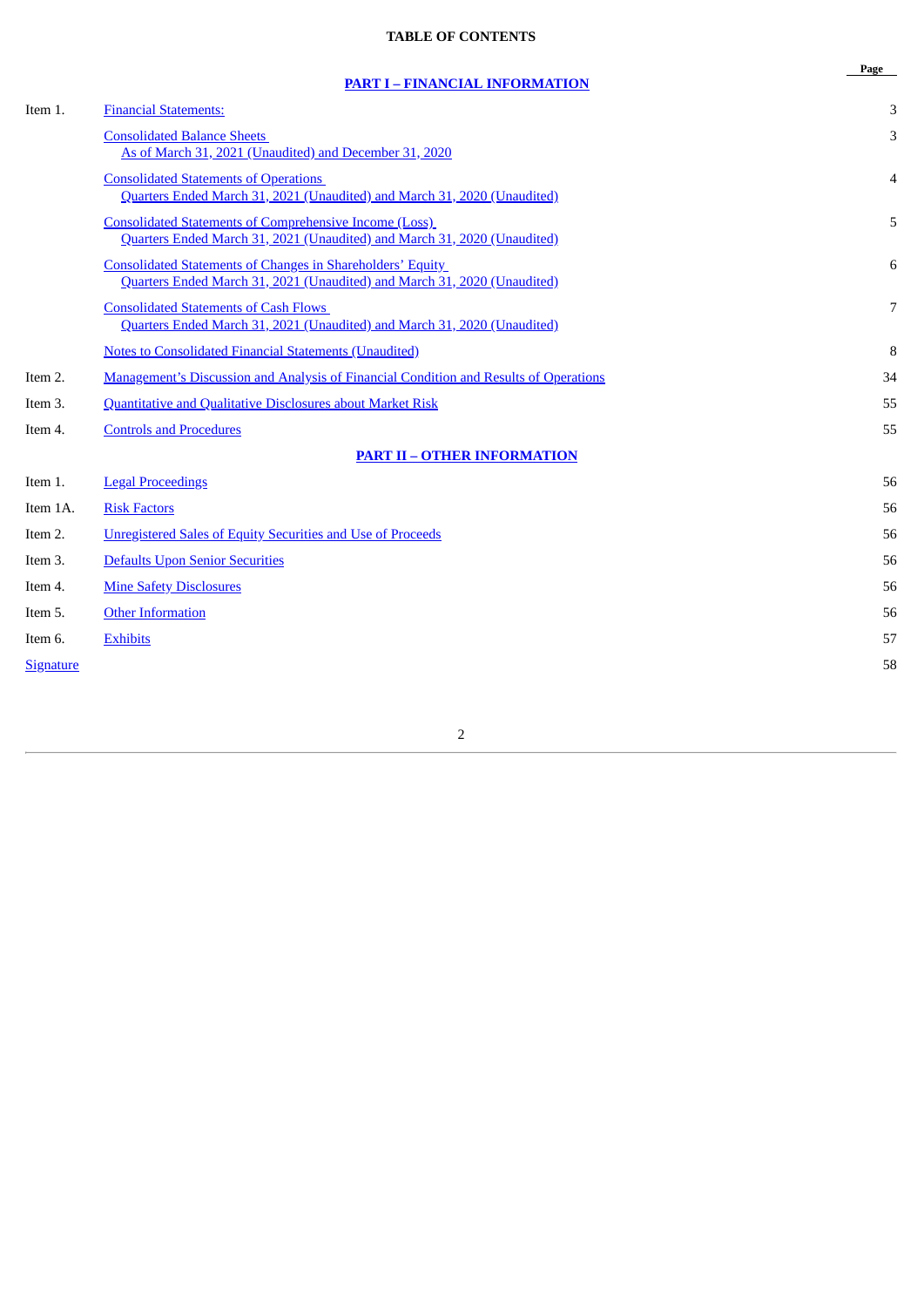# **PART I – FINANCIAL INFORMATION**

# **GLOBAL INDEMNITY GROUP, LLC**

# **Consolidated Balance Sheets**

(In thousands, except share amounts)

<span id="page-2-2"></span><span id="page-2-1"></span><span id="page-2-0"></span>

|                                                                                                                                                                                                                                                                                                                |               | (Unaudited)<br><b>March 31, 2021</b> |              | <b>December 31, 2020</b> |
|----------------------------------------------------------------------------------------------------------------------------------------------------------------------------------------------------------------------------------------------------------------------------------------------------------------|---------------|--------------------------------------|--------------|--------------------------|
| <b>ASSETS</b>                                                                                                                                                                                                                                                                                                  |               |                                      |              |                          |
| Fixed maturities:                                                                                                                                                                                                                                                                                              |               |                                      |              |                          |
| Available for sale, at fair value (amortized cost: 1,202,472 and 1,149,009; net of allowance for expected credit losses of \$0 at<br>March 31, 2021 and December 31, 2020)                                                                                                                                     | $\mathcal{S}$ | 1.214.622                            | $\mathbb{S}$ | 1.191.186                |
| Equity securities, at fair value                                                                                                                                                                                                                                                                               |               | 83.449                               |              | 98.990                   |
| Other invested assets                                                                                                                                                                                                                                                                                          |               | 95,522                               |              | 97,018                   |
| <b>Total investments</b>                                                                                                                                                                                                                                                                                       |               | 1,393,593                            |              | 1.387.194                |
| Cash and cash equivalents                                                                                                                                                                                                                                                                                      |               | 47.465                               |              | 67.359                   |
| Premiums receivable, net of allowance for expected credit losses of \$2,772 at March 31, 2021 and \$2,900 at December 31, 2020                                                                                                                                                                                 |               | 116,707                              |              | 109,431                  |
| Reinsurance receivables, net of allowance for expected credit losses of \$8,992 at March 31, 2021 and December 31, 2020                                                                                                                                                                                        |               | 85.431                               |              | 88,708                   |
| Funds held by ceding insurers                                                                                                                                                                                                                                                                                  |               | 36,689                               |              | 45,480                   |
| Deferred federal income taxes                                                                                                                                                                                                                                                                                  |               | 40,158                               |              | 34,265                   |
| Deferred acquisition costs                                                                                                                                                                                                                                                                                     |               | 65,698                               |              | 65,195                   |
| Intangible assets                                                                                                                                                                                                                                                                                              |               | 20,830                               |              | 20,962                   |
| Goodwill                                                                                                                                                                                                                                                                                                       |               | 6.521                                |              | 6.521                    |
| Prepaid reinsurance premiums                                                                                                                                                                                                                                                                                   |               | 14.414                               |              | 12.881                   |
| Other assets                                                                                                                                                                                                                                                                                                   |               | 70,140                               |              | 66,912                   |
| Total assets                                                                                                                                                                                                                                                                                                   |               | 1,897,646                            | \$           | 1,904,908                |
| <b>LIABILITIES AND SHAREHOLDERS' EQUITY</b>                                                                                                                                                                                                                                                                    |               |                                      |              |                          |
| <b>Liabilities:</b>                                                                                                                                                                                                                                                                                            |               |                                      |              |                          |
| Unpaid losses and loss adjustment expenses                                                                                                                                                                                                                                                                     | \$            | 675.908                              | \$           | 662.811                  |
| <b>Unearned premiums</b>                                                                                                                                                                                                                                                                                       |               | 297.012                              |              | 291.495                  |
| Ceded balances payable                                                                                                                                                                                                                                                                                         |               | 10.301                               |              | 8.943                    |
| Payable for securities purchased                                                                                                                                                                                                                                                                               |               | 11,718                               |              | 4.667                    |
| Contingent commissions                                                                                                                                                                                                                                                                                         |               | 4.479                                |              | 10.832                   |
| <b>Debt</b>                                                                                                                                                                                                                                                                                                    |               | 126,324                              |              | 126,288                  |
| Other liabilities                                                                                                                                                                                                                                                                                              |               | 75,447                               |              | 81,548                   |
| <b>Total liabilities</b>                                                                                                                                                                                                                                                                                       |               | 1,201,189                            | $\mathbb{S}$ | 1,186,584                |
|                                                                                                                                                                                                                                                                                                                |               |                                      |              |                          |
| Commitments and contingencies (Note 11)                                                                                                                                                                                                                                                                        |               |                                      |              |                          |
| <b>Shareholders' equity:</b>                                                                                                                                                                                                                                                                                   |               |                                      |              |                          |
| Series A cumulative fixed rate preferred shares, \$1,000 par value; 100,000,000 shares authorized, shares issued and outstanding:<br>4,000 and 4,000 shares, respectively, liquidation preference: \$1,000 per share and \$1,000 per share, respectively                                                       |               | 4.000                                |              | 4.000                    |
| Common shares: no par value; 900,000,000 common shares authorized; class A common shares issued: 10,303,832 and<br>10,263,722 respectively; class A common shares outstanding: 10,293,839 and 10,263,722, respectively; class B common shares<br>issued and outstanding: 4,133,366 and 4,133,366, respectively |               |                                      |              |                          |
| Additional paid-in capital                                                                                                                                                                                                                                                                                     |               | 446.199                              |              | 445.051                  |
| Accumulated other comprehensive income, net of tax                                                                                                                                                                                                                                                             |               | 9.853                                |              | 34.308                   |
| Retained earnings                                                                                                                                                                                                                                                                                              |               | 236,688                              |              | 234,965                  |
| Class A common shares in treasury, at cost: 9,993 and 0 shares, respectively                                                                                                                                                                                                                                   |               | (283)                                |              |                          |
| Total shareholders' equity                                                                                                                                                                                                                                                                                     |               | 696,457                              |              | 718,324                  |
| Total liabilities and shareholders' equity                                                                                                                                                                                                                                                                     |               | 1.897.646                            | \$           | 1.904.908                |
|                                                                                                                                                                                                                                                                                                                |               |                                      |              |                          |

See accompanying notes to consolidated financial statements.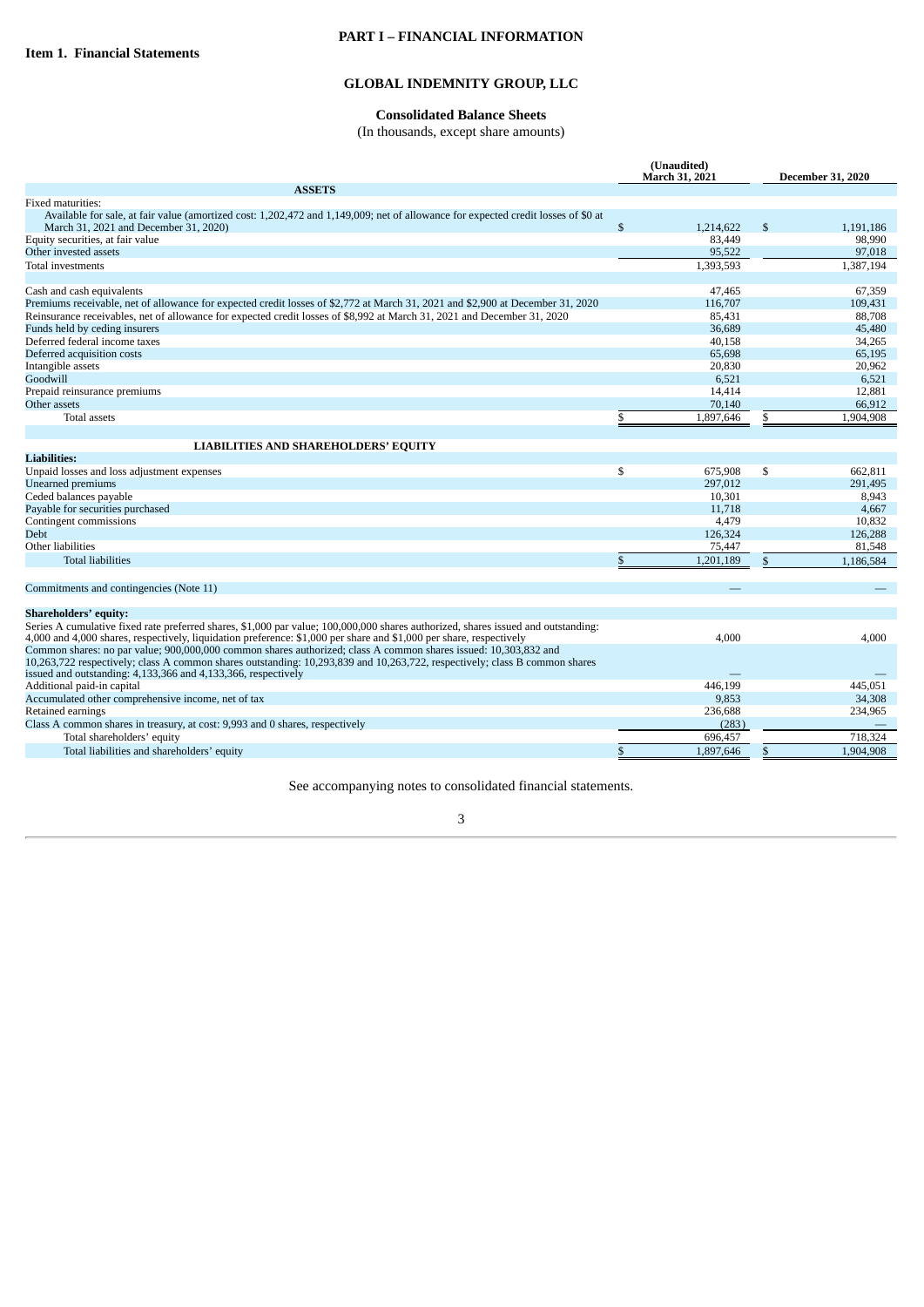# **Consolidated Statements of Operations**

(In thousands, except shares and per share data)

<span id="page-3-0"></span>

|                                                        |               | (Unaudited)<br>Quarters Ended March 31, |    |            |  |  |
|--------------------------------------------------------|---------------|-----------------------------------------|----|------------|--|--|
|                                                        |               | 2021                                    |    | 2020       |  |  |
| <b>Revenues:</b>                                       |               |                                         |    |            |  |  |
| Gross written premiums                                 | \$            | 163,558                                 | \$ | 155,724    |  |  |
| Net written premiums                                   | \$            | 147,683                                 | \$ | 139,112    |  |  |
| Net earned premiums                                    | \$            | 143,700                                 | \$ | 144,468    |  |  |
| Net investment income                                  |               | 9.836                                   |    | 10,129     |  |  |
| Net realized investment gains (losses)                 |               | 3,819                                   |    | (68, 162)  |  |  |
| Other income                                           |               | 377                                     |    | 165        |  |  |
| <b>Total revenues</b>                                  |               | 157,732                                 |    | 86,600     |  |  |
| <b>Losses and Expenses:</b>                            |               |                                         |    |            |  |  |
| Net losses and loss adjustment expenses                |               | 90,783                                  |    | 77,647     |  |  |
| Acquisition costs and other underwriting expenses      |               | 54,764                                  |    | 56,412     |  |  |
| Corporate and other operating expenses                 |               | 4,276                                   |    | 4,223      |  |  |
| Interest expense                                       |               | 2,595                                   |    | 4,865      |  |  |
| Income (loss) before income taxes                      |               | 5,314                                   |    | (56, 547)  |  |  |
| Income tax benefit                                     |               | (203)                                   |    | (11, 969)  |  |  |
| Net income (loss)                                      | $\mathcal{S}$ | 5,517                                   | \$ | (44, 578)  |  |  |
| Less: preferred stock distributions                    |               | 110                                     |    |            |  |  |
| Net income (loss) available to common shareholders     | \$            | 5,407                                   | \$ | (44, 578)  |  |  |
| Per share data:                                        |               |                                         |    |            |  |  |
| Net income (loss) available to common shareholders (1) |               |                                         |    |            |  |  |
| <b>Basic</b>                                           | \$            | 0.38                                    | \$ | (3.13)     |  |  |
| Diluted                                                | \$            | 0.37                                    | \$ | (3.13)     |  |  |
| Weighted-average number of shares outstanding          |               |                                         |    |            |  |  |
| <b>Basic</b>                                           |               | 14,380,423                              |    | 14,249,551 |  |  |
| <b>Diluted</b>                                         |               | 14,640,658                              |    | 14,249,551 |  |  |
| Cash dividends/distributions declared per common share | \$            | 0.25                                    | \$ | 0.25       |  |  |

**(1)** For the quarter ended March 31, 2020, weighted average shares outstanding – basic was used to calculate diluted earnings per share due to a net loss for the period.

See accompanying notes to consolidated financial statements.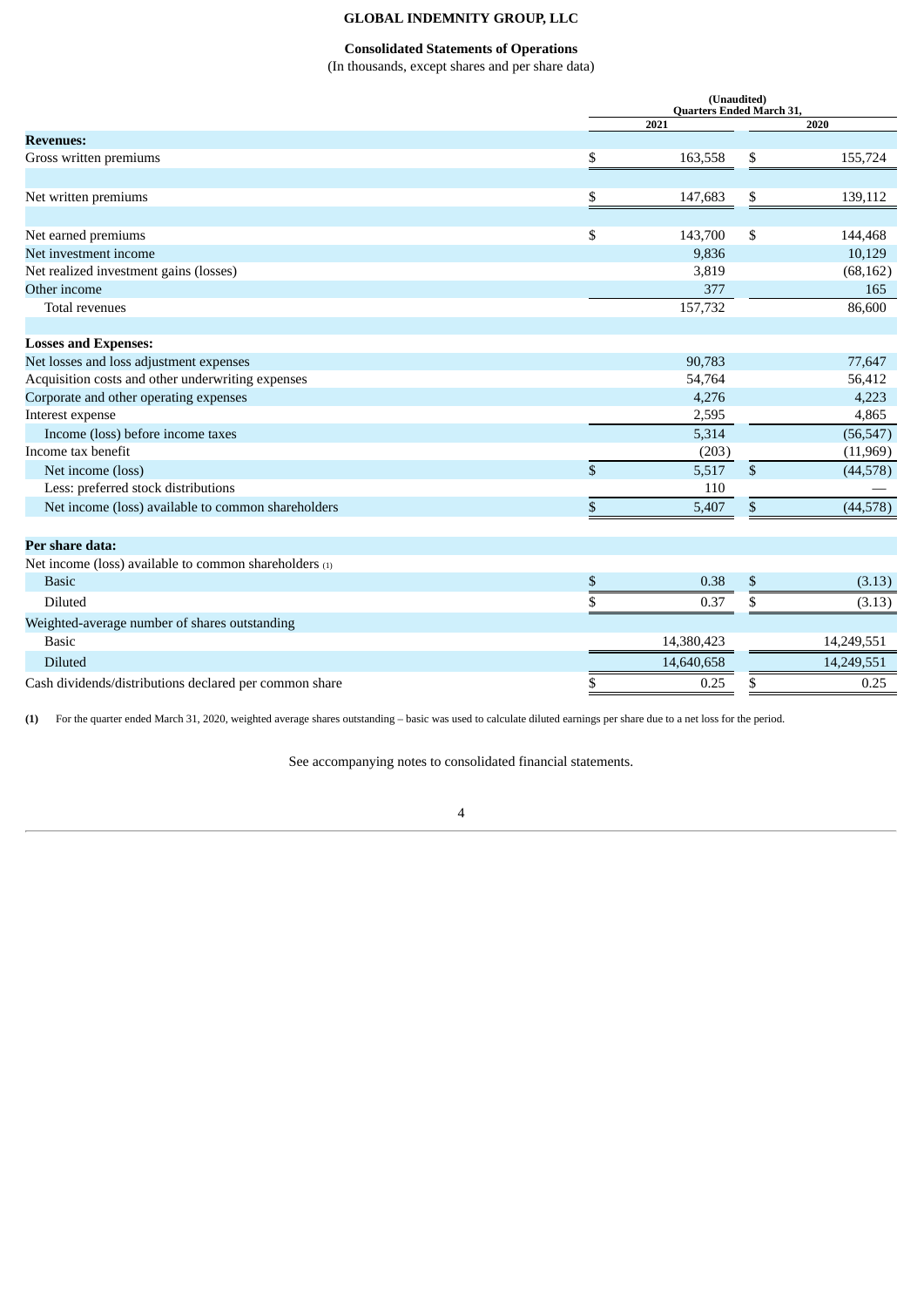#### **Consolidated Statements of Comprehensive Income (Loss)**

(In thousands)

<span id="page-4-0"></span>

|                                                                              | (Unaudited)<br><b>Quarters Ended March 31,</b> |           |
|------------------------------------------------------------------------------|------------------------------------------------|-----------|
|                                                                              | 2021                                           | 2020      |
| Net income (loss)                                                            | 5,517                                          | (44,578)  |
|                                                                              |                                                |           |
| Other comprehensive loss, net of tax:                                        |                                                |           |
| Unrealized holding losses                                                    | (25, 178)                                      | (2,032)   |
| Reclassification adjustment for (gains) losses included in net income (loss) | 816                                            | (1,714)   |
| Unrealized foreign currency translation losses                               | (93)                                           | (1,303)   |
| Other comprehensive loss, net of tax                                         | (24, 455)                                      | (5,049)   |
|                                                                              |                                                |           |
| Comprehensive loss, net of tax                                               | (18, 938)                                      | (49, 627) |

See accompanying notes to consolidated financial statements.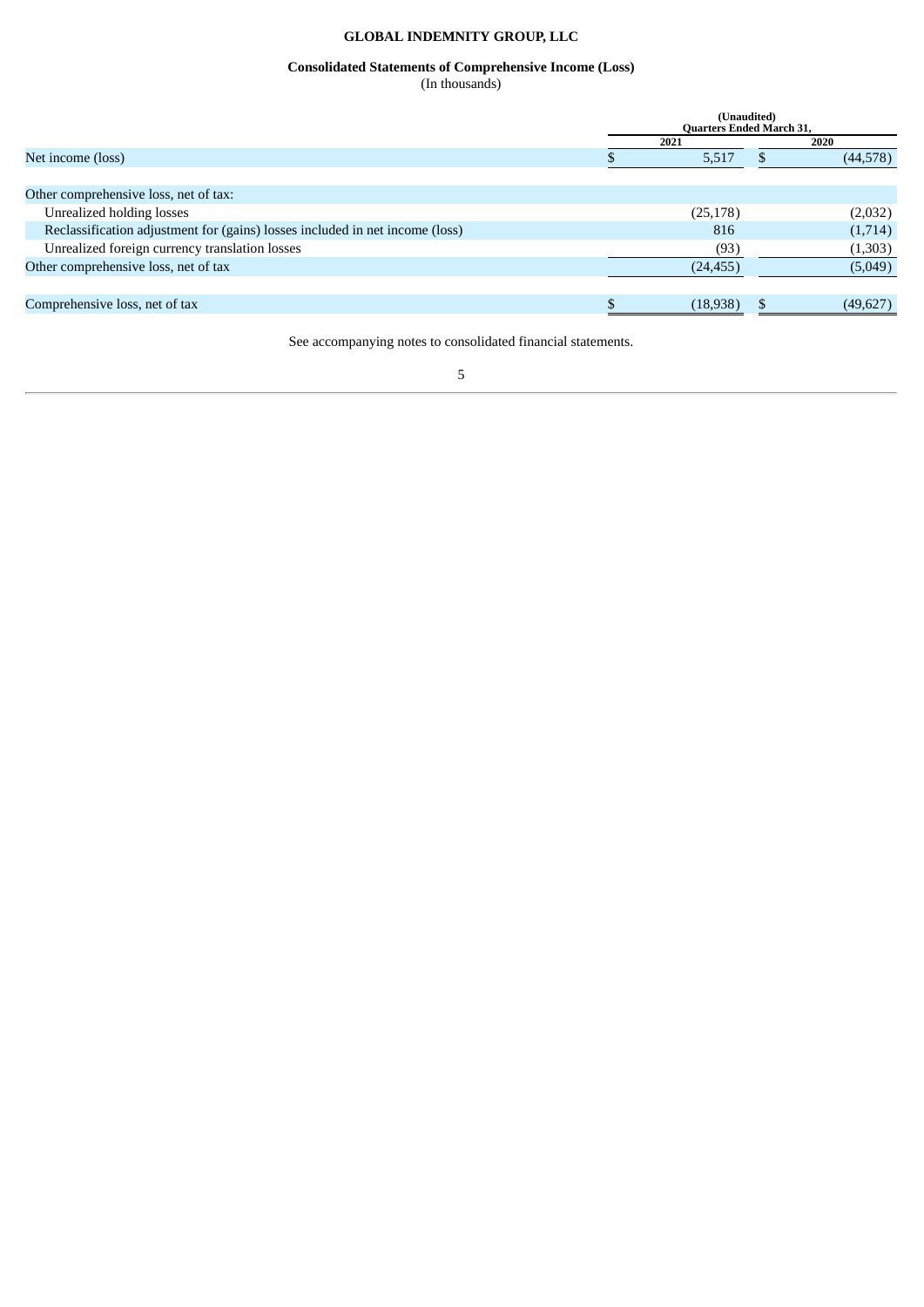# **Consolidated Statements of Changes in Shareholders' Equity**

(In thousands, except share amounts)

<span id="page-5-0"></span>

| 2020<br>2021<br><b>Number of Series A Cumulative Fixed Rate Preferred Shares</b><br>Number at beginning and end of period<br>4,000<br>Number of class A common shares issued:<br>Number at beginning of period<br>10,263,722<br>10,282,277<br>Common shares issued under share incentive plans, net of forfeitures<br>20,104<br>20,006<br>Common shares issued to directors<br>23,127<br>10.305.404<br>Number at end of period<br>10,303,832<br>Number of class B common shares issued:<br>Number at beginning and end of period<br>4,133,366<br>4,133,366<br>Par value of Series A Cumulative Fixed Rate Preferred Shares<br>\$<br>4,000<br>\$<br>Balance at beginning and end of period<br>Par value of class A common shares:<br>\$<br>Balance at beginning and end of period<br>\$<br>$\mathbf{1}$<br>Par value of class B common shares:<br>\$<br>Balance at beginning and end of period<br>\$<br>$\mathbf{1}$<br><b>Additional paid-in capital:</b><br>Balance at beginning of period<br>\$<br>445.051<br>\$<br>442.403<br>Share compensation plans<br>1,148<br>1,238<br>\$<br>446,199<br>\$<br>443,641<br>Balance at end of period<br>Accumulated other comprehensive income, net of deferred income tax:<br>\$<br>34,308<br>Balance at beginning of period<br>\$<br>17,609<br>Other comprehensive income (loss):<br>Change in unrealized holding gains (losses)<br>(24, 362)<br>(3,746)<br>Unrealized foreign currency translation gains (losses)<br>(93)<br>(1,303)<br>(24, 455)<br>(5,049)<br>Other comprehensive income (loss)<br>\$<br>Balance at end of period<br>\$<br>9,853<br>12,560<br><b>Retained earnings:</b><br>$\mathbf{\hat{S}}$<br>\$<br>Balance at beginning of period<br>234,965<br>270,768<br>5,517<br>(44,578)<br>Net income (loss)<br>Preferred share distributions<br>(110)<br>Dividends / distributions to shareholders (0.25 per share per quarter in 2021 and 2020)<br>(3,684)<br>(3,641)<br>$\mathfrak{F}$<br>236,688<br>\$<br>222,549<br>Balance at end of period<br><b>Number of treasury shares:</b><br>Number at beginning of period<br>115,221<br>Class A common shares purchased<br>9,815<br>4,724<br><b>Forfeited shares</b><br>178<br>Number at end of period<br>9,993<br>119,945<br>Treasury shares, at cost:<br>\$<br>\$<br>Balance at beginning of period<br>(3,973)<br>Class A common shares purchased, at cost<br>(283)<br>(143)<br>(283)<br>\$<br>Balance at end of period<br>\$<br>(4, 116)<br>$\overline{\$}$<br>\$<br>Total shareholders' equity<br>696,457<br>674,636 |  | (Unaudited)<br><b>Quarters Ended March 31,</b> |  |  |
|---------------------------------------------------------------------------------------------------------------------------------------------------------------------------------------------------------------------------------------------------------------------------------------------------------------------------------------------------------------------------------------------------------------------------------------------------------------------------------------------------------------------------------------------------------------------------------------------------------------------------------------------------------------------------------------------------------------------------------------------------------------------------------------------------------------------------------------------------------------------------------------------------------------------------------------------------------------------------------------------------------------------------------------------------------------------------------------------------------------------------------------------------------------------------------------------------------------------------------------------------------------------------------------------------------------------------------------------------------------------------------------------------------------------------------------------------------------------------------------------------------------------------------------------------------------------------------------------------------------------------------------------------------------------------------------------------------------------------------------------------------------------------------------------------------------------------------------------------------------------------------------------------------------------------------------------------------------------------------------------------------------------------------------------------------------------------------------------------------------------------------------------------------------------------------------------------------------------------------------------------------------------------------------------------------------------------------------------------------------------------------------------------------------------------------------------------------------------------------------------------------------------------|--|------------------------------------------------|--|--|
|                                                                                                                                                                                                                                                                                                                                                                                                                                                                                                                                                                                                                                                                                                                                                                                                                                                                                                                                                                                                                                                                                                                                                                                                                                                                                                                                                                                                                                                                                                                                                                                                                                                                                                                                                                                                                                                                                                                                                                                                                                                                                                                                                                                                                                                                                                                                                                                                                                                                                                                           |  |                                                |  |  |
|                                                                                                                                                                                                                                                                                                                                                                                                                                                                                                                                                                                                                                                                                                                                                                                                                                                                                                                                                                                                                                                                                                                                                                                                                                                                                                                                                                                                                                                                                                                                                                                                                                                                                                                                                                                                                                                                                                                                                                                                                                                                                                                                                                                                                                                                                                                                                                                                                                                                                                                           |  |                                                |  |  |
|                                                                                                                                                                                                                                                                                                                                                                                                                                                                                                                                                                                                                                                                                                                                                                                                                                                                                                                                                                                                                                                                                                                                                                                                                                                                                                                                                                                                                                                                                                                                                                                                                                                                                                                                                                                                                                                                                                                                                                                                                                                                                                                                                                                                                                                                                                                                                                                                                                                                                                                           |  |                                                |  |  |
|                                                                                                                                                                                                                                                                                                                                                                                                                                                                                                                                                                                                                                                                                                                                                                                                                                                                                                                                                                                                                                                                                                                                                                                                                                                                                                                                                                                                                                                                                                                                                                                                                                                                                                                                                                                                                                                                                                                                                                                                                                                                                                                                                                                                                                                                                                                                                                                                                                                                                                                           |  |                                                |  |  |
|                                                                                                                                                                                                                                                                                                                                                                                                                                                                                                                                                                                                                                                                                                                                                                                                                                                                                                                                                                                                                                                                                                                                                                                                                                                                                                                                                                                                                                                                                                                                                                                                                                                                                                                                                                                                                                                                                                                                                                                                                                                                                                                                                                                                                                                                                                                                                                                                                                                                                                                           |  |                                                |  |  |
|                                                                                                                                                                                                                                                                                                                                                                                                                                                                                                                                                                                                                                                                                                                                                                                                                                                                                                                                                                                                                                                                                                                                                                                                                                                                                                                                                                                                                                                                                                                                                                                                                                                                                                                                                                                                                                                                                                                                                                                                                                                                                                                                                                                                                                                                                                                                                                                                                                                                                                                           |  |                                                |  |  |
|                                                                                                                                                                                                                                                                                                                                                                                                                                                                                                                                                                                                                                                                                                                                                                                                                                                                                                                                                                                                                                                                                                                                                                                                                                                                                                                                                                                                                                                                                                                                                                                                                                                                                                                                                                                                                                                                                                                                                                                                                                                                                                                                                                                                                                                                                                                                                                                                                                                                                                                           |  |                                                |  |  |
|                                                                                                                                                                                                                                                                                                                                                                                                                                                                                                                                                                                                                                                                                                                                                                                                                                                                                                                                                                                                                                                                                                                                                                                                                                                                                                                                                                                                                                                                                                                                                                                                                                                                                                                                                                                                                                                                                                                                                                                                                                                                                                                                                                                                                                                                                                                                                                                                                                                                                                                           |  |                                                |  |  |
|                                                                                                                                                                                                                                                                                                                                                                                                                                                                                                                                                                                                                                                                                                                                                                                                                                                                                                                                                                                                                                                                                                                                                                                                                                                                                                                                                                                                                                                                                                                                                                                                                                                                                                                                                                                                                                                                                                                                                                                                                                                                                                                                                                                                                                                                                                                                                                                                                                                                                                                           |  |                                                |  |  |
|                                                                                                                                                                                                                                                                                                                                                                                                                                                                                                                                                                                                                                                                                                                                                                                                                                                                                                                                                                                                                                                                                                                                                                                                                                                                                                                                                                                                                                                                                                                                                                                                                                                                                                                                                                                                                                                                                                                                                                                                                                                                                                                                                                                                                                                                                                                                                                                                                                                                                                                           |  |                                                |  |  |
|                                                                                                                                                                                                                                                                                                                                                                                                                                                                                                                                                                                                                                                                                                                                                                                                                                                                                                                                                                                                                                                                                                                                                                                                                                                                                                                                                                                                                                                                                                                                                                                                                                                                                                                                                                                                                                                                                                                                                                                                                                                                                                                                                                                                                                                                                                                                                                                                                                                                                                                           |  |                                                |  |  |
|                                                                                                                                                                                                                                                                                                                                                                                                                                                                                                                                                                                                                                                                                                                                                                                                                                                                                                                                                                                                                                                                                                                                                                                                                                                                                                                                                                                                                                                                                                                                                                                                                                                                                                                                                                                                                                                                                                                                                                                                                                                                                                                                                                                                                                                                                                                                                                                                                                                                                                                           |  |                                                |  |  |
|                                                                                                                                                                                                                                                                                                                                                                                                                                                                                                                                                                                                                                                                                                                                                                                                                                                                                                                                                                                                                                                                                                                                                                                                                                                                                                                                                                                                                                                                                                                                                                                                                                                                                                                                                                                                                                                                                                                                                                                                                                                                                                                                                                                                                                                                                                                                                                                                                                                                                                                           |  |                                                |  |  |
|                                                                                                                                                                                                                                                                                                                                                                                                                                                                                                                                                                                                                                                                                                                                                                                                                                                                                                                                                                                                                                                                                                                                                                                                                                                                                                                                                                                                                                                                                                                                                                                                                                                                                                                                                                                                                                                                                                                                                                                                                                                                                                                                                                                                                                                                                                                                                                                                                                                                                                                           |  |                                                |  |  |
|                                                                                                                                                                                                                                                                                                                                                                                                                                                                                                                                                                                                                                                                                                                                                                                                                                                                                                                                                                                                                                                                                                                                                                                                                                                                                                                                                                                                                                                                                                                                                                                                                                                                                                                                                                                                                                                                                                                                                                                                                                                                                                                                                                                                                                                                                                                                                                                                                                                                                                                           |  |                                                |  |  |
|                                                                                                                                                                                                                                                                                                                                                                                                                                                                                                                                                                                                                                                                                                                                                                                                                                                                                                                                                                                                                                                                                                                                                                                                                                                                                                                                                                                                                                                                                                                                                                                                                                                                                                                                                                                                                                                                                                                                                                                                                                                                                                                                                                                                                                                                                                                                                                                                                                                                                                                           |  |                                                |  |  |
|                                                                                                                                                                                                                                                                                                                                                                                                                                                                                                                                                                                                                                                                                                                                                                                                                                                                                                                                                                                                                                                                                                                                                                                                                                                                                                                                                                                                                                                                                                                                                                                                                                                                                                                                                                                                                                                                                                                                                                                                                                                                                                                                                                                                                                                                                                                                                                                                                                                                                                                           |  |                                                |  |  |
|                                                                                                                                                                                                                                                                                                                                                                                                                                                                                                                                                                                                                                                                                                                                                                                                                                                                                                                                                                                                                                                                                                                                                                                                                                                                                                                                                                                                                                                                                                                                                                                                                                                                                                                                                                                                                                                                                                                                                                                                                                                                                                                                                                                                                                                                                                                                                                                                                                                                                                                           |  |                                                |  |  |
|                                                                                                                                                                                                                                                                                                                                                                                                                                                                                                                                                                                                                                                                                                                                                                                                                                                                                                                                                                                                                                                                                                                                                                                                                                                                                                                                                                                                                                                                                                                                                                                                                                                                                                                                                                                                                                                                                                                                                                                                                                                                                                                                                                                                                                                                                                                                                                                                                                                                                                                           |  |                                                |  |  |
|                                                                                                                                                                                                                                                                                                                                                                                                                                                                                                                                                                                                                                                                                                                                                                                                                                                                                                                                                                                                                                                                                                                                                                                                                                                                                                                                                                                                                                                                                                                                                                                                                                                                                                                                                                                                                                                                                                                                                                                                                                                                                                                                                                                                                                                                                                                                                                                                                                                                                                                           |  |                                                |  |  |
|                                                                                                                                                                                                                                                                                                                                                                                                                                                                                                                                                                                                                                                                                                                                                                                                                                                                                                                                                                                                                                                                                                                                                                                                                                                                                                                                                                                                                                                                                                                                                                                                                                                                                                                                                                                                                                                                                                                                                                                                                                                                                                                                                                                                                                                                                                                                                                                                                                                                                                                           |  |                                                |  |  |
|                                                                                                                                                                                                                                                                                                                                                                                                                                                                                                                                                                                                                                                                                                                                                                                                                                                                                                                                                                                                                                                                                                                                                                                                                                                                                                                                                                                                                                                                                                                                                                                                                                                                                                                                                                                                                                                                                                                                                                                                                                                                                                                                                                                                                                                                                                                                                                                                                                                                                                                           |  |                                                |  |  |
|                                                                                                                                                                                                                                                                                                                                                                                                                                                                                                                                                                                                                                                                                                                                                                                                                                                                                                                                                                                                                                                                                                                                                                                                                                                                                                                                                                                                                                                                                                                                                                                                                                                                                                                                                                                                                                                                                                                                                                                                                                                                                                                                                                                                                                                                                                                                                                                                                                                                                                                           |  |                                                |  |  |
|                                                                                                                                                                                                                                                                                                                                                                                                                                                                                                                                                                                                                                                                                                                                                                                                                                                                                                                                                                                                                                                                                                                                                                                                                                                                                                                                                                                                                                                                                                                                                                                                                                                                                                                                                                                                                                                                                                                                                                                                                                                                                                                                                                                                                                                                                                                                                                                                                                                                                                                           |  |                                                |  |  |
|                                                                                                                                                                                                                                                                                                                                                                                                                                                                                                                                                                                                                                                                                                                                                                                                                                                                                                                                                                                                                                                                                                                                                                                                                                                                                                                                                                                                                                                                                                                                                                                                                                                                                                                                                                                                                                                                                                                                                                                                                                                                                                                                                                                                                                                                                                                                                                                                                                                                                                                           |  |                                                |  |  |
|                                                                                                                                                                                                                                                                                                                                                                                                                                                                                                                                                                                                                                                                                                                                                                                                                                                                                                                                                                                                                                                                                                                                                                                                                                                                                                                                                                                                                                                                                                                                                                                                                                                                                                                                                                                                                                                                                                                                                                                                                                                                                                                                                                                                                                                                                                                                                                                                                                                                                                                           |  |                                                |  |  |
|                                                                                                                                                                                                                                                                                                                                                                                                                                                                                                                                                                                                                                                                                                                                                                                                                                                                                                                                                                                                                                                                                                                                                                                                                                                                                                                                                                                                                                                                                                                                                                                                                                                                                                                                                                                                                                                                                                                                                                                                                                                                                                                                                                                                                                                                                                                                                                                                                                                                                                                           |  |                                                |  |  |
|                                                                                                                                                                                                                                                                                                                                                                                                                                                                                                                                                                                                                                                                                                                                                                                                                                                                                                                                                                                                                                                                                                                                                                                                                                                                                                                                                                                                                                                                                                                                                                                                                                                                                                                                                                                                                                                                                                                                                                                                                                                                                                                                                                                                                                                                                                                                                                                                                                                                                                                           |  |                                                |  |  |
|                                                                                                                                                                                                                                                                                                                                                                                                                                                                                                                                                                                                                                                                                                                                                                                                                                                                                                                                                                                                                                                                                                                                                                                                                                                                                                                                                                                                                                                                                                                                                                                                                                                                                                                                                                                                                                                                                                                                                                                                                                                                                                                                                                                                                                                                                                                                                                                                                                                                                                                           |  |                                                |  |  |
|                                                                                                                                                                                                                                                                                                                                                                                                                                                                                                                                                                                                                                                                                                                                                                                                                                                                                                                                                                                                                                                                                                                                                                                                                                                                                                                                                                                                                                                                                                                                                                                                                                                                                                                                                                                                                                                                                                                                                                                                                                                                                                                                                                                                                                                                                                                                                                                                                                                                                                                           |  |                                                |  |  |
|                                                                                                                                                                                                                                                                                                                                                                                                                                                                                                                                                                                                                                                                                                                                                                                                                                                                                                                                                                                                                                                                                                                                                                                                                                                                                                                                                                                                                                                                                                                                                                                                                                                                                                                                                                                                                                                                                                                                                                                                                                                                                                                                                                                                                                                                                                                                                                                                                                                                                                                           |  |                                                |  |  |
|                                                                                                                                                                                                                                                                                                                                                                                                                                                                                                                                                                                                                                                                                                                                                                                                                                                                                                                                                                                                                                                                                                                                                                                                                                                                                                                                                                                                                                                                                                                                                                                                                                                                                                                                                                                                                                                                                                                                                                                                                                                                                                                                                                                                                                                                                                                                                                                                                                                                                                                           |  |                                                |  |  |
|                                                                                                                                                                                                                                                                                                                                                                                                                                                                                                                                                                                                                                                                                                                                                                                                                                                                                                                                                                                                                                                                                                                                                                                                                                                                                                                                                                                                                                                                                                                                                                                                                                                                                                                                                                                                                                                                                                                                                                                                                                                                                                                                                                                                                                                                                                                                                                                                                                                                                                                           |  |                                                |  |  |
|                                                                                                                                                                                                                                                                                                                                                                                                                                                                                                                                                                                                                                                                                                                                                                                                                                                                                                                                                                                                                                                                                                                                                                                                                                                                                                                                                                                                                                                                                                                                                                                                                                                                                                                                                                                                                                                                                                                                                                                                                                                                                                                                                                                                                                                                                                                                                                                                                                                                                                                           |  |                                                |  |  |
|                                                                                                                                                                                                                                                                                                                                                                                                                                                                                                                                                                                                                                                                                                                                                                                                                                                                                                                                                                                                                                                                                                                                                                                                                                                                                                                                                                                                                                                                                                                                                                                                                                                                                                                                                                                                                                                                                                                                                                                                                                                                                                                                                                                                                                                                                                                                                                                                                                                                                                                           |  |                                                |  |  |
|                                                                                                                                                                                                                                                                                                                                                                                                                                                                                                                                                                                                                                                                                                                                                                                                                                                                                                                                                                                                                                                                                                                                                                                                                                                                                                                                                                                                                                                                                                                                                                                                                                                                                                                                                                                                                                                                                                                                                                                                                                                                                                                                                                                                                                                                                                                                                                                                                                                                                                                           |  |                                                |  |  |
|                                                                                                                                                                                                                                                                                                                                                                                                                                                                                                                                                                                                                                                                                                                                                                                                                                                                                                                                                                                                                                                                                                                                                                                                                                                                                                                                                                                                                                                                                                                                                                                                                                                                                                                                                                                                                                                                                                                                                                                                                                                                                                                                                                                                                                                                                                                                                                                                                                                                                                                           |  |                                                |  |  |
|                                                                                                                                                                                                                                                                                                                                                                                                                                                                                                                                                                                                                                                                                                                                                                                                                                                                                                                                                                                                                                                                                                                                                                                                                                                                                                                                                                                                                                                                                                                                                                                                                                                                                                                                                                                                                                                                                                                                                                                                                                                                                                                                                                                                                                                                                                                                                                                                                                                                                                                           |  |                                                |  |  |
|                                                                                                                                                                                                                                                                                                                                                                                                                                                                                                                                                                                                                                                                                                                                                                                                                                                                                                                                                                                                                                                                                                                                                                                                                                                                                                                                                                                                                                                                                                                                                                                                                                                                                                                                                                                                                                                                                                                                                                                                                                                                                                                                                                                                                                                                                                                                                                                                                                                                                                                           |  |                                                |  |  |
|                                                                                                                                                                                                                                                                                                                                                                                                                                                                                                                                                                                                                                                                                                                                                                                                                                                                                                                                                                                                                                                                                                                                                                                                                                                                                                                                                                                                                                                                                                                                                                                                                                                                                                                                                                                                                                                                                                                                                                                                                                                                                                                                                                                                                                                                                                                                                                                                                                                                                                                           |  |                                                |  |  |
|                                                                                                                                                                                                                                                                                                                                                                                                                                                                                                                                                                                                                                                                                                                                                                                                                                                                                                                                                                                                                                                                                                                                                                                                                                                                                                                                                                                                                                                                                                                                                                                                                                                                                                                                                                                                                                                                                                                                                                                                                                                                                                                                                                                                                                                                                                                                                                                                                                                                                                                           |  |                                                |  |  |
|                                                                                                                                                                                                                                                                                                                                                                                                                                                                                                                                                                                                                                                                                                                                                                                                                                                                                                                                                                                                                                                                                                                                                                                                                                                                                                                                                                                                                                                                                                                                                                                                                                                                                                                                                                                                                                                                                                                                                                                                                                                                                                                                                                                                                                                                                                                                                                                                                                                                                                                           |  |                                                |  |  |
|                                                                                                                                                                                                                                                                                                                                                                                                                                                                                                                                                                                                                                                                                                                                                                                                                                                                                                                                                                                                                                                                                                                                                                                                                                                                                                                                                                                                                                                                                                                                                                                                                                                                                                                                                                                                                                                                                                                                                                                                                                                                                                                                                                                                                                                                                                                                                                                                                                                                                                                           |  |                                                |  |  |

See accompanying notes to consolidated financial statements.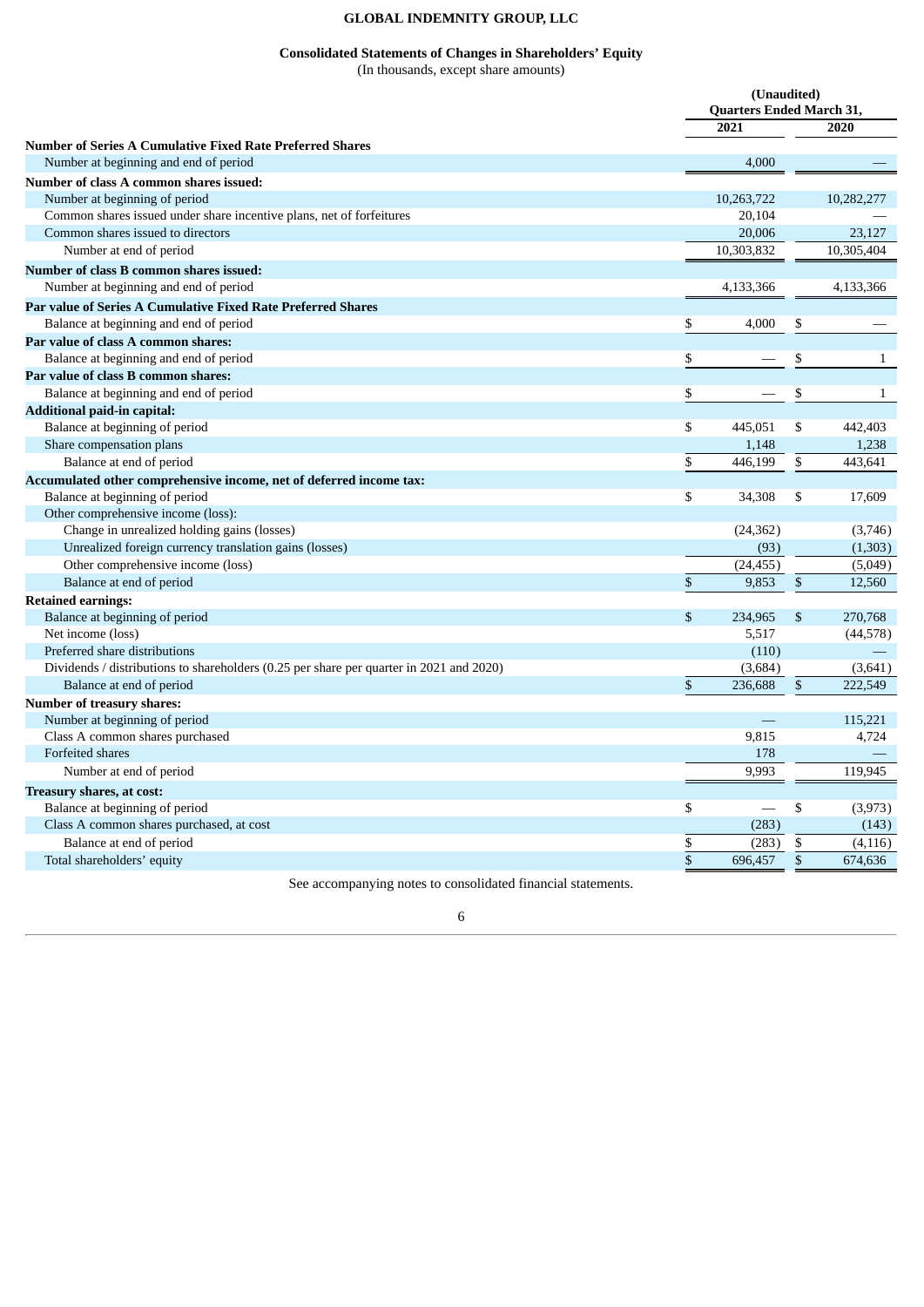# **Consolidated Statements of Cash Flows**

(In thousands)

<span id="page-6-0"></span>

|                                                                                          | (Unaudited)<br>Quarters Ended March 31, |            |              |            |
|------------------------------------------------------------------------------------------|-----------------------------------------|------------|--------------|------------|
|                                                                                          |                                         | 2021       |              | 2020       |
| <b>Cash flows from operating activities:</b>                                             |                                         |            |              |            |
| Net income (loss)                                                                        | \$                                      | 5,517      | \$           | (44, 578)  |
| Adjustments to reconcile net income (loss) to net cash provided by operating activities: |                                         |            |              |            |
| Amortization and depreciation                                                            |                                         | 1,956      |              | 1.775      |
| Amortization of debt issuance costs                                                      |                                         | 35         |              | 66         |
| Restricted stock and stock option expense                                                |                                         | 1,148      |              | 1,238      |
| Deferred federal income taxes                                                            |                                         | (203)      |              | (11,969)   |
| Amortization of bond premium and discount, net                                           |                                         | 1,395      |              | 1,399      |
| Net realized investment (gains) losses                                                   |                                         | (3,819)    |              | 68,162     |
| Income from equity method investments, net of distributions                              |                                         | (584)      |              | (710)      |
| Changes in:                                                                              |                                         |            |              |            |
| Premiums receivable, net                                                                 |                                         | (7, 276)   |              | 2.704      |
| Reinsurance receivables, net                                                             |                                         | 3,277      |              | 864        |
| Funds held by ceding insurers                                                            |                                         | 8,672      |              | 182        |
| Unpaid losses and loss adjustment expenses                                               |                                         | 13,097     |              | 9,287      |
| Unearned premiums                                                                        |                                         | 5,517      |              | (6,560)    |
| Ceded balances payable                                                                   |                                         | 1,358      |              | 3,528      |
| Other assets and liabilities                                                             |                                         | (10, 329)  |              | (6,262)    |
| Contingent commissions                                                                   |                                         | (6, 353)   |              | (6,087)    |
| Federal income tax receivable/payable                                                    |                                         |            |              | 5,479      |
| Deferred acquisition costs                                                               |                                         | (503)      |              | 1,062      |
| Prepaid reinsurance premiums                                                             |                                         | (1,533)    |              | 1,204      |
| Net cash provided by operating activities                                                |                                         | 11,372     |              | 20,784     |
| <b>Cash flows from investing activities:</b>                                             |                                         |            |              |            |
| Proceeds from sale of fixed maturities                                                   |                                         | 364,277    |              | 124,070    |
| Proceeds from sale of equity securities                                                  |                                         | 37,475     |              | 49,546     |
| Proceeds from maturity of fixed maturities                                               |                                         | 28,721     |              | 13,259     |
| Proceeds from other invested assets                                                      |                                         | 2,080      |              | 682        |
| Amounts paid in connection with derivatives                                              |                                         | (262)      |              | (20,007)   |
| Purchases of fixed maturities                                                            |                                         | (441, 964) |              | (156, 424) |
| Purchases of equity securities                                                           |                                         | (17, 566)  |              | (10, 810)  |
| Net cash (used for) provided by investing activities                                     |                                         | (27, 239)  |              | 316        |
| <b>Cash flows from financing activities:</b>                                             |                                         |            |              |            |
| Net repayments under margin borrowing facility                                           |                                         |            |              | (1,922)    |
| Dividends / distributions paid to common shareholders                                    |                                         | (3,634)    |              | (3,555)    |
| Distributions paid to preferred shareholders                                             |                                         | (110)      |              |            |
| Purchases of class A common shares                                                       |                                         | (283)      |              | (143)      |
| Net cash used for financing activities                                                   |                                         | (4,027)    |              | (5,620)    |
| Net change in cash and cash equivalents                                                  |                                         | (19, 894)  |              | 15,480     |
| Cash and cash equivalents at beginning of period                                         |                                         | 67,359     |              | 44,271     |
| Cash and cash equivalents at end of period                                               | \$                                      | 47,465     | $\mathbb{S}$ | 59,751     |
|                                                                                          |                                         |            |              |            |

See accompanying notes to consolidated financial statements.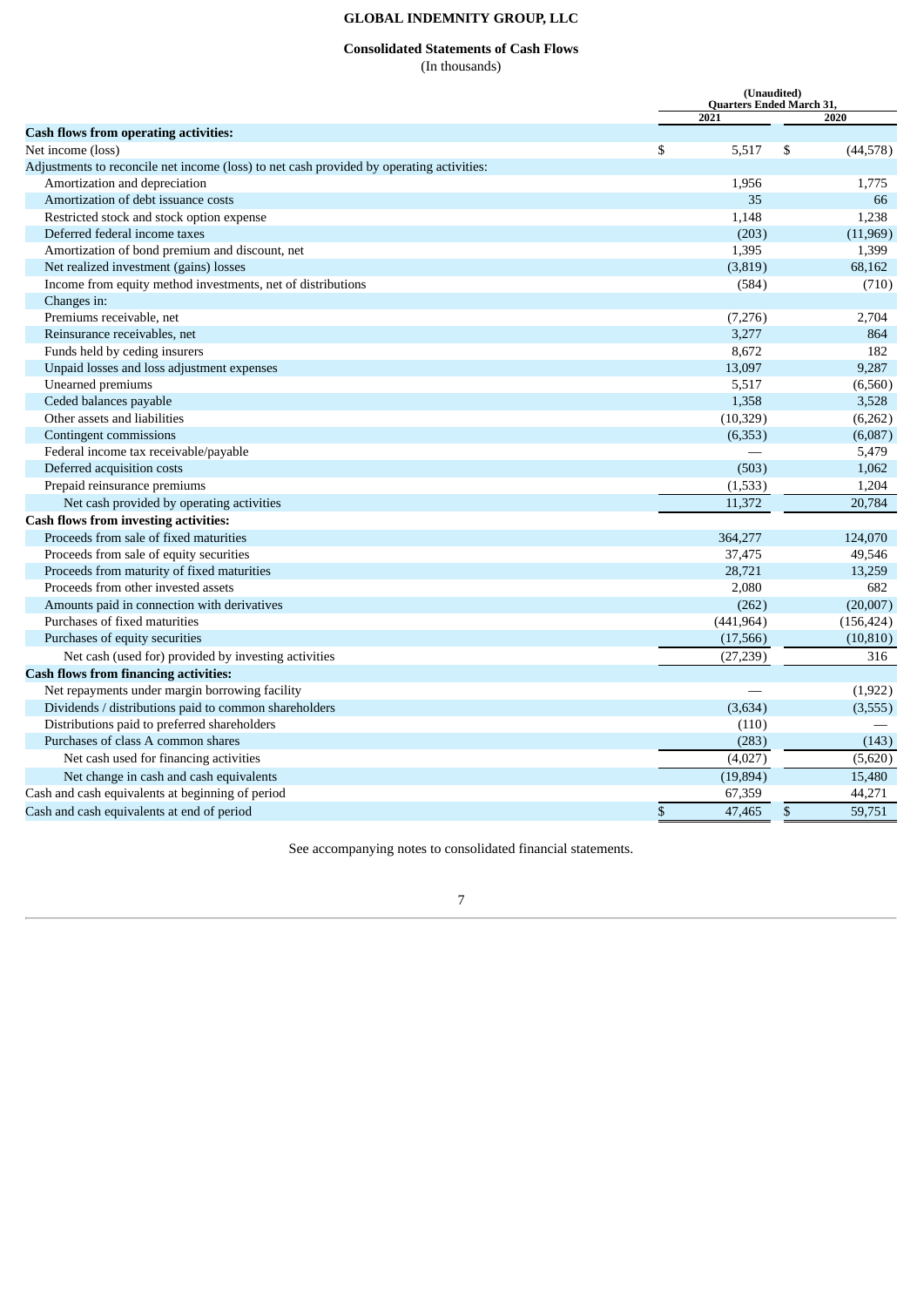# <span id="page-7-0"></span>**1. Principles of Consolidation and Basis of Presentation**

References to "the Company" refer to Global Indemnity Group, LLC and its subsidiaries. If prior to August 28, 2020, references to the Company refer to Global Indemnity Limited and its subsidiaries.

Global Indemnity Group, LLC, a Delaware limited liability company formed on June 23, 2020, replaced Global Indemnity Limited, incorporated in the Cayman Islands as an exempted company with limited liability, as the ultimate parent company of the Global Indemnity group of companies as a result of a redomestication transaction completed on August 28, 2020. Global Indemnity Group, LLC's class A common shares are publicly traded on the NASDAQ Global Select Market under the ticker symbol GBLI. Global Indemnity Group, LLC's predecessors have been publicly traded since 2003. See Note 2 of the notes to the consolidated financial statements in Item 8 Part II of the Company's 2020 Annual Report on Form 10-K for additional information regarding the redomestication.

Global Indemnity Group, LLC is a holding company that is classified as a publicly traded partnership for U.S. federal income tax purposes and meets the qualifying income exception to maintain partnership status.

Global Indemnity Group, LLC owns shares of its direct and indirect subsidiaries, including those of its insurance companies: United National Insurance Company, Diamond State Insurance Company, Penn-America Insurance Company, Penn-Star Insurance Company, Penn-Patriot Insurance Company, and American Reliable Insurance Company.

The insurance companies' primary activity is providing insurance products across a distribution network that includes binding authority, program, brokerage and reinsurance. The insurance companies are managed through four business segments: Commercial Specialty, Specialty Property, Farm, Ranch & Stable, and Reinsurance Operations. The Company's Commercial Specialty segment offers specialty property and casualty insurance products in the excess and surplus lines marketplace. The Company manages Commercial Specialty by differentiating them into four product classifications: 1) Penn-America, which markets property and general liability products to small commercial businesses through a select network of wholesale general agents with specific binding authority; 2) United National, which markets insurance products for targeted insured segments, including specialty products, such as property, general liability, and professional lines through program administrators with specific binding authority; 3) Diamond State, which markets property, casualty, and professional lines products, which are developed by the Company's underwriting department by individuals with expertise in those lines of business, through wholesale brokers and also markets through program administrators having specific binding authority; and 4) Vacant Express, which primarily insures dwellings which are currently vacant, undergoing renovation, or are under construction and is marketed through aggregators, brokers, and retail agents. These product classifications comprise the Company's Commercial Specialty business segment and are not considered individual business segments because each product has similar economic characteristics, distribution, and coverage. The Company's Specialty Property segment offers specialty personal lines property and casualty insurance products through general and specialty agents with specific binding authority. The Company's Farm, Ranch & Stable segment provides specialized property and casualty coverage including Commercial Farm Auto and Excess/Umbrella Coverage for the agriculture industry as well as specialized insurance products for the equine mortality and equine major medical industry. These insurance products are sold through wholesalers and retail agents, with a selected number having specific binding authority. Collectively, the Company's insurance subsidiaries are licensed in all 50 states, the District of Columbia, Puerto Rico, and the U.S. Virgin Islands. The Company's Reinsurance Operations segment provides reinsurance solutions through brokers and primary writers including insurance and reinsurance companies. Prior to the redomestication transactions, the Company's Reinsurance Operations consisted solely of the operations of its Bermuda-based wholly-owned subsidiary, Global Indemnity Reinsurance Company, Ltd. ("Global Indemnity Reinsurance"). As part of the redomestication transactions, Global Indemnity Reinsurance was merged with and into Penn-Patriot Insurance Company ("Penn-Patriot"), with Penn-Patriot surviving, resulting in the assumption of Global Indemnity Reinsurance's business by the Global Indemnity group of companies' existing U.S. insurance company subsidiaries. The Commercial Specialty, Specialty Property, Farm, Ranch & Stable, and Reinsurance Operations segments comprise the Company's insurance operations.

The interim consolidated financial statements are unaudited, but have been prepared in conformity with United States of America generally accepted accounting principles ("GAAP"), which differs in certain respects from those principles followed in reports to insurance regulatory authorities. The preparation of consolidated financial statements in conformity with GAAP requires management to make estimates and assumptions that affect the reported amounts of assets and liabilities and disclosure of contingent assets and liabilities at the date of the consolidated financial statements and the reported amounts of revenues and expenses during the reporting period. Actual results could differ from those estimates.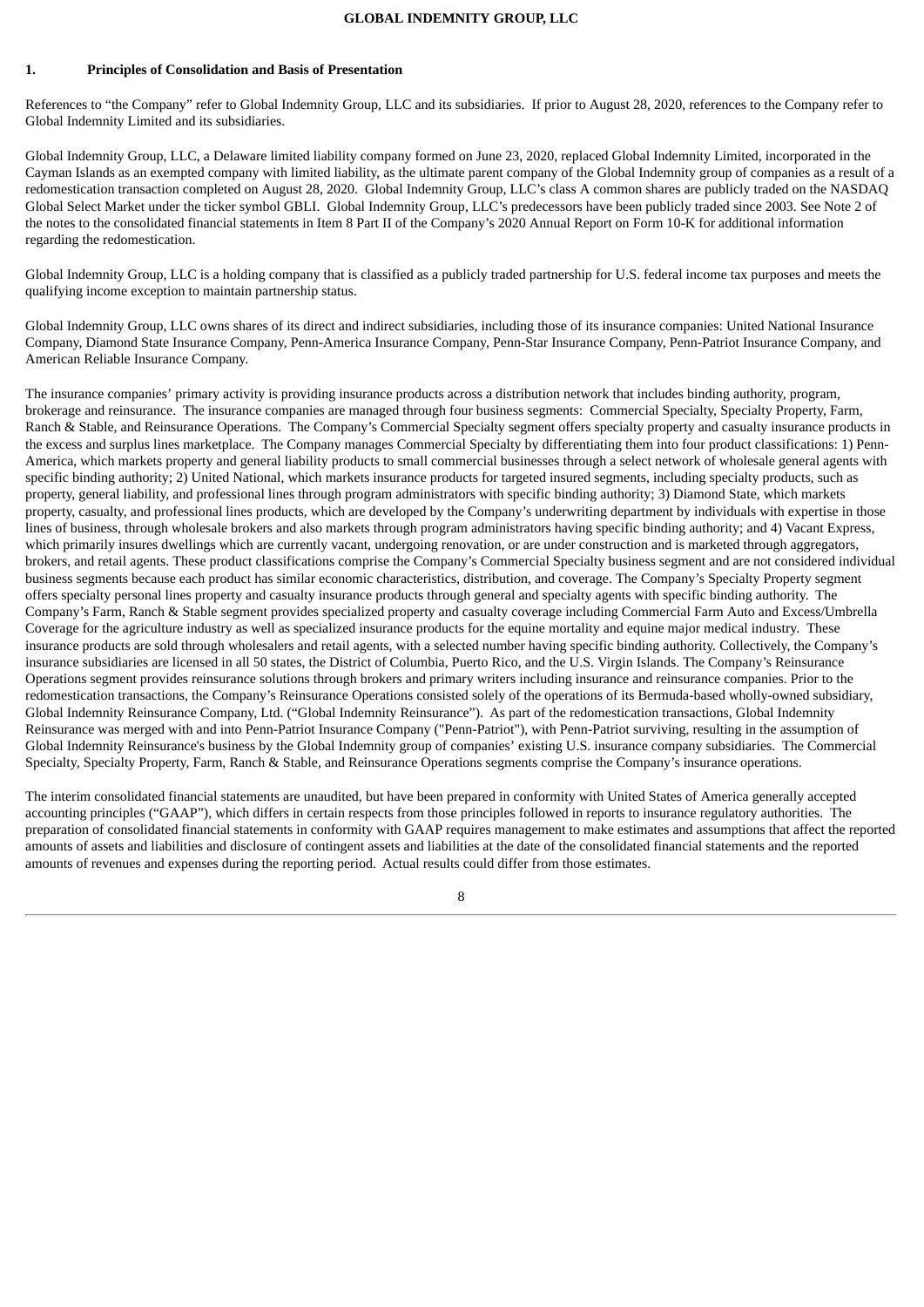The unaudited consolidated financial statements include all adjustments that are, in the opinion of management, of a normal recurring nature and are necessary for a fair statement of results for the interim periods. Results of operations for the quarters ended March 31, 2021 and 2020 are not necessarily indicative of the results of a full year. The accompanying notes to the unaudited consolidated financial statements should be read in conjunction with the notes to the consolidated financial statements contained in the Company's 2020 Annual Report on Form 10-K.

The consolidated financial statements include the accounts of Global Indemnity Group, LLC and its wholly owned subsidiaries. All intercompany balances and transactions have been eliminated in consolidation.

# **2. Summary of Significant Accounting Policies**

There have been no significant changes to the Company's accounting policies during the current year except for the following:

The receipt of results for investments in limited partnerships and limited liability companies may vary. If results are received on a timely basis, they are included in current results. If they are not received on a timely basis, they are recorded on a one quarter lag. The recording of such results are applied consistently for each investment once the timing of receiving the results has been established.

Please see Note 3 of the notes to the consolidated financial statements in Item 8 Part II of the Company's 2020 Annual Report on Form 10-K for more information on the Company's summary of significant accounting policies.

#### **3. Investments**

The amortized cost and estimated fair value of the Company's fixed maturities securities were as follows as of March 31, 2021 and December 31, 2020:

| (Dollars in thousands)                           |              | Amortized<br>Cost |               | Allowance for<br><b>Expected Credit</b><br>Losses | Gross<br>Unrealized<br>Gains |     | Gross<br>Unrealized | Estimated<br><b>Fair Value</b> |
|--------------------------------------------------|--------------|-------------------|---------------|---------------------------------------------------|------------------------------|-----|---------------------|--------------------------------|
|                                                  |              |                   |               |                                                   |                              |     | Losses              |                                |
| As of March 31, 2021                             |              |                   |               |                                                   |                              |     |                     |                                |
| Fixed maturities:                                |              |                   |               |                                                   |                              |     |                     |                                |
| U.S. treasuries                                  | $\mathbf{s}$ | 217,484           | <sup>\$</sup> |                                                   | 1,629                        | \$. | $(5,953)$ \$        | 213,160                        |
| Agency obligations                               |              | 10.277            |               |                                                   |                              |     | (404)               | 9,873                          |
| Obligations of states and political subdivisions |              | 62,341            |               |                                                   | 2,242                        |     | (230)               | 64,353                         |
| Mortgage-backed securities                       |              | 320,405           |               |                                                   | 5,124                        |     | (3,498)             | 322,031                        |
| Asset-backed securities                          |              | 121,597           |               |                                                   | 1,223                        |     | (311)               | 122,509                        |
| Commercial mortgage-backed securities            |              | 103.110           |               |                                                   | 3.811                        |     | (483)               | 106,438                        |
| Corporate bonds                                  |              | 256,859           |               |                                                   | 9,327                        |     | (3,038)             | 263,148                        |
| Foreign corporate bonds                          |              | 110,399           |               |                                                   | 3,530                        |     | (819)               | 113,110                        |
| Total fixed maturities                           |              | 1,202,472         |               |                                                   | 26,886                       |     | (14,736)            | 1,214,622                      |
|                                                  |              |                   |               |                                                   |                              |     |                     |                                |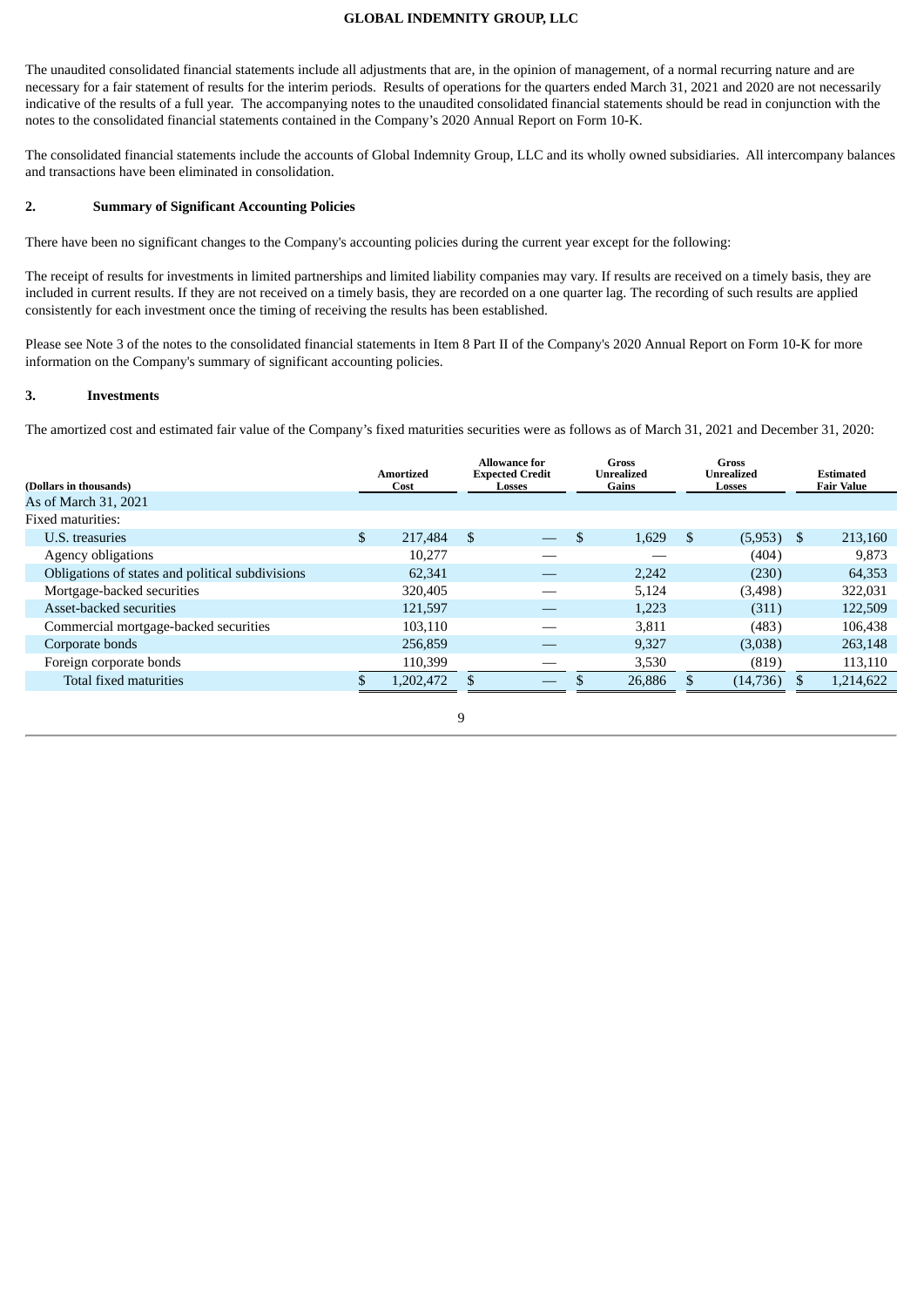| (Dollars in thousands)                           |              | Amortized<br>Cost |    | <b>Allowance for</b><br><b>Expected Credit</b><br>Losses |   | Gross<br><b>Unrealized</b><br>Gains |    | Gross<br><b>Unrealized</b><br>Losses |      | Estimated<br><b>Fair Value</b> |
|--------------------------------------------------|--------------|-------------------|----|----------------------------------------------------------|---|-------------------------------------|----|--------------------------------------|------|--------------------------------|
| As of December 31, 2020                          |              |                   |    |                                                          |   |                                     |    |                                      |      |                                |
| Fixed maturities:                                |              |                   |    |                                                          |   |                                     |    |                                      |      |                                |
| U.S. treasuries                                  | $\mathbf{s}$ | 195,444           | -S |                                                          | S | 3,125                               | -S | (1,089)                              | - \$ | 197,480                        |
| Obligations of states and political subdivisions |              | 58,140            |    |                                                          |   | 3,170                               |    | (67)                                 |      | 61.243                         |
| Mortgage-backed securities                       |              | 351,453           |    |                                                          |   | 7.876                               |    | (551)                                |      | 358,778                        |
| Asset-backed securities                          |              | 116,349           |    |                                                          |   | 1,890                               |    | (646)                                |      | 117,593                        |
| Commercial mortgage-backed securities            |              | 105,509           |    |                                                          |   | 6.094                               |    | (644)                                |      | 110,959                        |
| Corporate bonds                                  |              | 223,387           |    |                                                          |   | 17,703                              |    | (373)                                |      | 240,717                        |
| Foreign corporate bonds                          |              | 98,727            |    |                                                          |   | 5,716                               |    | (27)                                 |      | 104,416                        |
| Total fixed maturities                           |              | 1,149,009         |    |                                                          |   | 45,574                              |    | (3,397)                              |      | 1,191,186                      |

As of March 31, 2021 and December 31, 2020, the Company's investments in equity securities consist of the following:

| (Dollars in thousands)                      | <b>March 31, 2021</b> |        |    | <b>December 31, 2020</b> |
|---------------------------------------------|-----------------------|--------|----|--------------------------|
| Common stock                                |                       | 65,072 |    | 60,379                   |
| Preferred stock                             |                       | 18.377 |    | 11,683                   |
| Index funds that invest in fixed maturities |                       |        |    | 26,928                   |
| Total                                       |                       | 83.449 | ιD | 98,990                   |

As of March 31, 2021 and December 31, 2020, the Company held Fannie Mae mortgage pools that totaled as much as 3.2% and 3.9% of shareholders' equity, respectively. Excluding the Fannie Mae pools, U.S. treasuries, agency bonds, index funds, limited liability companies, and limited partnerships, the Company did not hold any debt or equity investments in a single issuer in excess of 2.2% and 1.9% of shareholders' equity at March 31, 2021 and December 31, 2020, respectively.

The amortized cost and estimated fair value of the Company's fixed maturities portfolio classified as available for sale at March 31, 2021, by contractual maturity, are shown below. Actual maturities may differ from contractual maturities because borrowers may have the right to call or prepay obligations with or without call or prepayment penalties.

| (Dollars in thousands)                 | <b>Amortized</b><br>Cost |           |   | <b>Estimated</b><br><b>Fair Value</b> |  |  |  |
|----------------------------------------|--------------------------|-----------|---|---------------------------------------|--|--|--|
| Due in one year or less                | \$                       | 42,951    | S | 43,345                                |  |  |  |
| Due in one year through five years     |                          | 189,621   |   | 197,113                               |  |  |  |
| Due in five years through ten years    |                          | 326,307   |   | 324,990                               |  |  |  |
| Due in ten years through fifteen years |                          | 29,695    |   | 29,652                                |  |  |  |
| Due after fifteen years                |                          | 68,786    |   | 68,544                                |  |  |  |
| Mortgage-backed securities             |                          | 320,405   |   | 322,031                               |  |  |  |
| Asset-backed securities                |                          | 121,597   |   | 122,509                               |  |  |  |
| Commercial mortgage-backed securities  |                          | 103,110   |   | 106,438                               |  |  |  |
| Total                                  | \$.                      | 1,202,472 |   | 1,214,622                             |  |  |  |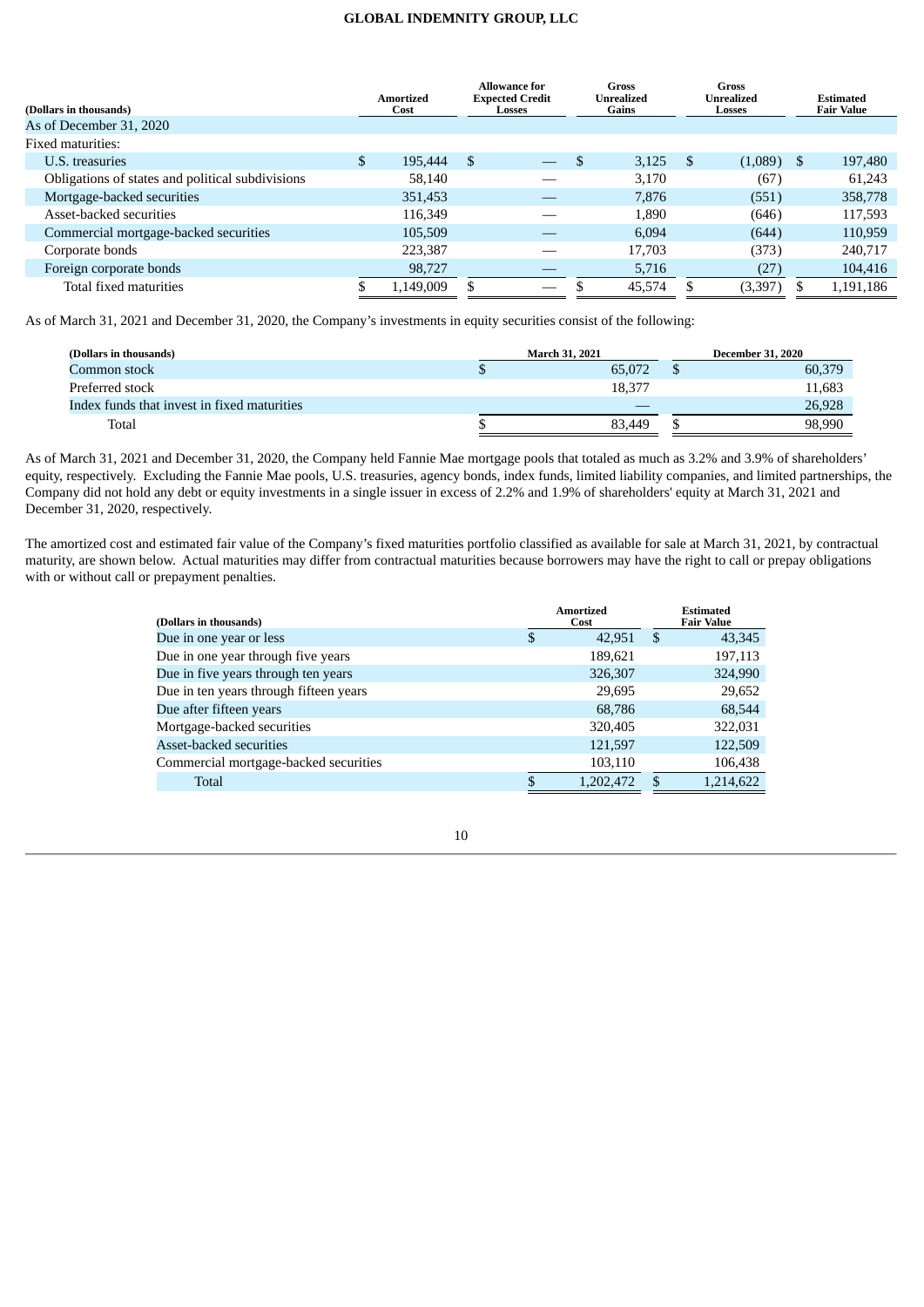The following table contains an analysis of the Company's fixed income securities with gross unrealized losses that are not deemed to have credit losses, categorized by the period that the securities were in a continuous loss position as of March 31, 2021. The fair value amounts reported in the table are estimates that are prepared using the process described in Note 5.

|                                                     | Less than 12 months |                               | 12 months or longer |                          | Total $(1)$                   |    |            |     |                                      |
|-----------------------------------------------------|---------------------|-------------------------------|---------------------|--------------------------|-------------------------------|----|------------|-----|--------------------------------------|
| (Dollars in thousands)                              | Fair Value          | Gross<br>Unrealized<br>Losses |                     | Fair Value               | Gross<br>Unrealized<br>Losses |    | Fair Value |     | Gross<br><b>Unrealized</b><br>Losses |
| <b>Fixed maturities:</b>                            |                     |                               |                     |                          |                               |    |            |     |                                      |
| U.S. treasuries                                     | \$<br>142,149       | \$<br>$(5,953)$ \$            |                     | $\overline{\phantom{0}}$ | \$                            | \$ | 142,149    | \$. | (5,953)                              |
| Agency obligations                                  | 9,873               | (404)                         |                     |                          |                               |    | 9,873      |     | (404)                                |
| Obligations of states and political<br>subdivisions | 5,282               | (230)                         |                     |                          |                               |    | 5,282      |     | (230)                                |
| Mortgage-backed securities                          | 165.838             | (3,484)                       |                     | 2,589                    | (14)                          |    | 168,427    |     | (3,498)                              |
| Asset-backed securities                             | 25,749              | (89)                          |                     | 12,826                   | (222)                         |    | 38,575     |     | (311)                                |
| Commercial mortgage-backed                          |                     |                               |                     |                          |                               |    |            |     |                                      |
| securities                                          | 19.494              | (336)                         |                     | 2,806                    | (147)                         |    | 22,300     |     | (483)                                |
| Corporate bonds                                     | 78,918              | (2,864)                       |                     | 4,746                    | (174)                         |    | 83,664     |     | (3,038)                              |
| Foreign corporate bonds                             | 27,892              | (805)                         |                     | 373                      | (14)                          |    | 28,265     |     | (819)                                |
| Total fixed maturities                              | 475,195             | (14, 165)                     |                     | 23,340                   | (571)                         |    | 498,535    |     | (14, 736)                            |

The following table contains an analysis of the Company's fixed income securities with gross unrealized losses that are not deemed to have credit losses, categorized by the period that the securities were in a continuous loss position as of December 31, 2020. The fair value amounts reported in the table are estimates that are prepared using the process described in Note 5.

|                                     | Less than 12 months |                                      | 12 months or longer |                          | Total (1) |                                      |    |                   |   |                                      |
|-------------------------------------|---------------------|--------------------------------------|---------------------|--------------------------|-----------|--------------------------------------|----|-------------------|---|--------------------------------------|
| (Dollars in thousands)              | <b>Fair Value</b>   | Gross<br><b>Unrealized</b><br>Losses |                     | <b>Fair Value</b>        |           | Gross<br><b>Unrealized</b><br>Losses |    | <b>Fair Value</b> |   | Gross<br><b>Unrealized</b><br>Losses |
| <b>Fixed maturities:</b>            |                     |                                      |                     |                          |           |                                      |    |                   |   |                                      |
| U.S. treasuries                     | \$<br>81,999        | \$<br>$(1,089)$ \$                   |                     | $\overline{\phantom{0}}$ | .S        |                                      | \$ | 81,999            | S | (1,089)                              |
| Obligations of states and political |                     |                                      |                     |                          |           |                                      |    |                   |   |                                      |
| subdivisions                        | 2,588               | (67)                                 |                     |                          |           |                                      |    | 2,588             |   | (67)                                 |
| Mortgage-backed securities          | 57,350              | (551)                                |                     | 4                        |           |                                      |    | 57,354            |   | (551)                                |
| Asset-backed securities             | 22,268              | (389)                                |                     | 13,354                   |           | (257)                                |    | 35,622            |   | (646)                                |
| Commercial mortgage-backed          |                     |                                      |                     |                          |           |                                      |    |                   |   |                                      |
| securities                          | 10.294              | (526)                                |                     | 1,154                    |           | (118)                                |    | 11,448            |   | (644)                                |
| Corporate bonds                     | 7.783               | (373)                                |                     |                          |           |                                      |    | 7,783             |   | (373)                                |
| Foreign corporate bonds             | 885                 | (27)                                 |                     |                          |           |                                      |    | 885               |   | (27)                                 |
| Total fixed maturities              | 183,167             | (3,022)                              |                     | 14,512                   |           | (375)                                |    | 197,679           |   | (3,397)                              |

The Company regularly performs various analytical valuation procedures with respect to its investments, including reviewing each available for sale debt security in an unrealized loss position to assess whether the decline in fair value below amortized cost basis has resulted from a credit loss or other factors. In assessing whether a credit loss exists, the Company compares the present value of the cash flows expected to be collected from the security to the amortized cost basis of the security. If the present value of the cash flows expected to be collected is less than the amortized cost basis of the security, a credit loss exists and an allowance for expected credit losses is recorded. Subsequent changes in the allowances are recorded in the period of change as either credit loss expense or reversal of credit loss expense. Any impairments related to factors other than credit losses and the intent to sell are recorded through other comprehensive income, net of taxes.

For fixed maturities, the factors considered in reaching the conclusion that a credit loss exists include, among others, whether:

- (1) the extent to which the fair value is less than the amortized cost basis;
- (2) the issuer is in financial distress;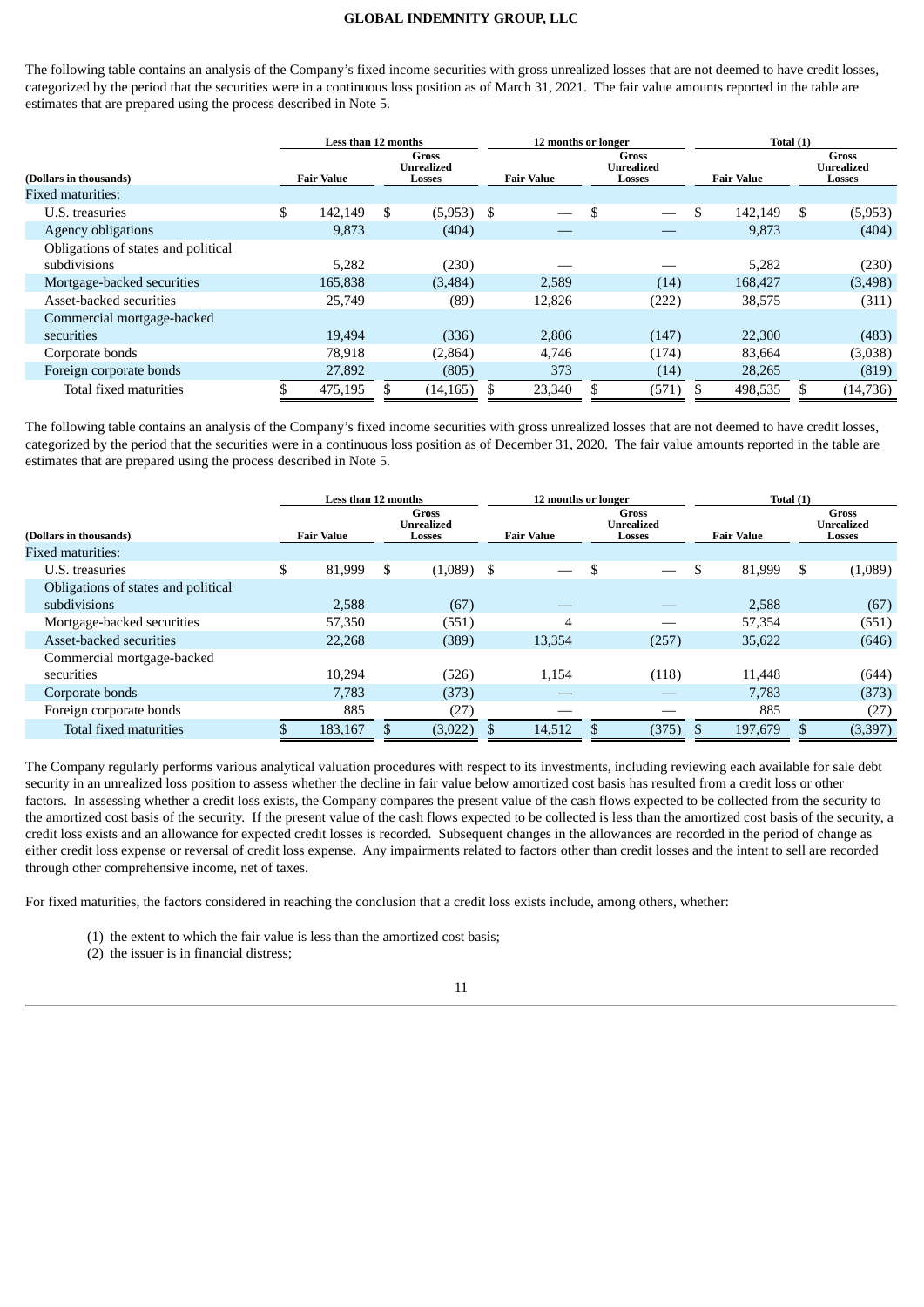- (3) the investment is secured;
- (4) a significant credit rating action occurred;
- (5) scheduled interest payments were delayed or missed;
- (6) changes in laws or regulations have affected an issuer or industry;
- (7) the investment has an unrealized loss and was identified by the Company's investment manager as an investment to be sold before recovery or maturity;
- (8) the investment failed cash flow projection testing to determine if anticipated principal and interest payments will be realized; and
- (9) changes in US Treasury rates and/or credit spreads since original purchase to identify whether the unrealized loss is simply due to interest rate movement.

According to accounting guidance for debt securities in an unrealized loss position, the Company is required to assess whether it has the intent to sell the debt security or more likely than not will be required to sell the debt security before the anticipated recovery. If either of these conditions is met, any allowance for expected credit losses is written off and the amortized cost basis is written down to the fair value of the fixed maturity security with any incremental impairment reported in earnings. That new amortized cost basis shall not be adjusted for subsequent recoveries in fair value.

The Company elected the practical expedient to exclude accrued interest from both the fair value and the amortized cost basis of the available for sale debt securities for the purposes of identifying and measuring an impairment and to not measure an allowance for expected credit losses for accrued interest receivables. Accrued interest receivable is written off through net realized investment gains (losses) at the time the issuer of the bond defaults or is expected to default on payment. The Company made an accounting policy election to present the accrued interest receivable balance with other assets on the Company's consolidated statements of financial position. Accrued interest receivable was \$5.6 million and \$5.7 million as of March 31, 2021 and December 31, 2020, respectively.

The following is a description, by asset type, of the methodology and significant inputs that the Company used to measure the amount of credit loss recognized in earnings, if any:

**U.S. treasuries** – As of March 31, 2021, gross unrealized losses related to U.S. treasuries were \$5.953 million. To assess whether the decline in fair value below amortized cost has resulted from a credit loss or other factors, macroeconomic and market analysis is conducted in evaluating these securities. Consideration is given to the interest rate environment, duration and yield curve management of the portfolio, sector allocation and security selection. Based on the analysis performed, the Company did not recognize a credit loss on U.S. treasuries during the period.

**Agency obligations** – As of March 31, 2021, gross unrealized losses related to agency obligations were \$0.404 million. To assess whether the decline in fair value below amortized cost has resulted from a credit loss or other factors, macroeconomic and market analysis is conducted in evaluating these securities. Consideration is given to the interest rate environment, duration and yield curve management of the portfolio, sector allocation and security selection. Based on the analysis performed, the Company did not recognize a credit loss on agency obligations during the period.

**Obligations of states and political subdivisions –** As of March 31, 2021, gross unrealized losses related to obligations of states and political subdivisions were \$0.230 million. To assess whether the decline in fair value below amortized cost has resulted from a credit loss or other factors, elements that may influence the performance of the municipal bond market are considered in evaluating these securities such as investor expectations, supply and demand patterns, and current versus historical yield and spread relationships. The analysis relies on the output of fixed income credit analysts, as well as dedicated municipal bond analysts who perform extensive in-house fundamental analysis on each issuer, regardless of their rating by the major agencies. Based on the analysis performed, the Company did not recognize a credit loss on obligations of states and political subdivisions during the period.

**Mortgage-backed securities ("MBS") –** As of March 31, 2021, gross unrealized losses related to mortgage-backed securities were \$3.498 million. To assess whether the decline in fair value below amortized cost has resulted from a credit loss or other factors, mortgage-backed securities are modeled to project principal losses under downside, base, and upside scenarios for the economy and home prices. The primary assumption that drives the security and loan level modeling is the Home Price Index ("HPI") projection. These forecasts incorporate not just national macro-economic trends, but also regional impacts to arrive at the most granular and accurate projections. These assumptions are incorporated into the model as a basis to generate delinquency probabilities, default curves, loss severity curves, and voluntary prepayment curves at the loan level

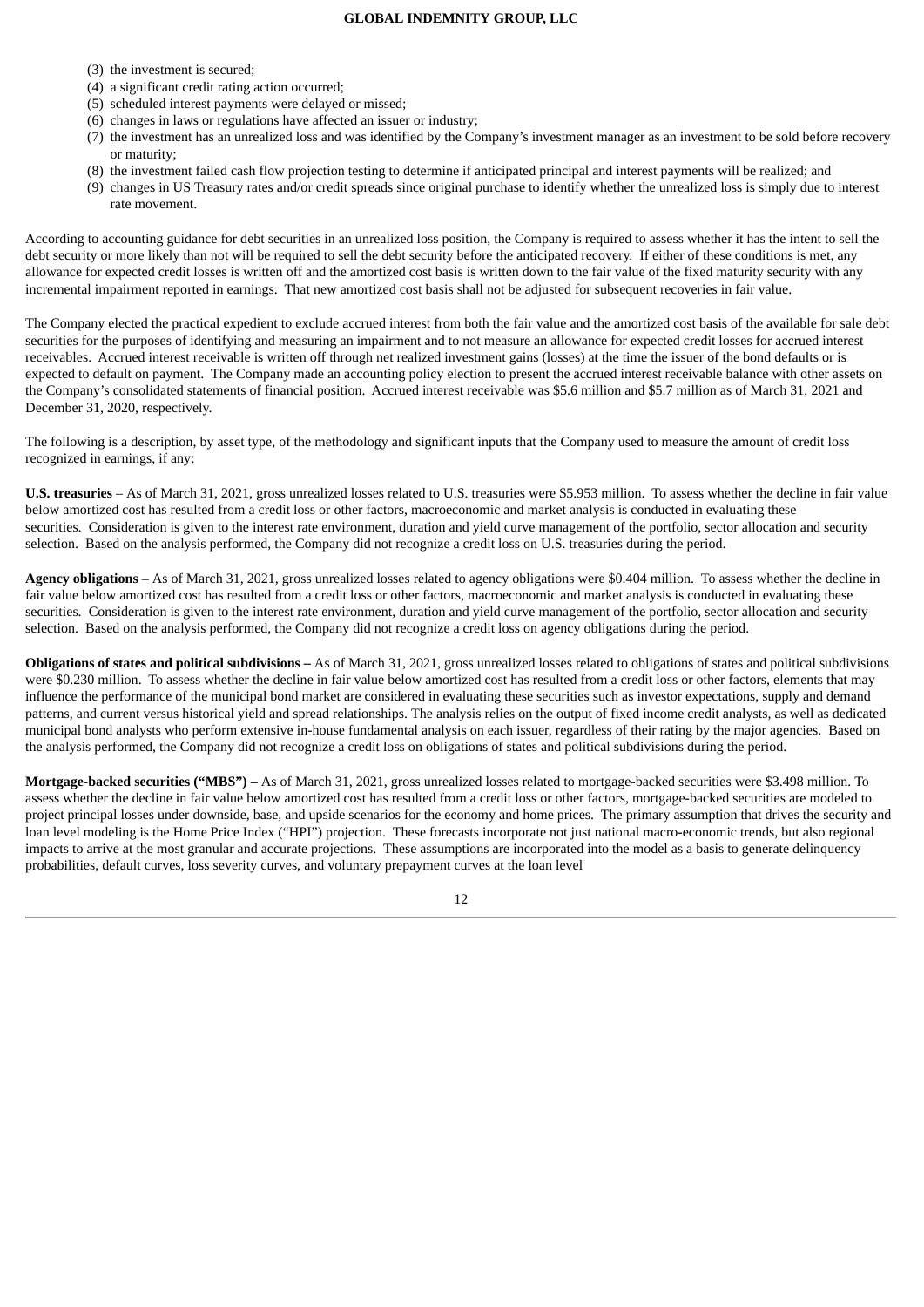within each deal. The model utilizes HPI-adjusted current LTV, payment history, loan terms, loan modification history, and borrower characteristics as inputs to generate expected cash flows and principal loss for each bond under various scenarios. Based on the analysis performed, the Company did not recognize a credit loss on mortgage-backed securities during the period.

**Asset backed securities ("ABS") -** As of March 31, 2021, gross unrealized losses related to asset backed securities were \$0.311 million. The weighted average credit enhancement for the Company's asset backed portfolio is 29.9. This represents the percentage of pool losses that can occur before an asset backed security will incur its first dollar of principal losses. To assess whether the decline in fair value below amortized cost has resulted from a credit loss or other factors, every ABS transaction is analyzed on a stand-alone basis. This analysis involves a thorough review of the collateral, prepayment, and structural risk in each transaction. Additionally, the analysis includes an in-depth credit analysis of the originator and servicer of the collateral. The analysis projects an expected loss for a deal given a set of assumptions specific to the asset type. These assumptions are used to calculate at what level of losses the deal will incur its first dollar of principal loss. The major assumptions used to calculate this ratio are loss severities, recovery lags, and no advances on principal and interest. Based on the analysis performed, the Company did not recognize a credit loss on asset backed securities during the period.

**Commercial mortgage-backed securities ("CMBS") -** As of March 31, 2021, gross unrealized losses related to the CMBS portfolio were \$0.483 million. The weighted average credit enhancement for the Company's CMBS portfolio is 37.9. This represents the percentage of pool losses that can occur before a mortgage-backed security will incur its first dollar of principal loss. To assess whether the decline in fair value below amortized cost has resulted from a credit loss or other factors, a loan level analysis is utilized where every underlying CMBS loan is re-underwritten based on a set of assumptions reflecting expectations for the future path of the economy. Each loan is analyzed over time using a series of tests to determine if a credit event will occur during the life of the loan. Inherent in this process are several economic scenarios and their corresponding rent/vacancy and capital market states. The five primary credit events that frame the analysis include loan modifications, term default, balloon default, extension, and ability to pay off at balloon. The resulting output is the expected loss adjusted cash flows for each bond under the base case and distressed scenarios. Based on the analysis performed, the Company did not recognize a credit loss on commercial mortgage-backed securities during the period.

**Corporate bonds -** As of March 31, 2021, gross unrealized losses related to corporate bonds were \$3.038 million. To assess whether the decline in fair value below amortized cost has resulted from a credit loss or other factors, analysis for this asset class includes maintaining detailed financial models that include a projection of each issuer's future financial performance, including prospective debt servicing capabilities, capital structure composition, and the value of the collateral. The analysis incorporates the macroeconomic environment, industry conditions in which the issuer operates, the issuer's current competitive position, its vulnerability to changes in the competitive and regulatory environment, issuer liquidity, issuer commitment to bondholders, issuer creditworthiness, and asset protection. Part of the process also includes running downside scenarios to evaluate the expected likelihood of default as well as potential losses in the event of default. Based on the analysis performed, the Company did not recognize a credit loss on corporate bonds during the period.

**Foreign bonds –** As of March 31, 2021, gross unrealized losses related to foreign bonds were \$0.819 million. To assess whether the decline in fair value below amortized cost has resulted from a credit loss or other factors, detailed financial models are maintained that include a projection of each issuer's future financial performance, including prospective debt servicing capabilities, capital structure composition, and the value of the collateral. The analysis incorporates the macroeconomic environment, industry conditions in which the issuer operates, the issuer's current competitive position, its vulnerability to changes in the competitive and regulatory environment, issuer liquidity, issuer commitment to bondholders, issuer creditworthiness, and asset protection. Part of the process also includes running downside scenarios to evaluate the expected likelihood of default as well as potential losses in the event of default. Based on the analysis performed, the Company did not recognize a credit loss on foreign bonds during the period.

The Company has evaluated its investment portfolio and has determined that an allowance for expected credit losses on its investments is not required.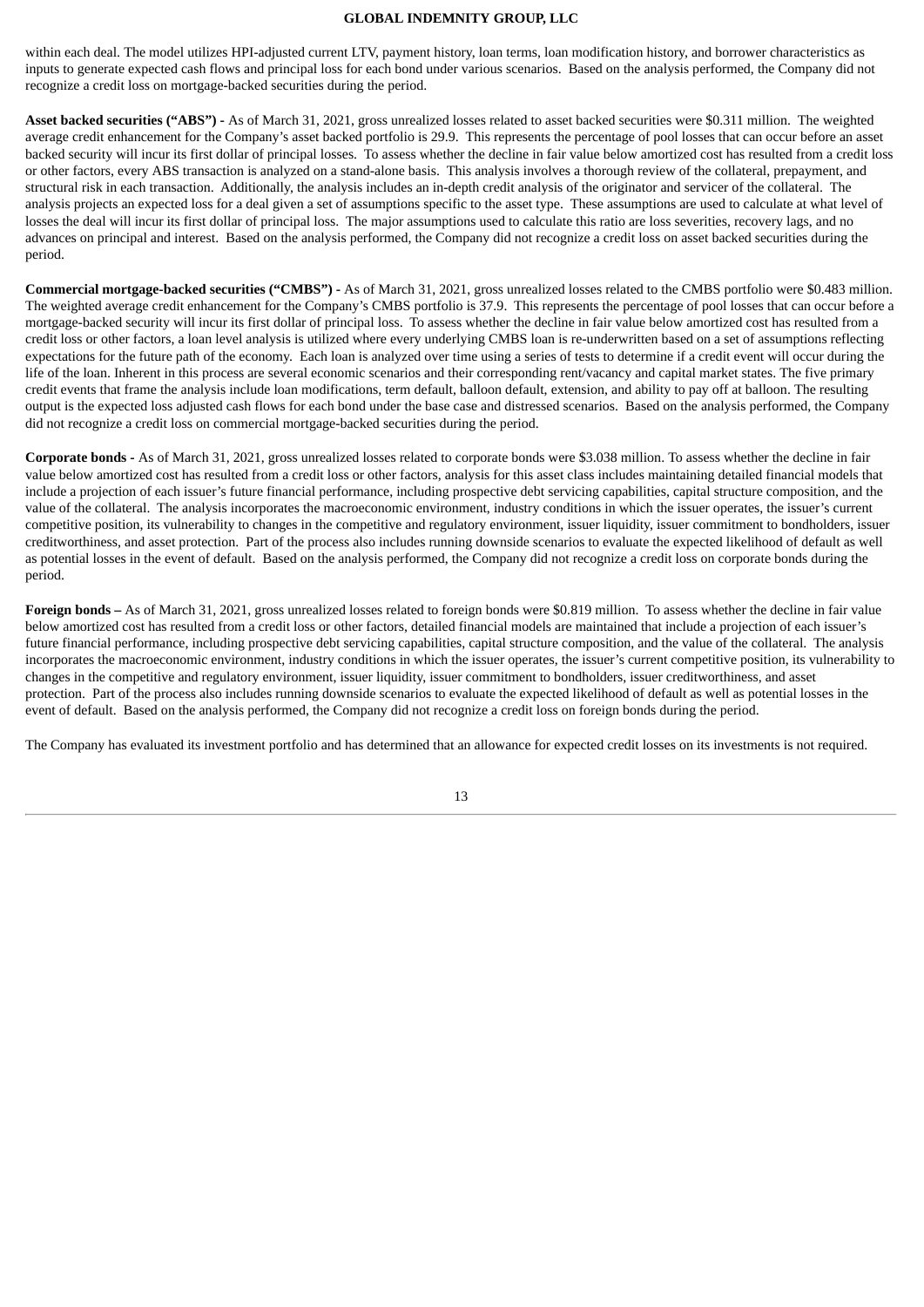# *Accumulated Other Comprehensive Income, Net of Tax*

Accumulated other comprehensive income, net of tax, as of March 31, 2021 and December 31, 2020 was as follows:

| (Dollars in thousands)                             | March 31, 2021 | <b>December 31, 2020</b> |
|----------------------------------------------------|----------------|--------------------------|
| Net unrealized gains (losses) from:                |                |                          |
| <b>Fixed maturities</b>                            | 12,150         | 42,177                   |
| Foreign currency fluctuations                      | 43             | 161                      |
| Deferred taxes                                     | (2,340)        | (8,030)                  |
| Accumulated other comprehensive income, net of tax | 9,853          | 34,308                   |

The following tables present the changes in accumulated other comprehensive income, net of tax, by component for the quarters ended March 31, 2021 and 2020:

| Quarter Ended March 31, 2021<br>(Dollars In Thousands)                   | <b>Unrealized Gains and</b><br>Losses on Available for<br><b>Sale Securities</b> |    | <b>Foreign Currency Items</b> | <b>Accumulated Other</b><br><b>Comprehensive Income</b> |
|--------------------------------------------------------------------------|----------------------------------------------------------------------------------|----|-------------------------------|---------------------------------------------------------|
| Beginning balance, net of tax                                            | 34,181                                                                           | -8 | 127                           | 34,308                                                  |
| Other comprehensive income before reclassification, before tax           | (31, 186)                                                                        |    | (118)                         | (31, 304)                                               |
| Amounts reclassified from accumulated other comprehensive income, before |                                                                                  |    |                               |                                                         |
| tax                                                                      | 1,159                                                                            |    |                               | 1,159                                                   |
| Other comprehensive income, before tax                                   | (30,027)                                                                         |    | (118)                         | (30, 145)                                               |
| Income tax benefit                                                       | 5,665                                                                            |    | 25                            | 5,690                                                   |
| Ending balance, net of tax                                               | 9,819                                                                            |    | 34                            | 9,853                                                   |

| Quarter Ended March 31, 2020<br>(Dollars In Thousands)                   | <b>Unrealized Gains and</b><br><b>Losses on Available for</b><br><b>Sale Securities</b> |    | <b>Foreign Currency Items</b> |      | <b>Accumulated Other</b><br><b>Comprehensive Income</b> |
|--------------------------------------------------------------------------|-----------------------------------------------------------------------------------------|----|-------------------------------|------|---------------------------------------------------------|
| Beginning balance, net of tax                                            | 18,641                                                                                  | -S | (1,032)                       | - \$ | 17,609                                                  |
| Other comprehensive income (loss) before reclassification, before tax    | (884)                                                                                   |    | (1,303)                       |      | (2,187)                                                 |
| Amounts reclassified from accumulated other comprehensive income, before |                                                                                         |    |                               |      |                                                         |
| tax                                                                      | (1,932)                                                                                 |    |                               |      | (1, 932)                                                |
| Other comprehensive income (loss), before tax                            | (2,816)                                                                                 |    | (1,303)                       |      | (4, 119)                                                |
| Income tax expense                                                       | (930)                                                                                   |    |                               |      | (930)                                                   |
| Ending balance, net of tax                                               | 14,895                                                                                  |    | (2,335)                       |      | 12,560                                                  |

The reclassifications out of accumulated other comprehensive income for the quarters ended March 31, 2021 and 2020 were as follows:

| (Dollars in thousands)                                                           |                                                                           |              | <b>Amounts Reclassified from</b><br><b>Accumulated Other</b><br><b>Comprehensive Income</b><br><b>Quarters Ended March 31,</b> |  |         |
|----------------------------------------------------------------------------------|---------------------------------------------------------------------------|--------------|--------------------------------------------------------------------------------------------------------------------------------|--|---------|
| <b>Details about Accumulated Other</b><br><b>Comprehensive Income Components</b> | Affected Line Item in the Consolidated<br><b>Statements of Operations</b> | 2020<br>2021 |                                                                                                                                |  |         |
| Unrealized gains and losses on available for sale                                |                                                                           |              |                                                                                                                                |  |         |
| securities                                                                       | Other net realized investment (gains) losses                              |              | 1.159                                                                                                                          |  | (1,932) |
|                                                                                  | Income tax expense (benefit)                                              |              | (343)                                                                                                                          |  | 218     |
|                                                                                  | Total reclassifications, net of tax                                       |              | 816                                                                                                                            |  | (1,714) |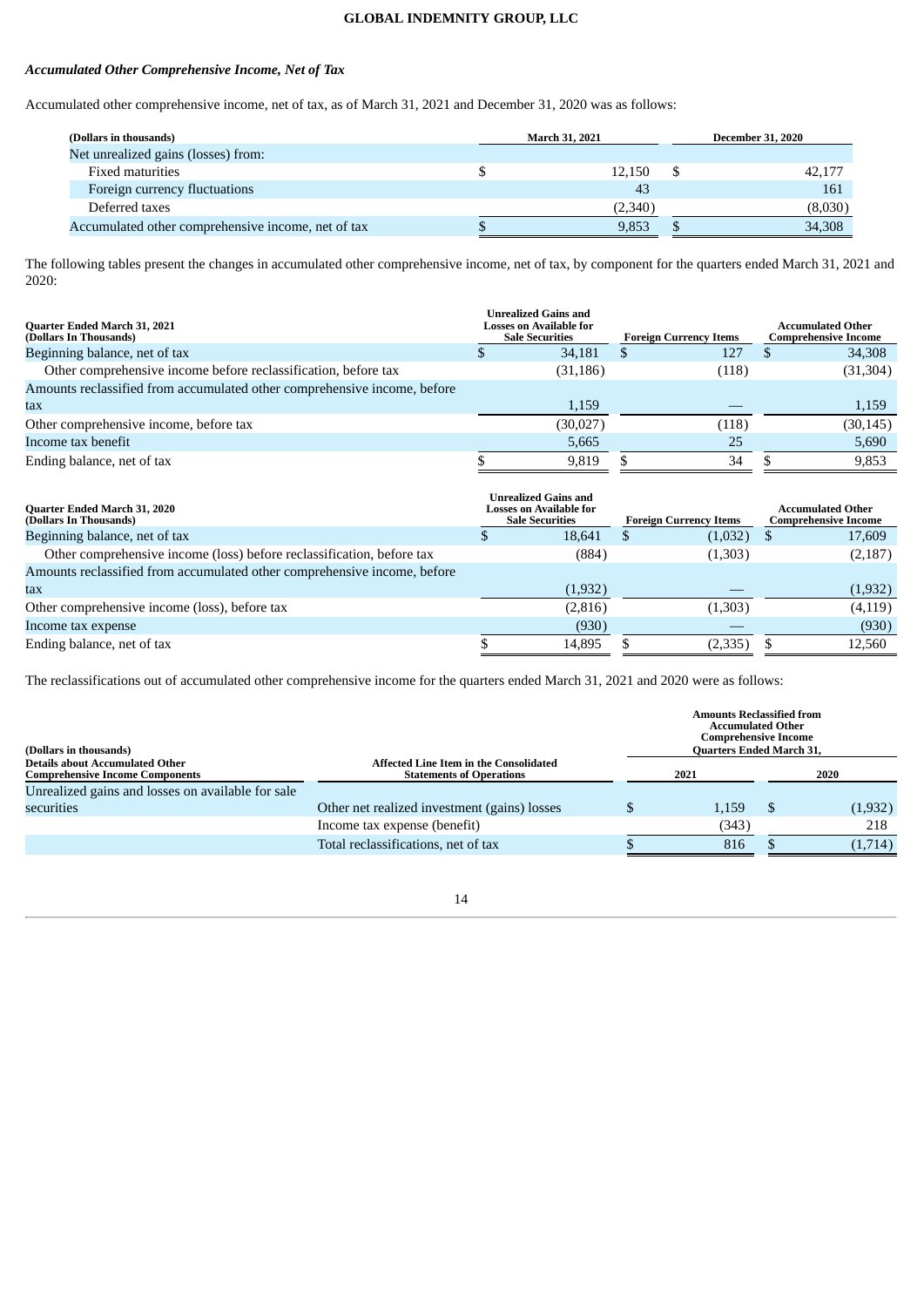# *Net Realized Investment Gains (Losses)*

The components of net realized investment gains (losses) for the quarters ended March 31, 2021 and 2020 were as follows:

|                                              | <b>Quarters Ended March 31,</b> |          |    |           |  |
|----------------------------------------------|---------------------------------|----------|----|-----------|--|
| (Dollars in thousands)                       |                                 | 2021     |    | 2020      |  |
| <b>Fixed maturities:</b>                     |                                 |          |    |           |  |
| Gross realized gains                         | \$                              | 3.378    | \$ | 2,243     |  |
| Gross realized losses                        |                                 | (4,537)  |    | (311)     |  |
| Net realized gains (losses)                  |                                 | (1, 159) |    | 1,932     |  |
| <b>Equity securities:</b>                    |                                 |          |    |           |  |
| Gross realized gains                         |                                 | 5,673    |    | 1,822     |  |
| Gross realized losses                        |                                 | (1,305)  |    | (51, 804) |  |
| Net realized gains (losses)                  |                                 | 4,368    |    | (49, 982) |  |
| Derivatives:                                 |                                 |          |    |           |  |
| Gross realized gains                         |                                 | 2,353    |    | 13,623    |  |
| Gross realized losses                        |                                 | (1,743)  |    | (33, 735) |  |
| Net realized gains (losses) (1)              |                                 | 610      |    | (20, 112) |  |
| Total net realized investment gains (losses) |                                 | 3,819    |    | (68, 162) |  |

(1) Includes periodic net interest settlements related to the derivatives of \$1.4 million and \$0.6 million for the quarters ended March 31, 2021 and 2020, respectively.

The following table shows the calculation of the portion of realized gains and losses related to equity securities held as of March 31, 2021 and 2020:

|                                                                                                   | <b>Quarters Ended March 31,</b> |       |  |           |
|---------------------------------------------------------------------------------------------------|---------------------------------|-------|--|-----------|
| (Dollars in thousands)                                                                            | 2021                            |       |  | 2020      |
| Net gains and (losses) recognized during the period on equity securities                          |                                 | 4.368 |  | (49, 982) |
| Less: net gains (losses) recognized during the period on equity securities sold during the period |                                 | 1,376 |  | (4,221)   |
| Unrealized gains and (losses) recognized during the reporting period on equity securities still   |                                 |       |  |           |
| held at the reporting date                                                                        |                                 | 2.992 |  | (45,761)  |

The proceeds from sales and redemptions of available for sale and equity securities resulting in net realized investment gains (losses) for the quarters ended March 31, 2021 and 2020 were as follows:

|                          | <b>Ouarters Ended March 31.</b> |  |         |  |  |  |  |
|--------------------------|---------------------------------|--|---------|--|--|--|--|
| (Dollars in thousands)   | 2021                            |  | 2020    |  |  |  |  |
| Fixed maturities         | 364,277                         |  | 124,070 |  |  |  |  |
| <b>Equity securities</b> | 37,475                          |  | 49.546  |  |  |  |  |

#### *Net Investment Income*

The sources of net investment income for the quarters ended March 31, 2021 and 2020 were as follows:

|                           |  | <b>Quarters Ended March 31,</b> |   |        |
|---------------------------|--|---------------------------------|---|--------|
| (Dollars in thousands)    |  | 2021                            |   |        |
| <b>Fixed maturities</b>   |  | 6,827                           | S | 9,041  |
| <b>Equity securities</b>  |  | 675                             |   | 1,364  |
| Cash and cash equivalents |  | 50                              |   | 180    |
| Other invested assets     |  | 2,997                           |   | 533    |
| Total investment income   |  | 10,549                          |   | 11,118 |
| Investment expense        |  | (713)                           |   | (989)  |
| Net investment income     |  | 9,836                           |   | 10.129 |
|                           |  |                                 |   |        |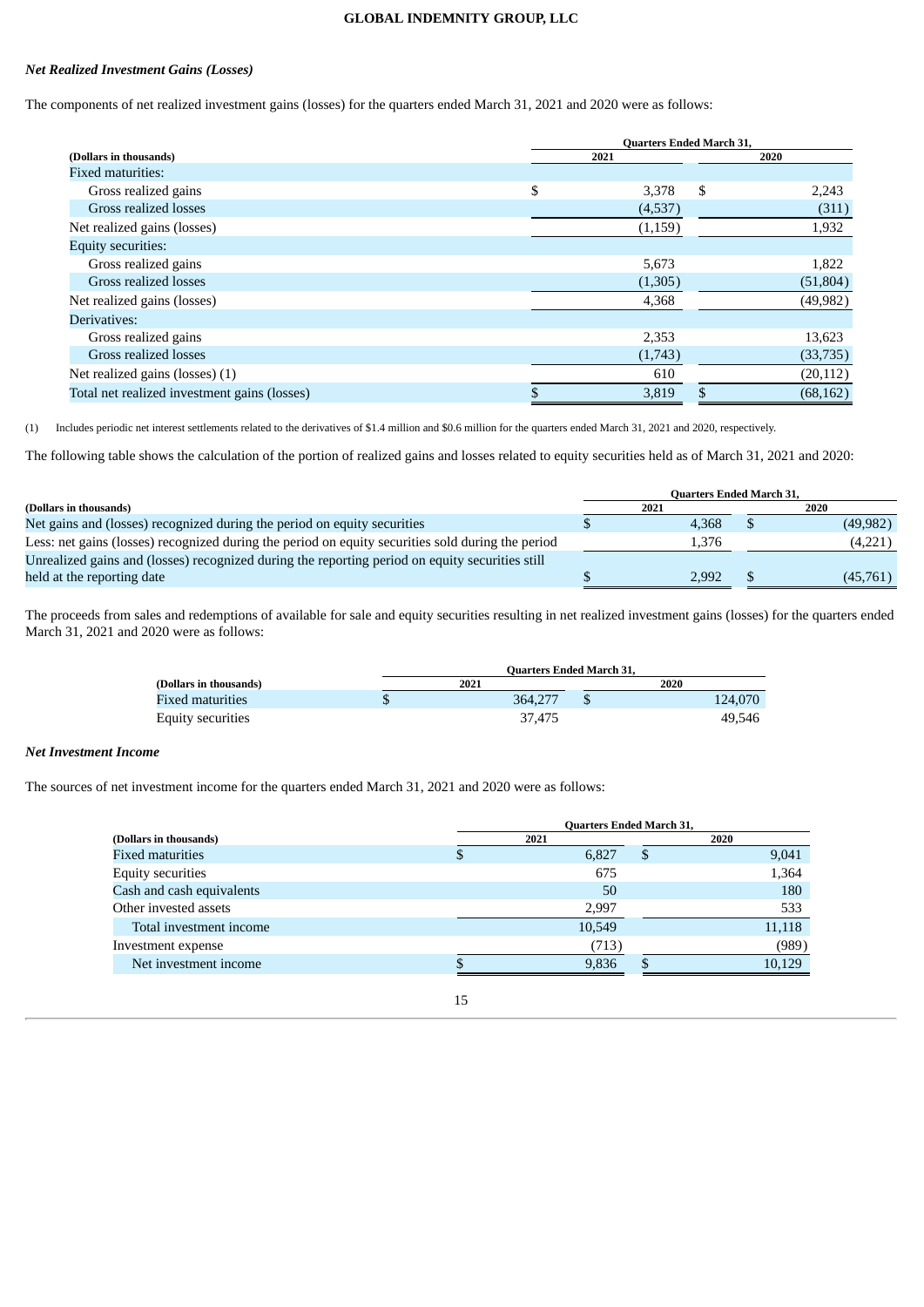The Company's total investment return on a pre-tax basis for the quarters ended March 31, 2021 and 2020 were as follows:

|                                                | <b>Quarters Ended March 31,</b> |      |           |  |
|------------------------------------------------|---------------------------------|------|-----------|--|
| (Dollars in thousands)                         | 2021                            | 2020 |           |  |
| Net investment income                          | 9,836                           |      | 10,129    |  |
| Net realized investment gains (losses)         | 3,819                           |      | (68, 162) |  |
| Change in unrealized holding gains (losses)    | (30, 145)                       |      | (4,119)   |  |
| Net realized and unrealized investment returns | (26, 326)                       |      | (72, 281) |  |
| Total investment return                        | (16, 490)                       |      | (62, 152) |  |
| Total investment return $\%$ (1)               | $(1.1\%)$                       |      | $(3.9\%)$ |  |
| Average investment portfolio (2)               | 1,439,613                       |      | 1,578,765 |  |

**(1)** Not annualized.

**(2)** Average of total cash and invested assets, net of receivable/payable for securities purchased and sold, as of the beginning and end of the period.

As of March 31, 2021 and December 31, 2020, the Company did not own any fixed maturity securities that were non-income producing for the preceding twelve months.

# *Insurance Enhanced Asset-Backed and Credit Securities*

As of March 31, 2021, the Company held insurance enhanced bonds with a market value of approximately \$31.4 million which represented 2.2% of the Company's total cash and invested assets, net of payable/ receivable for securities purchased and sold.

The insurance enhanced bonds are comprised of \$16.4 million of municipal bonds, \$7.2 million of commercial mortgage-backed securities, and\$7.8 million of collateralized mortgage obligations. The financial guarantors of the Company's \$31.4 million of insurance enhanced commercial-mortgage-backed, municipal securities, and collateralized mortgage obligations include Municipal Bond Insurance Association (\$3.1 million), Assured Guaranty Corporation (\$10.6 million), Federal Home Loan Mortgage Corporation (\$15.0 million), Ambac Financial Group (\$2.1 million), School Bond Guaranty Program (\$0.1 million), and Higher Education State Aid Intercept Program (\$0.5 million).

The Company had no direct investments in the entities that have provided financial guarantees or other credit support to any security held by the Company at March 31, 2021.

#### *Bonds Held on Deposit*

Certain cash balances, cash equivalents, and bonds available for sale were deposited with various governmental authorities in accordance with statutory requirements, were held as collateral, or were held in trust. The fair values were as follows as of March 31, 2021 and December 31, 2020:

|                                                    | <b>Estimated Fair Value</b> |                          |  |  |  |  |
|----------------------------------------------------|-----------------------------|--------------------------|--|--|--|--|
| (Dollars in thousands)                             | <b>March 31, 2021</b>       | <b>December 31, 2020</b> |  |  |  |  |
| On deposit with governmental authorities           | 28,757                      | 26,966                   |  |  |  |  |
| Held in trust pursuant to third party requirements | 91,603                      | 100,234                  |  |  |  |  |
| Letter of credit held for third party requirements | 2,512                       | 3,970                    |  |  |  |  |
| Securities held as collateral                      |                             | 494                      |  |  |  |  |
| Total                                              | 122,872                     | 131,664                  |  |  |  |  |

# *Variable Interest Entities*

A Variable Interest Entity ("VIE") refers to an investment in which an investor holds a controlling interest that is not based on the majority of voting rights. Under the VIE model, the party that has the power to exercise significant management influence and maintain a controlling financial interest in the entity's economics is said to be the primary beneficiary, and is required to consolidate the entity within their results. Other entities that participate in a VIE, for which their financial interests fluctuate with changes in the fair value of the investment entity's net assets but do not have significant management

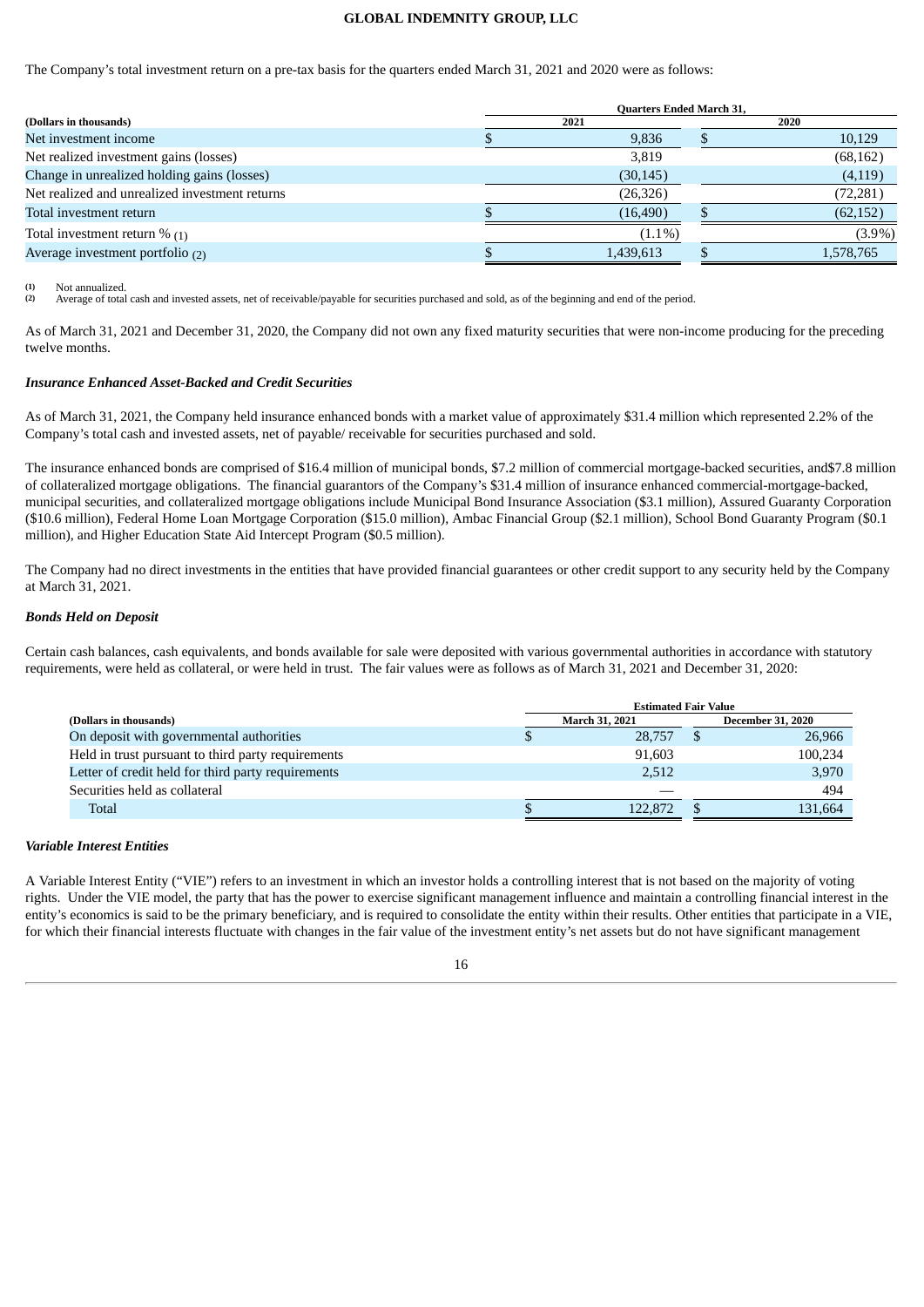influence and the ability to direct the VIE's significant economic activities are said to have a variable interest in the VIE but do not consolidate the VIE in their financial results.

The Company has variable interests in four VIE's for which it is not the primary beneficiary. These investments are accounted for under the equity method of accounting as their ownership interest exceeds 3% of their respective investments.

The carrying value of one of the Company's VIE's, which invests in distressed securities and assets, was \$10.6 million and \$10.8 million as of March 31, 2021 and December 31, 2020, respectively. The Company's maximum exposure to loss from this VIE, which factors in future funding commitments, was \$24.8 million and \$25.0 million at March 31, 2021 and December 31, 2020, respectively. The carrying value of a second VIE that also invests in distressed securities and assets was \$13.6 million and \$15.7 million at March 31, 2021 and December 31, 2020, respectively. The Company's maximum exposure to loss from this VIE, which factors in future funding commitments, was \$30.6 million and \$32.7 million at March 31, 2021 and December 31, 2020, respectively. The carrying value and maximum exposure to loss of a third VIE that invests in REIT qualifying assets was \$10.8 million and \$10.5 million as of March 31, 2021 and December 31, 2020, respectively. The carrying value and maximum exposure to loss of a fourth VIE, which invests in a broad portfolio of non-investment grade loans, was \$60.4 million and \$60.0 million as of March 31, 2021 and December 31, 2020, respectively. The Company's investment in VIEs is included in other invested assets on the consolidated balance sheet with changes in carrying value recorded in the consolidated statements of operations.

# **4. Derivative Instruments**

Derivatives are used by the Company to reduce risks from changes in interest rates and limit exposure to severe equity market changes. The Company has interest rate swaps with terms to exchange, at specified intervals, the difference between fixed rate and floating rate interest amounts as calculated by reference to an agreed notional amount. The Company also utilizes exchange-traded futures contracts, which give the holder the right and obligation to participate in market movements at a future date, to allow the Company to react faster to market conditions. The Company posts collateral and settles variation margin in cash on a daily basis equal to the amount of the futures contracts' change in value scaled by a multiplier.

The Company accounts for the interest rate swaps and futures as non-hedge instruments and recognizes the fair value of the interest rate swaps in other assets or other liabilities on the consolidated balance sheets with the changes in fair value recognized as net realized investment gains or losses in the consolidated statements of operations. The Company is ultimately responsible for the valuation of the interest rate swaps. To aid in determining the estimated fair value of the interest rate swaps, the Company relies on the forward interest rate curve and information obtained from a third party financial institution.

The following table summarizes information on the location and the gross amount of the derivatives on the consolidated balance sheets as of March 31, 2021 and December 31, 2020:

| (Dollars in thousands)                                                           | <b>March 31, 2021</b>         |                        | <b>December 31, 2020</b> |                        |         |  |                   |
|----------------------------------------------------------------------------------|-------------------------------|------------------------|--------------------------|------------------------|---------|--|-------------------|
| <b>Derivatives Not Designated as</b><br><b>Hedging Instruments under ASC 815</b> | <b>Balance Sheet Location</b> | <b>Notional Amount</b> | <b>Fair Value</b>        | <b>Notional Amount</b> |         |  | <b>Fair Value</b> |
| Interest rate swap agreements                                                    | Other assets/liabilities      | 213.022                | (14.077)                 |                        | 213,022 |  | (16, 430)         |
| Futures contracts on bonds $(1)$                                                 | Other assets/liabilities      |                        |                          |                        | 28.996  |  |                   |
| Total $(2)$                                                                      |                               | 213.022                | (14,077                  |                        | 242,018 |  | (16, 430)         |

**(1)** Futures are settled daily such that their fair value is not reflected in the consolidated statements of financial position

**(2)** The derivatives are held by GBLI Holdings, LLC and are guaranteed by Global Indemnity Group, LLC

| ш |  |
|---|--|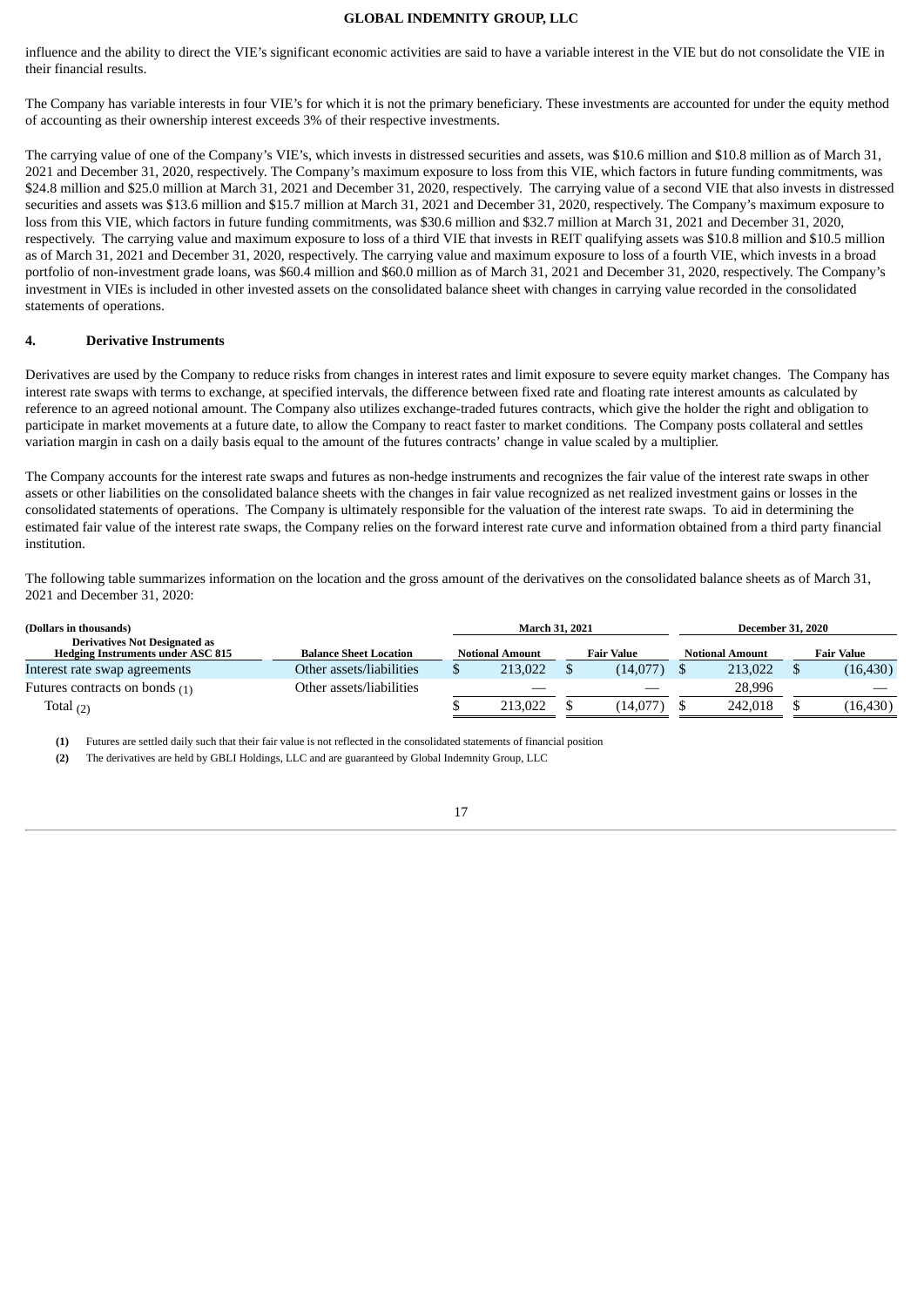The following table summarizes the net gains (losses) included in the consolidated statements of operations for changes in the fair value of the derivatives and the periodic net interest settlements under the derivatives for the quarters ended March 31, 2021 and 2020:

|                               |                                                   | <b>Quarters Ended March 31,</b> |  |           |  |  |
|-------------------------------|---------------------------------------------------|---------------------------------|--|-----------|--|--|
| (Dollars in thousands)        | <b>Consolidated Statements of Operations Line</b> | 2021                            |  | 2020      |  |  |
| Interest rate swap agreements | Net realized investment gains (losses)            | 929                             |  | (9,423)   |  |  |
| Futures contracts on bonds    | Net realized investment gains (losses)            | (319)                           |  | (2,399)   |  |  |
| Futures contracts on equities | Net realized investment gains (losses)            |                                 |  | (8,290)   |  |  |
| Total                         |                                                   | 610                             |  | (20, 112) |  |  |

As of March 31, 2021 and December 31, 2020, the Company is due \$2.6 million and \$2.8 million, respectively, for funds it needed to post to execute the swap transaction and \$16.2 million and \$17.5 million, respectively, for margin calls made in connection with the interest rate swaps. These amounts are included in other assets on the consolidated balance sheets.

As of March 31, 2021, the Company was not utilizing futures contracts. As of December 31, 2020, the Company posted initial margin of \$0.5 million in securities for trading futures contracts with a mark-to-market receivable of less than \$0.1 million. Variation margin is included in other assets on the consolidated balance sheets.

# **5. Fair Value Measurements**

The accounting standards related to fair value measurements define fair value, establish a framework for measuring fair value, outline a fair value hierarchy based on inputs used to measure fair value, and enhance disclosure requirements for fair value measurements. These standards do not change existing guidance as to whether or not an instrument is carried at fair value. The Company has determined that its fair value measurements are in accordance with the requirements of these accounting standards.

The Company's invested assets and derivative instruments are carried at their fair value and are categorized based upon a fair value hierarchy:

- Level 1 inputs utilize quoted prices (unadjusted) in active markets for identical assets that the Company has the ability to access at the measurement date.
- Level 2 inputs utilize other than quoted prices included in Level 1 that are observable for similar assets, either directly or indirectly.
- Level 3 inputs are unobservable for the asset, and include situations where there is little, if any, market activity for the asset.

In certain cases, the inputs used to measure fair value may fall into different levels of the fair value hierarchy. In such cases, the level in the fair value hierarchy within which the fair value measurement falls has been determined based on the lowest level input that is significant to the fair value measurement in its entirety. The Company's assessment of the significance of a particular input to the fair value measurement in its entirety requires judgment, and considers factors specific to the asset.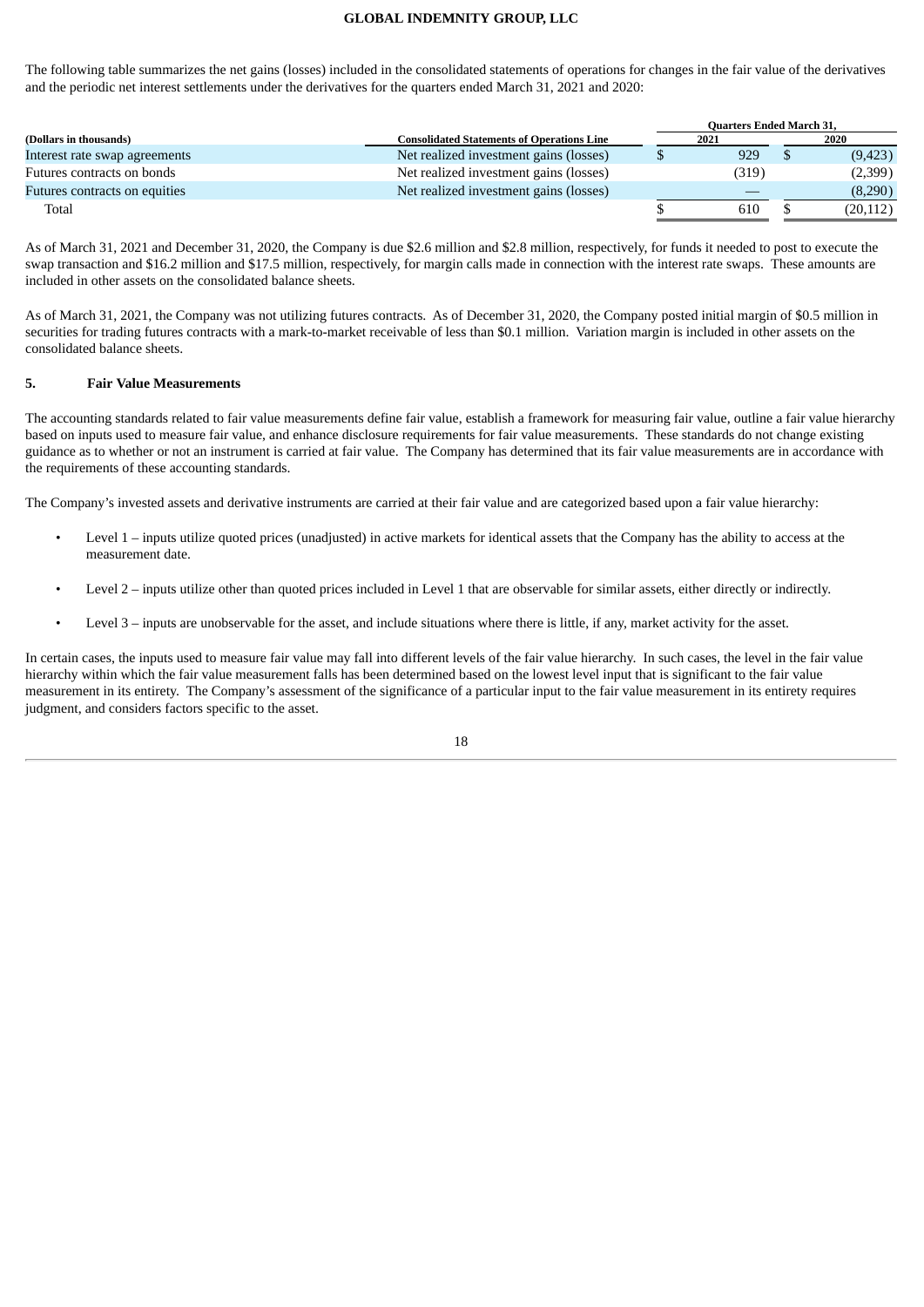The following table presents information about the Company's invested assets and derivative instruments measured at fair value on a recurring basis as of March 31, 2021 and December 31, 2020 and indicates the fair value hierarchy of the valuation techniques utilized by the Company to determine such fair value.

|                                                  | <b>Fair Value Measurements</b> |                |                |                |    |         |     |              |  |  |  |
|--------------------------------------------------|--------------------------------|----------------|----------------|----------------|----|---------|-----|--------------|--|--|--|
| As of March 31, 2021<br>(Dollars in thousands)   |                                | <b>Level 1</b> |                | <b>Level 2</b> |    | Level 3 |     | <b>Total</b> |  |  |  |
| Assets:                                          |                                |                |                |                |    |         |     |              |  |  |  |
| Fixed maturities:                                |                                |                |                |                |    |         |     |              |  |  |  |
| U.S. treasuries                                  | \$                             | 213,160        | $\mathfrak{S}$ |                | \$ |         | \$. | 213,160      |  |  |  |
| Agency obligations                               |                                |                |                | 9,873          |    |         |     | 9,873        |  |  |  |
| Obligations of states and political subdivisions |                                |                |                | 64,353         |    |         |     | 64,353       |  |  |  |
| Mortgage-backed securities                       |                                |                |                | 321,422        |    | 609     |     | 322,031      |  |  |  |
| Commercial mortgage-backed securities            |                                |                |                | 106,100        |    | 338     |     | 106,438      |  |  |  |
| Asset-backed securities                          |                                |                |                | 122,181        |    | 328     |     | 122,509      |  |  |  |
| Corporate bonds                                  |                                |                |                | 262,220        |    | 928     |     | 263,148      |  |  |  |
| Foreign corporate bonds                          |                                |                |                | 113,110        |    |         |     | 113,110      |  |  |  |
| Total fixed maturities                           |                                | 213,160        |                | 999,259        |    | 2,203   |     | 1,214,622    |  |  |  |
| <b>Equity securities</b>                         |                                | 65,072         |                | 18,377         |    |         |     | 83,449       |  |  |  |
| Total assets measured at fair value              | \$.                            | 278,232        | \$             | 1,017,636      | \$ | 2,203   | \$. | 1,298,071    |  |  |  |
| Liabilities:                                     |                                |                |                |                |    |         |     |              |  |  |  |
| Derivative instruments                           | \$                             |                | \$             | 14,077         | \$ |         | \$  | 14,077       |  |  |  |
| Total liabilities measured at fair value         | \$                             |                | \$             | 14,077         | \$ |         |     | 14,077       |  |  |  |
|                                                  |                                |                |                |                |    |         |     |              |  |  |  |

|                                                   | <b>Fair Value Measurements</b> |         |               |                |         |  |              |           |  |  |  |
|---------------------------------------------------|--------------------------------|---------|---------------|----------------|---------|--|--------------|-----------|--|--|--|
| As of December 31, 2020<br>(Dollars in thousands) | <b>Level 1</b>                 |         |               | <b>Level 2</b> | Level 3 |  | <b>Total</b> |           |  |  |  |
| Assets:                                           |                                |         |               |                |         |  |              |           |  |  |  |
| Fixed maturities:                                 |                                |         |               |                |         |  |              |           |  |  |  |
| U.S. treasuries                                   | \$                             | 197,480 | <sup>\$</sup> |                | \$      |  | \$           | 197,480   |  |  |  |
| Obligations of states and political subdivisions  |                                |         |               | 61,243         |         |  |              | 61,243    |  |  |  |
| Mortgage-backed securities                        |                                |         |               | 358,778        |         |  |              | 358,778   |  |  |  |
| Commercial mortgage-backed securities             |                                |         |               | 110,959        |         |  |              | 110,959   |  |  |  |
| Asset-backed securities                           |                                |         |               | 117,593        |         |  |              | 117,593   |  |  |  |
| Corporate bonds                                   |                                |         |               | 240,717        |         |  |              | 240,717   |  |  |  |
| Foreign corporate bonds                           |                                |         |               | 104,416        |         |  |              | 104,416   |  |  |  |
| Total fixed maturities                            |                                | 197,480 |               | 993,706        |         |  |              | 1,191,186 |  |  |  |
| <b>Equity securities</b>                          |                                | 87,307  |               | 11,683         |         |  |              | 98,990    |  |  |  |
| Total assets measured at fair value               |                                | 284,787 | \$            | 1,005,389      | \$      |  |              | 1,290,176 |  |  |  |
| Liabilities:                                      |                                |         |               |                |         |  |              |           |  |  |  |
| Derivative instruments                            | \$                             |         |               | 16,430         | \$      |  |              | 16,430    |  |  |  |
| Total liabilities measured at fair value          |                                |         |               | 16,430         | S       |  |              | 16,430    |  |  |  |
|                                                   |                                |         |               |                |         |  |              |           |  |  |  |

The securities classified as Level 1 in the above table consist of U.S. Treasuries and equity securities actively traded on an exchange.

The securities classified as Level 2 in the above table consist primarily of fixed maturity securities and derivative instruments. Based on the typical trading volumes and the lack of quoted market prices for fixed maturities, security prices are derived through recent reported trades for identical or similar securities making adjustments through the reporting date based upon available market observable information. If there are no recent reported trades, matrix or model processes are used to develop a security price where future cash flow expectations are developed based upon collateral performance and discounted at an estimated market rate. Included in the pricing of asset-backed securities, collateralized mortgage obligations, and mortgage-backed securities are estimates of the rate of future prepayments of principal over the remaining life of the securities. Such estimates are derived based on the characteristics of the underlying structure and prepayment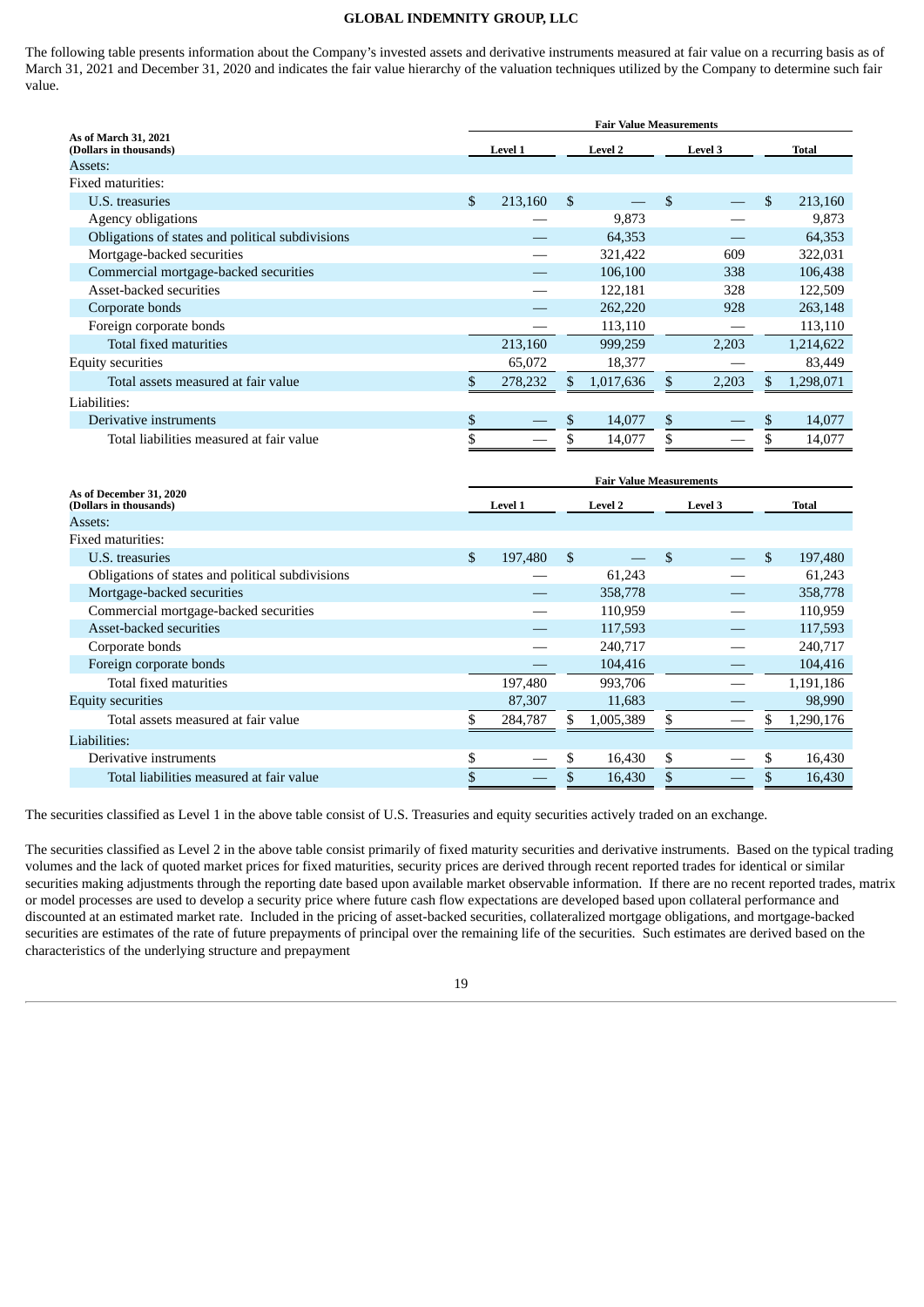speeds previously experienced at the interest rate levels projected for the underlying collateral. The estimated fair value of the derivative instruments, consisting of interest rate swaps, is obtained from a third party financial institution that utilizes observable inputs such as the forward interest rate curve.

The following table presents changes in Level 3 investments measured at fair value on a recurring basis for the quarters ended March 31, 2021 and 2020:

|                                                    | <b>Quarters Ended March 31,</b> |       |      |  |  |  |  |
|----------------------------------------------------|---------------------------------|-------|------|--|--|--|--|
| (Dollars in thousands)                             | 2021                            |       | 2020 |  |  |  |  |
| <b>Beginning balance</b>                           |                                 |       |      |  |  |  |  |
| Total gains (realized / unrealized):               |                                 |       |      |  |  |  |  |
| Included in accumulated other comprehensive income |                                 | (39)  |      |  |  |  |  |
| Amortization of bond premium and discount, net     |                                 |       |      |  |  |  |  |
| Purchases                                          |                                 | 2,242 |      |  |  |  |  |
| <b>Sales</b>                                       |                                 |       |      |  |  |  |  |
| <b>Ending balance</b>                              |                                 | 2,203 |      |  |  |  |  |

There were no transfers into or out of Level 3 during the quarters ended March 31, 2021 or 2020.

The investments classified as Level 3 in the above table consist of fixed maturities with unobservable inputs. The Company does not have access to daily valuations; therefore, market trades, performance of the underlying assets, and key risks are considered in order to estimate fair values of these debt instruments.

For the Company's material debt arrangements, the current fair value of the Company's debt at March 31, 2021 and December 31, 2020 was as follows:

|                                        | <b>March 31, 2021</b> |  | <b>December 31, 2020</b> |                       |                   |         |  |
|----------------------------------------|-----------------------|--|--------------------------|-----------------------|-------------------|---------|--|
| (Dollars in thousands)                 | Carrying Value        |  | <b>Fair Value</b>        | <b>Carrving Value</b> | <b>Fair Value</b> |         |  |
| 7.875% Subordinated Notes due 2047 (1) | 126.324               |  | 132.252                  | 126.288               |                   | 132,008 |  |
| Total                                  | 126.324               |  | 132.252                  | 126.288               |                   | 32,008  |  |

(1) As of March 31, 2021 and December 31, 2020, the carrying value and fair value of the 7.875% Subordinated Notes due 2047 are net of unamortized debt issuance cost of \$3.7 million, respectively.

The subordinated notes due 2047 are publicly traded instruments and are classified as Level 1 in the fair value hierarchy.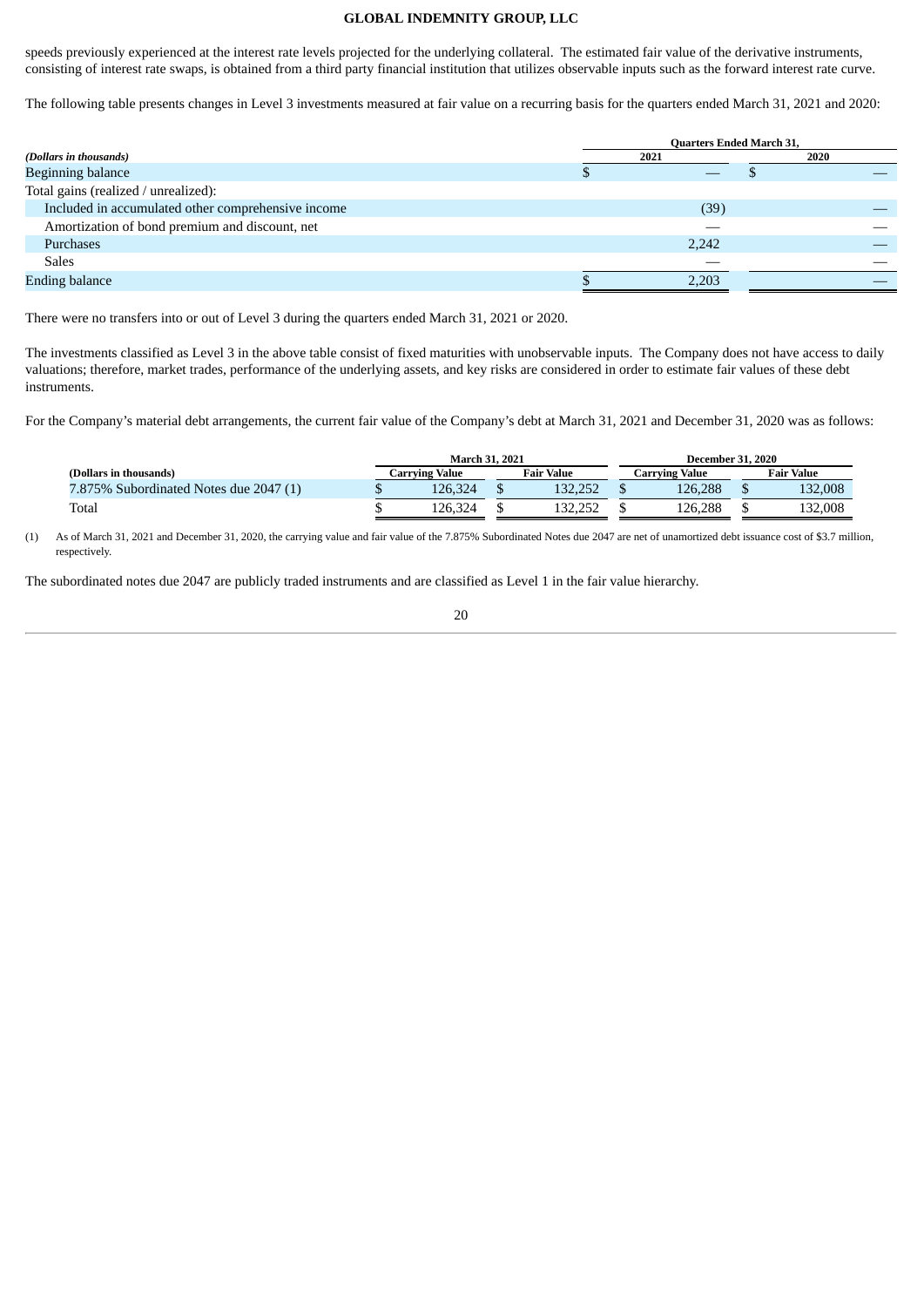#### *Fair Value of Alternative Investments*

Other invested assets consist of limited liability companies and limited partnerships whose carrying value approximates fair value. The following table provides the fair value and future funding commitments related to these investments at March 31, 2021 and December 31, 2020.

|                                             | March 31, 2021    |                                     |        | <b>December 31, 2020</b> |                   |                                     |        |  |  |
|---------------------------------------------|-------------------|-------------------------------------|--------|--------------------------|-------------------|-------------------------------------|--------|--|--|
| (Dollars in thousands)                      | <b>Fair Value</b> | <b>Future Funding</b><br>Commitment |        |                          | <b>Fair Value</b> | <b>Future Funding</b><br>Commitment |        |  |  |
| European Non-Performing Loan Fund, LP $(1)$ | 10,636            |                                     | 14.214 | - 55                     | 10,808            | S                                   | 14,214 |  |  |
| Distressed Debt Fund, LP $(2)$              | 13,641            |                                     | 17,000 |                          | 15.721            |                                     | 17,000 |  |  |
| Mortgage Debt Fund, LP $(3)$                | 10,843            |                                     |        |                          | 10,489            |                                     |        |  |  |
| Credit Fund, LLC $(4)$                      | 60.402            |                                     |        |                          | 60,000            |                                     |        |  |  |
| Global Debt Fund, LP $(5)$                  |                   |                                     | 25,000 |                          |                   |                                     |        |  |  |
| Total                                       | 95.522            |                                     | 56.214 |                          | 97.018            |                                     | 31.214 |  |  |

(1) This limited partnership invests in distressed securities and assets through senior and subordinated, secured and unsecured debt and equity, in both public and private large-cap and middlemarket companies. The Company does not have the ability to sell or transfer its limited partnership interest without consent from the general partner. The Company does not have the contractual option to redeem its limited partnership interest but receives distributions based on the liquidation of the underlying assets.

This limited partnership invests in stressed and distressed securities and structured products. The Company does not have the ability to sell or transfer its limited partnership interest without consent from the general partner. The Company does not have the contractual option to redeem its limited partnership interest but receives distributions based on the liquidation of the underlying assets.

(3) This limited partnership invests in REIT qualifying assets such as mortgage loans, investor property loans, and commercial mortgage loans. The Company does not have the ability to sell or transfer its limited partnersh

synthetic indices. The Company does have the ability to sell its interest by providing notice to the fund.

(5) This limited partnership invests in performing, stressed or distressed securities and loans across the global fixed income markets. The Company does not have the ability to sell or transfer Interest partnership interest without consent from the general partner. The Company does not have the contractual option to redeem its limited partnership interest but receives its limited partnership interest but receives distributions based on the liquidation of the underlying assets.

#### *Limited Liability Companies and Limited Partnerships with ownership interest exceeding 3%*

The Company uses the equity method to account for investments in limited liability companies and limited partnerships where its ownership interest exceeds 3%. The equity method of accounting for an investment in limited liability companies and limited partnerships requires that its cost basis be updated to account for the income or loss earned on the investment. In the Fair Value of Alternative Investments table above, all of the investments, except for the Credit Fund, LLC, are booked on a one quarter lag due to non-availability of data at the time the financial statements are prepared. Information for the Credit Fund, LLC is received on a timely basis and is included in current results. The investment income associated with these limited liability companies and limited partnerships is reflected in the consolidated statements of operations in the amounts of \$3.0 million and \$0.5 million for the quarters ended March 31, 2021 and 2020, respectively.

# *Pricing*

The Company's pricing vendors provide prices for all investment categories except for investments in limited liability companies and limited partnerships. Two primary vendors are utilized to provide prices for equity and fixed maturity securities.

The following is a description of the valuation methodologies used by the Company's pricing vendors for investment securities carried at fair value:

- Equity security prices are received from primary and secondary exchanges.
- Corporate and agency bonds are evaluated by utilizing a spread to a benchmark curve. Bonds with similar characteristics are grouped into specific sectors. Inputs for both asset classes consist of trade prices, broker quotes, the new issue market, and prices on comparable securities.
- Data from commercial vendors is aggregated with market information, then converted into an option adjusted spread ("OAS") matrix and prepayment model used for collateralized mortgage obligations ("CMO"). CMOs are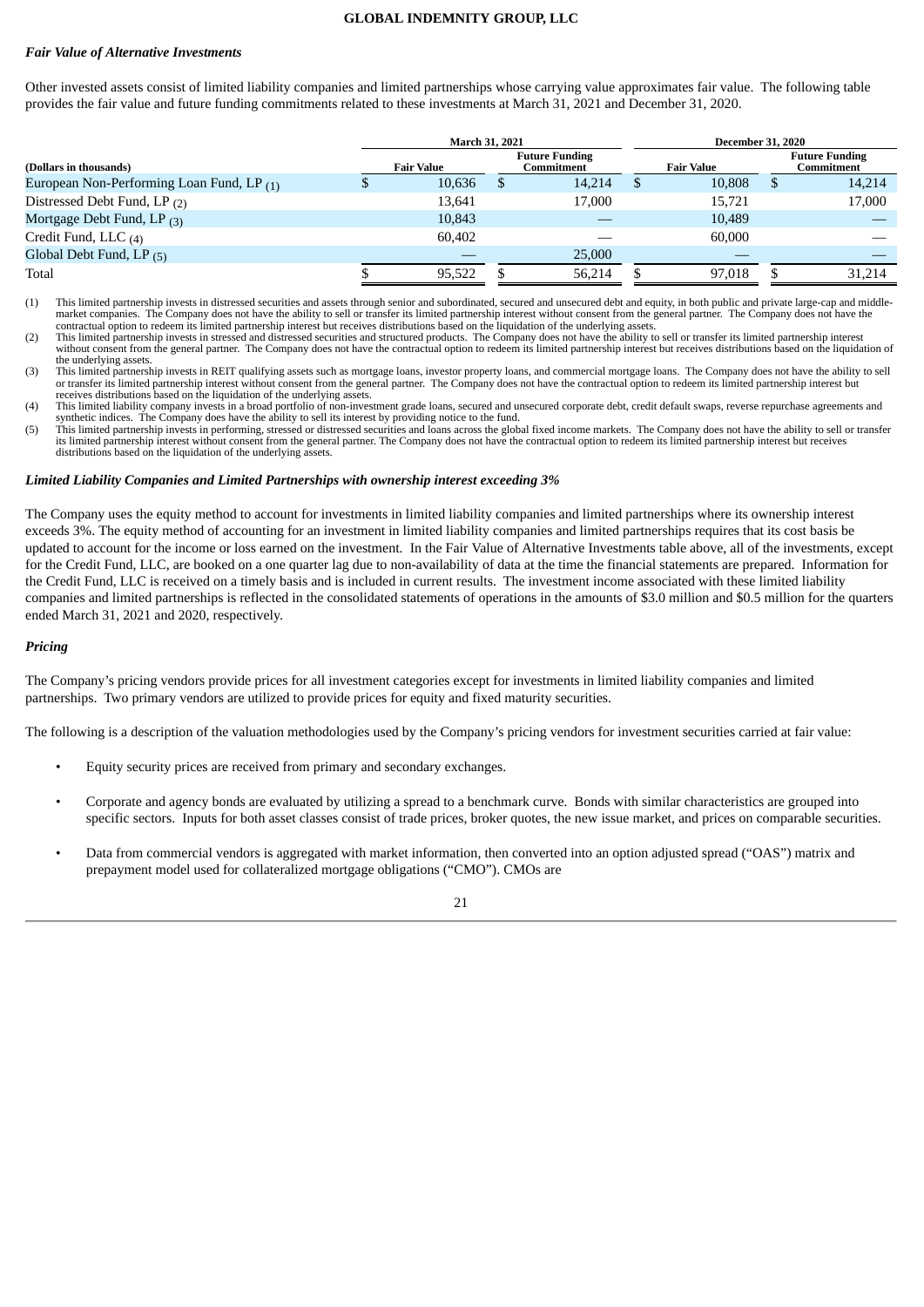categorized with mortgage-backed securities in the tables listed above. For asset-backed securities, spread data is derived from trade prices, dealer quotations, and research reports. For both asset classes, evaluations utilize standard inputs plus new issue data, and collateral performance. The evaluated pricing models incorporate cash flows, broker quotes, market trades, historical prepayment speeds, and dealer projected speeds.

- For obligations of state and political subdivisions, an attribute-based modeling system is used. The pricing model incorporates trades, market clearing yields, market color, and fundamental credit research.
- U.S. treasuries are evaluated by obtaining feeds from a number of live data sources including primary and secondary dealers as well as interdealer brokers.
- For mortgage-backed securities, various external analytical products are utilized and purchased from commercial vendors.

The Company performs certain procedures to validate whether the pricing information received from the pricing vendors is reasonable, to ensure that the fair value determination is consistent with accounting guidance, and to ensure that its assets are properly classified in the fair value hierarchy. The Company's procedures include, but are not limited to:

- Reviewing periodic reports provided by the Investment Manager that provides information regarding rating changes and securities placed on watch. This procedure allows the Company to understand why a particular security's market value may have changed or may potentially change.
- Understanding and periodically evaluating the various pricing methods and procedures used by the Company's pricing vendors to ensure that investments are properly classified within the fair value hierarchy.
- On a quarterly basis, the Company corroborates investment security prices received from its pricing vendors by obtaining pricing from a second pricing vendor for a sample of securities.

During the quarters ended March 31, 2021 and 2020, the Company has not adjusted quotes or prices obtained from the pricing vendors.

# **6. Allowance for Expected Credit Losses - Premiums Receivable and Reinsurance Receivables**

For premiums receivables, the allowance is based upon the Company's ongoing review of key aspects of amounts outstanding, including but not limited to, length of collection periods, direct placement with collection agencies, solvency of insured or agent, terminated agents, and other relevant factors.

The following table is an analysis of the allowance for expected credit losses related to the Company's premiums receivable for the quarter ended March 31, 2021 and 2020:

|                                                     | <b>Quarters Ended March 31,</b> |       |      |       |  |  |  |  |  |
|-----------------------------------------------------|---------------------------------|-------|------|-------|--|--|--|--|--|
| (Dollars in thousands)                              |                                 | 2021  | 2020 |       |  |  |  |  |  |
| Beginning balance                                   |                                 | 2.900 |      | 2,754 |  |  |  |  |  |
| Current period provision for expected credit losses |                                 | 88    |      | 162   |  |  |  |  |  |
| Write-offs                                          |                                 | (216) |      | (170) |  |  |  |  |  |
| Ending balance                                      |                                 | 2.772 |      | 2,746 |  |  |  |  |  |

For reinsurance receivables, the allowance is based upon the Company's ongoing review of key aspects of amounts outstanding, including but not limited to, length of collection periods, disputes, applicable coverage defenses, insolvent reinsurers, financial strength of solvent reinsurers based on AM Best Ratings and other relevant factors.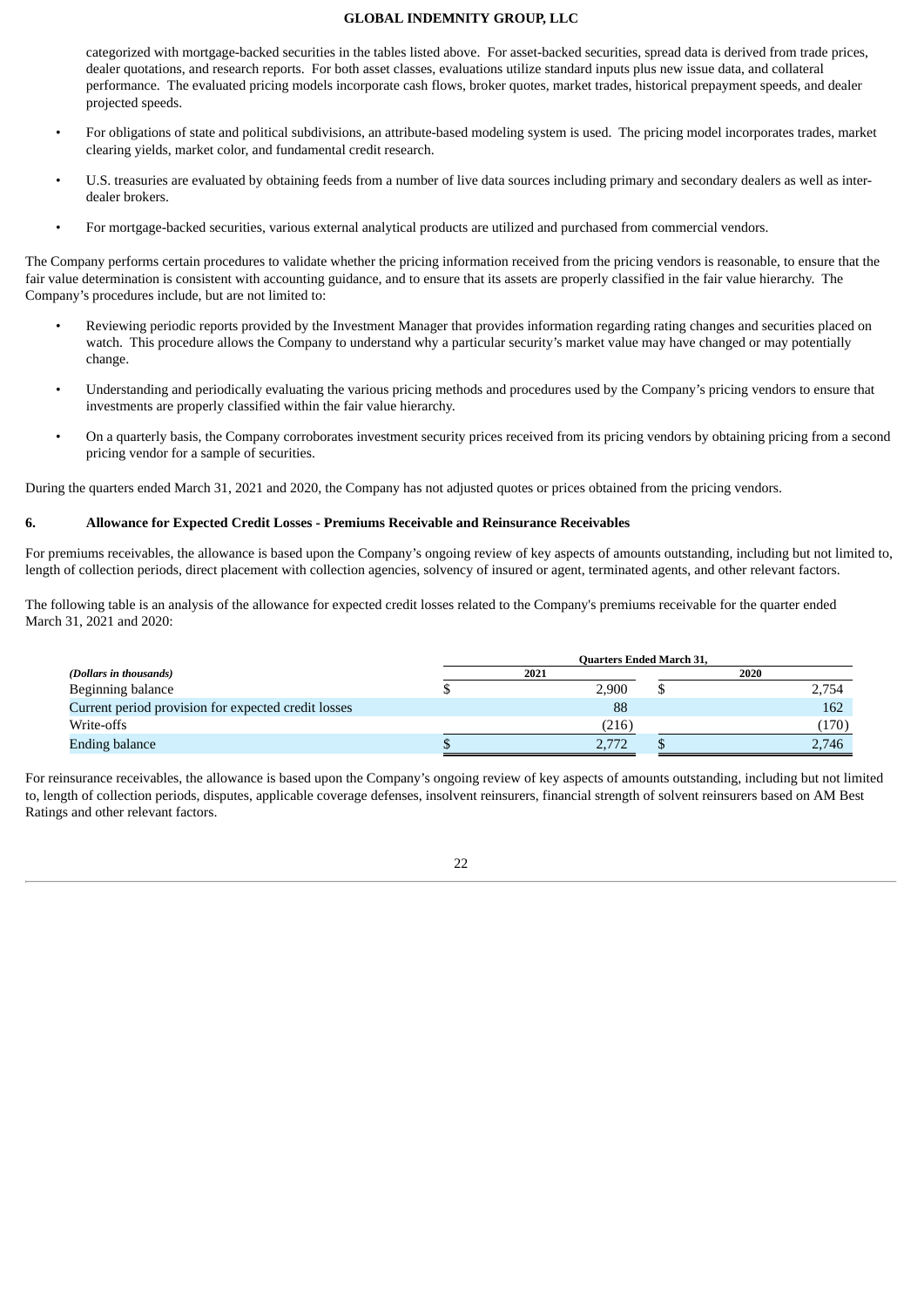The following table is an analysis of the allowance for expected credit losses related to the Company's reinsurance receivables for the quarters ended March 31, 2021 and 2020:

|                                                     | <b>Quarters Ended March 31,</b> |       |  |       |  |  |  |  |  |
|-----------------------------------------------------|---------------------------------|-------|--|-------|--|--|--|--|--|
| (Dollars in thousands)                              |                                 | 2021  |  | 2020  |  |  |  |  |  |
| Beginning balance                                   |                                 | 8.992 |  | 8,992 |  |  |  |  |  |
| Current period provision for expected credit losses |                                 |       |  |       |  |  |  |  |  |
| Write-offs                                          |                                 |       |  |       |  |  |  |  |  |
| <b>Ending balance</b>                               |                                 | 8.992 |  | 8,992 |  |  |  |  |  |

# **7. Income Taxes**

Effective August 28, 2020, Global Indemnity Group, LLC became a publicly traded partnership for U.S. federal income tax purposes and meets the qualifying income exception to maintain partnership status. As a publicly traded partnership, Global Indemnity Group, LLC is generally not subject to federal income tax and most state income taxes. However, income earned by the subsidiaries of Global Indemnity Group, LLC is subject to corporate tax in the United States and certain foreign jurisdictions.

As of March 31, 2021, the statutory income tax rates of the countries where the Company conducts or conducted business are 21% in the United States, 0% in Bermuda, 19% in the United Kingdom, and 25% on non-trading income, 33% on capital gains and 12.5% on trading income in the Republic of Ireland. The statutory income tax rate of each country is applied against the expected annual taxable income of the Company in each country to estimate the annual income tax expense.

The Company's income (loss) before income taxes from its non-U.S. subsidiaries and U.S. subsidiaries for the quarters ended March 31, 2021 and 2020 were as follows:

| Quarter Ended March 31, 2021<br>(Dollars in thousands) | Non-U.S.<br><b>Subsidiaries</b> |  | U.S.<br><b>Subsidiaries</b> | <b>Eliminations</b> |  | <b>Total</b> |         |
|--------------------------------------------------------|---------------------------------|--|-----------------------------|---------------------|--|--------------|---------|
| <b>Revenues:</b>                                       |                                 |  |                             |                     |  |              |         |
| Gross written premiums                                 |                                 |  | \$<br>163,558               |                     |  |              | 163,558 |
| Net written premiums                                   |                                 |  | 147,683                     |                     |  |              | 147,683 |
| Net earned premiums                                    |                                 |  | 143,700                     | S                   |  |              | 143,700 |
| Net investment income                                  |                                 |  | 9,836                       |                     |  |              | 9,836   |
| Net realized investment gains                          |                                 |  | 3,819                       |                     |  |              | 3,819   |
| Other income                                           |                                 |  | 377                         |                     |  |              | 377     |
| Total revenues                                         |                                 |  | 157,732                     |                     |  |              | 157,732 |
| <b>Losses and Expenses:</b>                            |                                 |  |                             |                     |  |              |         |
| Net losses and loss adjustment expenses                |                                 |  | 90,783                      |                     |  |              | 90,783  |
| Acquisition costs and other underwriting expenses      |                                 |  | 54,764                      |                     |  |              | 54,764  |
| Corporate and other operating expenses                 |                                 |  | 4,276                       |                     |  |              | 4,276   |
| Interest expense                                       |                                 |  | 2,595                       |                     |  |              | 2,595   |
| Income before income taxes                             |                                 |  | 5,314                       |                     |  |              | 5,314   |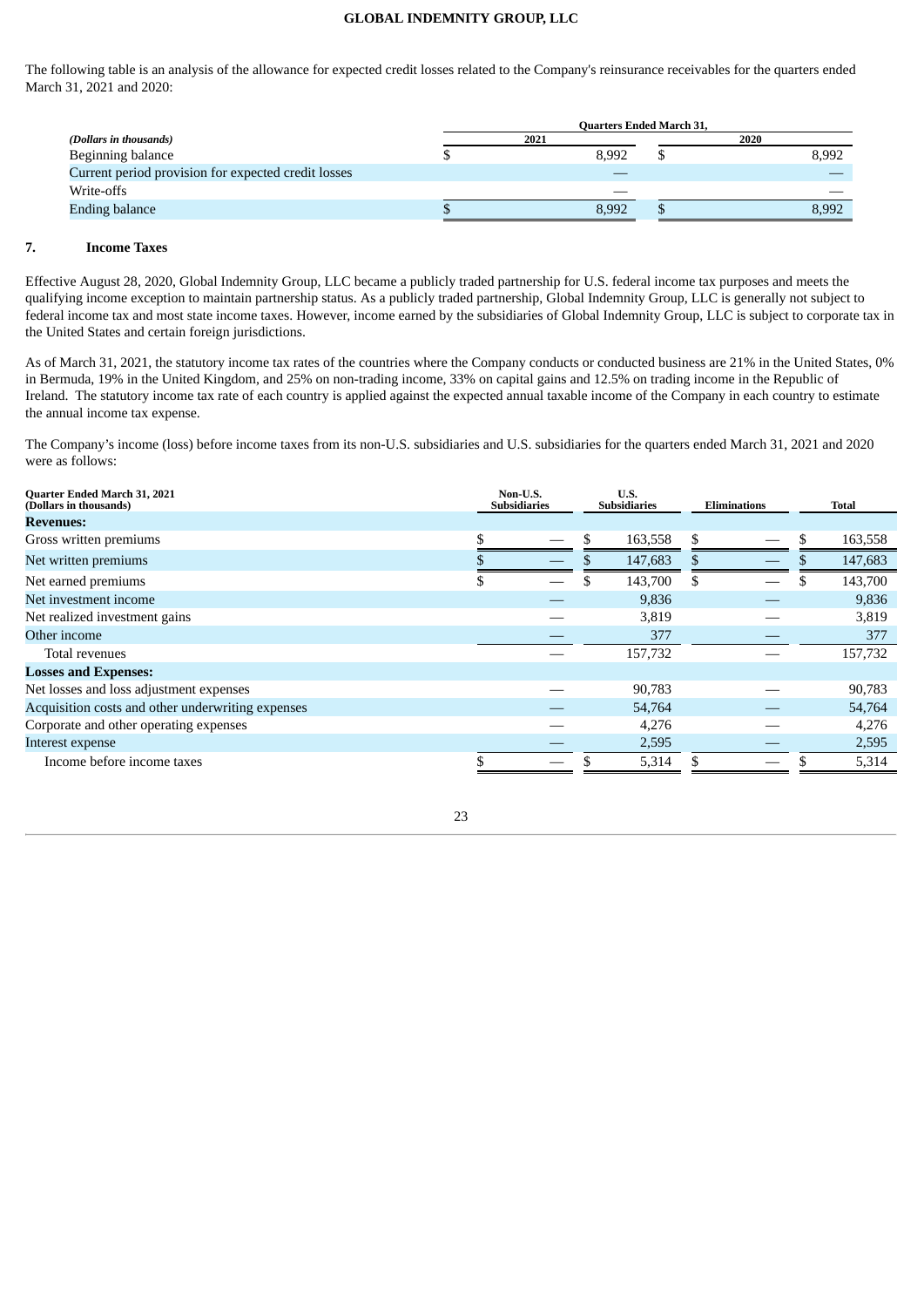| Quarter Ended March 31, 2020<br>(Dollars in thousands) | U.S.<br>Non-U.S.<br><b>Subsidiaries</b><br><b>Subsidiaries</b> |         |     | <b>Eliminations</b> |     | <b>Total</b> |    |           |
|--------------------------------------------------------|----------------------------------------------------------------|---------|-----|---------------------|-----|--------------|----|-----------|
| <b>Revenues:</b>                                       |                                                                |         |     |                     |     |              |    |           |
| Gross written premiums                                 | S.                                                             | 17,517  | \$. | 138,207             | \$  |              | .S | 155,724   |
| Net written premiums                                   |                                                                | 17,517  |     | 121,595             |     |              |    | 139,112   |
| Net earned premiums                                    |                                                                | 23,855  | \$. | 120,613             | \$. |              |    | 144,468   |
| Net investment income                                  |                                                                | 6,376   |     | 7,250               |     | (3, 497)     |    | 10,129    |
| Net realized investment losses                         |                                                                | (3,710) |     | (64, 452)           |     |              |    | (68, 162) |
| Other income (loss)                                    |                                                                | (318)   |     | 483                 |     |              |    | 165       |
| Total revenues                                         |                                                                | 26,203  |     | 63,894              |     | (3, 497)     |    | 86,600    |
| <b>Losses and Expenses:</b>                            |                                                                |         |     |                     |     |              |    |           |
| Net losses and loss adjustment expenses                |                                                                | 12,562  |     | 65,085              |     |              |    | 77,647    |
| Acquisition costs and other underwriting expenses      |                                                                | 8,549   |     | 47,863              |     |              |    | 56,412    |
| Corporate and other operating expenses                 |                                                                | 1,127   |     | 3,096               |     |              |    | 4,223     |
| Interest expense                                       |                                                                | 342     |     | 8,020               |     | (3, 497)     |    | 4,865     |
| Income (loss) before income taxes                      |                                                                | 3,623   |     | (60, 170)           |     |              |    | (56, 547) |

The following table summarizes the components of income tax benefit:

|                                   |      | <b>Quarters Ended March 31,</b> |  |          |  |  |  |
|-----------------------------------|------|---------------------------------|--|----------|--|--|--|
| (Dollars in thousands)            | 2021 |                                 |  | 2020     |  |  |  |
| Deferred income tax benefit:      |      |                                 |  |          |  |  |  |
| U.S. Federal                      |      | (203)                           |  | (11,969) |  |  |  |
| Total deferred income tax benefit |      | (203)                           |  | (11,969) |  |  |  |
| Total income tax benefit          |      | (203)                           |  | (11,969) |  |  |  |

The weighted average expected tax provision has been calculated using income (loss) before income taxes in each jurisdiction multiplied by that jurisdiction's applicable statutory tax rate.

The following table summarizes the differences between the tax provision for financial statement purposes and the expected tax provision at the weighted average tax rate:

|                                                     | <b>Quarters Ended March 31,</b> |         |                                |  |           |                                |  |  |  |  |
|-----------------------------------------------------|---------------------------------|---------|--------------------------------|--|-----------|--------------------------------|--|--|--|--|
|                                                     |                                 | 2021    |                                |  | 2020      |                                |  |  |  |  |
| (Dollars in thousands)                              |                                 | Amount  | % of Pre-<br><b>Tax Income</b> |  | Amount    | % of Pre-<br><b>Tax Income</b> |  |  |  |  |
| Expected tax provision at weighted average tax rate | ۰D.                             | 1,116   | 21.0%                          |  | (12, 635) | 22.3%                          |  |  |  |  |
| Adjustments:                                        |                                 |         |                                |  |           |                                |  |  |  |  |
| Tax exempt interest                                 |                                 |         |                                |  | (1)       |                                |  |  |  |  |
| Dividend exclusion                                  |                                 | (17)    | (0.3)                          |  | (71)      | 0.1                            |  |  |  |  |
| Non-deductible interest                             |                                 |         |                                |  | 679       | (1.1)                          |  |  |  |  |
| Parent income treated as partnership for tax        |                                 | (1,367) | (25.7)                         |  |           |                                |  |  |  |  |
| Other                                               |                                 | 65      | 1.2                            |  | 59        | (0.1)                          |  |  |  |  |
| Effective income tax benefit                        |                                 | (203)   | $(3.8\%)$                      |  | (11,969)  | 21.2%                          |  |  |  |  |

The effective income tax benefit rate for the quarter ended March 31, 2021 was (3.8%), compared with an effective income tax benefit rate of 21.2% for the quarter ended March 31, 2020. The decrease in the income tax benefit rate for the quarter ended March 31, 2021 was primarily driven by higher pre-tax income for the Company's U.S. subsidiaries of \$5.3 million for the quarter ended March 31, 2021 as compared to a pre-tax loss of \$60.2 million for the same period in 2020. The \$5.3 million of pretax income for the quarter ended March 31, 2021 included \$6.5 million from Global Indemnity Group, LLC which has elected to be a partnership. Income earned by Global Indemnity Group, LLC passes through to its shareholders. The increase in pre-tax income in the U.S. subsidiaries is primarily due to the U.S. subsidiaries incurring net realized investment losses of \$64.5 million during the quarter ended March 31, 2020 which primarily resulted from the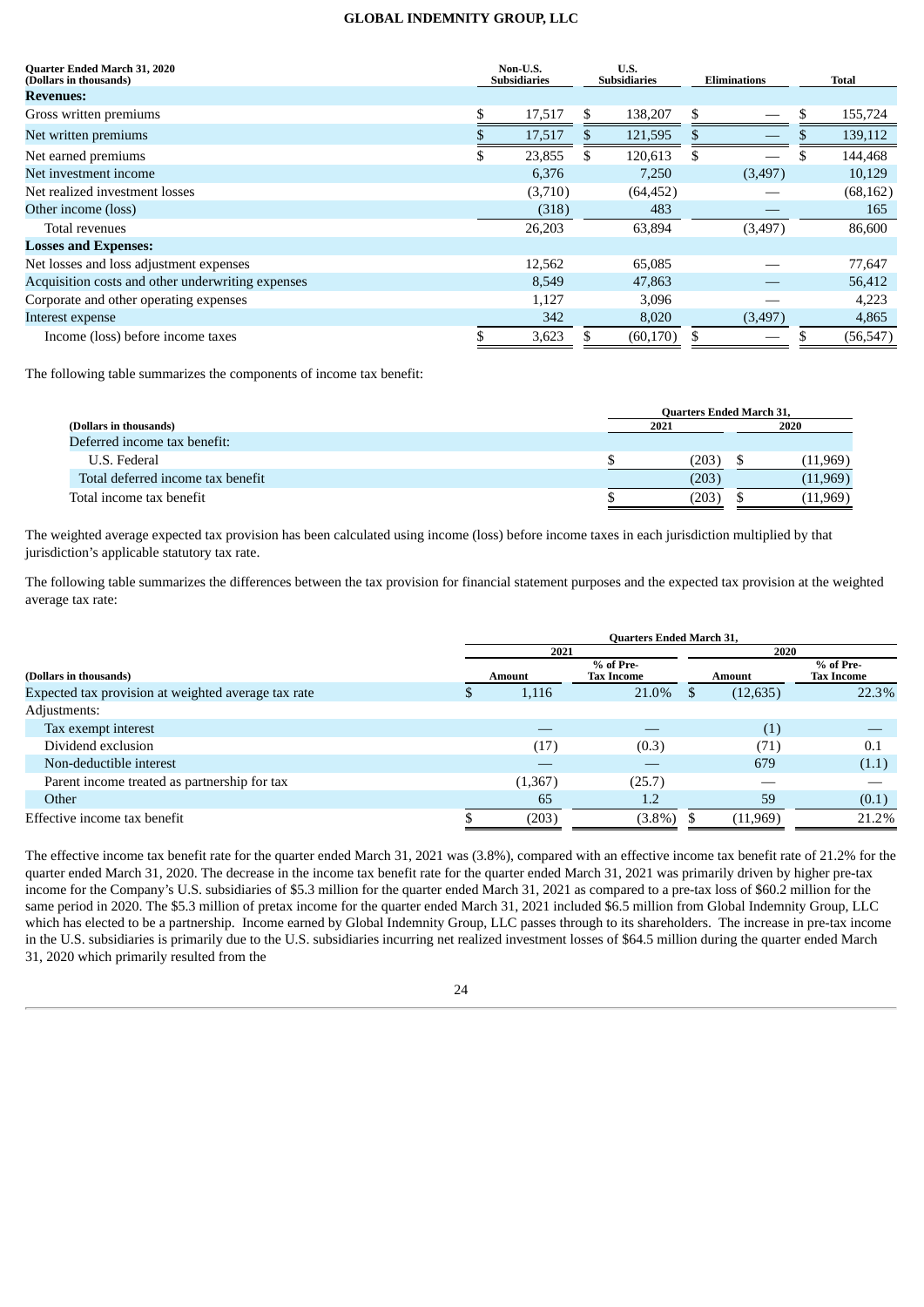impact of changes in fair value on equity securities and derivatives due to disruption in the global financial markets as a result of COVID-19.

The Company has a net operating loss ("NOL") carryforward of \$27.7 million as of March 31, 2021, which begins to expire in 2036 based on when the original NOL was generated. The Company's NOL carryforward as of December 31, 2020 was \$26.2 million.

The Company has a Section 163(j) ("163(j)") carryforward of \$4.9 million and \$5.6 million as of March 31, 2021 and December 31, 2020, respectively, which can be carried forward indefinitely. The 163(j) carryforward relates to the limitation on the deduction for business interest expense paid or accrued.

# **8. Liability for Unpaid Losses and Loss Adjustment Expenses**

Activity in the liability for unpaid losses and loss adjustment expenses is summarized as follows:

|                                                          | <b>Quarters Ended March 31,</b> |         |    |         |  |  |
|----------------------------------------------------------|---------------------------------|---------|----|---------|--|--|
| (Dollars in thousands)                                   |                                 | 2021    |    | 2020    |  |  |
| Balance at beginning of period                           |                                 | 662,811 | \$ | 630,181 |  |  |
| Less: Ceded reinsurance receivables                      |                                 | 82,158  |    | 76,273  |  |  |
| Net balance at beginning of period                       |                                 | 580,653 |    | 553,908 |  |  |
| Incurred losses and loss adjustment expenses related to: |                                 |         |    |         |  |  |
| Current year                                             |                                 | 94,194  |    | 78,247  |  |  |
| Prior years                                              |                                 | (3,411) |    | (600)   |  |  |
| Total incurred losses and loss adjustment expenses       |                                 | 90,783  |    | 77,647  |  |  |
| Paid losses and loss adjustment expenses related to:     |                                 |         |    |         |  |  |
| Current year                                             |                                 | 21,719  |    | 22,034  |  |  |
| Prior years                                              |                                 | 53,230  |    | 48,806  |  |  |
| Total paid losses and loss adjustment expenses           |                                 | 74,949  |    | 70,840  |  |  |
| Net balance at end of period                             |                                 | 596,487 |    | 560,715 |  |  |
| Plus: Ceded reinsurance receivables                      |                                 | 79,421  |    | 78,753  |  |  |
| Balance at end of period                                 |                                 | 675,908 |    | 639,468 |  |  |

When analyzing loss reserves and prior year development, the Company considers many factors, including the frequency and severity of claims, loss trends, case reserve settlements that may have resulted in significant development, and any other additional or pertinent factors that may impact reserve estimates.

During the first quarter of 2021, the Company reduced its prior accident year loss reserves by \$3.4 million, which consisted of a \$0.4 million decrease related to Commercial Specialty, a \$1.6 million decrease related to Specialty Property, a \$0.7 million decrease related to Farm, Ranch & Stable, and a \$0.6 million decrease related to Reinsurance Operations.

The \$0.4 million reduction of prior accident year loss reserves related to Commercial Specialty primarily consisted of the following:

- **Property:** A \$0.2 million decrease in total reflects decreases of \$2.6 million in the 2017 and 2019 through 2020 accident years mainly recognizing better than expected claims severity, mostly offset by an increase in the 2018 accident year, which reflects an increase in the ultimate for Hurricane Michael.
- **Professional:** A \$0.2 million decrease primarily in the 2019 and 2020 accident years mainly reflecting lower than anticipated claims severity.

The \$1.6 million decrease of prior accident year loss reserves related to Specialty Property primarily consisted of the following:

• **General Liability:** A \$1.2 million reduction mostly in the 2018 accident year primarily reflects lower than anticipated claims severity.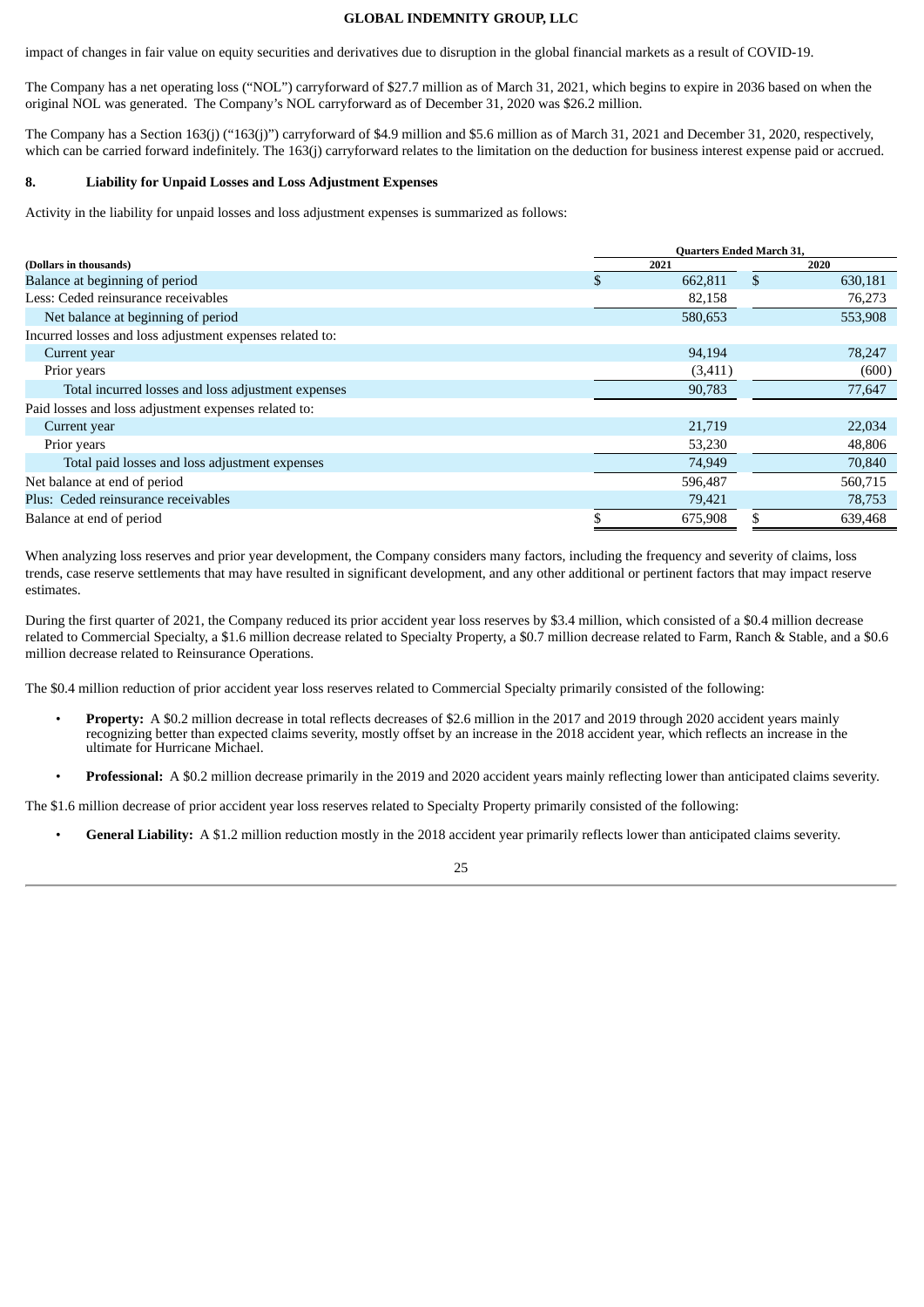• **Property:** A \$0.4 million decrease mostly in the non-catastrophe reserve segments. The reductions were primarily in the 2016 through 2019 accident years mainly due to lower than expected claims severity partially offset by an increase in the 2020 accident year driven by higher than anticipated claims severity.

The \$0.7 million reduction of prior accident year loss reserves related to Farm, Ranch & Stable primarily consisted of the following:

• **Property:** A \$0.7 million decrease in total reflects subrogation recoveries of \$1.1 million in the catastrophe reserve category from the California Thomas wildfire loss in the 2017 accident year and a decrease of \$0.5 million in the 2019 accident year primarily recognizing a lower than expected claims severity. These decreases were partially offset by increases in the 2018 and 2020 accident years mainly due to higher than anticipated claims severity.

The \$0.6 million decrease in prior accident year loss reserves related to Reinsurance Operations were primarily based on a review of the experience reported from cedants. There was a \$0.6 million decrease in the property lines mainly in the 2011 and 2017 through 2018 accident years, partially offset by an increase in the 2010 and 2019 accident years. In total, the property catastrophe segments decreased \$2.6 million and the other property segments increased \$2.0 million.

During the first quarter of 2020, the Company reduced its prior accident year loss reserves by \$0.6 million. This reduction consisted of increases and decreases in prior accident year loss reserves in all segments with the primary impact being a \$0.6 million decrease related to Reinsurance Operations.

The increases and decreases in prior accident year loss reserves related to Commercial Specialty primarily consisted of the following:

- **General Liability:** An increase of less than \$0.3 million primarily in the 2016 through 2018 accident years reflects higher than anticipated claims severity. These increases were mostly offset by decreases mainly in the 2012 through 2015 and 2019 accident years due to lower than expected claims severity.
- **Workers Compensation:** A \$0.2 million reduction primarily in loss adjustment expense reserves in the 2012 accident year and accident years prior to 2005.
- **Property:** A decrease of less than \$0.1 million is mainly due to decreases in the 2018 and 2019 accident years primarily recognizing lower than expected claims severity, offset by an increase in the 2016 accident year due to higher than anticipated claims severity.

The increases and decreases in prior accident year loss reserves related to Specialty Property primarily consisted of the following:

- **General Liability:** A \$0.4 million decrease primarily recognizes lower than expected claims severity in the 2015, 2016 and 2019 accident years.
- **Property:** A \$0.4 million increase mainly reflects higher than anticipated claims severity in the 2019 accident year, partially offset by a decrease in the 2018 accident year due to lower than expected claims severity.

Farm, Ranch & Stable had immaterial increases and decreases in prior accident year loss reserves.

The \$0.6 million reduction of prior accident year loss reserves related to Reinsurance Operations was from the property lines. Decreases were primarily in the 2014 through 2017 accident years based on a review of the experience reported from cedants, partially offset by an increase in the 2018 accident year mainly due to development on Typhoons Jebi and Trami and an increase in attritional losses in the 2019 accident year.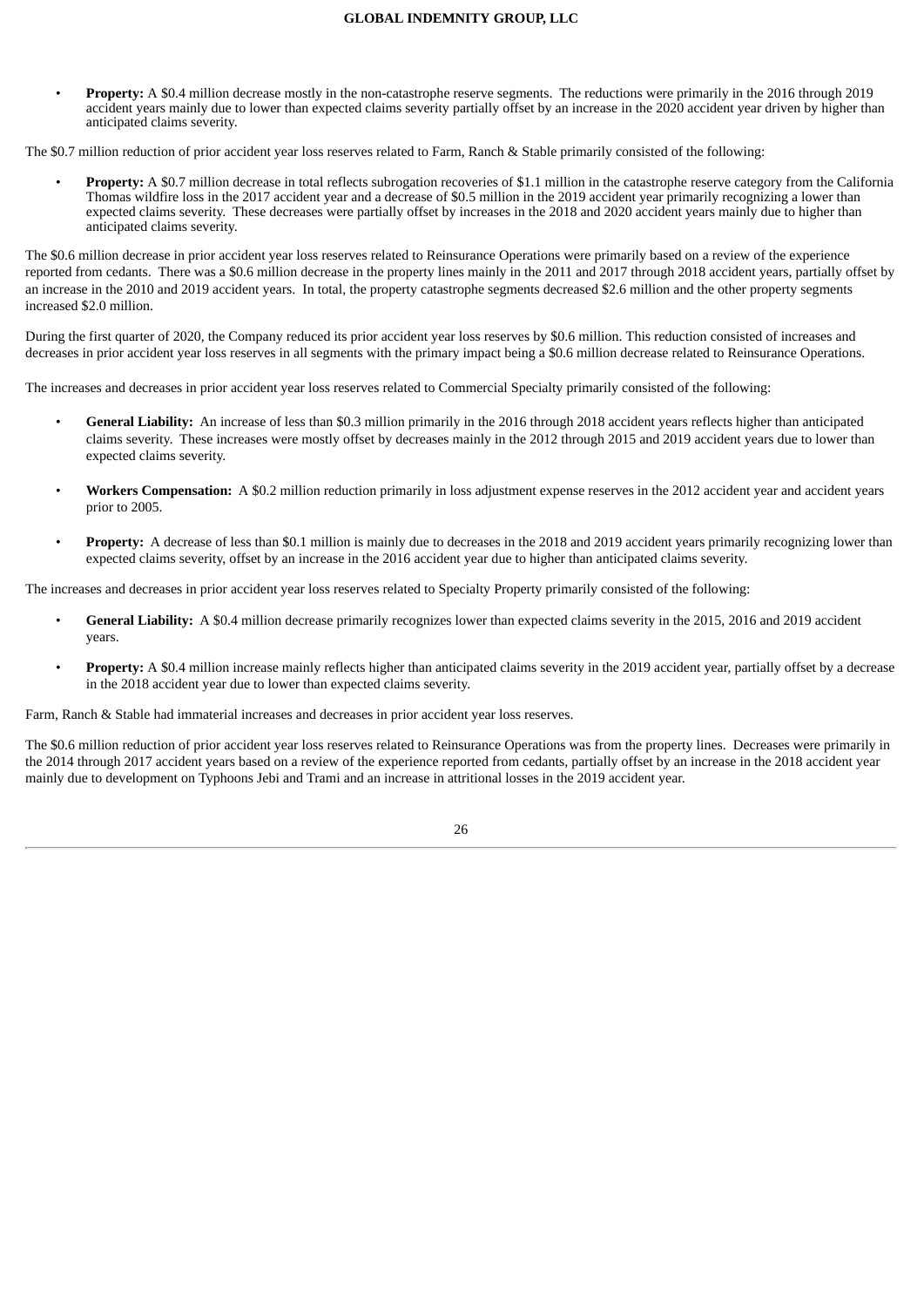## **9. Shareholders' Equity**

The following table provides information with respect to the class A common shares that were surrendered or repurchased during the quarter ended March 31, 2021:

| Period $(1)$       | <b>Total Number</b><br>of Shares<br>Purchased |     | Average<br><b>Price Paid</b><br><b>Per Share</b> | <b>Total Number of Shares</b><br>Purchased as Part of<br><b>Publicly Announced</b><br>Plan or Program | <b>Approximate Dollar</b><br><b>Value of Shares that May</b><br><b>Yet Be Purchased Under</b><br>the Plans or Programs |
|--------------------|-----------------------------------------------|-----|--------------------------------------------------|-------------------------------------------------------------------------------------------------------|------------------------------------------------------------------------------------------------------------------------|
| January 1-31, 2021 | 6,720                                         | (2) | 28.59                                            |                                                                                                       |                                                                                                                        |
| March 1-31, 2021   | 3,095                                         | (2) | 29.40                                            |                                                                                                       |                                                                                                                        |
| Total              | 9,815                                         |     | 28.85                                            |                                                                                                       |                                                                                                                        |

**(1)** Based on settlement date.

Surrendered by employees as payment of taxes withheld on the vesting of restricted stock.

The following table provides information with respect to the class A common shares that were surrendered or repurchased during the quarter ended March 31, 2020:

| Period (1)          | <b>Total Number</b><br>of Shares<br>Purchased |     | Average<br><b>Price Paid</b><br><b>Per Share</b> |       | <b>Total Number of Shares</b><br><b>Purchased as Part of</b><br><b>Publicly Announced</b><br><b>Plan or Program</b> | <b>Approximate Dollar Value</b><br>of Shares that May Yet Be<br><b>Purchased Under the Plans</b><br>or Programs |
|---------------------|-----------------------------------------------|-----|--------------------------------------------------|-------|---------------------------------------------------------------------------------------------------------------------|-----------------------------------------------------------------------------------------------------------------|
| January 1-31, 2020  | 3,124                                         | (2) |                                                  | 29.63 |                                                                                                                     |                                                                                                                 |
| February 1-29, 2020 | L,600                                         | (2) |                                                  | 31.13 |                                                                                                                     |                                                                                                                 |
| <b>Total</b>        | 4.724                                         |     |                                                  | 30.14 |                                                                                                                     |                                                                                                                 |

**(1)** Based on settlement date.

**(2)** Surrendered by employees as payment of taxes withheld on the vesting of restricted stock.

There were no class B common shares that were surrendered or repurchased during the quarters ended March 31, 2021 or 2020.

As of March 31, 2021, Global Indemnity Group, LLC's class A common shares were held by approximately 180 shareholders of record. There were four holders of record of Global Indemnity Group, LLC's class B common shares, all of whom are affiliated investment funds of Fox Paine & Company, LLC, as of March 31, 2021. Global Indemnity Group, LLC's preferred shares were held by 1 holder of record, an affiliate of Fox Paine & Company, LLC, as of March 31, 2021.

Please see Note 14 of the notes to the consolidated financial statements in Item 8 Part II of the Company's 2020 Annual Report on Form 10-K for more information on the Company's repurchase program.

# *Dividends / Distributions*

Distribution payments of \$0.25 per common share were declared during the quarter ended March 31, 2021 as follows:

| <b>Approval Date</b> | <b>Record Date</b> | <b>Payment Date</b> | <b>Total Distributions Declared</b><br>(Dollars in thousands) |
|----------------------|--------------------|---------------------|---------------------------------------------------------------|
| February 14, 2021    | March 22, 2021     | March 31, 2021      | 3,570                                                         |
| Various $(1)$        | Various            | Various             | 114                                                           |
| Total                |                    |                     | 3.684                                                         |

(1) Represents distributions declared on unvested shares, net of forfeitures.

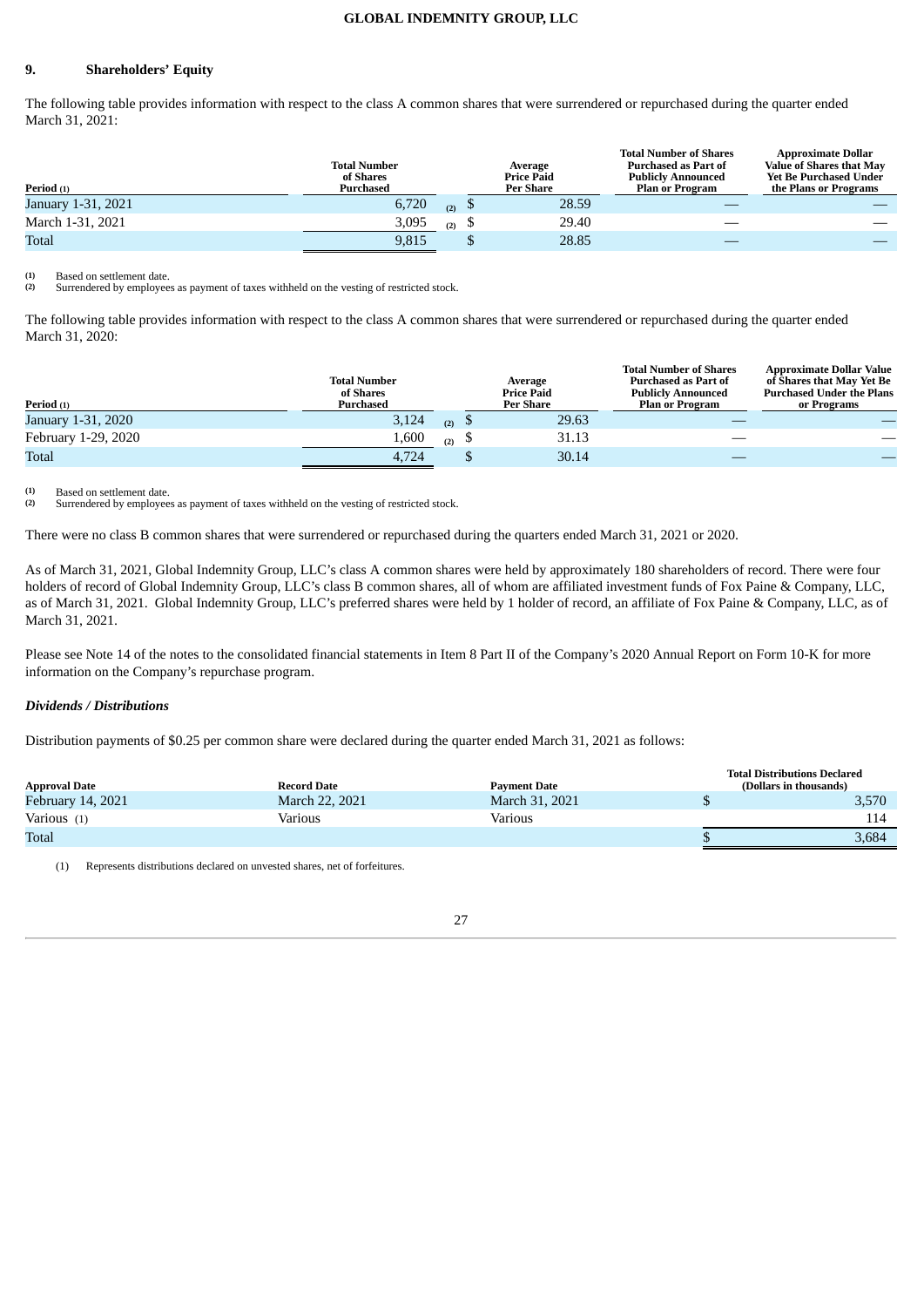Dividend payments of \$0.25 per common share were declared during the quarter ended March 31, 2020 as follows:

| Approval Date    | <b>Record Date</b> | <b>Payment Date</b> | <b>Total Dividends Declared</b><br>(Dollars in thousands) |
|------------------|--------------------|---------------------|-----------------------------------------------------------|
| February 9, 2020 | March 24, 2020     | March 31, 2020      | 3,539                                                     |
| Various (1)      | Various            | Various             | 102                                                       |
| <b>Total</b>     |                    |                     | 3,641                                                     |

(1) Represents dividends declared on unvested shares, net of forfeitures.

As of March 31, 2021 and December 31, 2020, accrued distributions on unvested shares, which were included in other liabilities on the consolidated balance sheets, were \$0.8 million and \$0.7 million, respectively. Accrued preferred distributions were less than \$0.1 million as of both March 31, 2021 and December 31, 2020 and were included in other liabilities on the consolidated balance sheets.

Please see Note 14 of the notes to the consolidated financial statements in Item 8 Part II of the Company's 2020 Annual Report on Form 10-K for more information on the Company's dividend program.

# **10. Related Party Transactions**

# *Fox Paine Entities*

Pursuant to Global Indemnity Group, LLC's Limited Liability Company Agreement ("LLCA"), Fox Paine Capital Fund II International, L.P. and certain of its affiliates (the "Fox Paine Funds"), together with Fox Mercury Investments, L.P. and certain of its affiliates (the "FM Entities"), and Fox Paine & Company LLC (collectively, the "Fox Paine Entities") currently constitute a Class B Majority Shareholder (as defined in the LLCA) and, as such, have the right to appoint a number of Global Indemnity Group, LLC's directors equal in aggregate to the pro rata percentage of the voting power in Global Indemnity Group, LLC beneficially held by the Fox Paine Entities, rounded up to the nearest whole number of directors. The Fox Paine Entities beneficially own shares representing approximately 83.9% of the voting power of Global Indemnity Group, LLC as of March 31, 2021. The Fox Paine Entities control the election of all of Global Indemnity Group, LLC's Directors due to their controlling share ownership. Global Indemnity Group, LLC's Chairman is the chief executive and founder of Fox Paine & Company, LLC.

On August 27, 2020, Global Indemnity Group, LLC issued and sold to Wyncote LLC, an affiliate of Fox Paine & Company, LLC, 4,000 Series A Cumulative Fixed Rate Preferred Interests at a price of \$1,000 per Series A Preferred Interest, for the aggregate purchase price of \$4,000,000. While these preferred interests are non-voting, the preferred shareholders are entitled to appoint two additional members to Global Indemnity Group, LLC's Board of Directors whenever the "Unpaid Targeted Priority Return" with respect to the preferred interests exceed zero immediately following six or more "Distribution Dates", whether or not such Distribution Dates occur consecutively. Global Indemnity Group, LLC's Board of Directors is obligated to take, and cause Global Indemnity Group, LLC's officers to take, any necessary actions to effectuate such appointments, including expanding the size of the Board of Directors, in connection with any exercise of the foregoing provisions.

Management fee expense of \$0.7 million and \$0.5 million was incurred during the quarters ended March 31, 2021 and 2020, respectively. Prepaid management fees, which were included in other assets on the consolidated balance sheets, were \$1.1 million and \$1.8 million as of March 31, 2021 and December 31, 2020, respectively.

In addition, Fox Paine & Company, LLC may also propose and negotiate transaction fees with the Company subject to the provisions of the Company's related party transaction and conflict matter policies, including approval of Global Indemnity Group, LLC's Conflicts Committee of the Board of Directors or Global Indemnity Limited's Audit Committee of the Board of Directors, for those services from time to time. Each of the Company's transactions with Fox Paine & Company, LLC are reviewed and approved by either Global Indemnity Group, LLC's Conflicts Committee or Audit Committee, which is composed of independent directors, and the Board of Directors (other than Saul A. Fox, Chairman of the Board of Directors of Global Indemnity Group, LLC and Chief Executive of Fox Paine & Company, LLC, who is not a member of the Conflicts Committee and was not a member of Global Indemnity Limited's Audit Committee and recused himself from the Board of Directors' deliberations).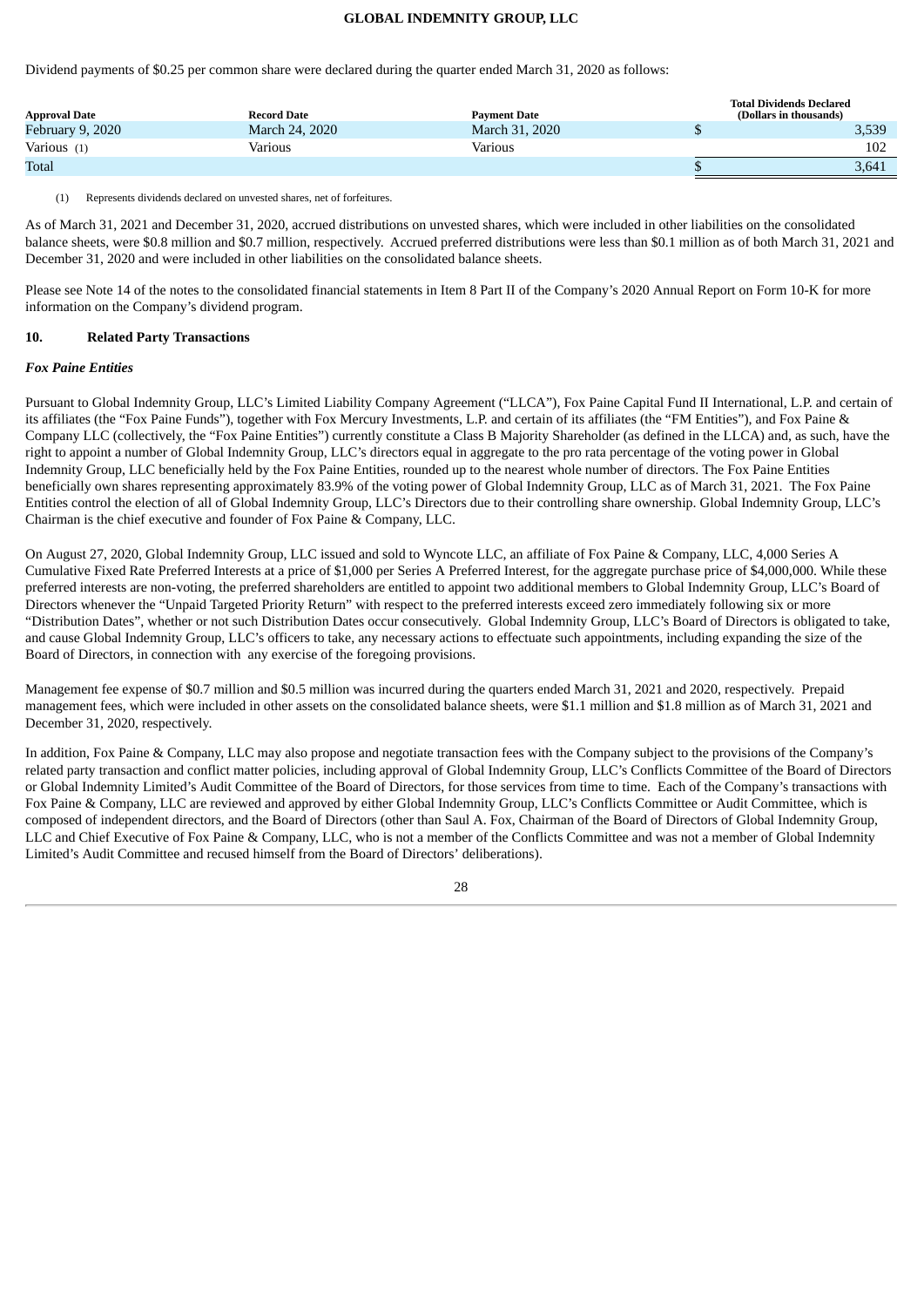# **11. Commitments and Contingencies**

#### *Legal Proceedings*

The Company is, from time to time, involved in various legal proceedings in the ordinary course of business. The Company maintains insurance and reinsurance coverage for such risks in amounts that it considers adequate. However, there can be no assurance that the insurance and reinsurance coverage that the Company maintains is sufficient or will be available in adequate amounts or at a reasonable cost. The Company does not believe that the resolution of any currently pending legal proceedings, either individually or taken as a whole, will have a material adverse effect on its business, results of operations, cash flows, or financial condition.

There is a greater potential for disputes with reinsurers who are in runoff. Some of the Company's reinsurers' have operations that are in runoff, and therefore, the Company closely monitors those relationships. The Company anticipates that, similar to the rest of the insurance and reinsurance industry, it will continue to be subject to litigation and arbitration proceedings in the ordinary course of business.

#### *Commitments*

In 2014, the Company entered into a \$50 million commitment to purchase an alternative investment vehicle which is comprised of European nonperforming loans. As of March 31, 2021, the Company has funded \$35.8 million of this commitment leaving \$14.2 million as unfunded. Since the investment period has concluded, the Company expects minimal capital calls will be made prospectively.

In 2017, the Company entered into a \$50 million commitment to purchase an alternative investment vehicle comprised of stressed and distressed securities and structured products. As of March 31, 2021, the Company has funded \$33.0 million of this commitment leaving \$17.0 million as unfunded. Since the investment period has concluded, the Company expects minimal capital calls will be made prospectively.

In 2021, the Company entered into a \$25 million commitment to purchase an alternative investment vehicle comprised of performing, stressed or distressed securities and loans across the global fixed income markets. As of March 31, 2021, the Company has not funded this commitment leaving \$25 million as unfunded.

#### *Other Commitments*

The Company is party to a Management Agreement, as amended, with Fox Paine & Company, LLC, whereby in connection with certain management services provided to it by Fox Paine & Company, LLC, the Company agreed to pay an annual management fee to Fox Paine & Company, LLC. See Note 10 above for additional information pertaining to this management agreement.

# *COVID-19*

There is risk that legislation could be passed or there could be a court ruling which would require the Company to cover business interruption claims regardless of terms, exclusions including the virus exclusions contained within the Company's Commercial Specialty and Farm, Ranch & Stable policies, or other conditions included in policies that would otherwise preclude coverage.

#### **12. Share-Based Compensation Plan**

# **Options**

During the first quarter of 2021, the Company granted 140,000 Performance-Based Options under the Plan. The Performance-Based Options vest in 33% increments over a three-year period subject to the achievement of certain underwriting results and expire ten years after the grant date or the occurrence of certain events specified in the agreement, whichever is earlier. No stock options were awarded during the quarter ended March 31, 2020. 300,000 unvested options were forfeited during the quarter ended March 31, 2021. No unvested stock options were forfeited during the quarter ended March 31, 2020.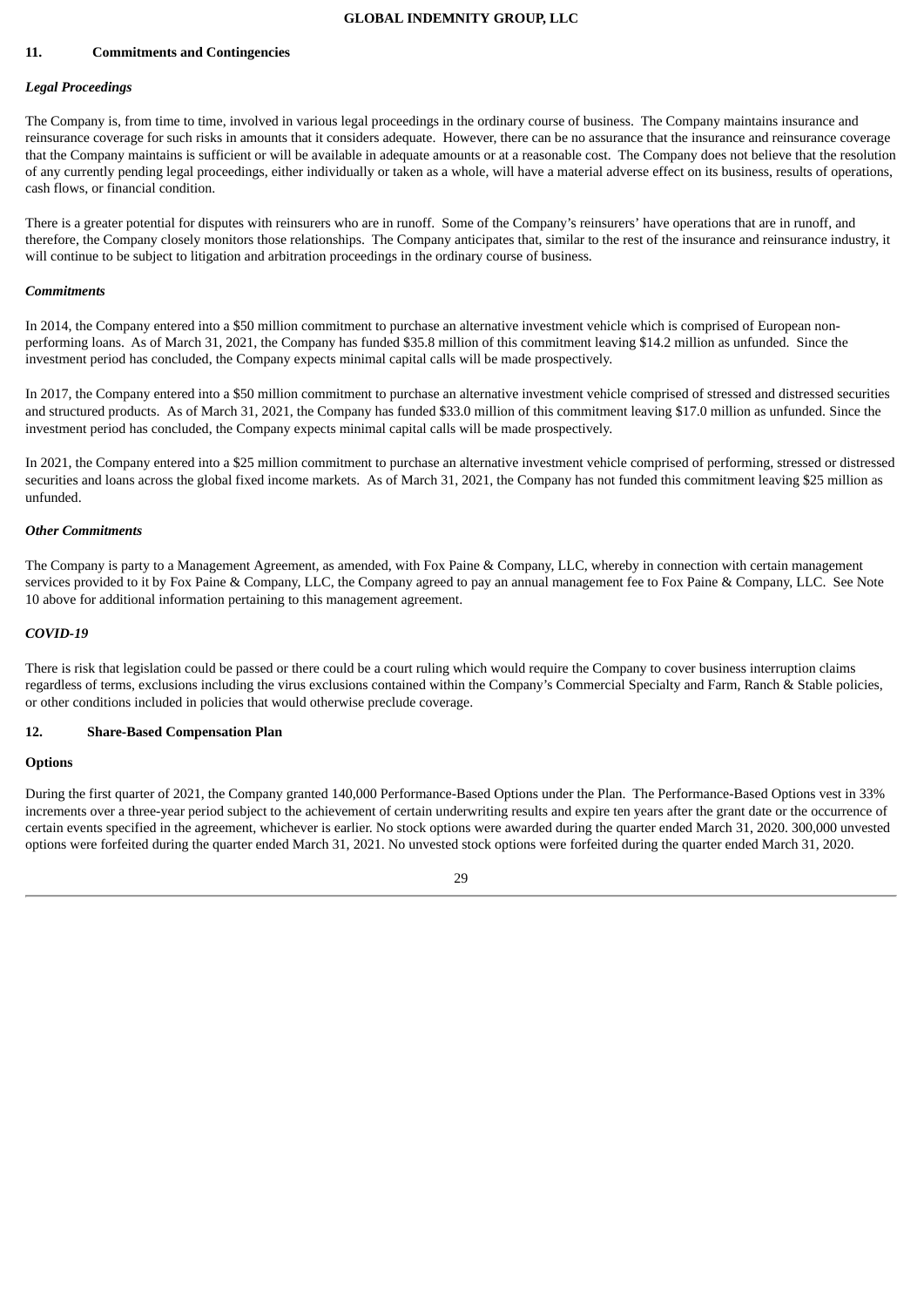# **Restricted Shares / Restricted Stock Units**

There were no restricted class A common shares granted to key employees during the quarters ended March 31, 2021 and 2020 and there were no restricted stock units granted to key employees during the quarter ended March 31, 2021.

During the quarter ended March 31, 2020, the Company granted 94,281 restricted stock units, with a weighted average grant date value of \$29.63 per share, to key employees under the Plan. 3,375 of these restricted stock units will vest evenly over the next three years. One third of these restricted stock units vested on January 1, 2021. One third of these restricted stock units will each vest on January 1, 2022 and January 1, 2023. The remaining 90,906 restricted stock units vest as follows:

- 16.5% vested on January 1, 2021. 16.5% and 17.0% of the restricted stock units will vest on January 1, 2022 and January 1, 2023, respectively.
- Subject to Board approval, 50% of restricted stock units will vest 100%, no later than March 15, 2023, following a re-measurement of 2019 results as of December 31, 2022.

During the quarter ended March 31, 2021, there were 20,437 restricted stock units that became fully vested. Upon vesting the restricted stock units converted to restricted class A common shares. During the quarter ended March 31, 2020, there were no restricted stock units that vested.

During the quarters ended March 31, 2021 and 2020, the Company granted 20,006 and 23,127 class A common shares, respectively, at a weighted average grant date value of \$28.32 and \$29.19 per share, respectively, to non-employee directors of the Company under the Plan. Of the shares granted during the quarters ended March 31, 2021 and 2020, the vesting of 4,903 shares and 6,422 shares, respectively, is deferred until January 1, 2024 or a change of control, whichever is earlier. The remaining shares granted to non-employee directors of the Company in 2021 and 2020 were fully vested but are subject to certain restrictions.

# **13. Earnings Per Share**

Earnings per share have been computed using the weighted average number of common shares and common share equivalents outstanding during the period.

The following table sets forth the computation of basic and diluted earnings per share:

|                                                            | <b>Quarters Ended March 31,</b> |    |            |  |  |  |  |  |
|------------------------------------------------------------|---------------------------------|----|------------|--|--|--|--|--|
| (Dollars in thousands, except share and per share data)    | 2021                            |    | 2020       |  |  |  |  |  |
| Numerator:                                                 |                                 |    |            |  |  |  |  |  |
| Net income (loss)                                          | \$<br>5,517                     | \$ | (44, 578)  |  |  |  |  |  |
| Less: preferred stock distributions                        | 110                             |    |            |  |  |  |  |  |
| Net income (loss) available to common shareholders         | 5,407                           |    | (44, 578)  |  |  |  |  |  |
|                                                            |                                 |    |            |  |  |  |  |  |
| Denominator:                                               |                                 |    |            |  |  |  |  |  |
| Weighted average shares for basic earnings per share       | 14,380,423                      |    | 14,249,551 |  |  |  |  |  |
| Non-vested restricted stock                                | 10,065                          |    |            |  |  |  |  |  |
| Non-vested restricted stock units                          | 137,839                         |    |            |  |  |  |  |  |
| Options                                                    | 112,331                         |    |            |  |  |  |  |  |
| Weighted average shares for diluted earnings per share (1) | 14,640,658                      |    | 14,249,551 |  |  |  |  |  |
|                                                            |                                 |    |            |  |  |  |  |  |
| Earnings per share - Basic                                 | 0.38                            |    | (3.13)     |  |  |  |  |  |
| Earnings per share - Diluted                               | 0.37                            |    | (3.13)     |  |  |  |  |  |

**(1)** For the quarter ended March 31, 2020, weighted average shares outstanding – basic was used to calculate diluted earnings per share due to a net loss for the period.

If the Company had not incurred a loss in the quarter ended March 31, 2020, 14,417,506 weighted average shares would have been used to compute the diluted loss per share calculation. In addition to the basic shares, weighted average shares for the diluted calculation for the quarter ended March 31, 2020 would have included 16,298 shares of non-vested restricted stock, 29,261 shares of non-vested restricted stock units, and 122,396 share equivalents for options.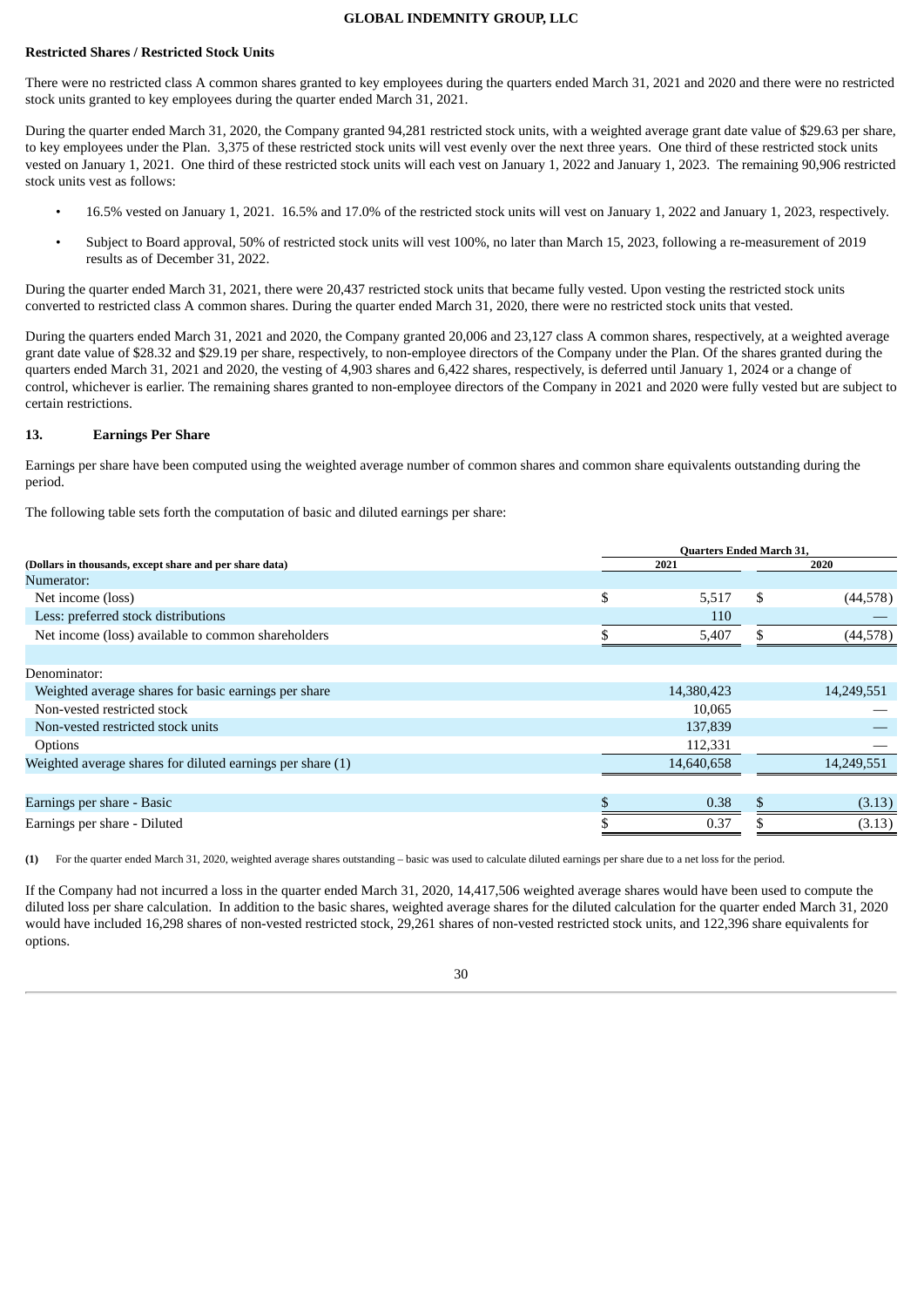The weighted average shares outstanding used to determine dilutive earnings per share does not include 540,000 shares and 500,000 options for the quarters ended March 31, 2021 and 2020, respectively, which were deemed to be anti-dilutive.

# **14. Segment Information**

The insurance companies are managed through four business segments. Commercial Specialty offers specialty property and casualty products designed for product lines such as Small Business Binding Authority, Property Brokerage, and Programs. Specialty Property offers specialty personal lines property and casualty insurance products. Farm, Ranch & Stable offers specialized property and casualty coverage including Commercial Farm Auto and Excess/Umbrella Coverage for the agriculture industry as well as specialized insurance products for the equine mortality and equine major medical industry. Reinsurance Operations provides reinsurance solutions through brokers and primary writers including insurance and reinsurance companies.

The following are tabulations of business segment information for the quarters ended March 31, 2021 and 2020:

| Quarter Ended March 31, 2021<br>(Dollars in thousands) | Commercial<br><b>Specialty</b><br><b>Specialty</b><br>Property |    | Farm, Ranch<br>& Stable |    | Reinsurance<br><b>Operations</b><br>(1) |    |         | <b>Total</b> |           |
|--------------------------------------------------------|----------------------------------------------------------------|----|-------------------------|----|-----------------------------------------|----|---------|--------------|-----------|
| <b>Revenues:</b>                                       |                                                                |    |                         |    |                                         |    |         |              |           |
| Gross written premiums                                 | \$<br>87,332                                                   | \$ | 33,358                  | \$ | 21,002                                  | \$ | 21,866  | \$           | 163,558   |
| Net written premiums                                   | \$<br>78,515                                                   | \$ | 29,699                  | \$ | 17,603                                  | \$ | 21,866  | \$           | 147,683   |
| Net earned premiums                                    | \$<br>76,150                                                   | \$ | 30,591                  | \$ | 18,141                                  | \$ | 18,818  | \$           | 143,700   |
| Other income (loss)                                    |                                                                |    | 430                     |    | 34                                      |    | (56)    |              | 408       |
| <b>Total revenues</b>                                  | 76,150                                                         |    | 31,021                  |    | 18,175                                  |    | 18,762  |              | 144,108   |
| <b>Losses and Expenses:</b>                            |                                                                |    |                         |    |                                         |    |         |              |           |
| Net losses and loss adjustment expenses                | 53,235                                                         |    | 14,478                  |    | 11,801                                  |    | 11,269  |              | 90,783    |
| Acquisition costs and other underwriting expenses      | 28,177                                                         |    | 13,039                  |    | 6,986                                   |    | 6,562   |              | 54,764    |
| Income (loss) from segments                            | \$<br>(5,262)                                                  | \$ | 3,504                   | \$ | (612)                                   | \$ | 931     | \$           | (1, 439)  |
| <b>Unallocated Items:</b>                              |                                                                |    |                         |    |                                         |    |         |              |           |
| Net investment income                                  |                                                                |    |                         |    |                                         |    |         |              | 9,836     |
| Net realized investment gains                          |                                                                |    |                         |    |                                         |    |         |              | 3,819     |
| Other loss                                             |                                                                |    |                         |    |                                         |    |         |              | (31)      |
| Corporate and other operating expenses                 |                                                                |    |                         |    |                                         |    |         |              | (4,276)   |
| Interest expense                                       |                                                                |    |                         |    |                                         |    |         |              | (2,595)   |
| Income before income taxes                             |                                                                |    |                         |    |                                         |    |         |              | 5,314     |
| Income tax benefit                                     |                                                                |    |                         |    |                                         |    |         |              | 203       |
| Net income                                             |                                                                |    |                         |    |                                         |    |         |              | 5,517     |
|                                                        |                                                                |    |                         |    |                                         |    |         |              |           |
| Segment assets                                         | \$<br>856,180                                                  | \$ | 217,190                 | \$ | 147,697                                 | \$ | 281,543 | \$           | 1,502,610 |
| Corporate assets                                       |                                                                |    |                         |    |                                         |    |         |              | 395,036   |
| <b>Total assets</b>                                    |                                                                |    |                         |    |                                         |    |         | S            | 1,897,646 |
|                                                        |                                                                |    |                         |    |                                         |    |         |              |           |

**(1)** External business only, excluding business assumed from affiliates.

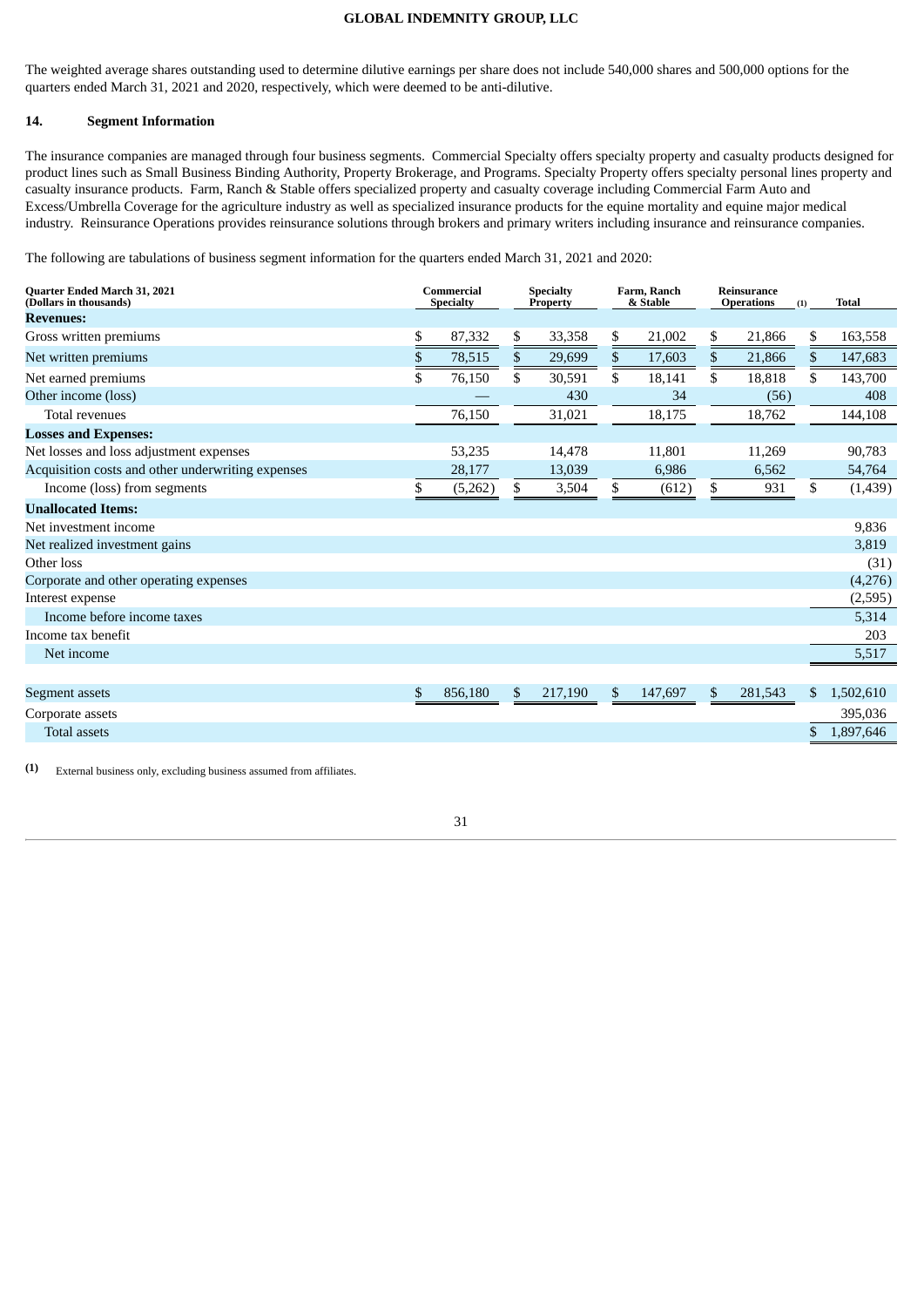| Quarter Ended March 31, 2020<br>(Dollars in thousands) |    | Commercial<br><b>Specialty</b> | <b>Specialty</b><br>Property | Farm, Ranch<br>& Stable | Reinsurance<br><b>Operations</b> | (1) | <b>Total</b> |
|--------------------------------------------------------|----|--------------------------------|------------------------------|-------------------------|----------------------------------|-----|--------------|
| <b>Revenues:</b>                                       |    |                                |                              |                         |                                  |     |              |
| Gross written premiums                                 | S  | 80,831                         | \$<br>35,243                 | \$<br>22,133            | \$<br>17,517                     | \$  | 155,724      |
| Net written premiums                                   | \$ | 72,483                         | \$<br>30,007                 | \$<br>19,105            | \$<br>17,517                     | \$  | 139,112      |
| Net earned premiums                                    | \$ | 67,714                         | \$<br>34,216                 | \$<br>18,683            | \$<br>23,855                     | \$  | 144,468      |
| Other income (loss)                                    |    |                                | 427                          | 36                      | (295)                            |     | 168          |
| <b>Total revenues</b>                                  |    | 67,714                         | 34,643                       | 18,719                  | 23,560                           |     | 144,636      |
| <b>Losses and Expenses:</b>                            |    |                                |                              |                         |                                  |     |              |
| Net losses and loss adjustment expenses                |    | 37,435                         | 17,498                       | 9,610                   | 13,104                           |     | 77,647       |
| Acquisition costs and other underwriting expenses      |    | 25,993                         | 14,232                       | 7,638                   | 8,549                            |     | 56,412       |
| Income (loss) from segments                            | \$ | 4,286                          | \$<br>2,913                  | \$<br>1,471             | \$<br>1,907                      | \$  | 10,577       |
| <b>Unallocated Items:</b>                              |    |                                |                              |                         |                                  |     |              |
| Net investment income                                  |    |                                |                              |                         |                                  |     | 10,129       |
| Net realized investment loss                           |    |                                |                              |                         |                                  |     | (68, 162)    |
| Other loss                                             |    |                                |                              |                         |                                  |     | (3)          |
| Corporate and other operating expenses                 |    |                                |                              |                         |                                  |     | (4,223)      |
| Interest expense                                       |    |                                |                              |                         |                                  |     | (4,865)      |
| Loss before income taxes                               |    |                                |                              |                         |                                  |     | (56, 547)    |
| Income tax benefit                                     |    |                                |                              |                         |                                  |     | 11,969       |
| Net loss                                               |    |                                |                              |                         |                                  |     | (44, 578)    |
|                                                        |    |                                |                              |                         |                                  |     |              |
| Segment assets                                         | \$ | 730,202                        | \$<br>209,758                | \$<br>135,731           | \$<br>276,640                    | \$  | 1,352,331    |
| Corporate assets                                       |    |                                |                              |                         |                                  |     | 676,173      |
| <b>Total assets</b>                                    |    |                                |                              |                         |                                  | \$  | 2,028,504    |

**(1)** External business only, excluding business assumed from affiliates.

#### **15. New Accounting Pronouncements**

#### *Accounting Standards Adopted in 2021*

In December, 2019, the FASB issued updated guidance related to the accounting for income taxes. The updated guidance is intended to simplify the accounting for income taxes by removing several exceptions contained in existing guidance and amending other existing guidance to simplify several other income tax accounting matters. The updated guidance is effective for fiscal years beginning after December 15, 2020 and interim periods within those fiscal years. The Company adopted this guidance on January 1, 2021. The adoption of this new accounting guidance did not have a material impact on the Company's financial condition, results of operations, or cash flows.

# **16. Subsequent Events**

On April 19, 2021, the Company announced that David S. Charlton was named chief executive of the Company's insurance operations and was appointed to serve as the principal executive officer of the Company. Furthermore, in connection with Mr. Charlton's appointment, the board of directors of Global Indemnity Group, LLC (the "Board") has increased the size of the Board from six to seven directors and appointed Mr. Charlton to fill the newly-created directorship, in each case, with effect as of execution of the CEO Agreement. In connection with Mr. Charlton's appointment, Global Indemnity Group, LLC, Penn-Patriot Insurance Company ("Penn-Patriot") and Mr. Charlton executed a Chief Executive Officer Agreement (the "CEO Agreement") on April 19, 2021. The CEO Agreement provides for an employment term from April 19, 2021 through December 31, 2026. The CEO Agreement provides for an annual base salary and an annual target bonus opportunity payable based on the achievement of certain underwriting results as determined by the Board. The CEO Agreement provides for a grant of 2,000,000 Penn-Patriot book value appreciation rights (the "BVARs") with an aggregate initial notional value equal to approximately 4% of Penn-Patriot's book value, which entitle Mr. Charlton to a payment based on the value of the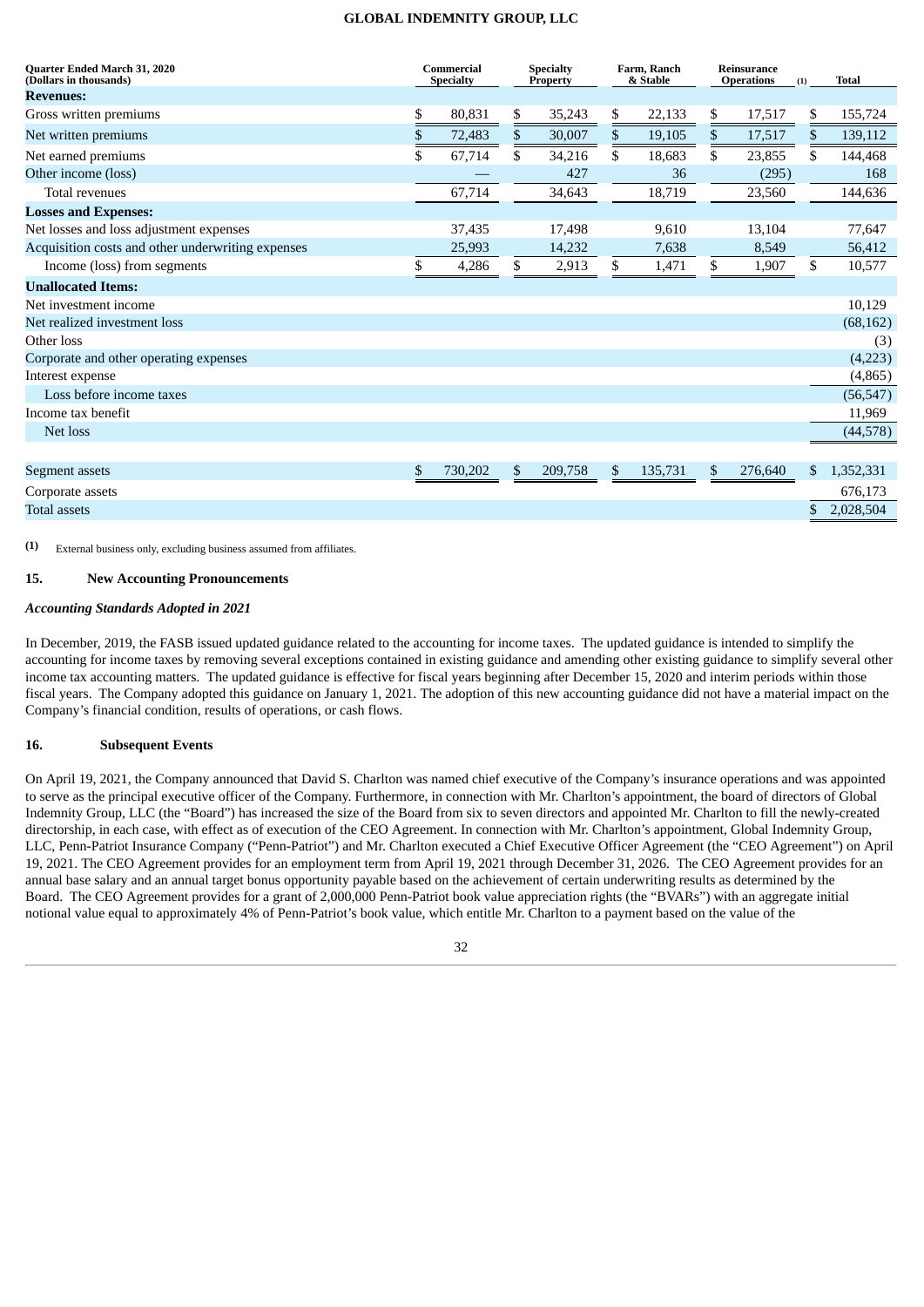per-BVAR appreciation in Penn-Patriot's book value over the initial notional value, calculated in accordance with the CEO Agreement. The BVARs will vest by December 31, 2026, subject to the achievement of certain performance goals and Mr. Charlton's continued employment as of the vesting date, with half of the applicable appreciation value of the BVARs payable on April 1, 2027 and an additional amount payable on April 1, 2030 following a true-up of underwriting results for the applicable performance period. The BVARs will vest in full in the event of a "change in control" of Penn-Patriot (as defined in the CEO Agreement) and a specified portion may vest in the event Mr. Charlton is terminated by Penn-Patriot without cause.

On May 7, 2021, the Company amended and restated the CEO Agreement to increase the number of BVARs granted to Mr. Charlton from 2,000,000 to 2,500,000, with such BVARs having an aggregate initial notional value equal to approximately 5% of Penn-Patriot's book value.

<sup>33</sup>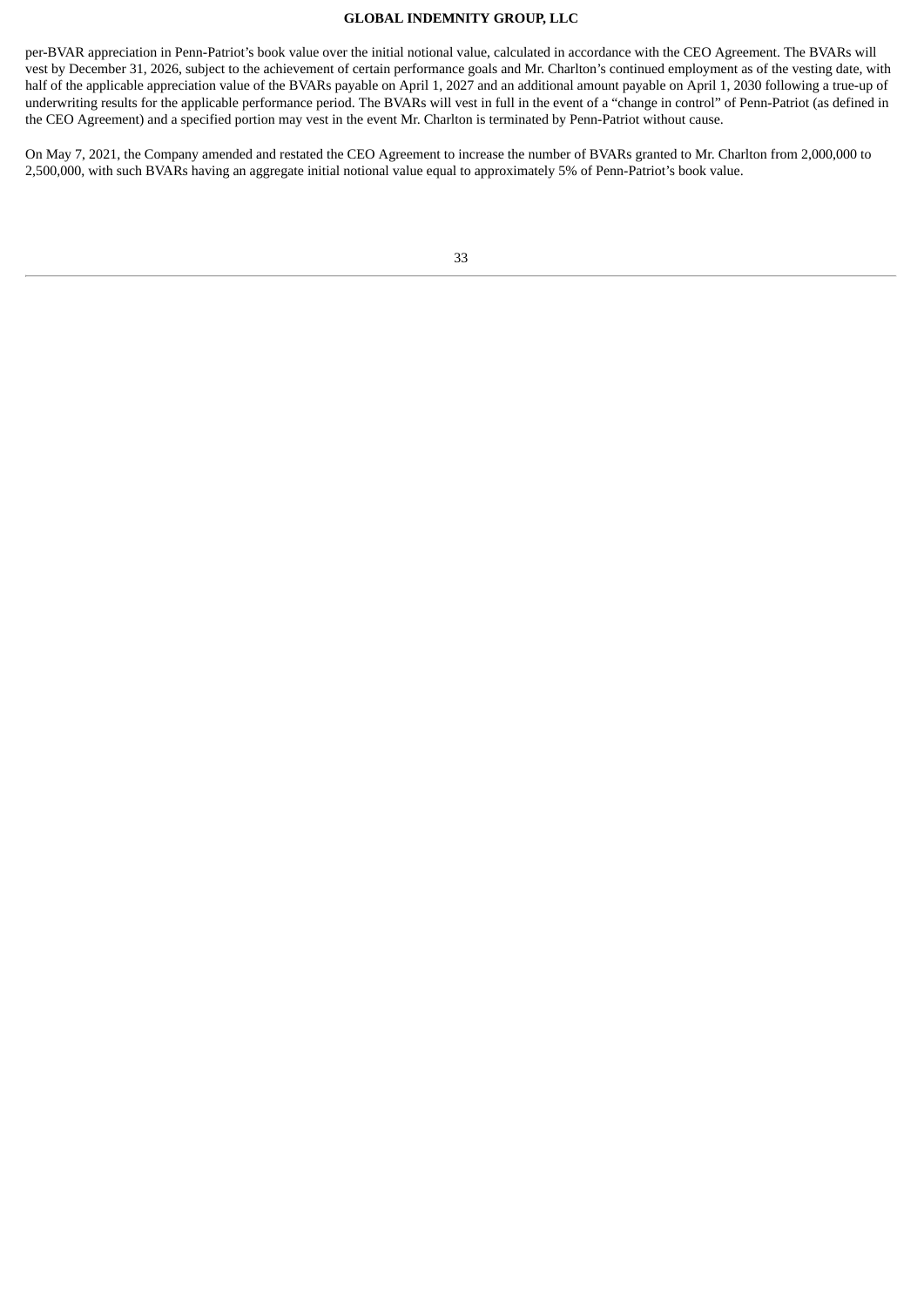## <span id="page-33-0"></span>**Item 2. MANAGEMENT'S DISCUSSION AND ANALYSIS OF FINANCIAL CONDITION AND RESULTS OF OPERATIONS**

The following discussion and analysis of the Company's financial condition and results of operations should be read in conjunction with the consolidated financial statements and accompanying notes of the Company included elsewhere in this report. Some of the information contained in this discussion and analysis or set forth elsewhere in this report, including information with respect to the Company's plans and strategy, constitutes forward-looking statements that involve risks and uncertainties. Please see "Cautionary Note Regarding Forward-Looking Statements" at the end of this Item 2 for a discussion of important factors that could cause actual results to differ materially from the results described in or implied by the forward-looking statements contained herein. For more information regarding the Company's business and operations, please see the Company's Annual Report on Form 10-K for the year ended December 31, 2020.

#### **Recent Developments**

# *COVID-19*

The global outbreak of COVID-19 continues to present significant risks to the Company. The COVID-19 pandemic may affect the Company's operations indefinitely. The Company may experience reductions in premium volume, delays in the collection of premiums, and increases in COVID-19 related claims. Any resulting volatility in the global financial markets may negatively impact the market value of the Company's investment portfolio and may result in net realized investment losses as well as a decline in the liquidity of the investment portfolio. All of these factors may have far reaching impacts on the Company's business, operations, and financial results and conditions, directly and indirectly, including without limitation impacts on the health of the Company's management and employees, distribution, marketing, customers and agents, and on the overall economy. The scope and nature of these impacts, most of which are beyond the Company's control, continue to evolve and such effects could exist for an extended period of time even after the pandemic ends.

#### *Appointment of Chief Executive*

On April 19, 2021, the Company announced that David S. Charlton was named chief executive of the Company's insurance operations and was appointed to serve as the principal executive officer of the Company. Furthermore, in connection with Mr. Charlton's appointment, the board of directors of Global Indemnity Group, LLC (the "Board") has increased the size of the Board from six to seven directors and appointed Mr. Charlton to fill the newly-created directorship, in each case, with effect as of execution of the CEO Agreement.

# *Distributions*

During 2021, the Board of Directors approved a distribution payment of \$0.25 per common share to all shareholders of record on the close of business on March 22, 2021. Dividends / distributions paid were \$3.6 million during the quarter ended March 31, 2021. In addition, distributions of \$0.1 million were paid to Global Indemnity Group, LLC's preferred shareholder during the quarter ended March 31, 2021.

#### *AM Best Rating*

AM Best has seven Rating Categories in the AM Best Financial Strength Rating Scale. The categories ranging from best to worst are Superior, Excellent, Good, Fair, Marginal, Weak and Poor. Within each rating category, there are rating notches of plus or minus to show additional gradation of the ratings. On April 21, 2021, AM Best affirmed the financial strength rating of "A" (Excellent) for the U.S. operating subsidiaries of Global Indemnity Group, LLC.

#### **Overview**

The Company's Commercial Specialty segment sells its property and casualty insurance products through a group of approximately 190 professional general agencies that have limited quoting and binding authority, as well as a number of wholesale insurance brokers who in turn sell the Company's insurance products to insureds through retail insurance brokers. Commercial Specialty operates predominantly in the excess and surplus lines marketplace. The Company manages its Commercial Specialty segment via product classifications. These product classifications are: 1) Penn-America, which includes property and general liability products for small commercial businesses sold through a select network of wholesale

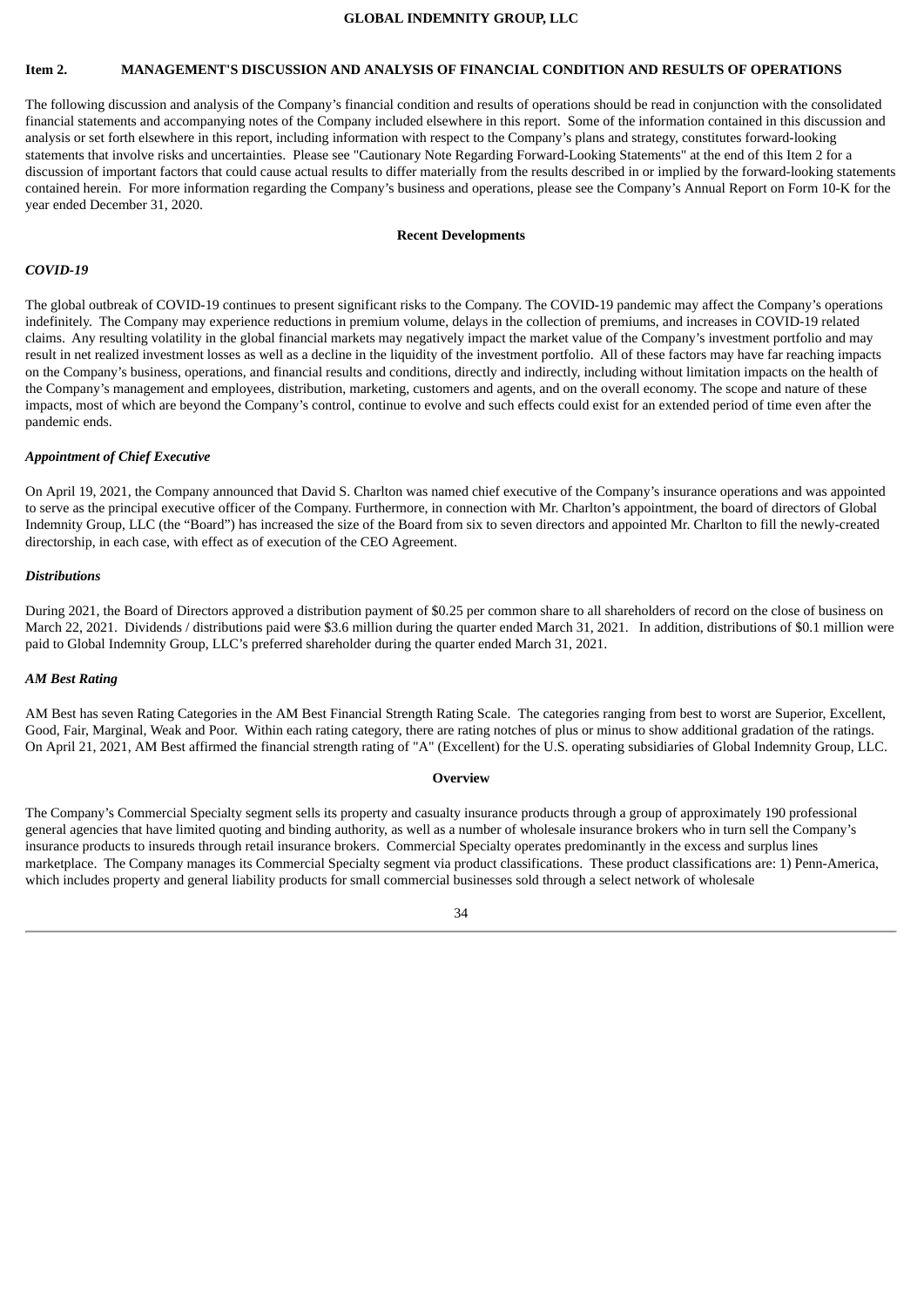general agents with specific binding authority; 2) United National, which includes property, general liability, and professional lines products sold through program administrators with specific binding authority; 3) Diamond State, which includes property, casualty, and professional lines products sold through wholesale brokers and program administrators with specific binding authority; and 4) Vacant Express, which primarily insures dwellings which are currently vacant, undergoing renovation, or are under construction and is sold through aggregators, brokers, and retail agents.

The Company's Specialty Property segment, primarily via American Reliable, offers specialty personal lines property and casualty insurance products through a group of approximately 205 agents, primarily comprised of wholesale general agents, with specific binding authority.

The Company's Farm, Ranch & Stable segment, primarily via American Reliable, provides specialized property and casualty coverage including Commercial Farm Auto and Excess/Umbrella Coverage for the agriculture industry as well as specialized insurance products for the equine mortality and equine major medical industry. These insurance products are sold through a group of approximately 220 agents, primarily comprised of wholesalers and retail agents, with a selected number having specific binding authority.

The Company's Reinsurance Operations provides reinsurance solutions through brokers and on a direct basis. It uses its capital capacity to write niche and specialty-focused treaties and business which meet the Company's risk tolerance and return thresholds. Prior to the redomestication, the Company's Reinsurance Operations consisted solely of the operations of Global Indemnity Reinsurance. In connection with the redomestication, Global Indemnity Reinsurance merged into Penn-Patriot Insurance Company and all of its business was assumed by the Company's existing insurance company subsidiaries.

The Company derives its revenues primarily from premiums paid on insurance policies that it writes and from income generated by its investment portfolio, net of fees paid for investment management services. The amount of insurance premiums that the Company receives is a function of the amount and type of policies it writes, as well as prevailing market prices.

The Company's expenses include losses and loss adjustment expenses, acquisition costs and other underwriting expenses, corporate and other operating expenses, interest, investment expenses, and income taxes. Losses and loss adjustment expenses are estimated by management and reflect the Company's best estimate of ultimate losses and costs arising during the reporting period and revisions of prior period estimates. The Company records its best estimate of losses and loss adjustment expenses considering both internal and external actuarial analyses of the estimated losses the Company expects to incur on the insurance policies it writes. The ultimate losses and loss adjustment expenses will depend on the actual costs to resolve claims. Acquisition costs consist principally of commissions and premium taxes that are typically a percentage of the premiums on the insurance policies the Company writes, net of ceding commissions earned from reinsurers. Other underwriting expenses consist primarily of personnel expenses and general operating expenses related to underwriting activities. Corporate and other operating expenses are comprised primarily of outside legal fees, other professional and accounting fees, directors' fees, management fees & advisory fees, and salaries and benefits for company personnel whose services relate to the support of corporate activities. Interest expense is primarily comprised of amounts due on outstanding debt.

#### **Critical Accounting Estimates and Policies**

The Company's consolidated financial statements are prepared in conformity with GAAP, which require it to make estimates and assumptions that affect the reported amounts of assets and liabilities at the date of the financial statements and the reported amounts of revenues and expenses during the reporting periods. Actual results could differ from those estimates and assumptions.

The most critical accounting policies involve significant estimates and include those used in determining the liability for unpaid losses and loss adjustment expenses, recoverability of reinsurance receivables, investments, fair value measurements, goodwill and intangible assets, deferred acquisition costs, and taxation. For a detailed discussion on each of these policies, please see the Company's Annual Report on Form 10-K for the year ended December 31, 2020. There have been no significant changes to any of these policies or underlying methodologies during the current year except for the following:

The receipt of results for investments in limited partnerships and limited liability companies may vary. If results are received on a timely basis, they are included in current results. If they are not received on a timely basis, they are recorded on a one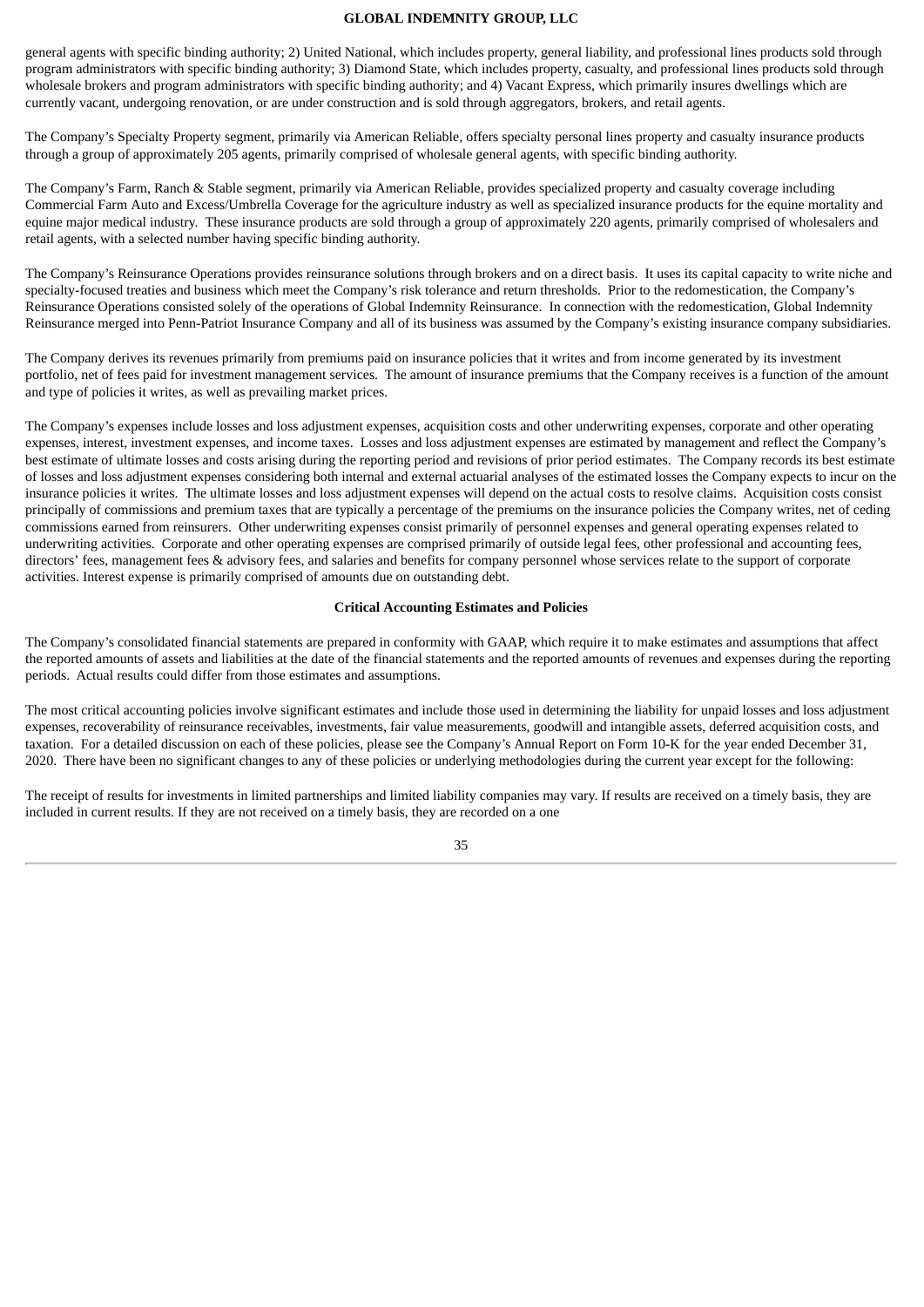quarter lag. The recording of such results is applied consistently for each investment once the timing of receiving the results has been established. **Results of Operations**

The following table summarizes the Company's results for the quarters ended March 31, 2021 and 2020:

|                                                   |                | <b>Ouarters Ended</b><br>March 31, |              |           |             |  |  |  |  |
|---------------------------------------------------|----------------|------------------------------------|--------------|-----------|-------------|--|--|--|--|
| (Dollars in thousands)                            |                | 2021                               |              | 2020      | Change      |  |  |  |  |
| Gross written premiums                            | $\mathbb{S}$   | 163,558                            | \$           | 155,724   | 5.0%        |  |  |  |  |
| Net written premiums                              | \$             | 147,683                            | \$           | 139,112   | 6.2%        |  |  |  |  |
| Net earned premiums                               | $\mathfrak{s}$ | 143,700                            | $\mathbb{S}$ | 144,468   | $(0.5\%)$   |  |  |  |  |
| Other income                                      |                | 408                                |              | 168       | 142.9%      |  |  |  |  |
| <b>Total revenues</b>                             |                | 144,108                            |              | 144,636   | $(0.4\%)$   |  |  |  |  |
| Losses and expenses:                              |                |                                    |              |           |             |  |  |  |  |
| Net losses and loss adjustment expenses           |                | 90,783                             |              | 77,647    | 16.9%       |  |  |  |  |
| Acquisition costs and other underwriting expenses |                | 54,764                             |              | 56,412    | $(2.9\%)$   |  |  |  |  |
| Underwriting income (loss)                        |                | (1, 439)                           |              | 10,577    | $(113.6\%)$ |  |  |  |  |
| Net investment income                             |                | 9,836                              |              | 10,129    | $(2.9\%)$   |  |  |  |  |
| Net realized investment gains (losses)            |                | 3,819                              |              | (68, 162) | 105.6%      |  |  |  |  |
| Other loss                                        |                | (31)                               |              | (3)       | NM          |  |  |  |  |
| Corporate and other operating expenses            |                | (4,276)                            |              | (4,223)   | 1.3%        |  |  |  |  |
| Interest expense                                  |                | (2,595)                            |              | (4,865)   | $(46.7\%)$  |  |  |  |  |
| Income (loss) before income taxes                 |                | 5,314                              |              | (56, 547) | 109.4%      |  |  |  |  |
| Income tax expense (benefit)                      |                | (203)                              |              | (11,969)  | (98.3%)     |  |  |  |  |
| Net income (loss)                                 | \$             | 5,517                              | \$           | (44,578)  | 112.4%      |  |  |  |  |
| <b>Underwriting Ratios:</b>                       |                |                                    |              |           |             |  |  |  |  |
| Loss ratio $(1)$ :                                |                | 63.1%                              |              | 53.7%     |             |  |  |  |  |
| Expense ratio (2)                                 |                | 38.1%                              |              | 39.0%     |             |  |  |  |  |
| Combined ratio (3)                                |                | 101.2%                             |              | 92.7%     |             |  |  |  |  |

NM – not meaningful

(1) The loss ratio is a GAAP financial measure that is generally viewed in the insurance industry as an indicator of underwriting profitability and is calculated by dividing net losses and loss

adjustment expenses by net earned premiums.<br>(2) The expense ratio is a GAAP financial measure that is calculated by dividing the sum of acquisition costs and other underwriting expenses by net earned premiums.<br>(3) The comb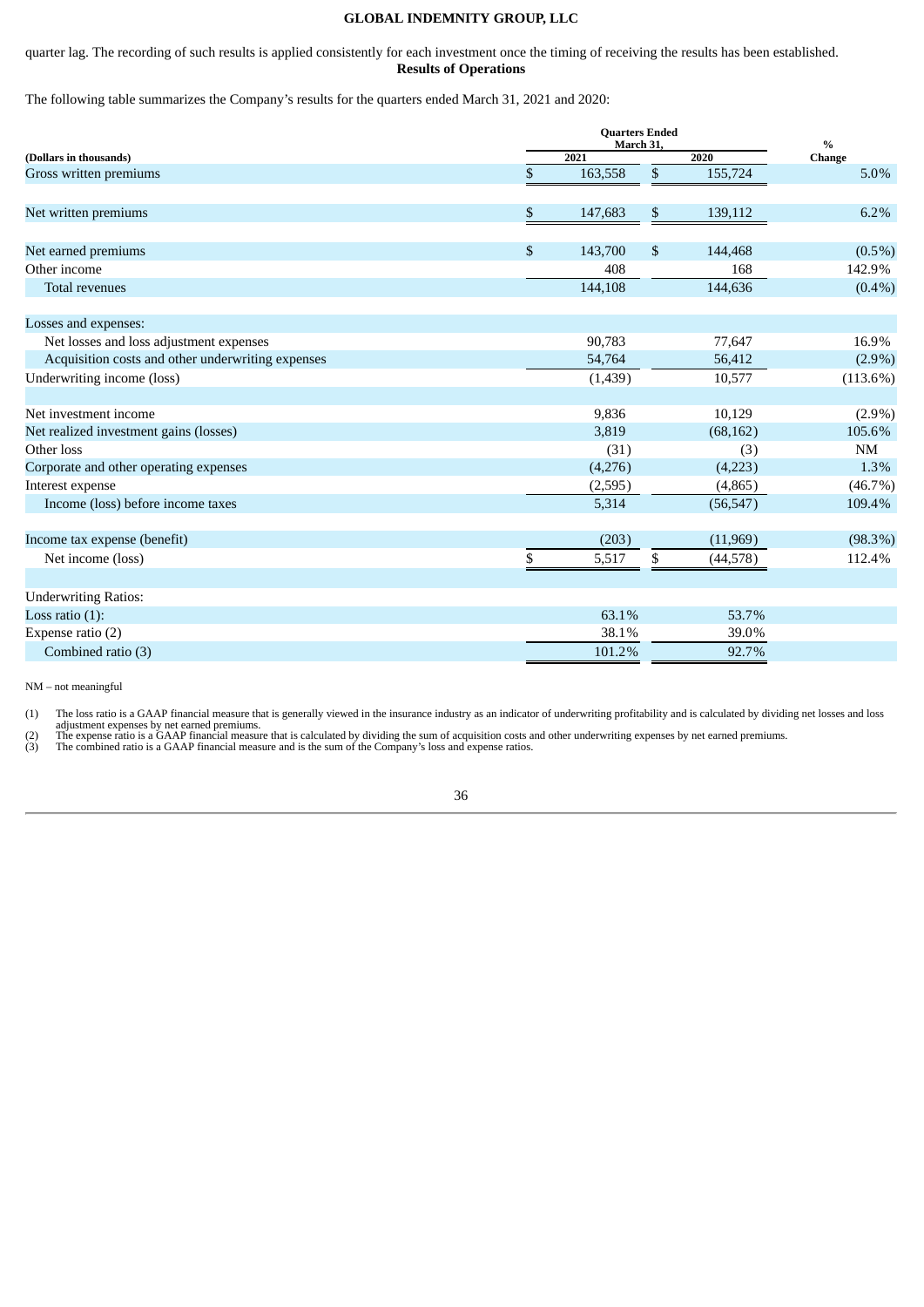# *Premiums*

The following table summarizes the change in premium volume by business segment:

| Quarters Ended March 31,  |         |    |         |            |
|---------------------------|---------|----|---------|------------|
|                           | 2021    |    | 2020    | % Change   |
|                           |         |    |         |            |
|                           | 87,332  | \$ | 80,831  | 8.0%       |
|                           | 33,358  |    | 35,243  | $(5.3\%)$  |
|                           | 21,002  |    | 22,133  | $(5.1\%)$  |
|                           | 21,866  |    | 17,517  | 24.8%      |
| \$                        | 163,558 | \$ | 155,724 | 5.0%       |
|                           |         |    |         |            |
|                           |         |    |         |            |
| $\boldsymbol{\mathsf{S}}$ | 8,817   | \$ | 8,348   | 5.6%       |
|                           | 3,659   |    | 5,236   | $(30.1\%)$ |
|                           | 3,399   |    | 3,028   | 12.3%      |
|                           |         |    |         |            |
| $$\mathbb{S}$$            | 15,875  | \$ | 16,612  | $(4.4\%)$  |
|                           |         |    |         |            |
|                           |         |    |         |            |
| \$                        | 78,515  | \$ | 72,483  | 8.3%       |
|                           | 29,699  |    | 30,007  | $(1.0\%)$  |
|                           | 17,603  |    | 19,105  | $(7.9\%)$  |
|                           | 21,866  |    | 17,517  | 24.8%      |
| \$                        | 147,683 | \$ | 139,112 | 6.2%       |
|                           |         |    |         |            |
|                           |         |    |         |            |
| \$                        | 76,150  | \$ | 67,714  | 12.5%      |
|                           | 30,591  |    | 34,216  | $(10.6\%)$ |
|                           | 18,141  |    | 18,683  | $(2.9\%)$  |
|                           | 18,818  |    | 23,855  | $(21.1\%)$ |
| \$                        | 143,700 | \$ | 144,468 | $(0.5\%)$  |
|                           | \$      |    |         |            |

(1) Gross written premiums represent the amount received or to be received for insurance policies written without reduction for reinsurance costs, ceded premiums, or other deductions.<br>
(2) Net written premiums equal gross

(2) Net written premiums equal gross written premiums less ceded written premiums. (3) External business only, excluding business assumed from affiliates.

Gross written premiums increased by 5.0% for the quarter ended March 31, 2021 as compared to same period in 2020. This increase is mainly due to the continued growth of existing programs, increased pricing, and several new programs within Commercial Specialty as well as the organic growth of an existing casualty treaty and the assumption of two new smaller casualty treaties within Reinsurance Operations. This growth in premiums was partially offset by the continued reduction of catastrophe exposed business within both Specialty Property and Farm, Ranch & Stable, the continued reduction in business not providing an adequate return on capital within Specialty Property, and actions taken by Commercial Specialty to reduce risk and increase profitability of Property Brokerage.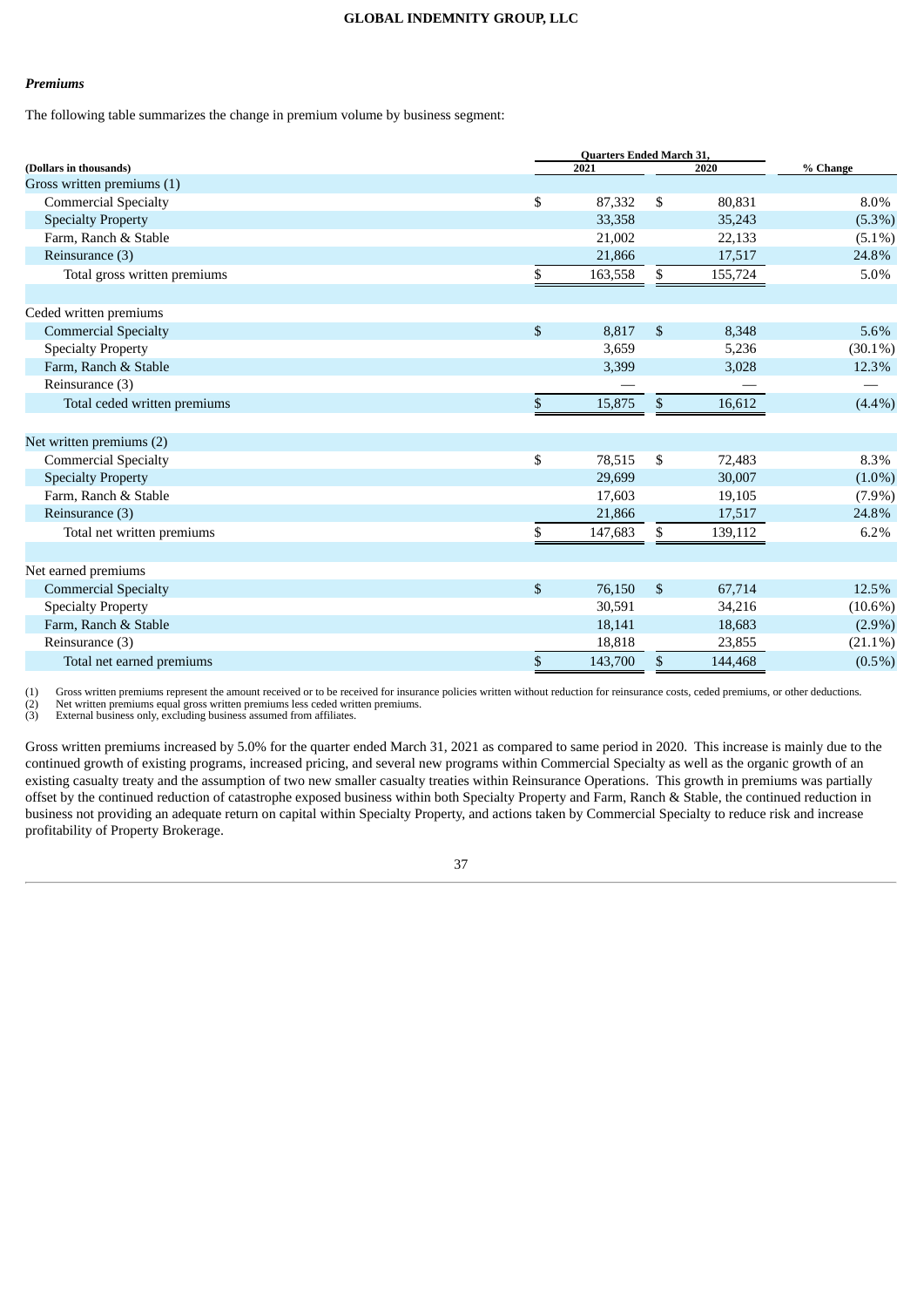# *Net Retention*

The ratio of net written premiums to gross written premiums is referred to as the Company's net premium retention. The Company's net premium retention is summarized by segments as follows:

|                             | <b>Quarters Ended March 31,</b> | Point  |         |
|-----------------------------|---------------------------------|--------|---------|
| (Dollars in thousands)      | 2021                            | 2020   | Change  |
| <b>Commercial Specialty</b> | 89.9%                           | 89.7%  | 0.2     |
| <b>Specialty Property</b>   | 89.0%                           | 85.1%  | 3.9     |
| Farm, Ranch & Stable        | 83.8%                           | 86.3%  | (2.5)   |
| Reinsurance                 | 100.0%                          | 100.0% |         |
| Total                       | 90.3%                           | 89.3%  | $1.0\,$ |

The net premium retention for the quarter ended March 31, 2021 increased by 1.0 points, as compared to the same period in 2020. This increase in retention is primarily driven by the restructuring of the Company's catastrophe reinsurance treaties which occurred on June 1, 2020 as well as a change in the mix of business.

#### *Net Earned Premiums*

Net earned premiums within the Commercial Specialty segment increased by 12.5% for the quarter ended March 31, 2021 as compared to the same period in 2020. The increase in net earned premiums was primarily due to a growth in premiums written as a result of organic growth from existing agents, pricing increases, and several new programs partially offset by a reduction in Property Brokerage's net earned premiums as a result of actions taken to reduce risk and increase profitability. Property net earned premiums were \$34.5 million and \$30.5 million for the quarters ended March 31, 2021 and 2020, and, respectively. Casualty net earned premiums were \$41.6 million and \$37.2 million for the quarters ended March 31, 2021 and 2020, respectively.

Net earned premiums within the Specialty Property segment decreased by 10.6% for the quarter ended March 31, 2021 as compared to the same period in 2020 primarily due to a continued reduction of catastrophe exposed business and a reduction in business not providing an adequate return on capital. Property net earned premiums were \$28.7 million and \$31.7 million for the quarters ended March 31, 2021 and 2020, respectively. Casualty net earned premiums were \$1.8 million and \$2.6 million for the quarters ended March 31, 2021 and 2020, respectively.

Net earned premiums within the Farm, Ranch & Stable segment decreased by 2.9% for the quarter ended March 31, 2021, as compared to the same period in 2020. The decrease in net earned premiums was primarily due to the continued reduction of catastrophe exposed business. Property net earned premiums were \$13.6 million and \$13.4 million for the quarters ended March 31, 2021 and 2020, respectively. Casualty net earned premiums were \$4.6 million and \$5.3 million for the quarters ended March 31, 2021 and 2020, respectively.

Net earned premiums within the Reinsurance Operations segment decreased by 21.1% for the quarter ended March 31, 2021 as compared to the same period in 2020 primarily due to the non-renewal of its property catastrophe treaties partially offset by the organic growth of an existing casualty treaty. Property net earned premiums were \$2.0 million and \$10.0 million for the quarters ended March 31, 2021 and 2020, respectively. Casualty net earned premiums were \$16.8 million and \$13.9 million for the quarters ended March 31, 2021 and 2020, respectively.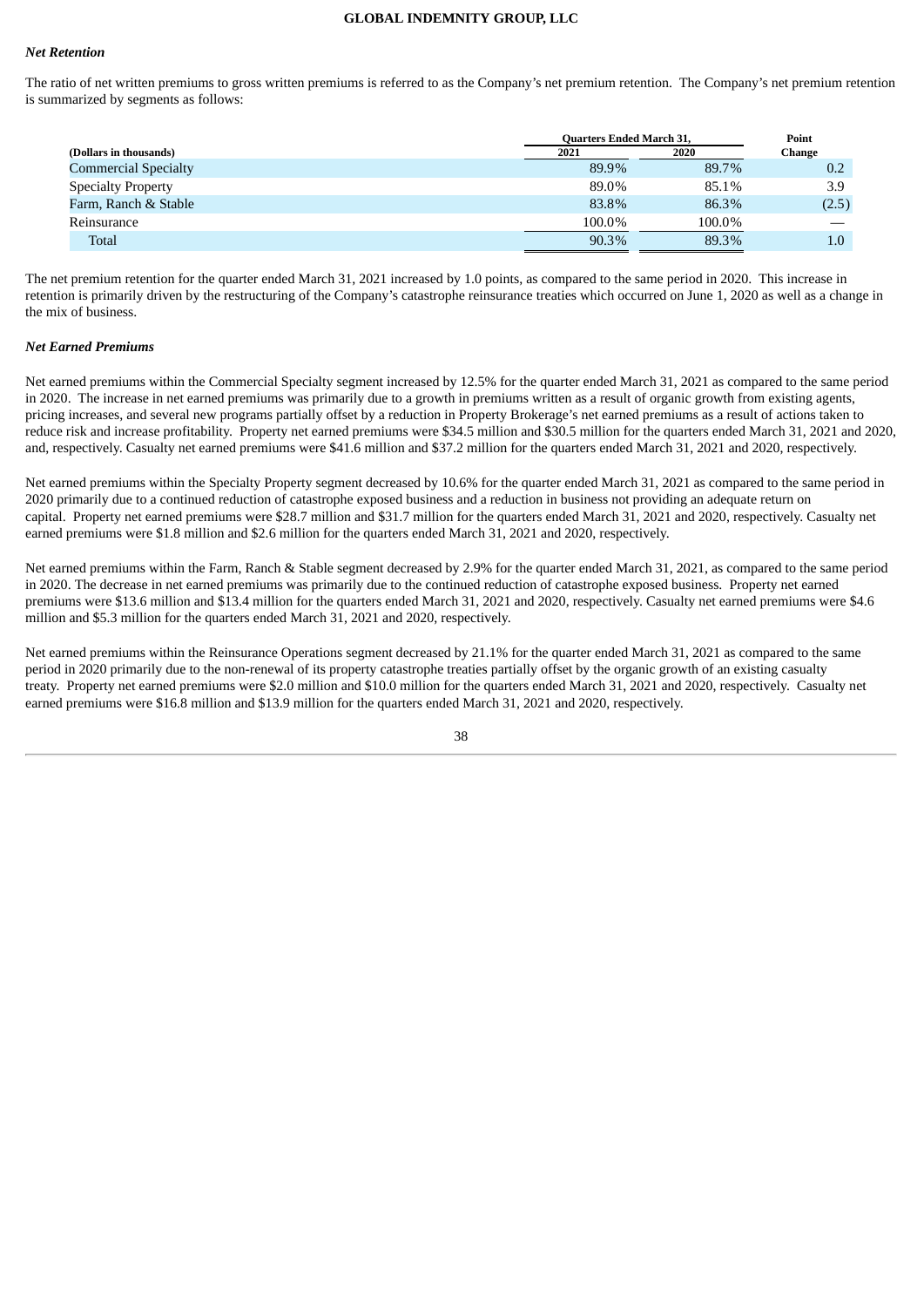#### *Reserves*

Management's best estimate at March 31, 2021 was recorded as the loss reserve. Management's best estimate is as of a particular point in time and is based upon known facts, the Company's actuarial analyses, current law, and the Company's judgment. This resulted in carried gross and net reserves of \$675.9 million and \$596.5 million, respectively, as of March 31, 2021. A breakout of the Company's gross and net reserves, as of March 31, 2021, is as follows:

|                               | <b>Gross Reserves</b> |         |    |                  |    |              |
|-------------------------------|-----------------------|---------|----|------------------|----|--------------|
| (Dollars in thousands)        |                       | Case    |    | IBNR(1)          |    | Total        |
| <b>Commercial Specialty</b>   | \$                    | 165,411 | \$ | 272,147          | \$ | 437,558      |
| <b>Specialty Property</b>     |                       | 14.298  |    | 27,375           |    | 41,673       |
| Farm, Ranch & Stable          |                       | 13,168  |    | 34,640           |    | 47,808       |
| <b>Reinsurance Operations</b> |                       | 48,624  |    | 100,245          |    | 148,869      |
| Total                         | \$                    | 241,501 |    | 434,407          | \$ | 675,908      |
|                               |                       |         |    |                  |    |              |
|                               |                       |         |    | Net Reserves (2) |    |              |
| (Dollars in thousands)        |                       | Case    |    | IBNR(1)          |    | <b>Total</b> |
| <b>Commercial Specialty</b>   | \$                    | 133,720 | \$ | 239,433          | \$ | 373,153      |
| <b>Specialty Property</b>     |                       | 11.716  |    | 23.225           |    | 34,941       |
| Farm, Ranch & Stable          |                       | 11,672  |    | 27,852           |    | 39,524       |
| <b>Reinsurance Operations</b> |                       | 48,624  |    | 100,245          |    | 148,869      |
| Total                         | \$                    | 205,732 |    | 390,755          | \$ | 596,487      |
|                               |                       |         |    |                  |    |              |

(1) Losses incurred but not reported, including the expected future emergence of case reserves.

(2) Does not include reinsurance receivable on paid losses.

Each reserve category has an implicit frequency and severity for each accident year as a result of the various assumptions made. If the actual levels of loss frequency and severity are higher or lower than expected, the ultimate losses will be different than management's best estimate. For most of its reserve categories, the Company believes that frequency can be predicted with greater accuracy than severity. Therefore, the Company believes management's best estimate is more likely influenced by changes in severity than frequency. The following table, which the Company believes reflects a reasonable range of variability around its best estimate based on historical loss experience and management's judgment, reflects the impact of changes (which could be favorable or unfavorable) in frequency and severity on the Company's current accident year net loss estimate of \$94.2 million for claims occurring during the quarter ended March 31, 2021:

|                         |        | <b>Severity Change</b> |          |         |       |        |  |
|-------------------------|--------|------------------------|----------|---------|-------|--------|--|
| (Dollars in thousands)  |        | $-10%$                 | -5%      | 0%      | 5%    | 10%    |  |
| <b>Frequency Change</b> | $-5%$  | (13, 659)              | (9, 185) | (4,710) | (236) | 4,239  |  |
|                         | $-3%$  | (11, 963)              | (7,395)  | (2,826) | 1,743 | 6,311  |  |
|                         | $-2\%$ | (11, 116)              | (6,500)  | (1,884) | 2,732 | 7,348  |  |
|                         | $-1\%$ | (10, 268)              | (5,605)  | (942)   | 3,721 | 8,384  |  |
|                         | $0\%$  | (9,420)                | (4,710)  |         | 4,710 | 9,420  |  |
|                         | $1\%$  | (8,572)                | (3,815)  | 942     | 5,699 | 10,456 |  |
|                         | 2%     | (7, 724)               | (2,920)  | 1,884   | 6,688 | 11,492 |  |
|                         | 3%     | (6, 877)               | (2,025)  | 2,826   | 7,677 | 12,529 |  |
|                         | 5%     | (5, 181)               | (236)    | 4,710   | 9,656 | 14,601 |  |

The Company's net reserves for losses and loss adjustment expenses of \$596.5 million as of March 31, 2021 relate to multiple accident years. Therefore, the impact of changes in frequency and severity for more than one accident year could be higher or lower than the amounts reflected above.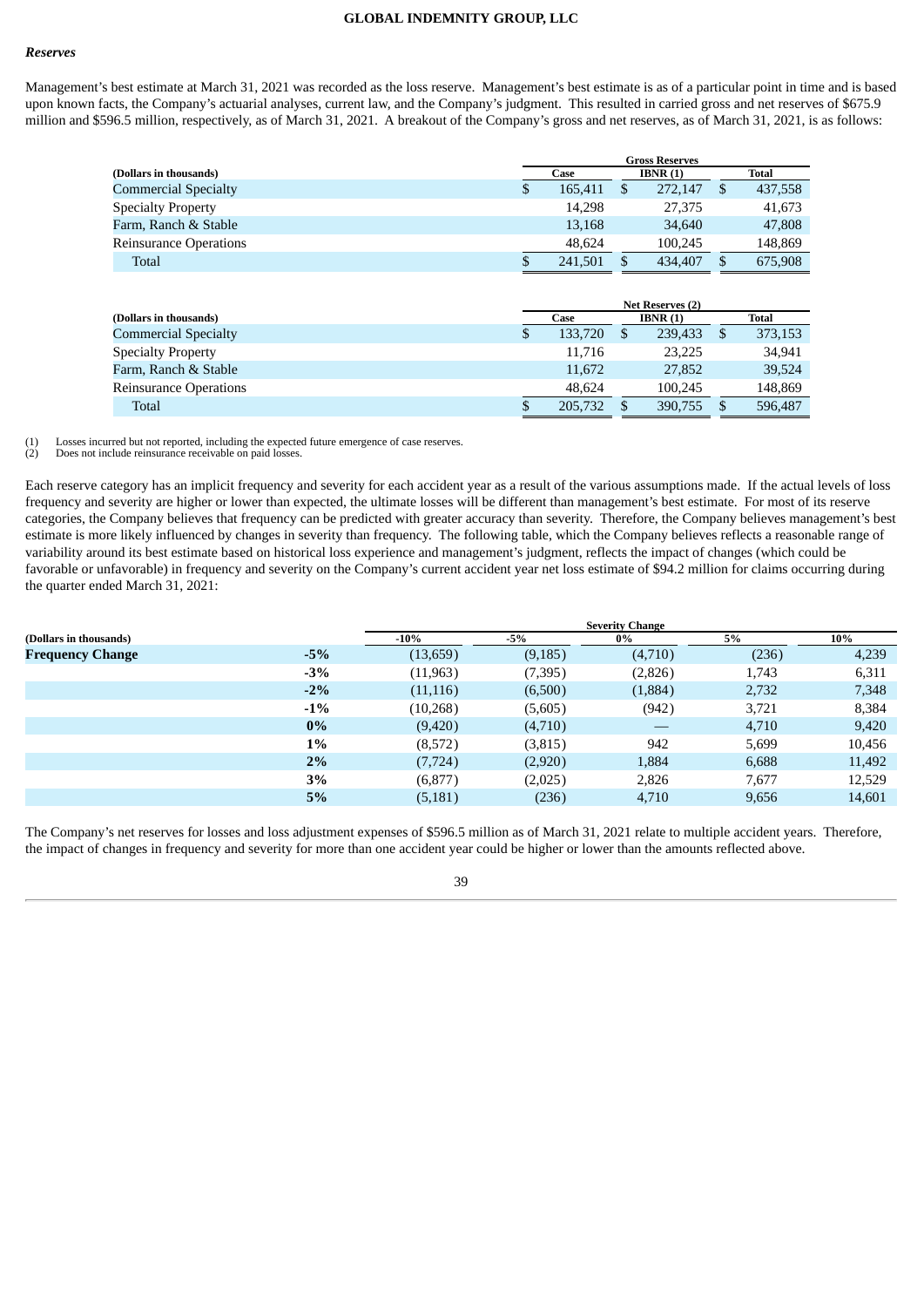# *Underwriting Results*

# *Commercial Specialty*

The components of income and loss from the Company's Commercial Specialty segment and corresponding underwriting ratios are as follows:

| (Dollars in thousands)                            |  | $\frac{0}{0}$<br><b>Change</b> |               |                |           |
|---------------------------------------------------|--|--------------------------------|---------------|----------------|-----------|
| Gross written premiums                            |  | 2021<br>87,332                 |               | 2020<br>80,831 | $8.0\%$   |
|                                                   |  |                                |               |                |           |
| Net written premiums                              |  | 78,515                         | <sup>\$</sup> | 72,483         | 8.3%      |
|                                                   |  |                                |               |                |           |
| Net earned premiums                               |  | 76,150                         | <sup>\$</sup> | 67,714         | 12.5%     |
| Total revenues                                    |  | 76,150                         |               | 67,714         | 12.5%     |
|                                                   |  |                                |               |                |           |
| Losses and expenses:                              |  |                                |               |                |           |
| Net losses and loss adjustment expenses           |  | 53,235                         |               | 37,435         | 42.2%     |
| Acquisition costs and other underwriting expenses |  | 28,177                         |               | 25,993         | 8.4%      |
| Underwriting income (loss)                        |  | (5,262)                        |               | 4,286          | <b>NM</b> |

|                             |           | <b>Quarters Ended March 31,</b> |        |  |  |
|-----------------------------|-----------|---------------------------------|--------|--|--|
|                             | 2021      | 2020                            | Change |  |  |
| <b>Underwriting Ratios:</b> |           |                                 |        |  |  |
| Loss ratio:                 |           |                                 |        |  |  |
| Current accident year       | 70.4%     | 55.3%                           | 15.1   |  |  |
| Prior accident year         | $(0.5\%)$ | $-$ %                           | (0.5)  |  |  |
| Calendar year loss ratio    | 69.9%     | 55.3%                           | 14.6   |  |  |
| Expense ratio               | 37.0%     | 38.4%                           | (1.4)  |  |  |
| Combined ratio              | 106.9%    | 93.7%                           | 13.2   |  |  |
|                             |           |                                 |        |  |  |

40

NM – not meaningful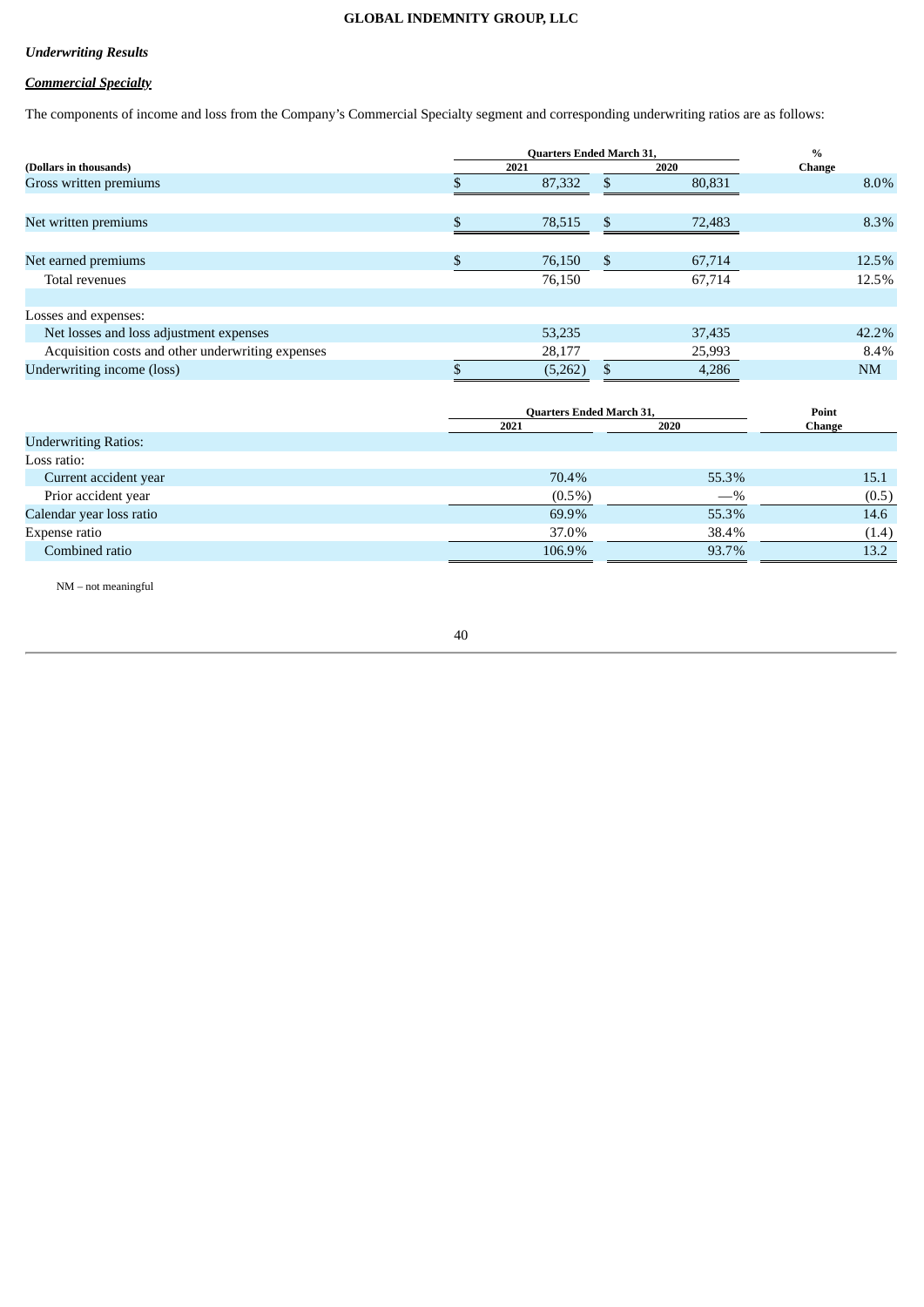# *Reconciliation of non-GAAP financial measures and ratios*

The table below reconciles the non-GAAP measures or ratios, which excludes the impact of prior accident year adjustments, to its most directly comparable GAAP measure or ratio. The Company believes the non-GAAP measures or ratios are useful to investors when evaluating the Company's underwriting performance as trends within Commercial Specialty may be obscured by prior accident year adjustments. These non-GAAP measures or ratios should not be considered as a substitute for its most directly comparable GAAP measure or ratio and does not reflect the overall underwriting profitability of the Company.

|                                                                                                                      | Quarters Ended March 31, |         |               |                |        |               |  |  |
|----------------------------------------------------------------------------------------------------------------------|--------------------------|---------|---------------|----------------|--------|---------------|--|--|
|                                                                                                                      |                          | 2021    |               |                | 2020   |               |  |  |
| (Dollars in thousands)                                                                                               |                          | Losses  | Loss<br>Ratio |                | Losses | Loss<br>Ratio |  |  |
| <b>Property</b>                                                                                                      |                          |         |               |                |        |               |  |  |
| Non catastrophe property losses and ratio excluding the effect of                                                    |                          |         |               |                |        |               |  |  |
| prior accident year (1)                                                                                              | \$                       | 20,292  | 58.8%         | \$             | 12,249 | 40.1%         |  |  |
| Effect of prior accident year                                                                                        |                          | (1,563) | $(4.5\%)$     |                | (359)  | $(1.2\%)$     |  |  |
| Non catastrophe property losses and ratio (2)                                                                        | \$                       | 18,729  | 54.3%         | \$             | 11,890 | 38.9%         |  |  |
| Catastrophe losses and ratio excluding the effect of prior accident                                                  |                          |         |               |                |        |               |  |  |
| year(1)                                                                                                              | \$                       | 10,304  | 29.8%         | \$             | 3,713  | 12.2%         |  |  |
| Effect of prior accident year                                                                                        |                          | 1,323   | 3.8%          |                | 338    | 1.1%          |  |  |
| Catastrophe losses and ratio (2)                                                                                     | \$                       | 11,627  | 33.6%         | \$             | 4,051  | 13.3%         |  |  |
|                                                                                                                      |                          |         |               |                |        |               |  |  |
| Total property losses and ratio excluding the effect of prior                                                        |                          |         |               |                |        |               |  |  |
| accident year (1)                                                                                                    | \$                       | 30,596  | 88.6%         | \$             | 15,962 | 52.3%         |  |  |
| Effect of prior accident year                                                                                        |                          | (240)   | $(0.7\%)$     |                | (21)   | $(0.1\%)$     |  |  |
| Total property losses and ratio (2)                                                                                  | \$                       | 30,356  | 87.9%         | \$             | 15,941 | 52.2%         |  |  |
| <b>Casualty</b>                                                                                                      |                          |         |               |                |        |               |  |  |
| Total Casualty losses and ratio excluding the effect of prior                                                        |                          |         |               |                |        |               |  |  |
| accident year (1)                                                                                                    | $\mathbb{S}$             | 23.049  | 55.4%         | $\mathfrak{S}$ | 21,473 | 57.7%         |  |  |
| Effect of prior accident year                                                                                        |                          | (170)   | $(0.4\%)$     |                | 21     | 0.1%          |  |  |
| Total Casualty losses and ratio (2)                                                                                  | \$                       | 22,879  | 55.0%         | $\mathfrak{S}$ | 21,494 | 57.8%         |  |  |
|                                                                                                                      |                          |         |               |                |        |               |  |  |
| <b>Total</b>                                                                                                         |                          |         |               |                |        |               |  |  |
| Total net losses and loss adjustment expense and total loss ratio<br>excluding the effect of prior accident year (1) | \$                       | 53,645  | 70.4%         | \$             | 37,435 | 55.3%         |  |  |
| Effect of prior accident year                                                                                        |                          | (410)   | $(0.5\%)$     |                |        | $-$ %         |  |  |
| Total net losses and loss adjustment expense and total loss ratio (2)                                                | \$                       | 53,235  | 69.9%         | \$             | 37,435 | 55.3%         |  |  |

(1) Non-GAAP measure / ratio<br>(2) Most directly comparable G

Most directly comparable GAAP measure / ratio

## *Premiums*

See "Result of Operations" above for a discussion on consolidated premiums.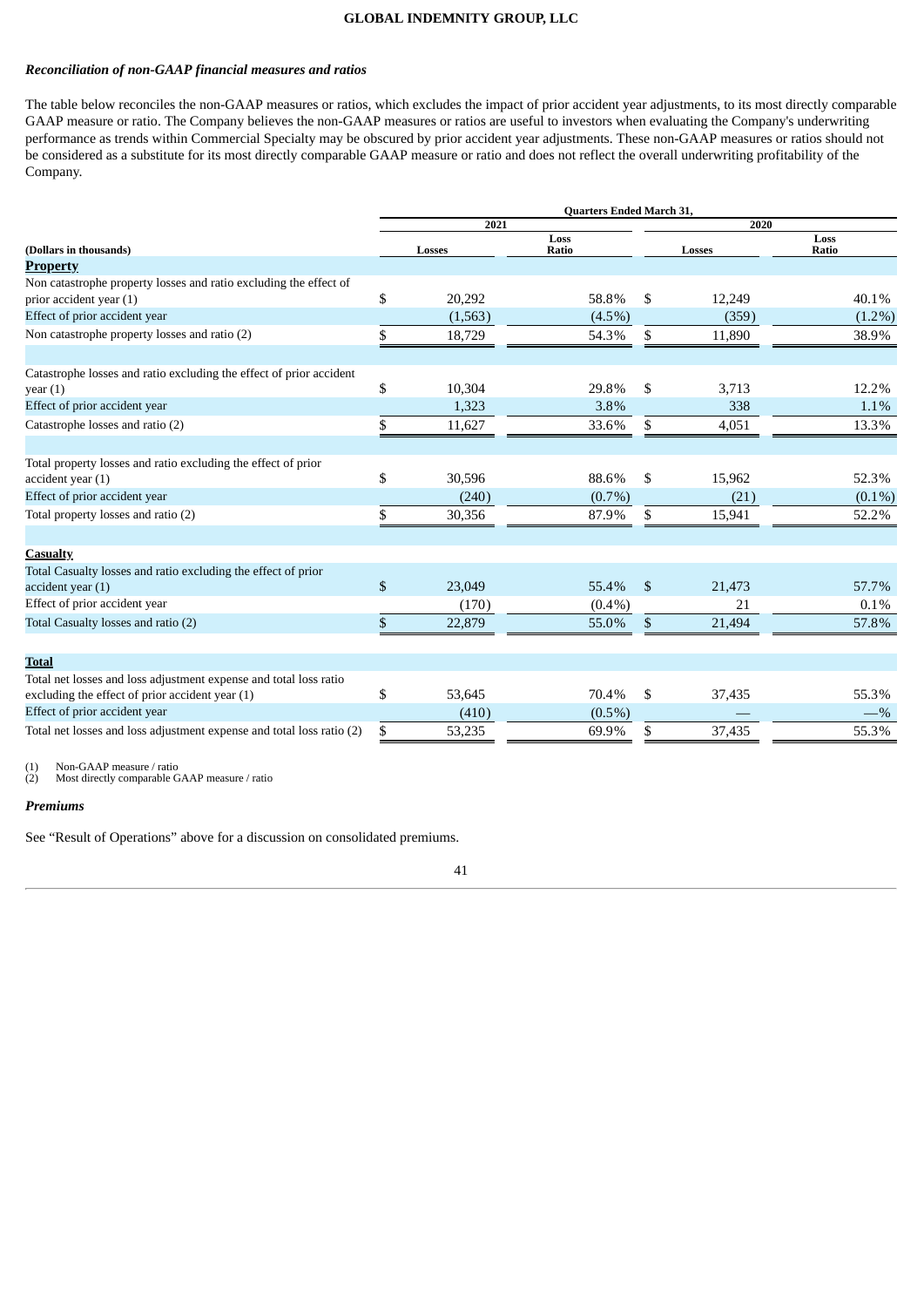#### *Loss Ratio*

The current accident year losses and loss ratio is summarized as follows:

|                            | <b>Quarters Ended March 31,</b> |        |  |        | $\frac{9}{6}$ |  |
|----------------------------|---------------------------------|--------|--|--------|---------------|--|
| (Dollars in thousands)     |                                 | 2021   |  | 2020   | Change        |  |
| Property losses            |                                 |        |  |        |               |  |
| Non-catastrophe            |                                 | 20,292 |  | 12,249 | 65.7%         |  |
| Catastrophe                |                                 | 10,304 |  | 3,713  | 177.5%        |  |
| Property losses            |                                 | 30,596 |  | 15,962 | 91.7%         |  |
| Casualty losses            |                                 | 23,049 |  | 21,473 | 7.3%          |  |
| Total accident year losses |                                 | 53,645 |  | 37,435 | 43.3%         |  |

|                                          |       | <b>Quarters Ended March 31,</b> |        |  |  |  |
|------------------------------------------|-------|---------------------------------|--------|--|--|--|
|                                          | 2021  | 2020                            | Change |  |  |  |
| <b>Current accident year loss ratio:</b> |       |                                 |        |  |  |  |
| Property                                 |       |                                 |        |  |  |  |
| Non-catastrophe                          | 58.8% | 40.1%                           | 18.7   |  |  |  |
| Catastrophe                              | 29.8% | 12.2%                           | 17.6   |  |  |  |
| Property loss ratio                      | 88.6% | 52.3%                           | 36.3   |  |  |  |
| Casualty loss ratio                      | 55.4% | 57.7%                           | (2.3)  |  |  |  |
| Total accident year loss ratio           | 70.4% | 55.3%                           | 15.1   |  |  |  |

The current accident year non-catastrophe property loss ratio increased by 18.7 points during the quarter ended March 31, 2021 as compared to the same period in 2020 reflecting a higher claims frequency and severity in the first accident quarter compared to last year.

The current accident year catastrophe loss ratio increased by 17.6 points during the quarter ended March 31, 2021 as compared to the same period in 2020 due to a higher claims frequency in the first accident quarter compart to last year, primarily driven by the February Texas winter storms. The impact of the PCS Catastrophe Event 2117, which was a freeze storm that affected Texas and several other nearby states during February 16-20, 2020, was an increase of 23.9 points to the loss ratio.

The current accident year casualty loss ratio improved by 2.3 points during the quarter ended March 31, 2021 as compared to the same period in 2020 due to a lower claims severity for the first accident quarter compared to last year.

The calendar year loss ratio for the quarter ended March 31, 2021 includes a decrease of \$0.4 million, or 0.5 percentage points, related to reserve development on prior accident years. The calendar year loss ratio for the quarter ended March 31, 2020 includes a net decrease of zero related to reserve development on prior accident years. Please see Note 8 of the notes to the consolidated financial statements in Item 1 of Part I of this report for further discussion on prior accident year development.

#### *Expense Ratios*

The expense ratio for the Company's Commercial Specialty segment improved by 1.4 points from 38.4% for the quarter ended March 31, 2020 to 37.0% for the quarter ended March 31, 2021. The improvement in the expense ratio is primarily due to higher earned premiums.

## *COVID-19*

COVID-19 could result in declines in business, non-payment of premiums, and increases in claims that could adversely affect Commercial Specialty's business, financial condition, and results of operation.

There is continued risk that legislation could be passed or there could be a court ruling which would require the Company to cover business interruption claims regardless of terms, exclusions including the virus exclusions contained within the

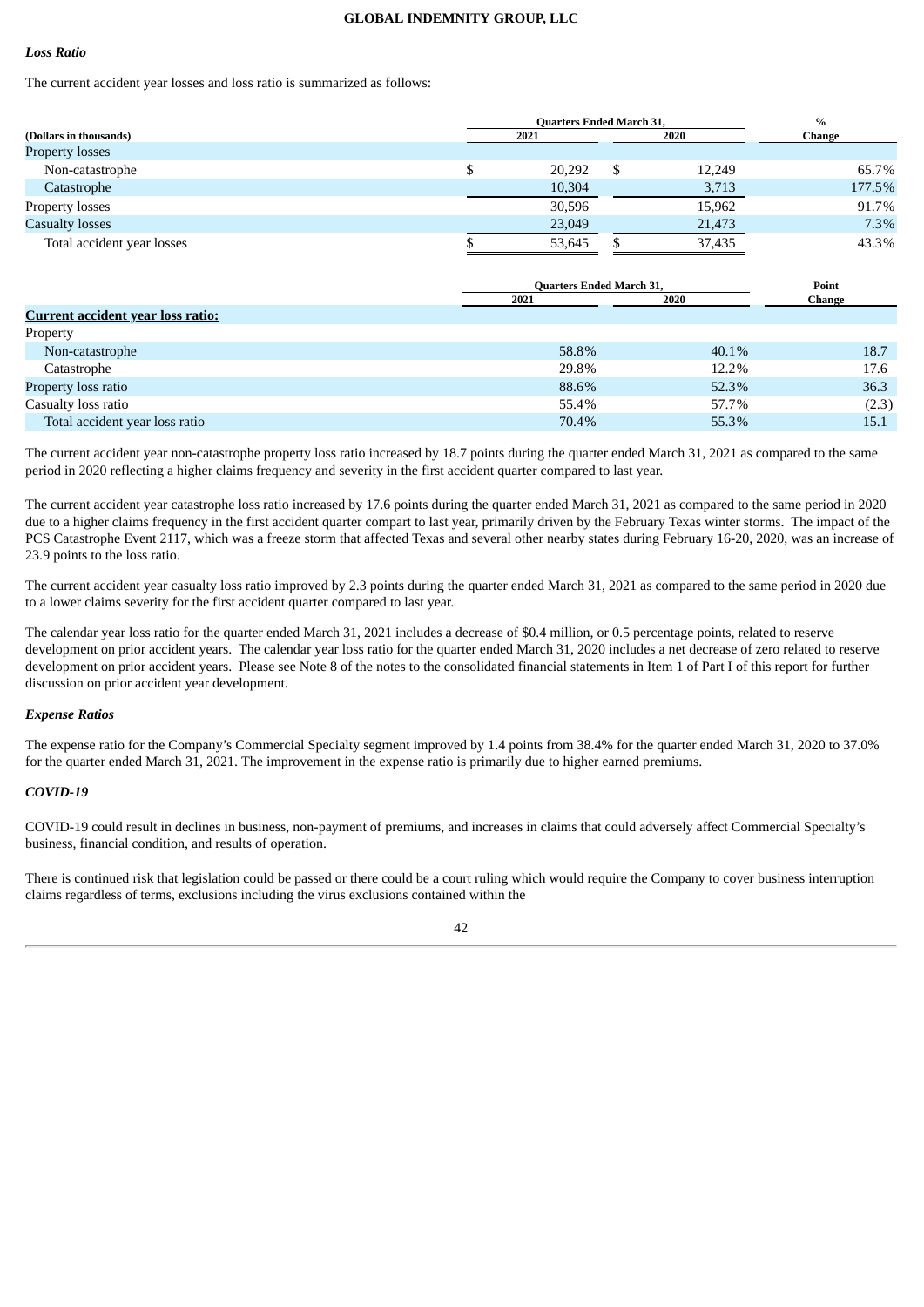Company's Commercial Specialty policies, or other conditions included in these policies that would otherwise preclude coverage.

# *Specialty Property*

The components of income from the Company's Specialty Property segment and corresponding underwriting ratios are as follows:

|                                                   |    | <b>Quarters Ended March 31,</b> | $\%$ |        |               |
|---------------------------------------------------|----|---------------------------------|------|--------|---------------|
| (Dollars in thousands)                            |    | 2021                            |      | 2020   | <b>Change</b> |
| Gross written premiums                            |    | 33,358                          |      | 35,243 | $(5.3\%)$     |
|                                                   |    |                                 |      |        |               |
| Net written premiums                              | \$ | 29,699                          | \$   | 30,007 | $(1.0\%)$     |
|                                                   |    |                                 |      |        |               |
| Net earned premiums                               | \$ | 30,591                          | \$   | 34,216 | $(10.6\%)$    |
| Other income                                      |    | 430                             |      | 427    | $0.7\%$       |
| Total revenues                                    |    | 31,021                          |      | 34,643 | $(10.5\%)$    |
|                                                   |    |                                 |      |        |               |
| Losses and expenses:                              |    |                                 |      |        |               |
| Net losses and loss adjustment expenses           |    | 14,478                          |      | 17,498 | (17.3%)       |
| Acquisition costs and other underwriting expenses |    | 13,039                          |      | 14,232 | $(8.4\%)$     |
| Underwriting income                               |    | 3,504                           |      | 2,913  | 20.3%         |

|                             |           | <b>Quarters Ended March 31,</b> |               |  |  |
|-----------------------------|-----------|---------------------------------|---------------|--|--|
|                             | 2021      | 2020                            | <b>Change</b> |  |  |
| <b>Underwriting Ratios:</b> |           |                                 |               |  |  |
| Loss ratio:                 |           |                                 |               |  |  |
| Current accident year       | 52.7%     | 51.1%                           | 1.6           |  |  |
| Prior accident year         | $(5.4\%)$ | $-$ %                           | (5.4)         |  |  |
| Calendar year loss ratio    | 47.3%     | 51.1%                           | (3.8)         |  |  |
| Expense ratio               | 42.6%     | 41.6%                           | 1.0           |  |  |
| Combined ratio              | 89.9%     | 92.7%                           | (2.8)         |  |  |
|                             |           |                                 |               |  |  |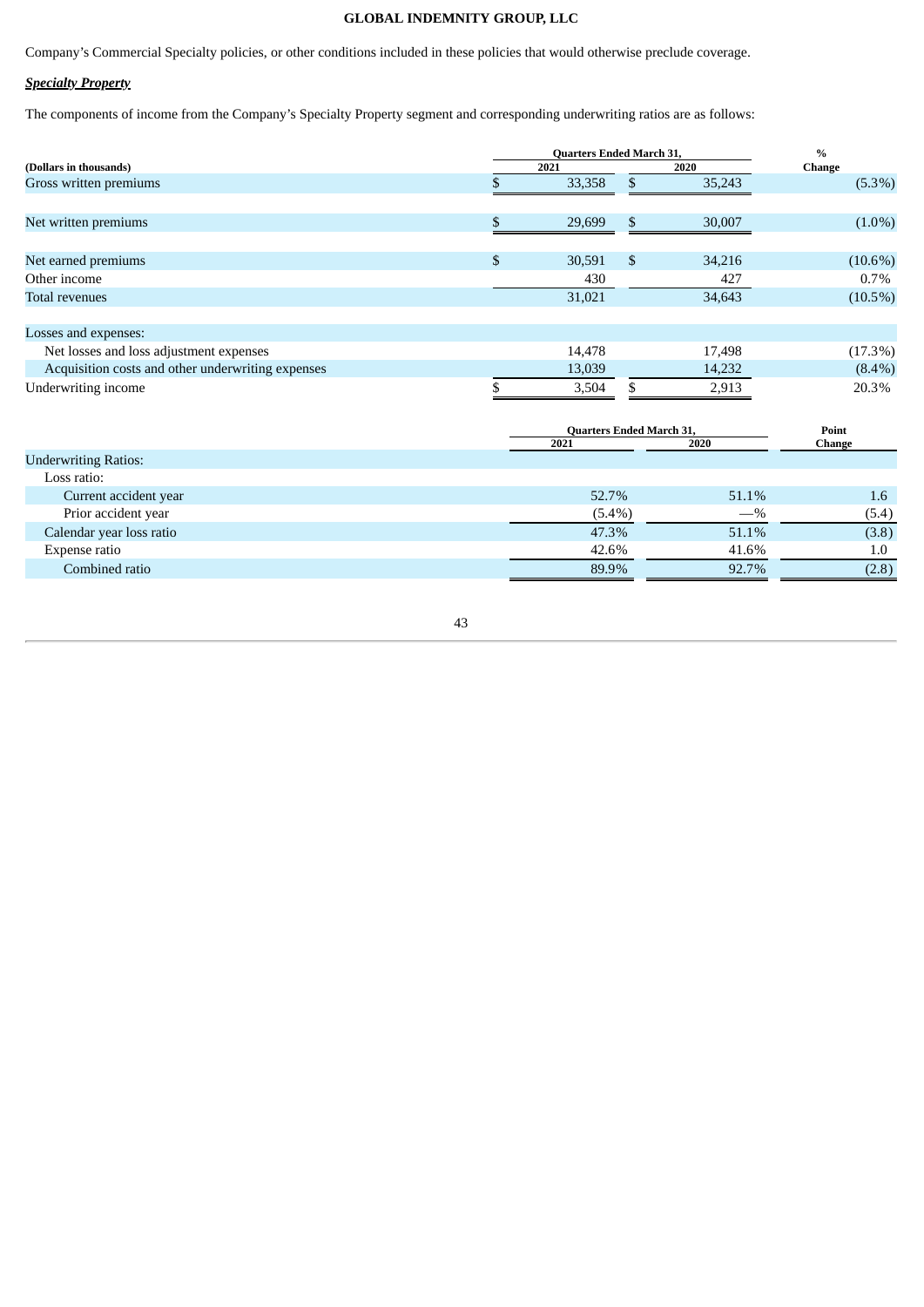# *Reconciliation of non-GAAP financial measures and ratios*

The table below reconciles the non-GAAP measures or ratios, which excludes the impact of prior accident year adjustments, to its most directly comparable GAAP measure or ratio. The Company believes the non-GAAP measures or ratios are useful to investors when evaluating the Company's underwriting performance as trends within Specialty Property may be obscured by prior accident year adjustments. These non-GAAP measures or ratios should not be considered as a substitute for its most directly comparable GAAP measure or ratio and does not reflect the overall underwriting profitability of the Company.

|                                                                         | <b>Quarters Ended March 31,</b> |         |                   |                |        |                   |  |  |
|-------------------------------------------------------------------------|---------------------------------|---------|-------------------|----------------|--------|-------------------|--|--|
|                                                                         | 2021                            |         |                   |                | 2020   |                   |  |  |
| (Dollars in thousands)                                                  |                                 | Losses  | <b>Loss Ratio</b> |                | Losses | <b>Loss Ratio</b> |  |  |
| <b>Property</b>                                                         |                                 |         |                   |                |        |                   |  |  |
| Non catastrophe property losses and ratio excluding the effect of prior |                                 |         |                   |                |        |                   |  |  |
| accident year (1)                                                       | \$                              | 12,694  | 44.2%             | \$             | 14,393 | 45.5%             |  |  |
| Effect of prior accident year                                           |                                 | (285)   | $(1.0\%)$         |                | 338    | 1.1%              |  |  |
| Non catastrophe property losses and ratio (2)                           | \$                              | 12,409  | 43.2%             | \$             | 14,731 | 46.6%             |  |  |
| Catastrophe losses and ratio excluding the effect of prior accident     |                                 |         |                   |                |        |                   |  |  |
| year(1)                                                                 | \$                              | 2,424   | 8.4%              | \$             | 2,079  | 6.6%              |  |  |
| Effect of prior accident year                                           |                                 | (126)   | $(0.4\%)$         |                | 31     | 0.1%              |  |  |
| Catastrophe losses and ratio (2)                                        | \$                              | 2,298   | 8.0%              | \$             | 2,110  | 6.7%              |  |  |
| Total property losses and ratio excluding the effect of prior accident  |                                 |         |                   |                |        |                   |  |  |
| year(1)                                                                 | \$                              | 15,118  | 52.6%             | \$             | 16,472 | 52.1%             |  |  |
| Effect of prior accident year                                           |                                 | (411)   | $(1.4\%)$         |                | 369    | 1.2%              |  |  |
| Total property losses and ratio (2)                                     | \$                              | 14,707  | 51.2%             | \$             | 16,841 | 53.3%             |  |  |
| <b>Casualty</b>                                                         |                                 |         |                   |                |        |                   |  |  |
| Total Casualty losses and ratio excluding the effect of prior accident  |                                 |         |                   |                |        |                   |  |  |
| year(1)                                                                 | \$                              | 997     | 54.1%             | \$             | 1,026  | 40.0%             |  |  |
| Effect of prior accident year                                           |                                 | (1,226) | $(66.5\%)$        |                | (369)  | $(14.4\%)$        |  |  |
| Total Casualty losses and ratio (2)                                     | \$                              | (229)   | $(12.4\%)$        | $\mathfrak{S}$ | 657    | 25.6%             |  |  |
| <b>Total</b>                                                            |                                 |         |                   |                |        |                   |  |  |
| Total net losses and loss adjustment expense and total loss ratio       |                                 |         |                   |                |        |                   |  |  |
| excluding the effect of prior accident year (1)                         | \$                              | 16,115  | 52.7%             | \$             | 17,498 | 51.1%             |  |  |
| Effect of prior accident year                                           |                                 | (1,637) | $(5.4\%)$         |                |        | $-$ %             |  |  |
| Total net losses and loss adjustment expense and total loss ratio (2)   | \$                              | 14,478  | 47.3%             | \$             | 17,498 | 51.1%             |  |  |

(1) Non-GAAP measure / ratio<br>(2) Most directly comparable G

Most directly comparable GAAP measure / ratio

## *Premiums*

See "Result of Operations" above for a discussion on consolidated premiums.

#### *Other Income*

Other income was \$0.4 million for each of the quarters ended March 31, 2021 and 2020. Other income is primarily comprised of fee income.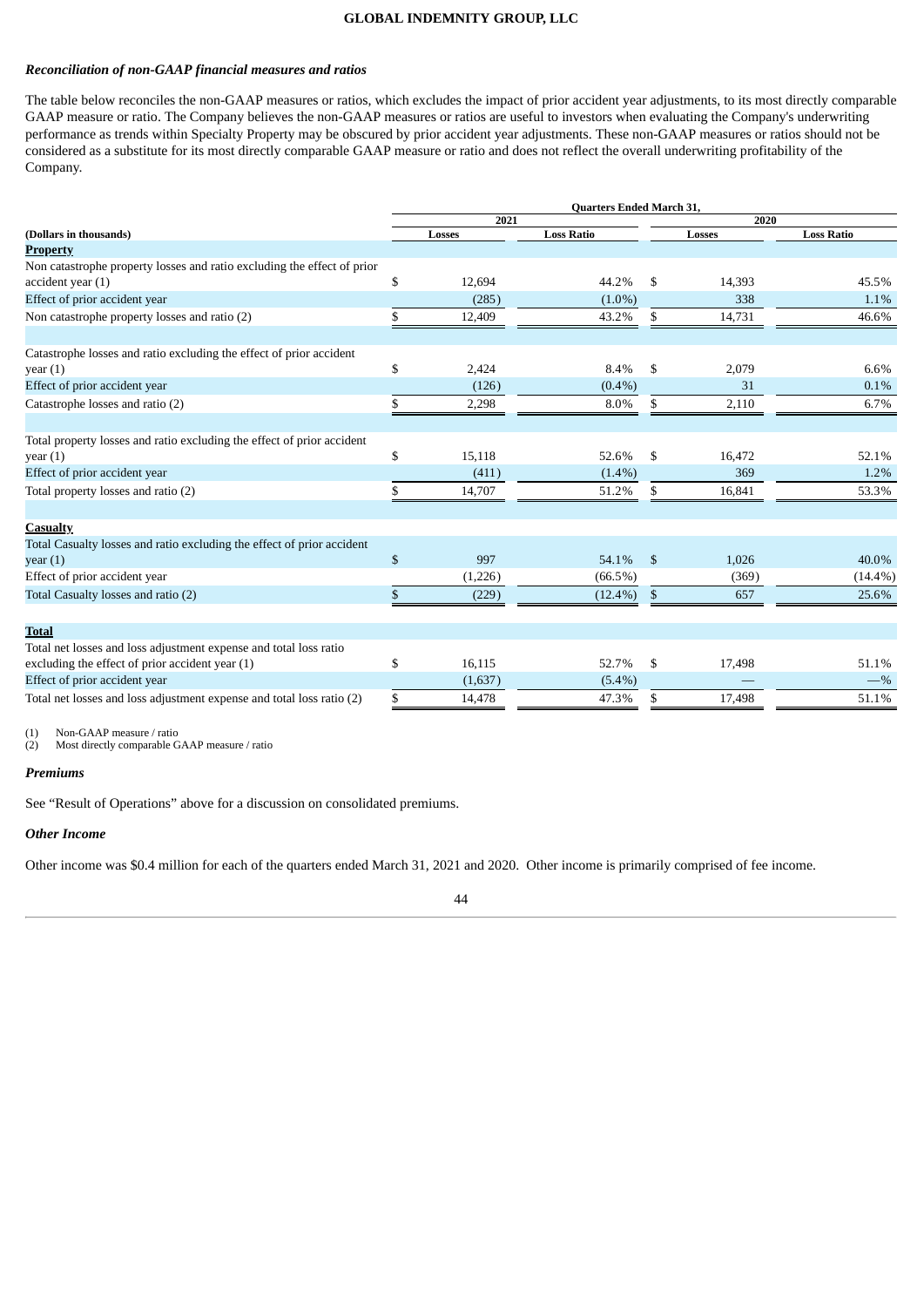## *Loss Ratio*

The current accident year losses and loss ratio is summarized as follows:

|                            | <b>Quarters Ended March 31,</b> | $\%$ |        |            |
|----------------------------|---------------------------------|------|--------|------------|
| (Dollars in thousands)     | 2021                            |      | 2020   | Change     |
| Property losses            |                                 |      |        |            |
| Non-catastrophe            | 12,694                          | - \$ | 14,393 | $(11.8\%)$ |
| Catastrophe                | 2,424                           |      | 2,079  | 16.6%      |
| Property losses            | 15,118                          |      | 16,472 | $(8.2\%)$  |
| <b>Casualty losses</b>     | 997                             |      | 1,026  | $(2.8\%)$  |
| Total accident year losses | 16,115                          |      | 17,498 | $(7.9\%)$  |
|                            |                                 |      |        |            |

|                                          |       | <b>Quarters Ended March 31,</b> |        |  |
|------------------------------------------|-------|---------------------------------|--------|--|
|                                          | 2021  | 2020                            | Change |  |
| <b>Current accident year loss ratio:</b> |       |                                 |        |  |
| Property                                 |       |                                 |        |  |
| Non-catastrophe                          | 44.2% | 45.5%                           | (1.3)  |  |
| Catastrophe                              | 8.4%  | 6.6%                            | 1.8    |  |
| Property loss ratio                      | 52.6% | 52.1%                           | 0.5    |  |
| Casualty loss ratio                      | 54.1% | 40.0%                           | 14.1   |  |
| Total accident year loss ratio           | 52.7% | 51.1%                           | 1.6    |  |

The current accident year non-catastrophe property loss ratio improved by 1.3 points during the quarter ended March 31, 2021 as compared to the same period in 2020 reflecting a lower claims frequency in the first accident quarter compared to last year.

The current accident year catastrophe loss ratio increased by 1.8 points during the quarter ended March 31, 2021 as compared to the same period in 2020 due to a higher claims frequency in the first accident quarter compared to last year, mainly driven by the February Texas winter storms. The impact of the PCS Catastrophe Event 2117, which was a freeze storm that affected Texas and several other nearby states during February 16-20, 2020, was an increase of 4.8 points to the loss ratio.

The current accident year casualty loss ratio increased by 14.1 points during the quarter ended March 31, 2021 as compared to the same period in 2020. Specialty Property experienced lower than expected claims frequency and severity in the first accident quarter of 2020.

The calendar year loss ratio for the quarter ended March 31, 2021 includes a decrease of \$1.6 million, or 5.4 percentage points related to reserve development on prior accident years. The calendar year loss ratio for the quarter ended March 31, 2020 includes a net decrease of zero related to reserve development on prior accident years. Please see Note 8 of the notes to the consolidated financial statements in Item 1 of Part I of this report for further discussion on prior accident year development.

#### *Expense Ratios*

The expense ratio for the Company's Specialty Property segment increased 1.0 points from 41.6% for the quarter ended March 31, 2020 to 42.6% for the quarter ended March 31, 2021 primarily due to a reduction in earned premiums.

#### *COVID-19*

COVID-19 could result in declines in business and non-payment of premiums that could adversely affect Specialty Property's business, financial condition, and results of operation.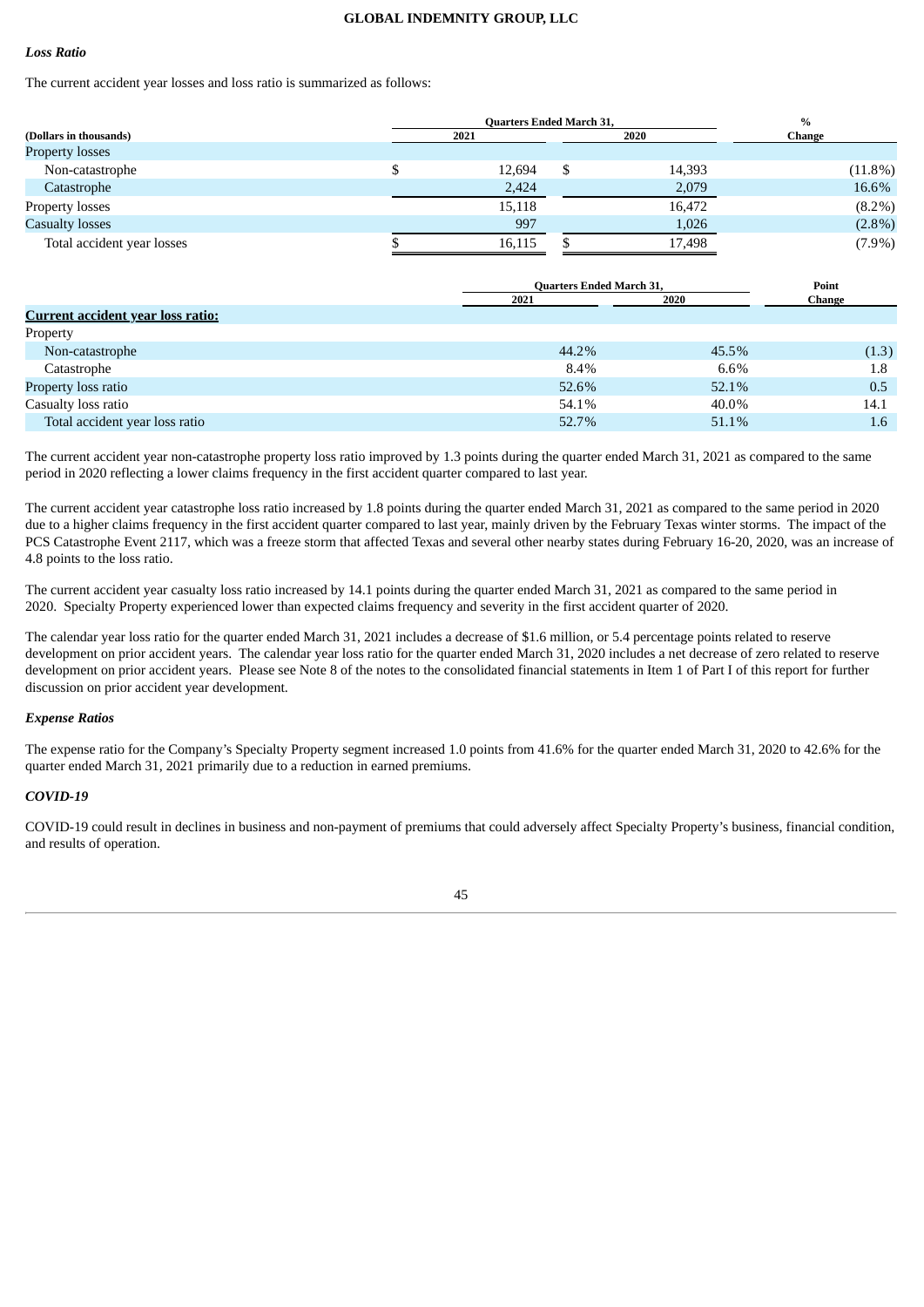# *Farm, Ranch & Stable*

The components of income and loss from the Company's Farm, Ranch & Stable segment and corresponding underwriting ratios are as follows:

|                                                   |    | <b>Quarters Ended March 31,</b> | $\frac{0}{0}$ |        |               |
|---------------------------------------------------|----|---------------------------------|---------------|--------|---------------|
| (Dollars in thousands)                            |    | 2021                            |               | 2020   | <b>Change</b> |
| Gross written premiums                            |    | 21,002                          | \$.           | 22,133 | $(5.1\%)$     |
|                                                   |    |                                 |               |        |               |
| Net written premiums                              | \$ | 17,603                          | \$            | 19,105 | $(7.9\%)$     |
|                                                   |    |                                 |               |        |               |
| Net earned premiums                               | \$ | 18.141                          | \$            | 18,683 | $(2.9\%)$     |
| Other income                                      |    | 34                              |               | 36     | $(5.6\%)$     |
| <b>Total revenues</b>                             |    | 18,175                          |               | 18,719 | $(2.9\%)$     |
|                                                   |    |                                 |               |        |               |
| Losses and expenses:                              |    |                                 |               |        |               |
| Net losses and loss adjustment expenses           |    | 11,801                          |               | 9,610  | 22.8%         |
| Acquisition costs and other underwriting expenses |    | 6,986                           |               | 7,638  | (8.5%)        |
| Underwriting income (loss)                        |    | (612)                           | ٦b            | 1,471  | $(141.6\%)$   |

|                             | <b>Quarters Ended March 31,</b><br>2021 | Point<br>Change |       |
|-----------------------------|-----------------------------------------|-----------------|-------|
| <b>Underwriting Ratios:</b> |                                         | 2020            |       |
| Loss ratio:                 |                                         |                 |       |
| Current accident year       | 69.2%                                   | 51.4%           | 17.8  |
| Prior accident year         | $(4.1\%)$                               | $-$ %           | (4.1) |
| Calendar year loss ratio    | 65.1%                                   | 51.4%           | 13.7  |
| Expense ratio               | 38.5%                                   | 40.9%           | (2.4) |
| Combined ratio              | 103.6%                                  | 92.3%           | 11.3  |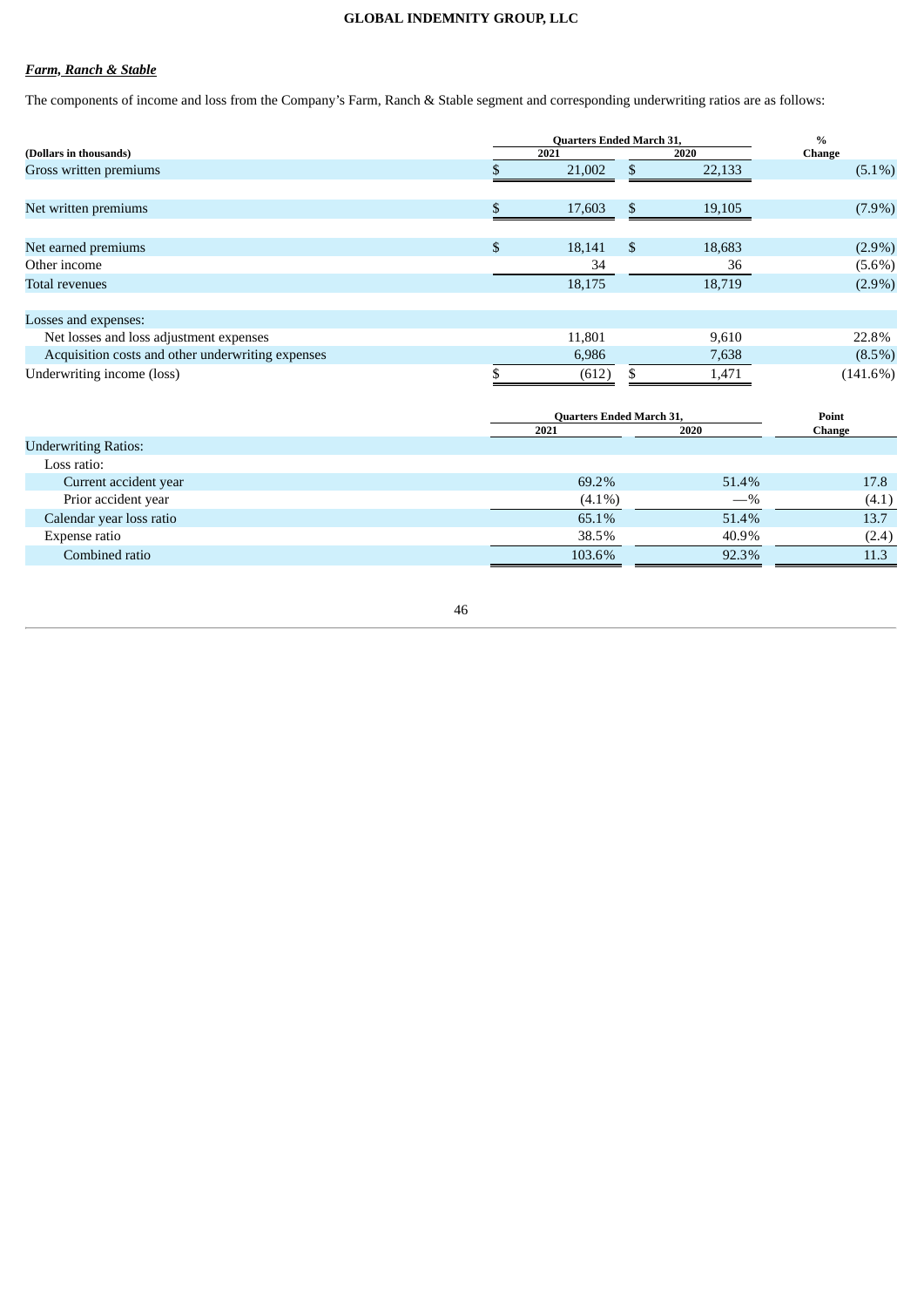# *Reconciliation of non-GAAP financial measures and ratios*

The table below reconciles the non-GAAP measures or ratios, which excludes the impact of prior accident year adjustments, to its most directly comparable GAAP measure or ratio. The Company believes the non-GAAP measures or ratios are useful to investors when evaluating the Company's underwriting performance as trends within Farm, Ranch & Stable may be obscured by prior accident year adjustments. These non-GAAP measures or ratios should not be considered as a substitute for its most directly comparable GAAP measure or ratio and does not reflect the overall underwriting profitability of the Company.

|                                                                                  | Quarters Ended March 31, |                 |                    |                |        |                   |  |  |  |
|----------------------------------------------------------------------------------|--------------------------|-----------------|--------------------|----------------|--------|-------------------|--|--|--|
|                                                                                  |                          | 2021            |                    |                | 2020   |                   |  |  |  |
| (Dollars in thousands)                                                           |                          | Losses          | <b>Loss Ratio</b>  |                | Losses | <b>Loss Ratio</b> |  |  |  |
| <b>Property</b>                                                                  |                          |                 |                    |                |        |                   |  |  |  |
| Non catastrophe property losses and ratio excluding the effect of prior          |                          |                 |                    |                |        |                   |  |  |  |
| accident year (1)                                                                | \$                       | 5,967           | 44.0%              | \$             | 5,077  | 37.9%             |  |  |  |
| Effect of prior accident year                                                    |                          | 315             | 2.3%               |                | (558)  | $(4.2\%)$         |  |  |  |
| Non catastrophe property losses and ratio (2)                                    | \$                       | 6,282           | 46.3%              | \$             | 4,519  | 33.7%             |  |  |  |
| Catastrophe losses and ratio excluding the effect of prior accident              |                          |                 |                    |                |        |                   |  |  |  |
| year(1)                                                                          | \$                       | 4,127           | 30.4%              | -S             | 1,401  | 10.5%             |  |  |  |
| Effect of prior accident year                                                    |                          | (1,045)         | $(7.7\%)$          |                | 550    | 4.1%              |  |  |  |
| Catastrophe losses and ratio (2)                                                 | \$                       | 3,082           | 22.7%              | \$             | 1,951  | 14.6%             |  |  |  |
| Total property losses and ratio excluding the effect of prior accident           |                          |                 |                    |                |        |                   |  |  |  |
| year(1)                                                                          | \$                       | 10,094          | 74.4%              | \$             | 6,478  | 48.4%             |  |  |  |
| Effect of prior accident year                                                    |                          | (730)           | $(5.4\%)$          |                | (8)    | $(0.1\%)$         |  |  |  |
| Total property losses and ratio (2)                                              | \$                       | 9,364           | 69.0%              | \$             | 6,470  | 48.3%             |  |  |  |
| <b>Casualty</b>                                                                  |                          |                 |                    |                |        |                   |  |  |  |
| Total Casualty losses and ratio excluding the effect of prior accident           |                          |                 |                    |                |        |                   |  |  |  |
| year(1)                                                                          | \$                       | 2,452           | 53.6%              | $\mathfrak{S}$ | 3,132  | 59.2%             |  |  |  |
| Effect of prior accident year                                                    |                          | (15)            | $(0.3\%)$          |                | 8      | 0.2%              |  |  |  |
| Total Casualty losses and ratio (2)                                              | \$                       | 2,437           | 53.3%              | \$             | 3,140  | 59.4%             |  |  |  |
| <b>Total</b>                                                                     |                          |                 |                    |                |        |                   |  |  |  |
| Total net losses and loss adjustment expense and total loss ratio                | \$                       | 12,546          | 69.2%              |                |        | 51.4%             |  |  |  |
| excluding the effect of prior accident year (1)<br>Effect of prior accident year |                          |                 |                    | \$             | 9,610  | $-$ %             |  |  |  |
| Total net losses and loss adjustment expense and total loss ratio (2)            | \$                       | (745)<br>11,801 | $(4.1\%)$<br>65.1% | \$             | 9,610  | 51.4%             |  |  |  |
|                                                                                  |                          |                 |                    |                |        |                   |  |  |  |

(1) Non-GAAP measure / ratio<br>(2) Most directly comparable G

Most directly comparable GAAP measure / ratio

## *Premiums*

See "Result of Operations" above for a discussion on consolidated premiums.

#### *Other Income*

Other income was less than \$0.1 million for each of the quarters ended March 31, 2021 and 2020. Other income is primarily comprised of fee income.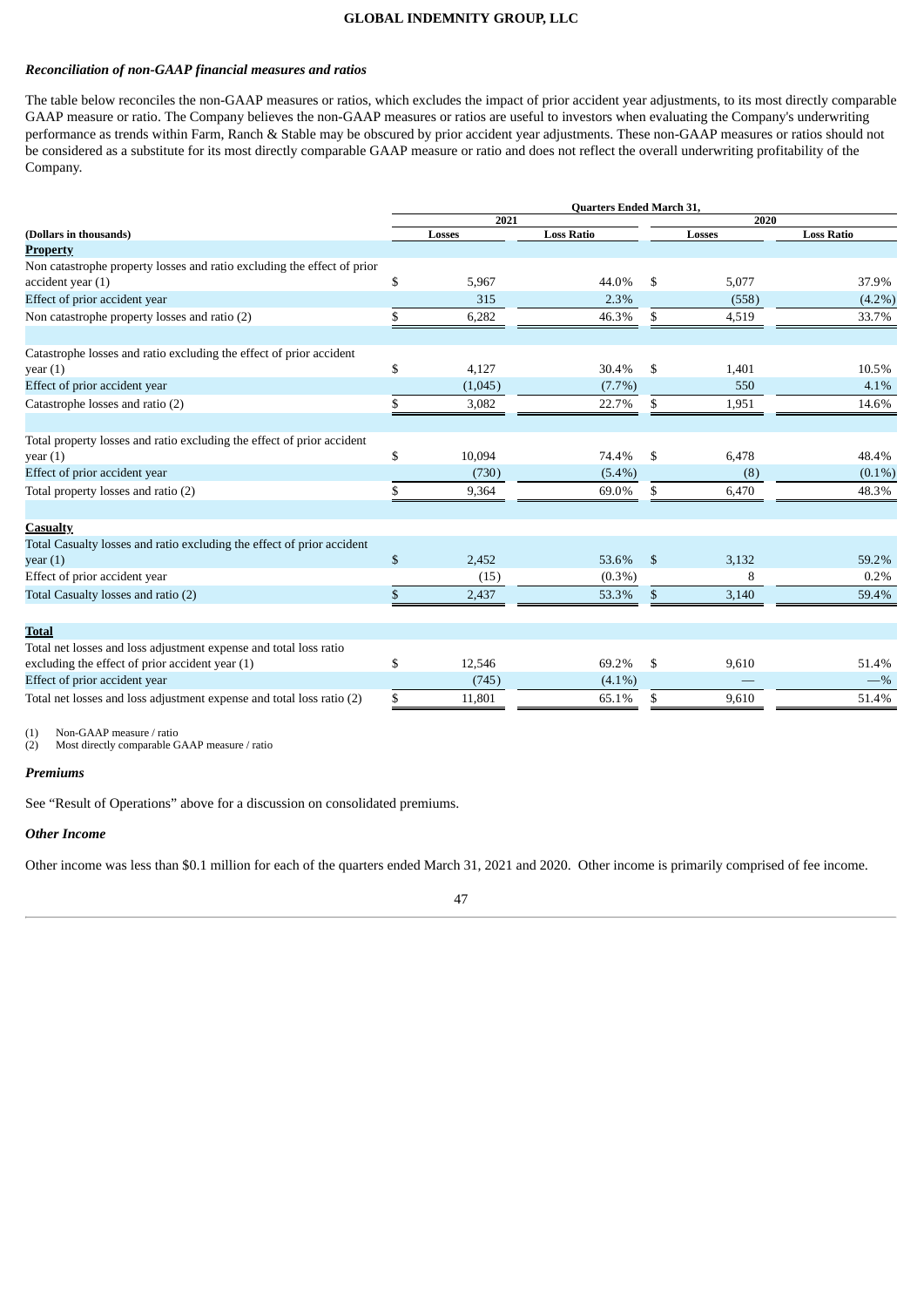## *Loss Ratio*

The current accident year losses and loss ratio is summarized as follows:

|                            |  | <b>Quarters Ended March 31,</b> |  | $\%$  |         |  |
|----------------------------|--|---------------------------------|--|-------|---------|--|
| (Dollars in thousands)     |  | 2021                            |  | 2020  | Change  |  |
| <b>Property losses</b>     |  |                                 |  |       |         |  |
| Non-catastrophe            |  | 5,967                           |  | 5,077 | 17.5%   |  |
| Catastrophe                |  | 4,127                           |  | 1,401 | 194.6%  |  |
| Property losses            |  | 10,094                          |  | 6,478 | 55.8%   |  |
| <b>Casualty losses</b>     |  | 2,452                           |  | 3,132 | (21.7%) |  |
| Total accident year losses |  | 12,546                          |  | 9,610 | 30.6%   |  |

|                                          | <b>Quarters Ended March 31,</b> |       | Point  |  |
|------------------------------------------|---------------------------------|-------|--------|--|
|                                          | 2021                            | 2020  | Change |  |
| <b>Current accident year loss ratio:</b> |                                 |       |        |  |
| Property                                 |                                 |       |        |  |
| Non-catastrophe                          | 44.0%                           | 37.9% | 6.1    |  |
| Catastrophe                              | 30.4%                           | 10.5% | 19.9   |  |
| Property loss ratio                      | 74.4%                           | 48.4% | 26.0   |  |
| Casualty loss ratio                      | 53.6%                           | 59.2% | (5.6)  |  |
| Total accident year loss ratio           | 69.2%                           | 51.4% | 17.8   |  |

The current accident year non-catastrophe property loss ratio increased by 6.1 points during the quarter ended March 31, 2021 as compared to the same period in 2020 due to a higher claims severity for the first accident quarter compared to last year.

The current accident year catastrophe loss ratio increased by 19.9 points during the quarter ended March 31, 2021 as compared to the same period in 2020 due to a higher claims frequency in the first accident quarter compared to last year, primarily driven by the February Texas winter storms. The impact of the PCS Catastrophe Event 2117, which was a freeze storm that affected Texas and several other nearby states during February 16-20, 2020, was an increase of 25.1 points to the loss ratio.

The current accident year casualty loss ratio improved by 5.6 points during the quarter ended March 31, 2021 as compared to the same period in 2020 due to a lower claims frequency in the first accident quarter compared to last year.

The calendar year loss ratio for the quarter ended March 31, 2021 includes a decrease of \$0.7 million, or 4.1 percentage points related to reserve development on prior accident years. The calendar year loss ratio for the quarter ended March 31, 2020 includes a net decrease of zero related to reserve development on prior accident years. Please see Note 8 of the notes to the consolidated financial statements in Item 1 of Part I of this report for further discussion on prior accident year development.

#### *Expense Ratios*

The expense ratio for the Company's Farm, Ranch & Stable Segment improved 2.4 points from 40.9% for the quarter ended March 31, 2020 to 38.5% for the quarter ended March 31, 2021 primarily due to a reduction of commission rate partially driven by a change in agent distribution as well as a reduction in compensation, travel, and advertising expenses.

# *COVID-19*

There is continued risk that legislation could be passed or there could be a court ruling which would require the Company to cover business interruption claims regardless of terms, exclusions including the virus exclusions contained within the Company's Farm, Ranch & Stable policies, or other conditions included in these policies that would otherwise preclude coverage.

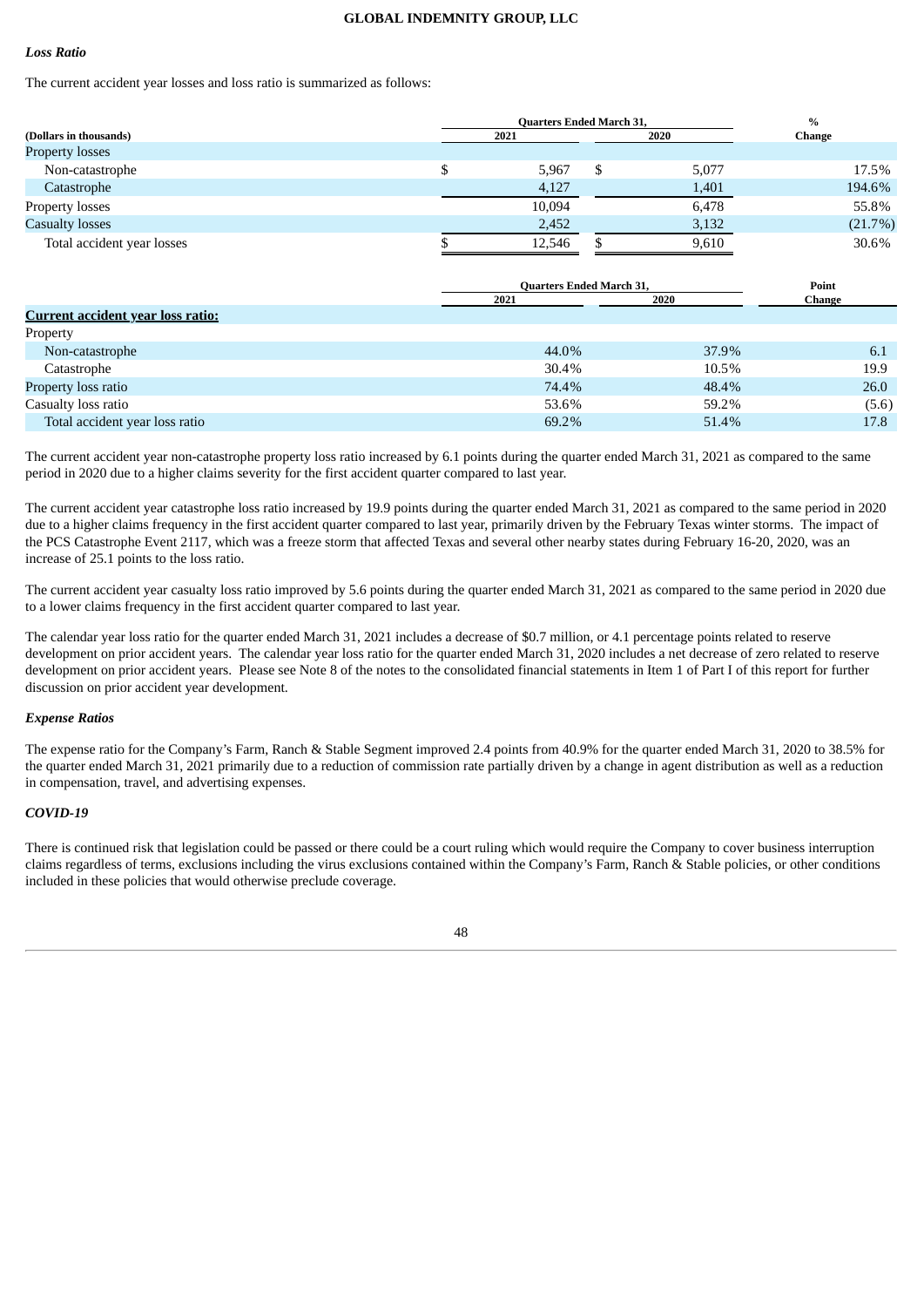COVID-19 could result in declines in business, non-payment of premiums, and increases in claims that could adversely affect Farm, Ranch & Stable's business, financial condition, and results of operation.

# *Reinsurance Operations*

The components of income from the Company's Reinsurance Operations segment and corresponding underwriting ratios are as follows:

|                                                   | <b>Quarters Ended March 31,</b> |    | $\frac{0}{0}$ |               |
|---------------------------------------------------|---------------------------------|----|---------------|---------------|
| (Dollars in thousands)                            | 2021(1)                         |    | 2020(1)       | <b>Change</b> |
| Gross written premiums                            | 21,866                          |    | 17,517        | 24.8%         |
|                                                   |                                 |    |               |               |
| Net written premiums                              | 21,866                          | \$ | 17,517        | 24.8%         |
|                                                   |                                 |    |               |               |
| Net earned premiums                               | \$<br>18,818                    | \$ | 23,855        | $(21.1\%)$    |
| Other loss                                        | (56)                            |    | (295)         | $(81.0\%)$    |
| <b>Total revenues</b>                             | 18,762                          |    | 23,560        | $(20.4\%)$    |
|                                                   |                                 |    |               |               |
| Losses and expenses:                              |                                 |    |               |               |
| Net losses and loss adjustment expenses           | 11,269                          |    | 13,104        | $(14.0\%)$    |
| Acquisition costs and other underwriting expenses | 6,562                           |    | 8,549         | $(23.2\%)$    |
| Underwriting income                               | 931                             |    | 1,907         | $(51.2\%)$    |
|                                                   |                                 |    |               |               |

|           | Point     |                                 |  |  |
|-----------|-----------|---------------------------------|--|--|
| 2021      | 2020      | Change                          |  |  |
|           |           |                                 |  |  |
|           |           |                                 |  |  |
| 63.2%     | 57.4%     | 5.8                             |  |  |
| $(3.3\%)$ | $(2.5\%)$ | (0.8)                           |  |  |
| 59.9%     | 54.9%     | 5.0                             |  |  |
| 34.9%     | 35.8%     | (0.9)                           |  |  |
| 94.8%     | 90.7%     | 4.1                             |  |  |
|           |           | <b>Quarters Ended March 31,</b> |  |  |

(1) External business only, excluding business assumed from affiliates<br>
(2) Non-GAAP ratio<br>
(3) Most directly comparable GAAP ratio

Non-GAAP ratio Most directly comparable GAAP ratio

#### *Reconciliation of non-GAAP financial ratios*

The table above includes a reconciliation of the current accident year loss ratio, which is a non-GAAP ratio, to its calendar year loss ratio, which is its most directly comparable GAAP ratio. The Company believes the non-GAAP ratio is useful to investors when evaluating the Company's underwriting performance as trends in the Company's Reinsurance Operations may be obscured by prior accident year adjustments. This non-GAAP ratio should not be considered as a substitute for its most directly comparable GAAP ratio and does not reflect the overall underwriting profitability of the Company.

#### *Premiums*

See "Result of Operations" above for a discussion on consolidated premiums.

## *Other Loss*

The Company recognized other loss of \$0.1 million and \$0.3 million during the quarters ended March 31, 2021 and 2020, respectively. Other loss is comprised of foreign exchange gains and losses.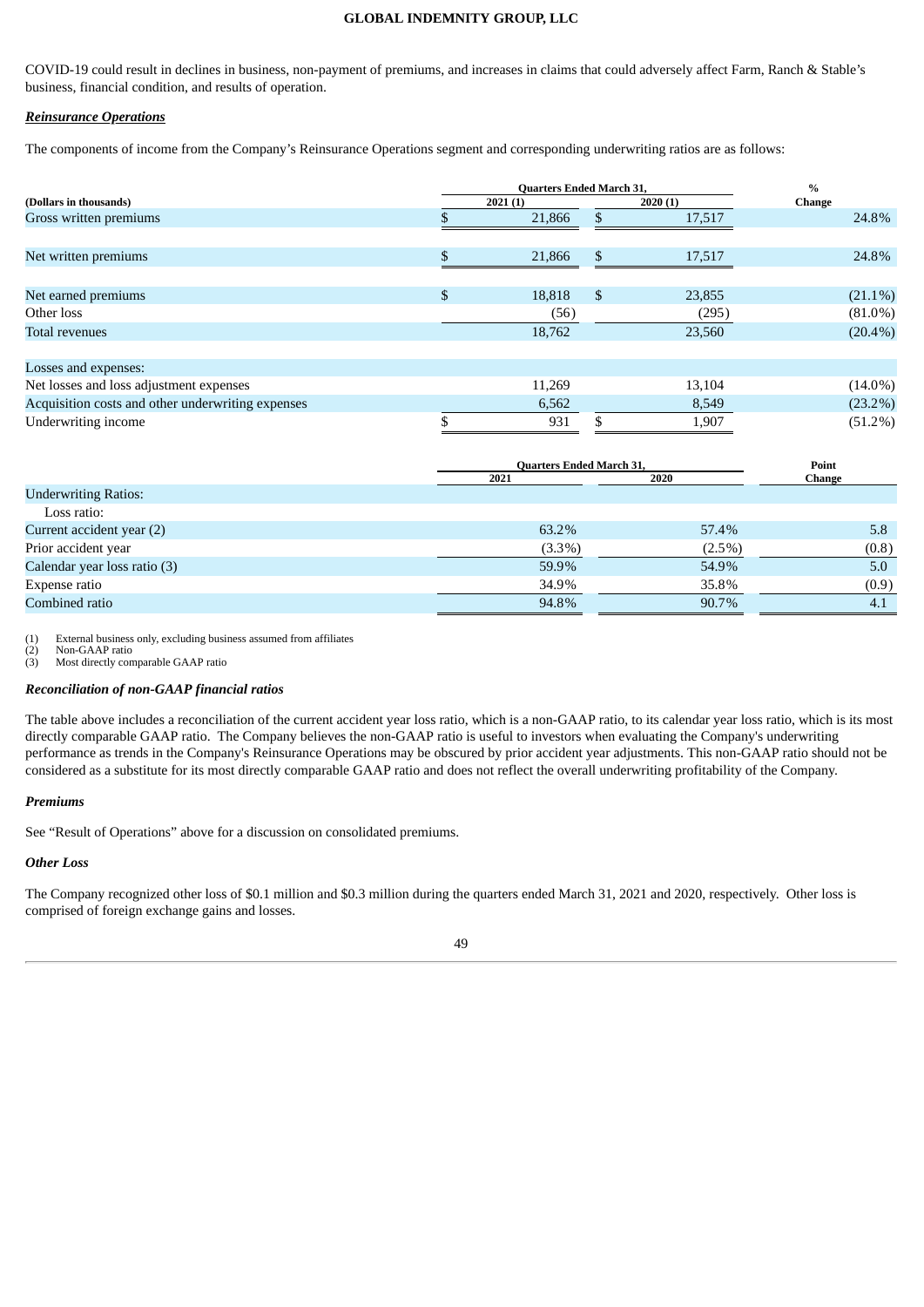#### *Loss Ratio*

The current accident year loss ratio increased by 5.8 points during the quarter ended March 31, 2021 as compared to the same period in 2020. The increase in the current accident year loss ratio reflects a mix of business shift to more casualty premium, which has a higher expected loss ratio than property segments. The casualty net earned premium was 89% of the total Reinsurance Operations earned premium compared to 58% in 2020 and the casualty current accident year loss ratio improved 1.5 points compared to the first quarter of last year.

The calendar year loss ratio for the quarter ended March 31, 2021 includes a decrease of \$0.6 million, or 3.3 percentage points, related to reserve development on prior accident years. The calendar year loss ratio for the quarter ended March 31, 2020 includes a decrease of \$0.6 million, or 2.5 percentage points, related to reserve development on prior accident years. Please see Note 8 of the notes to the consolidated financial statements in Item 1 of Part I of this report for further discussion on prior accident year development.

#### *Expense Ratio*

The expense ratio for the Company's Reinsurance Operations improved by 0.9 points from 35.8% for the quarter ended March 31, 2020 to 34.9% for the quarter ended March 31, 2021 which is primarily due to a change in business mix.

#### *COVID-19*

COVID-19 could result in declines in business, non-payment of premiums, and increases in claims that could adversely affect the Reinsurance Operations' business, financial condition, and results of operation.

#### **Unallocated Corporate Items**

The Company's fixed income portfolio, excluding cash, continues to maintain high quality with an A+ average rating and a duration of 4.7 years.

#### *Net Investment Income*

|                                    |  | %      |        |           |
|------------------------------------|--|--------|--------|-----------|
| (Dollars in thousands)             |  | 2021   | 2020   | Change    |
| Gross investment income (loss) (1) |  | 10,549 | 11,118 | $(5.1\%)$ |
| Investment expenses                |  | (713)  | (989)  | (27.9%)   |
| Net investment income              |  | 9,836  | 10,129 | $(2.9\%)$ |

#### (1) Excludes realized gains and losses

Gross investment income decreased by 5.1% for the quarter ended March 31, 2021 as compared to the same period in 2020. The decrease was primarily due to a decrease in yield within the fixed maturities portfolio offset by increased returns from alternative investments.

Investment expenses decreased by 27.9% for the quarter ended March 31, 2021, as compared to the same period in 2020 due to decreased investment management expenses as a result of a reduction in the size of the investment portfolio.

At March 31, 2021, the Company held agency mortgage-backed securities with a market value of \$219.8 million. Excluding the agency mortgage-backed securities, the average duration of the Company's fixed maturities portfolio was 4.9 years as of March 31, 2021, compared with 4.5 years as of March 31, 2020. Including cash and short-term investments, the average duration of the Company's fixed maturities portfolio, excluding agency mortgage-backed securities, was 4.7 years as of March 31, 2021, compared to 4.2 years as of March 31, 2020. Changes in interest rates can cause principal payments on certain investments to extend or shorten which can impact duration. The Company's embedded book yield on its fixed maturities, not including cash, was 2.3% as of March 31, 2021, compared to 2.9% as of March 31, 2020. The embedded book yield on the \$63.7 million of taxable municipal bonds in the Company's portfolio, was 3.0% at March 31, 2021, compared to an embedded book yield of 3.1% on the Company's taxable municipal bonds of \$64.9 million at March 31, 2020.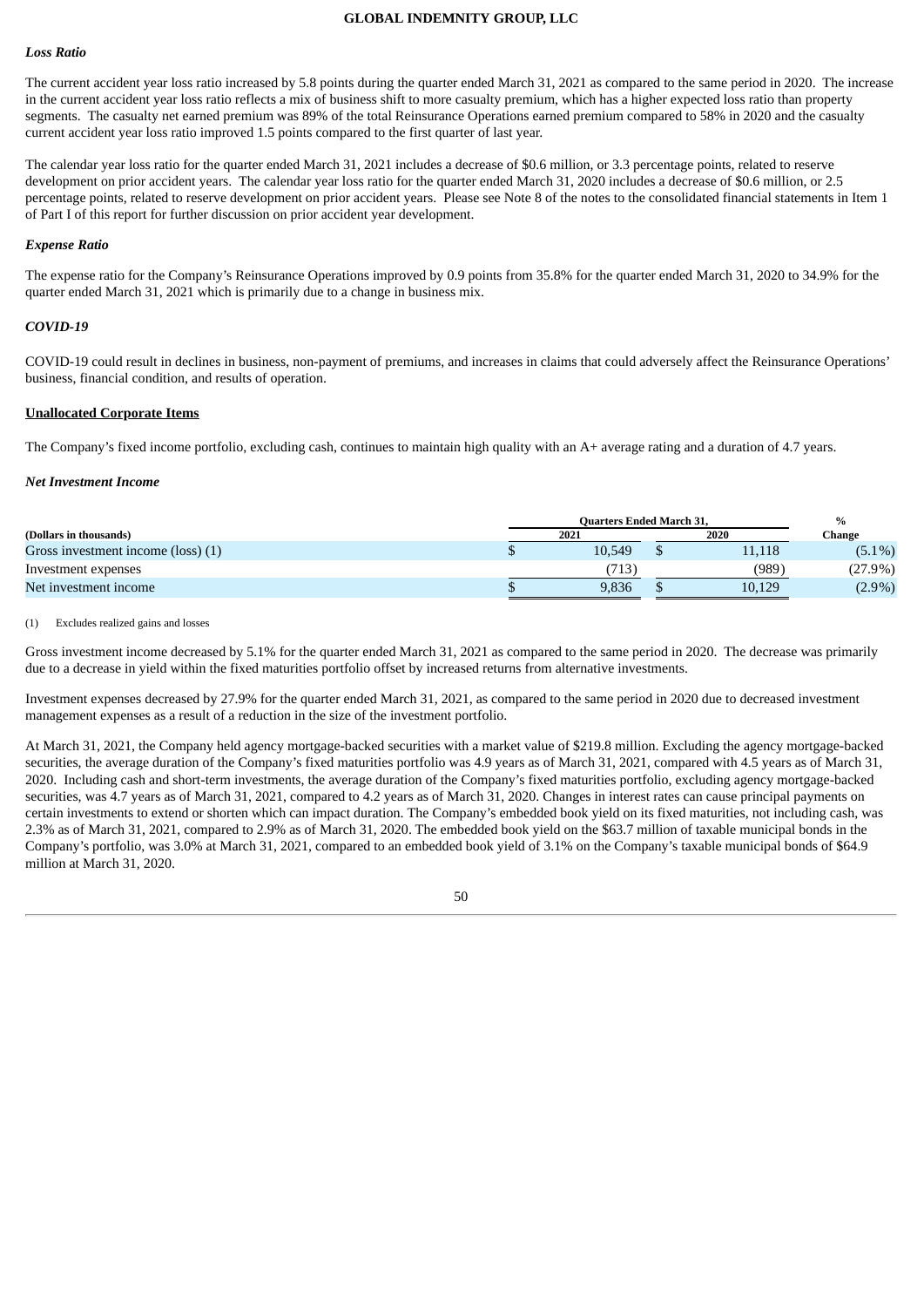#### *Net Realized Investment Gains (Losses)*

The components of net realized investment gains (losses) for the quarters ended March 31, 2021 and 2020 were as follows:

|                                        |      | <b>Quarters Ended March 31,</b> |  |           |  |  |  |
|----------------------------------------|------|---------------------------------|--|-----------|--|--|--|
| (Dollars in thousands)                 | 2021 |                                 |  | 2020      |  |  |  |
| <b>Equity securities</b>               | Ψ    | 4,368                           |  | (49, 982) |  |  |  |
| Fixed maturities                       |      | (1, 159)                        |  | 1,932     |  |  |  |
| <b>Derivatives</b>                     |      | 610                             |  | (20, 112) |  |  |  |
| Net realized investment gains (losses) |      | 3,819                           |  | (68,162)  |  |  |  |

See Note 3 of the notes to the consolidated financial statements in Item 1 of Part I of this report for an analysis of total investment return on a pre-tax basis for the quarters ended March 31, 2021 and 2020.

## *Corporate and Other Operating Expenses*

Corporate and other operating expenses consist of outside legal fees, other professional fees, directors' fees, management fees & advisory fees, salaries and benefits for holding company personnel, development costs for new products, and taxes incurred which are not directly related to operations. Corporate and other operating expenses were \$4.3 million and \$4.2 million during the quarters ended March 31, 2021 and 2020, respectively.

#### *Interest Expense*

Interest expense decreased 46.7% during the quarter ended March 31, 2021 as compared to the same period in 2020 primarily due to the redemption of the Company's 7.75% Subordinated Notes due in 2045 and the repayment of the margin borrowing facility in August, 2020.

#### *Income Tax Benefit*

Income tax benefit was \$0.2 million for the quarter ended March 31, 2021 compared with an income tax benefit of \$12.0 million for the quarter ended March 31, 2020. The decrease in the income tax benefit for the quarter ended March 31, 2021 was primarily driven by higher pre-tax income for the Company's U.S. subsidiaries of \$5.3 million for the quarter ended March 31, 2021 as compared to a pre-tax loss of \$60.2 million for the same period in 2020. The \$5.3 million of pretax income for the quarter ended March 31, 2021 included \$6.5 million from Global Indemnity Group, LLC which has elected to be a partnership. Income earned by Global Indemnity Group, LLC passes through to its shareholders. The increase in pre-tax income in the U.S. subsidiaries is primarily due to the U.S. subsidiaries incurring net realized investment losses of \$64.5 million during the quarter ended March 31, 2020 which primarily resulted from the impact of changes in fair value on equity securities and derivatives due to disruption in the global financial markets as a result of COVID-19.

See Note 7 of the notes to the consolidated financial statements in Item 1 of Part I of this report for a comparison of income tax between periods.

#### *Net Income (Loss)*

The factors described above resulted in a net income of \$5.5 million and net loss of \$44.6 million for the quarters ended March 31, 2021 and 2020, respectively.

# **Liquidity and Capital Resources**

#### *Sources and Uses of Funds*

Global Indemnity Group, LLC is a holding company. Its principal asset is its ownership of the shares of its direct and indirect subsidiaries, including those of its insurance companies: United National Insurance Company, Diamond State Insurance Company, Penn-America Insurance Company, Penn-Star Insurance Company, Penn-Patriot Insurance Company, and American Reliable Insurance Company.

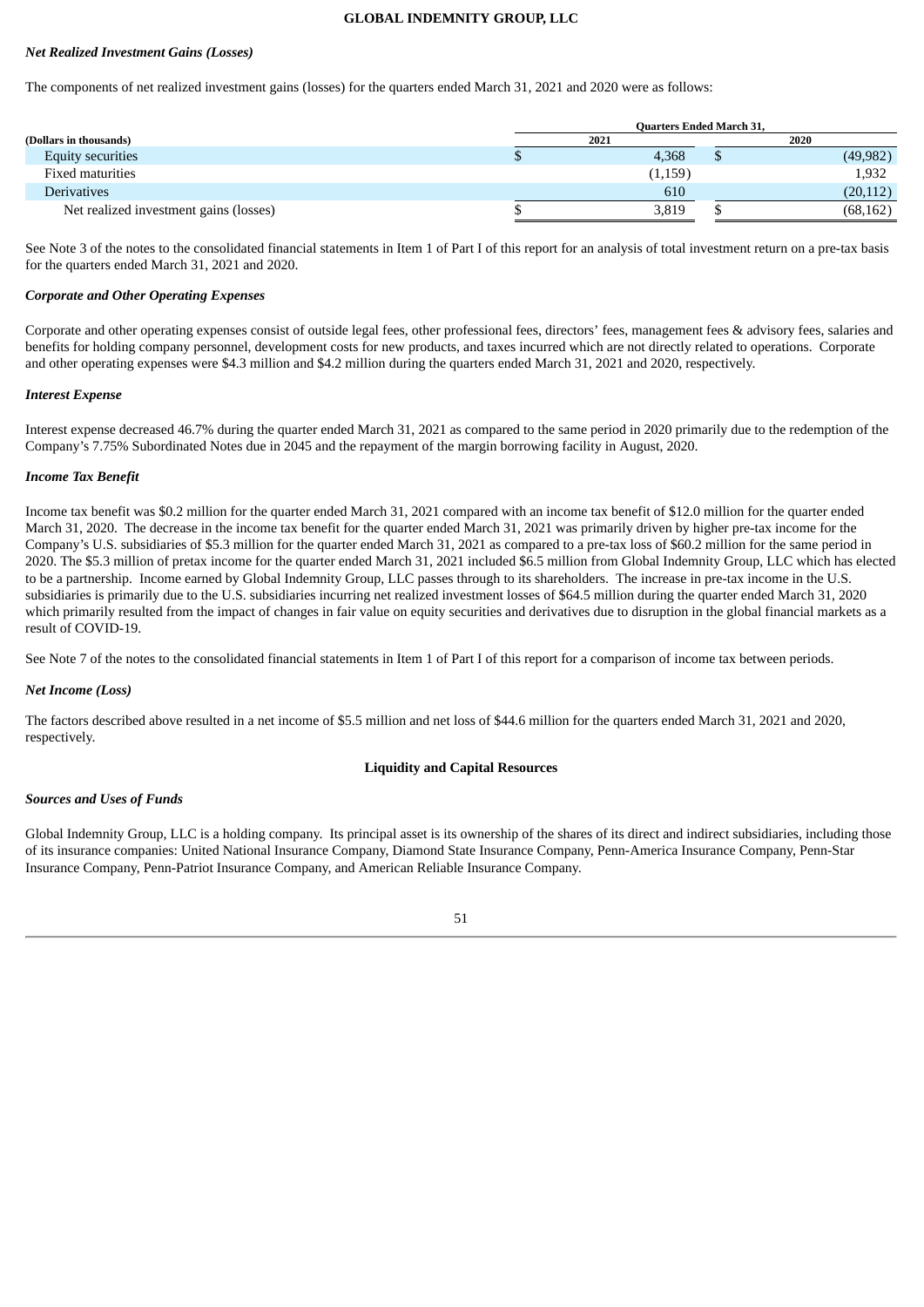Global Indemnity Group, LLC's short term and long term liquidity needs include but are not limited to the payment of corporate expenses, debt service payments, dividend payments to shareholders, and share repurchases. In order to meet their short term and long term needs, Global Indemnity Group, LLC's principal sources of cash includes dividends from subsidiaries, other permitted disbursements from its direct and indirect subsidiaries, reimbursement for equity awards granted to employees and intercompany borrowings. The principal sources of funds at these direct and indirect subsidiaries include underwriting operations, investment income, proceeds from sales and redemptions of investments, capital contributions, intercompany borrowings, and dividends from subsidiaries. Funds are used principally by these operating subsidiaries to pay claims and operating expenses, to make debt payments, fund margin requirements on interest rate swap agreements, to purchase investments, and to make dividend / distribution payments. In addition, the Company periodically reviews opportunities related to business acquisitions and as a result, liquidity may be needed in the future.

GBLI Holdings, LLC is a holding company which is a wholly-owned subsidiary of Penn-Patriot Insurance Company. GBLI Holdings, LLC's principal asset is its ownership of the shares of its direct and indirect subsidiaries which include United National Insurance Company, Diamond State Insurance Company, Penn-America Insurance Company, Penn-Star Insurance Company, and American Reliable Insurance Company. GBLI Holdings, LLC is dependent on dividends from its subsidiaries to meet its debt obligations as well as corporate expense obligations.

As of March 31, 2021, the Company also had future funding commitments of \$56.2 million related to investments. However, the related investments are currently in their harvest period and it is unlikely that a capital call will be made.

The future liquidity of both Global Indemnity Group, LLC and GBLI Holdings, LLC is dependent on the ability of its subsidiaries to pay dividends. Global Indemnity Group, LLC and GBLI Holdings, LLC's insurance companies are restricted by statute as to the amount of dividends that they may pay without the prior approval of regulatory authorities. The dividend limitations imposed by state laws are based on the statutory financial results of each insurance company that are determined by using statutory accounting practices that differ in various respects from accounting principles used in financial statements prepared in conformity with GAAP. See "Regulation - Statutory Accounting Principles" in Item 1 of Part I of the Company's 2020 Annual Report on Form 10-K. Key differences relate to, among other items, deferred acquisition costs, limitations on deferred income taxes, reserve calculation assumptions and surplus notes. See Note 20 of the notes to the consolidated financial statements in Item 8 of Part II of the Company's 2020 Annual Report on Form 10-K for further information on dividend limitations related to the Insurance Companies. The Insurance Companies did not declare or pay any dividends during the quarter ended March 31, 2021.

# *Cash Flows*

Sources of operating funds consist primarily of net written premiums and investment income. Funds are used primarily to pay claims and operating expenses and to purchase investments. As a result of the distribution policy, funds may also be used in the future to pay distributions to shareholders of the Company.

The Company's reconciliation of net income (loss) to net cash provided by operations is generally influenced by the following:

- the fact that the Company collects premiums, net of commissions, in advance of losses paid;
- the timing of the Company's settlements with its reinsurers; and
- the timing of the Company's loss payments.

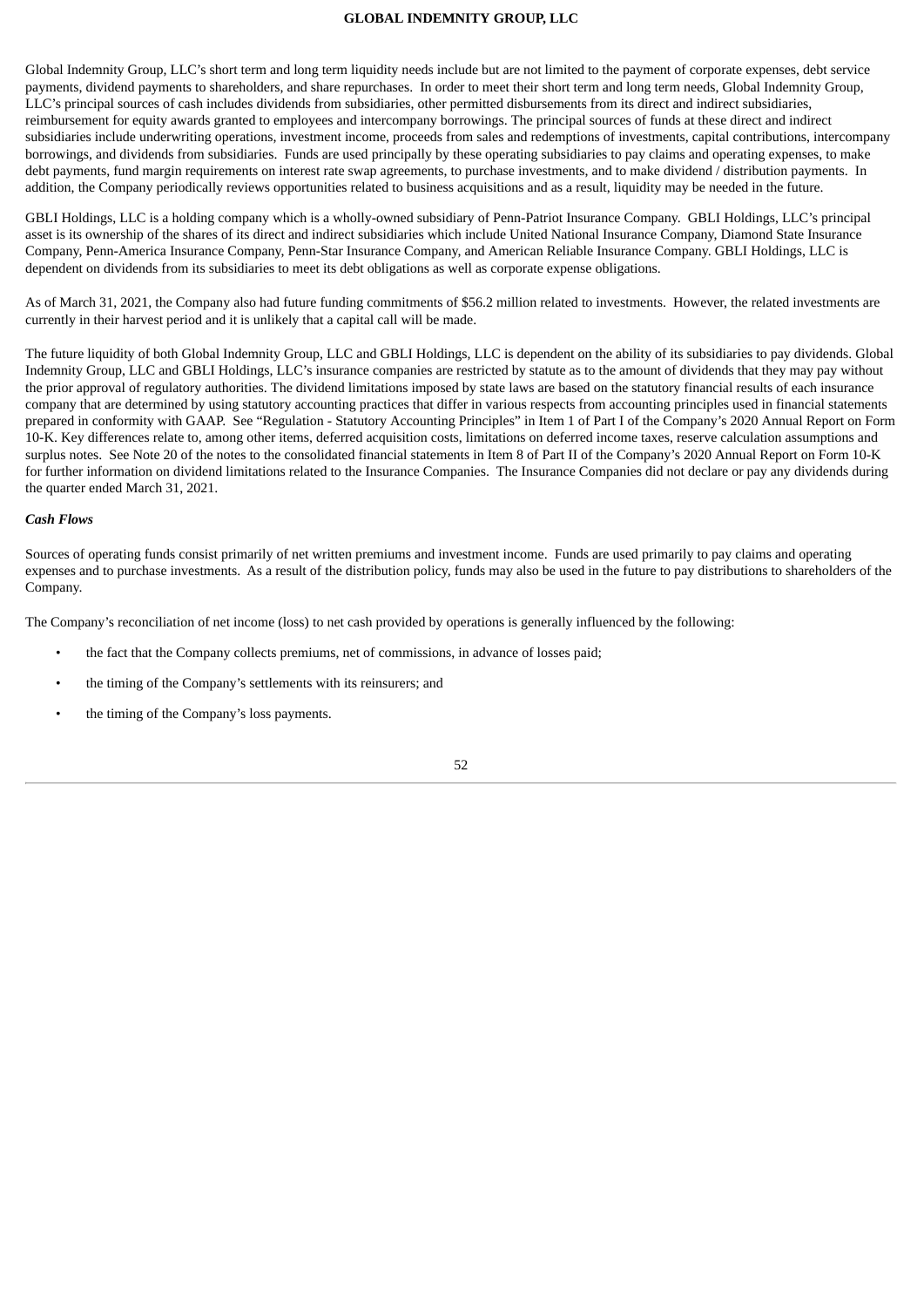Net cash provided by operating activities was \$11.4 million and \$20.8 million for the quarters ended March 31, 2021 and 2020, respectively. The decrease in operating cash flows of approximately \$9.4 million from the prior year was primarily a net result of the following items:

|                                           | <b>Quarters Ended March 31,</b> |           |    |           |  |          |
|-------------------------------------------|---------------------------------|-----------|----|-----------|--|----------|
| (Dollars in thousands)                    |                                 | 2021      |    | 2020      |  | Change   |
| Net premiums collected                    |                                 | 148.915   | -S | 147,119   |  | 1,796    |
| Net losses paid                           |                                 | (74, 409) |    | (67, 496) |  | (6, 913) |
| Underwriting and corporate expenses       |                                 | (69, 968) |    | (70, 827) |  | 859      |
| Net investment income                     |                                 | 9,360     |    | 11,313    |  | (1, 953) |
| Net federal income taxes recovered        |                                 |           |    | 5,479     |  | (5, 479) |
| Interest paid                             |                                 | (2,526)   |    | (4,804)   |  | 2,278    |
| Net cash provided by operating activities |                                 | 11,372    |    | 20,784    |  | (9, 412) |

See the consolidated statements of cash flows in the consolidated financial statements in Item 1 of Part I of this report for details concerning the Company's investing and financing activities.

#### *Liquidity*

## *COVID-19*

The Company's liquidity could be negatively impacted by the cancellation, delays, or non-payment of premiums related to the ongoing COVID-19 pandemic. There is continued risk that legislation could be passed or there could be a court ruling which would require the Company to cover business interruption claims regardless of terms, exclusions including the virus exclusions contained within the Company's Commercial Specialty and Farm, Ranch & Stable policies, or other conditions included in policies that would otherwise preclude coverage which would negatively impact liquidity. In addition, the liquidity of the Company's investment portfolio could be negatively impacted by disruption experienced in global financial markets. Management is taking actions it considers prudent to minimize the impact on the Company's liquidity. However, given the ongoing uncertainty surrounding the duration, magnitude and geographic reach of COVID-19, the Company is regularly evaluating the impact of COVID-19 on its liquidity.

# *Dividends / Distributions*

During 2020, the Board of Directors approved a distribution payment of \$0.25 per common share to all shareholders of record on the close of business on March 22, 2021. Distributions paid were \$3.6 million during the quarter ended March 31, 2021. In addition, distributions of \$0.1 million were paid to Global Indemnity Group, LLC's preferred shareholder during the quarter ended March 31, 2021.

Other than the items discussed in the preceding paragraphs, there have been no material changes to the Company's liquidity during the quarter ended March 31, 2021. Please see Item 7 of Part II in the Company's 2020 Annual Report on Form 10-K for information regarding the Company's liquidity.

#### *Capital Resources*

There have been no material changes to the Company's capital resources during the quarter ended March 31, 2021. Please see Item 7 of Part II in the Company's 2020 Annual Report on Form 10-K for information regarding the Company's capital resources.

#### *Co-obligor Financial Information*

The Company is providing the following information in compliance with Rule 13-01 of Regulation S-X, "Financial Disclosures about Guarantors and Issuers of Guaranteed Securities" with respect to the Company's 7.875% Subordinated Notes due in 2047 ("2047 Notes"). Global Indemnity Group, LLC (parent co-obligor) and GBLI Holdings, LLC (subsidiary co-obligor) are co-obligors of the 2047 Notes. GBLI Holdings, LLC is a wholly-owned indirect subsidiary of Global Indemnity Group, LLC. The 2047 Notes are subordinated unsecured obligations and rank (i) senior to the companies' existing and future capital stock, (ii) senior in right of payment to the companies' future junior subordinated debt, (iii) equally

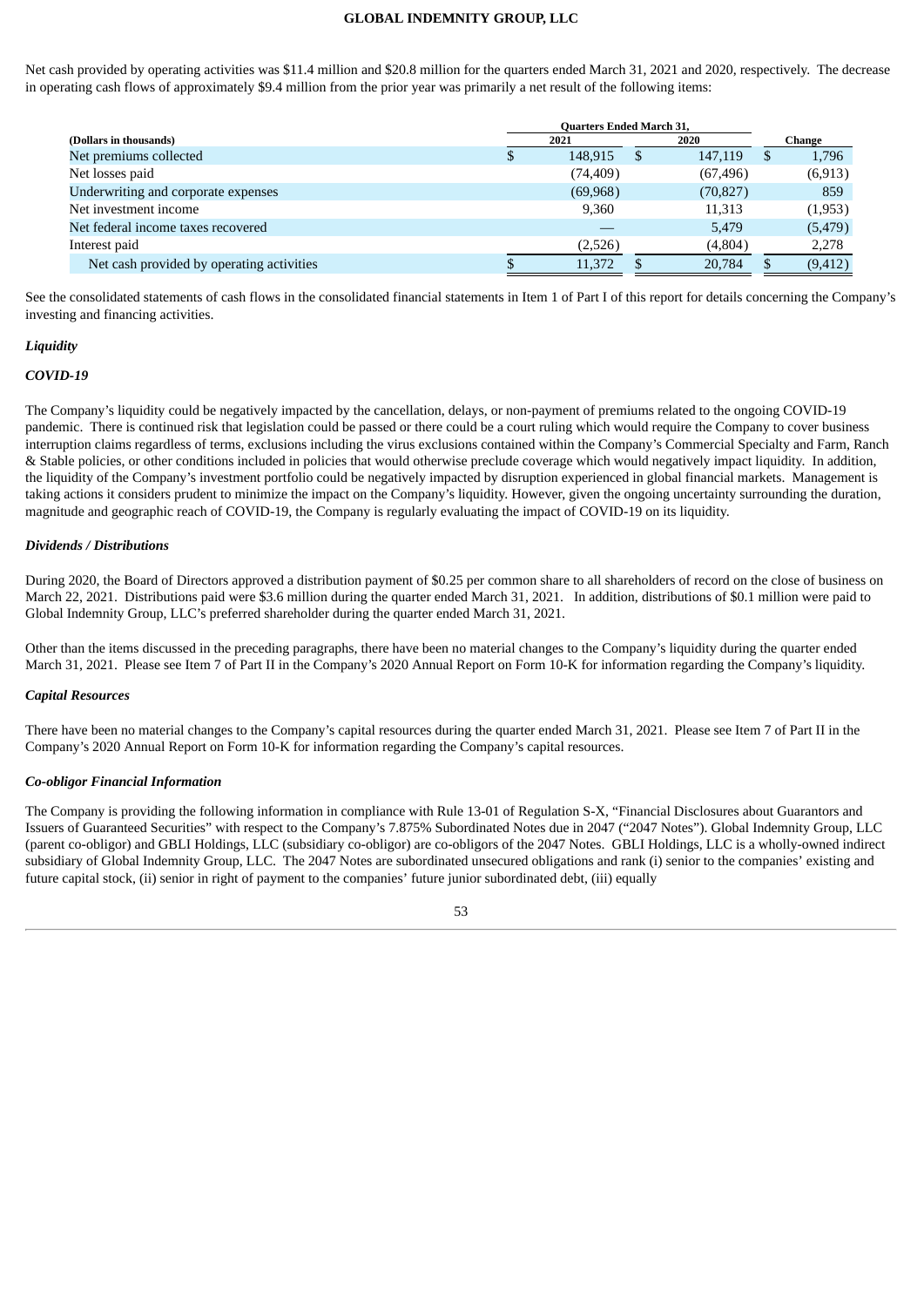in right of payment with any existing unsecured, subordinated debt that the companies have issued or may issue in the future that ranks equally with the 2047 Notes, and (iv) subordinate in right of payment to any of the companies' future senior debt. In addition, the 2047 Notes are structurally subordinated to all existing and future indebtedness, liabilities and other obligations of Global Indemnity Group, LLC's subsidiaries, except for GBLI Holdings, LLC. GBLI Holdings, LLC is a subordinated co-obligor with respect to the 2047 Notes with the same obligations and duties as Global Indemnity Group, LLC under the Indenture (including the due and punctual performance and observance of all of the covenants and conditions to be performed by Global Indemnity Group, LLC, including, without limitation, the obligation to pay the principal of, and interest on, the 2047 Notes when due whether at maturity, by acceleration, redemption or otherwise), and with the same rights, benefits and privileges of Global Indemnity Group, LLC thereunder. Notwithstanding the foregoing, GBLI Holdings, LLC's obligations (including the obligation to pay the principal of and interest in respect of the 2047 Notes) are subject to subordination to all monetary obligations or liabilities of GBLI Holdings, LLC owing to any regulated reinsurance or insurance company that is a direct or indirect subsidiary of Global Indemnity Group, LLC, in addition to indebtedness of GBLI Holdings, LLC for borrowed money. If Global Indemnity Group, LLC pays any amount with respect to the subordinated note obligations, Global Indemnity Group, LLC is entitled to be reimbursed by GBLI Holdings, LLC within 10 business days after a demand is made to GBLI Holding, LLC by Global Indemnity Group, LLC.

The following tables present summarized financial information for Global Indemnity Group, LLC (Parent co-obligor) and GBLI Holdings, LLC (Subsidiary co-obligor) on a combined basis after transactions and balances within the combined entities have been eliminated.

## **Parent and Subsidiary Co-obligors**

The following table presents the summarized balance sheet information as of March 31, 2021 and December 31, 2020.

| (Dollars in thousands)                            | <b>March 31, 2021</b> |         |   | <b>December 31, 2020</b> |  |
|---------------------------------------------------|-----------------------|---------|---|--------------------------|--|
| Intercompany note receivable                      | S                     | 6,000   | S | 11,283                   |  |
| Intercompany receivables                          |                       | 431     |   | 57                       |  |
| Investments                                       |                       | 249,657 |   | 250,863                  |  |
| Total assets excluding investment in subsidiaries |                       | 319.952 |   | 324,229                  |  |
| Intercompany payables                             |                       | 6.247   |   | 5,515                    |  |
| Total liabilities                                 |                       | 158,067 |   | 158,423                  |  |

The following table presents the summarized statement of operations information for the quarter ended March 31, 2021.

| (Dollars in thousands)         |   |       |
|--------------------------------|---|-------|
| Total revenue                  | S | 8,143 |
| Intercompany interest income   |   | 35    |
| Intercompany interest expense  |   |       |
| Income before income taxes (1) |   | 1,370 |
| Net income (1)                 |   | 2,505 |

(1) excludes equity in the earning of a subsidiary

#### **Off Balance Sheet Arrangements**

The Company has no off balance sheet arrangements.

#### **Cautionary Note Regarding Forward-Looking Statements**

Some of the statements under "Management's Discussion and Analysis of Financial Condition and Results of Operations" and elsewhere in this report may include forward-looking statements within the meaning of Section 21E of the Security Exchange Act of 1934, as amended, that reflect the Company's current views with respect to future events and financial performance. Forward-looking statements are statements that are not historical facts. These statements can be identified by the use of forward-looking terminology such as "believe," "expect," "may," "will," "should," "project," "plan," "seek," "intend," or "anticipate" or the negative thereof or comparable terminology, and include discussions of strategy, financial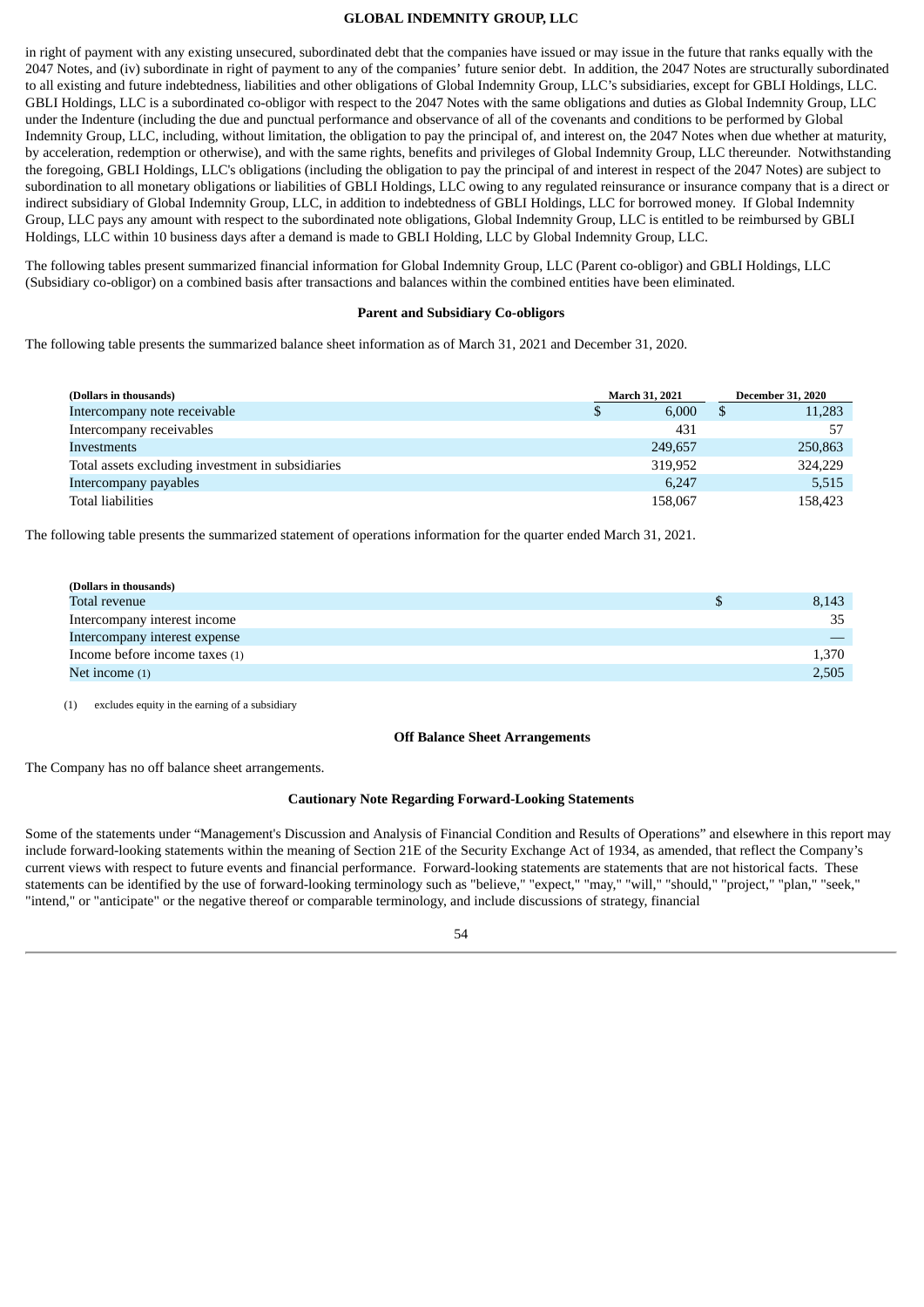projections and estimates and their underlying assumptions, statements regarding plans, objectives, expectations or consequences of identified transactions or natural disasters, and statements about the future performance, operations, products and services of the companies.

The Company's business and operations are and will be subject to a variety of risks, uncertainties and other factors. Consequently, actual results and experience may materially differ from those contained in any forward-looking statements. See "Risk Factors" in Item 1A of Part I in the Company's 2020 Annual Report on Form 10-K for risks, uncertainties and other factors that could cause actual results and experience to differ from those projected. The Company's forward-looking statements speak only as of the date of this report or as of the date they were made. The Company undertakes no obligation to publicly update or review any forward-looking statement, whether as a result of new information, future developments or otherwise.

# **Item 3. QUANTITATIVE AND QUALITATIVE DISCLOSURES ABOUT MARKET RISK**

For the quarter ending March 31, 2021, global equities rose approximately 4.5% with U.S. equities outperforming, returning approximately 6.2%. US fixed income fell approximately 3.4% despite tighter spreads as 10 year treasury rates significantly rose over the quarter to end at 1.74%. Interest-rate volatility is proving to be a theme in early 2021. Despite the increase in yields, the Fed remains firm in its commitment to maintain its current policy stance and purchase programs, with all efforts focused on furthering economic growth and reducing unemployment. Growth estimates are being revised higher on the back of strong economic data, while inflation concerns are debated among market participants.

The Company's investment grade fixed income portfolio continues to maintain high quality with an A+ average rating and a duration of 4.7 years. Portfolio purchases were focused within US Treasury, MBS, and investment grade credit securities. These purchases were funded primarily through cash inflows, sales of US Treasury and MBS securities, as well as maturities and paydowns. During the first quarter, the portfolio's allocation to US Treasuries and investment grade credit increased, while the portfolio's exposure to MBS decreased. There have been no other material changes to the Company's market risk since December 31, 2020. Please see Item 7A of Part II in the Company's 2020 Annual Report on Form 10-K for information regarding the Company's market risk.

#### **Item 4. CONTROLS AND PROCEDURES**

#### **Evaluation of Disclosure Controls and Procedures**

The Company maintains disclosure controls and procedures (as that term is defined in Rules 13a-15(e) and 15d-15(e) under the Securities Exchange Act of 1934, as amended (the "Exchange Act")) that are designed to ensure that information required to be disclosed in the Company's reports under the Exchange Act is recorded, processed, summarized and reported within the time periods specified in the Securities and Exchange Commission's rules and forms, and that such information is accumulated and communicated to the Company's management, including its Chief Executive Officer and Chief Financial Officer, as appropriate, to allow timely decisions regarding required disclosures. Any controls and procedures, no matter how well designed and operated, can provide only reasonable assurance of achieving the desired control objectives. The Company's management, with the participation of the Company's Chief Executive Officer and Chief Financial Officer, has evaluated the effectiveness of the design and operation of the Company's disclosure controls and procedures as of March 31, 2021. Based upon that evaluation, and subject to the foregoing, the Company's Chief Executive Officer and Chief Financial Officer concluded that, as of March 31, 2021, the design and operation of the Company's disclosure controls and procedures were effective to accomplish their objectives at the reasonable assurance level.

## **Changes in Internal Control over Financial Reporting**

There have been no changes in the Company's internal controls over financial reporting that occurred during the quarter ended March 31, 2021 that have materially affected, or are reasonably likely to materially affect, the Company's internal controls over financial reporting.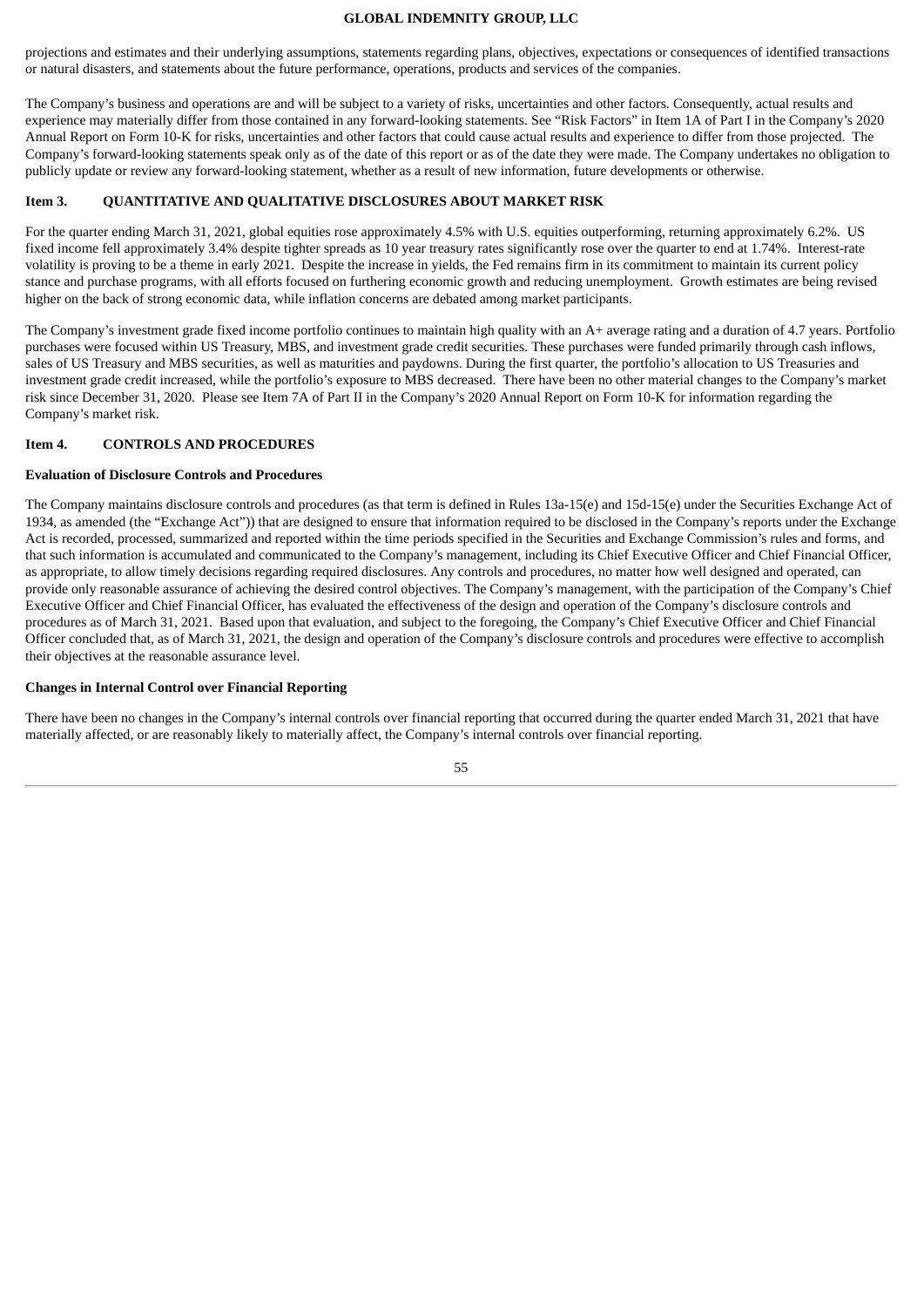# **PART II-OTHER INFORMATION**

## **Item 1. Legal Proceedings**

The Company is, from time to time, involved in various legal proceedings in the ordinary course of business. The Company maintains insurance and reinsurance coverage for risks in amounts that it considers adequate. However, there can be no assurance that the insurance and reinsurance coverage that the Company maintains is sufficient or will be available in adequate amounts or at a reasonable cost. The Company does not believe that the resolution of any currently pending legal proceedings, either individually or taken as a whole, will have a material adverse effect on its business, results of operations, cash flows, or financial condition.

There is a greater potential for disputes with reinsurers who are in runoff. Some of the Company's reinsurers' have operations that are in runoff, and therefore, the Company closely monitors those relationships. The Company anticipates that, similar to the rest of the insurance and reinsurance industry, it will continue to be subject to litigation and arbitration proceedings in the ordinary course of business.

# **Item 1A. Risk Factors**

The Company's results of operations and financial condition are subject to numerous risks and uncertainties described in Item 1A of Part I in the Company's 2020 Annual Report on Form 10-K, filed with the SEC on March 12, 2021. The risk factors identified therein have not materially changed.

# **Item 2. Unregistered Sales of Equity Securities and Use of Proceeds**

The Company's Share Incentive Plan allows employees to surrender the Company's class A common shares as payment for the tax liability incurred upon the vesting of restricted stock. There were 9,815 shares surrendered by the Company's employees during the quarter ended March 31, 2021. All class A common shares surrendered by the Company's employees are held as treasury stock and recorded at cost until formally retired.

#### **Item 3. Defaults upon Senior Securities**

None.

**Item 4. Mine Safety Disclosures**

None.

**Item 5. Other Information**

None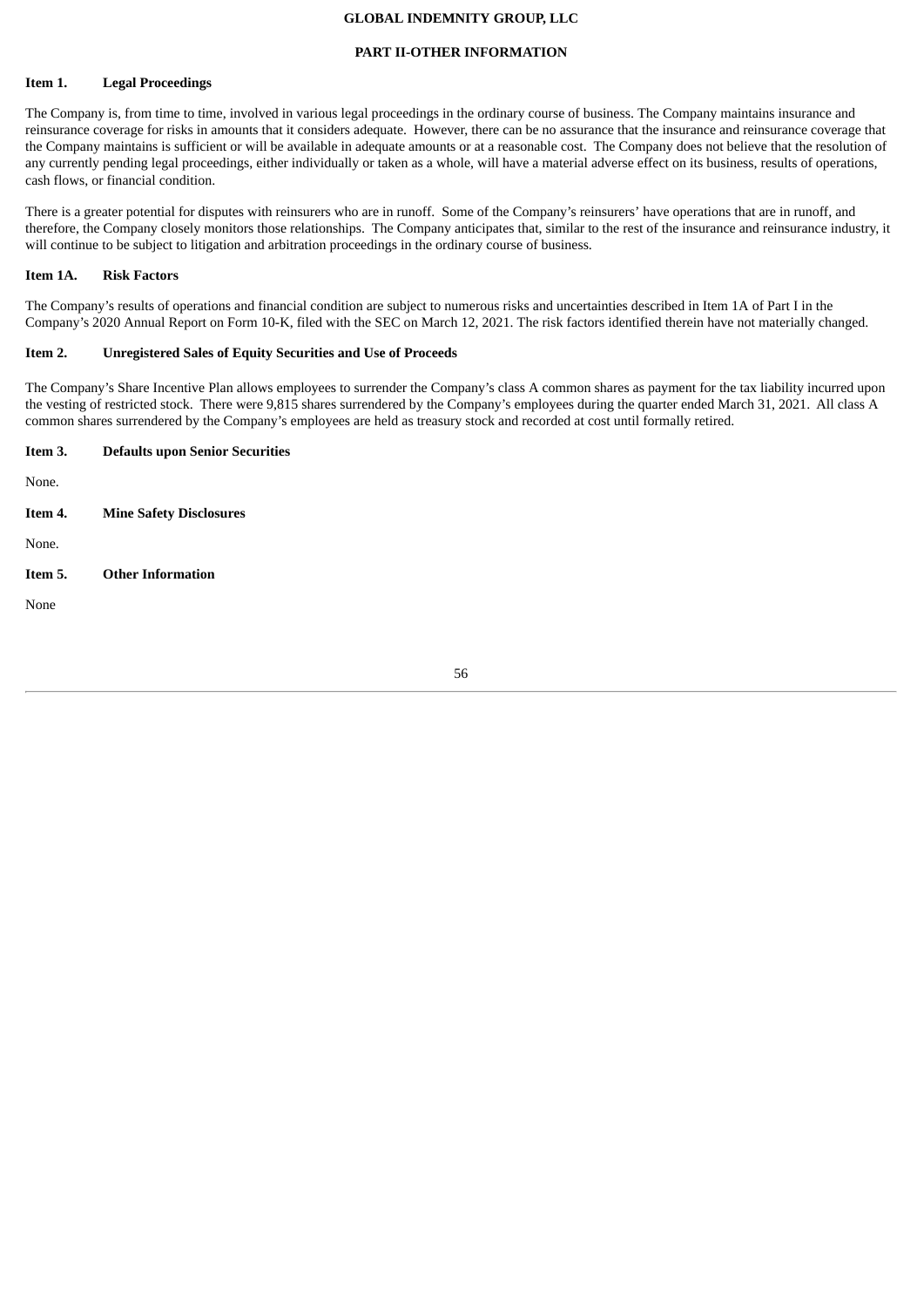| Item 6. | <b>Exhibits</b>                                                                                                                                                                                                                      |
|---------|--------------------------------------------------------------------------------------------------------------------------------------------------------------------------------------------------------------------------------------|
| 10.1    | Chief Executive Officer Agreement with David Charlton effective April 19, 2021 (incorporated by reference to Exhibit 10.1 of the<br>Company's Current Report on Form 8-K dated April 21, 2021 (File No. 001-34809)).                 |
| $10.2+$ | Chief Executive Officer Agreement with David Charlton amended and restated as of May 7, 2021.                                                                                                                                        |
| 10.3    | Terms of Employment with Jonathan E. Oltman effective January 19, 2021 (incorporated by reference to Exhibit 10.24 of the Company's<br>Annual Report on Form 10-K for the fiscal year ended December 31, 2020 (File No. 001-34809)). |
| 10.4    | Separation Agreement with Cynthia Y. Valko effective January 15, 2021 (incorporated by reference to Exhibit 10.21 of the Company's<br>Annual Report on Form 10-K for the fiscal year ended December 31, 2020 (File No. 001-34809)).  |
| 22.1    | List of Co-Issuer Subsidiaries (incorporated by reference to Exhibit 22.1 of the Company's Annual Report on Form 10-K for the fiscal year<br>ended December 31, 2020 (File No. 001-34809)).                                          |
| $31.1+$ | Certification of Principal Executive Officer pursuant to Rule 13a-14 (a) / 15d-14 (a) of the Securities Exchange Act of 1934, as amended, as<br>adopted pursuant to Section 302 of the Sarbanes-Oxley Act of 2002.                   |
| $31.2+$ | Certification of Chief Financial Officer pursuant to Rule $13a-14$ (a) / $15d-14$ (a) of the Securities Exchange Act of 1934, as amended, as<br>adopted pursuant to Section 302 of the Sarbanes-Oxley Act of 2002.                   |
| $32.1+$ | Certification of Principal Executive Officer pursuant to 18 U.S.C. Section 1350, as adopted pursuant to Section 906 of the Sarbanes-Oxley<br><b>Act of 2002.</b>                                                                     |
| $32.2+$ | Certification of Chief Financial Officer pursuant to 18 U.S.C. Section 1350, as adopted pursuant to Section 906 of the Sarbanes-Oxley Act<br>of 2002.                                                                                |
| 101.INS | Inline XBRL Instance Document – the instance document does not appear in the Interactive Data File because its XBRL tags are embedded<br>within the Inline XBRL document.                                                            |
| 101.SCH | Inline XBRL Taxonomy Extension Schema Document                                                                                                                                                                                       |
| 101.CAL | Inline XBRL Taxonomy Extension Calculation Linkbase Document                                                                                                                                                                         |
| 101.DEF | Inline XBRL Taxonomy Extension Definition Linkbase Document                                                                                                                                                                          |
| 101.LAB | Inline XBRL Taxonomy Extension Label Linkbase Document                                                                                                                                                                               |
| 101.PRE | Inline XBRL Taxonomy Extension Presentation Linkbase Document                                                                                                                                                                        |
| 104     | Cover Page Interactive Data File (embedded within the Inline XBRL document)                                                                                                                                                          |

+ Filed or furnished herewith, as applicable.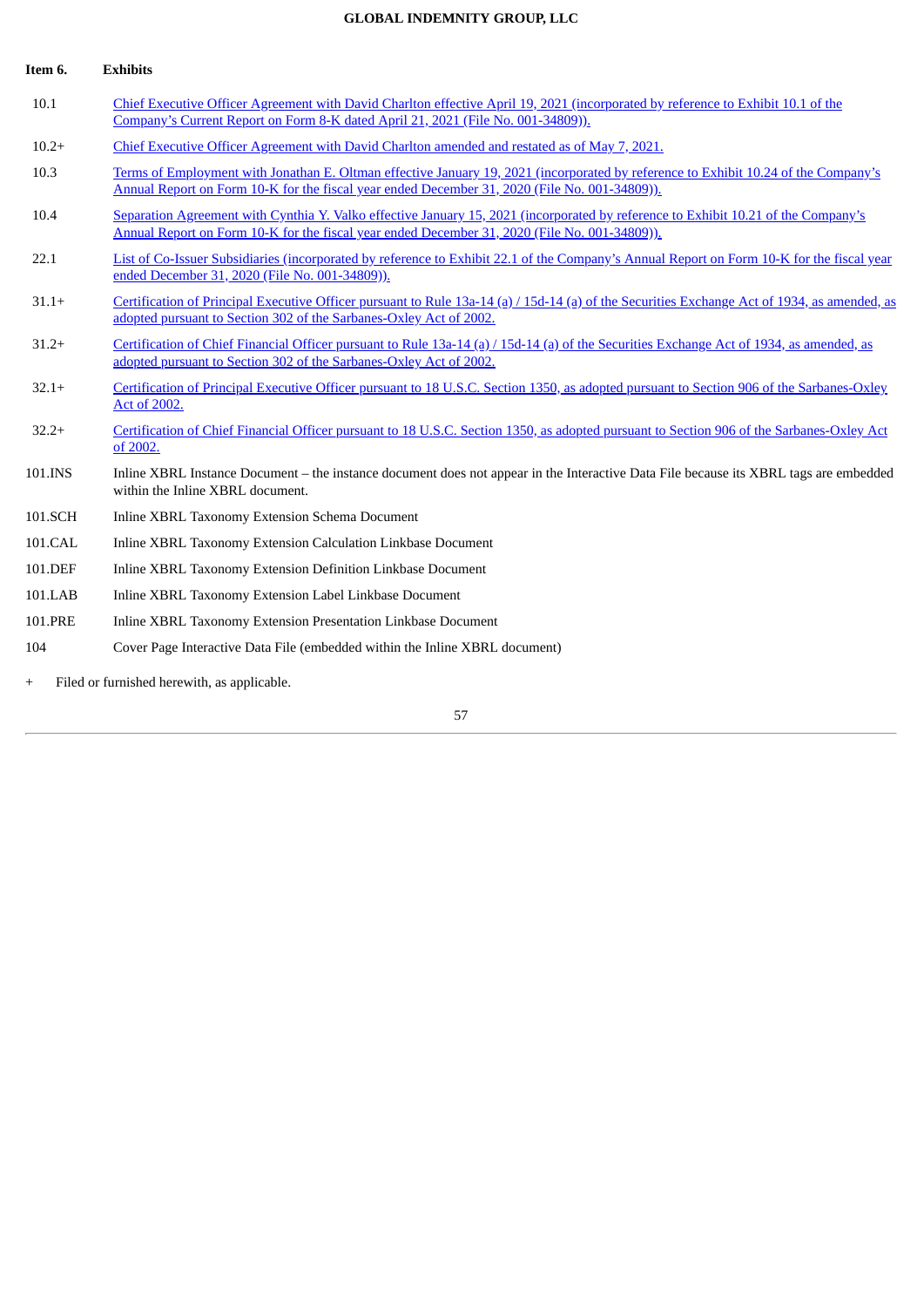# **SIGNATURE**

Pursuant to the requirements of the Securities Exchange Act of 1934, the registrant has duly caused this report to be signed on its behalf by the undersigned, thereunto duly authorized.

> GLOBAL INDEMNITY GROUP, LLC Registrant

Dated: May 10, 2021 By: /s/ Thomas M. McGeehan

Thomas M. McGeehan Chief Financial Officer (Authorized Signatory and Principal Financial and Accounting Officer)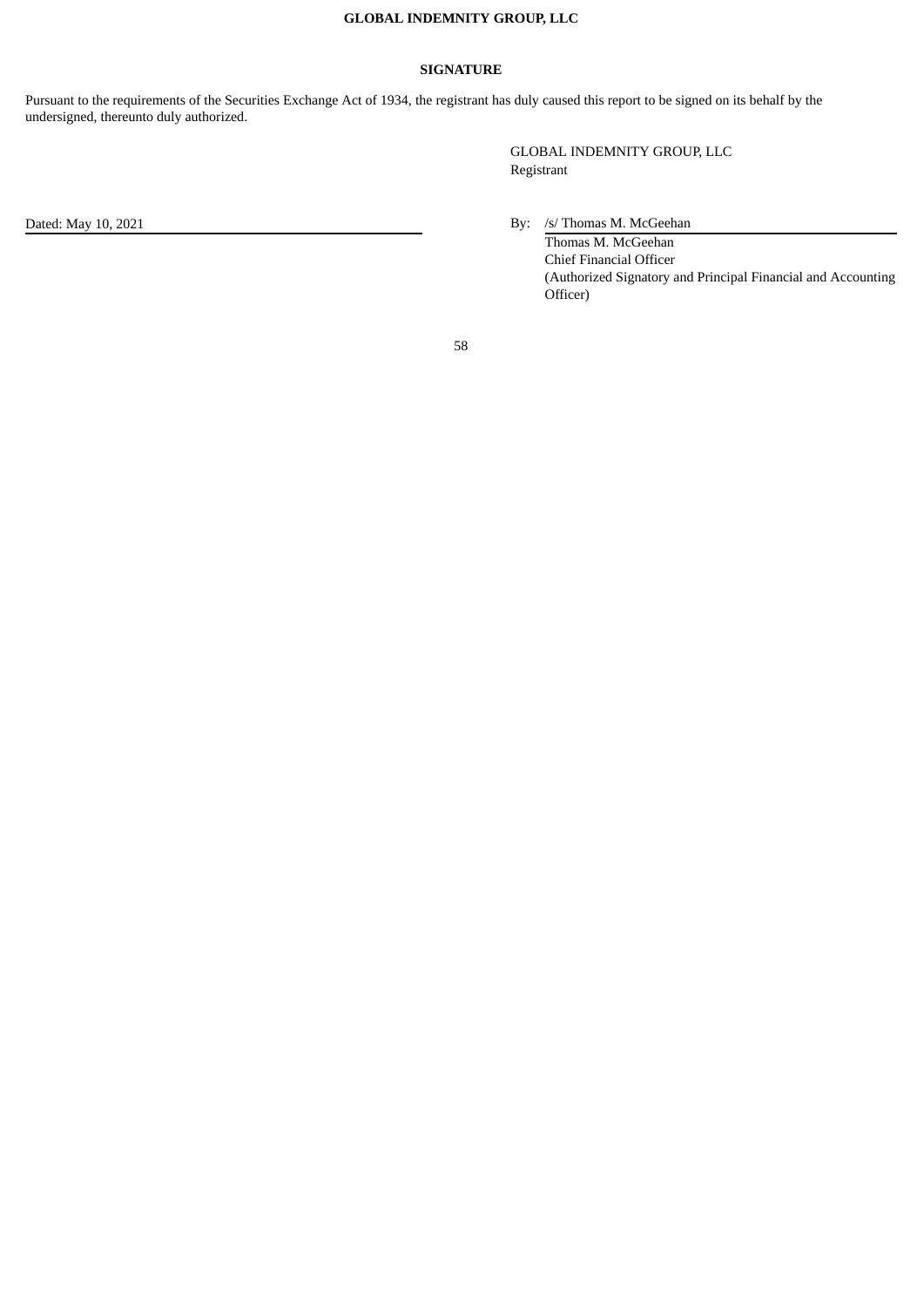<span id="page-58-0"></span>Pursuant to Item 601(b)(10)(iv) of Regulation S-K, certain identified information marked with [\*\*\*] has been excluded from this exhibit because it is both (i) not material and (ii) is of the type that the registrant treats as private or confidential.

EXECUTION VERSION

# GLOBAL INDEMNITY GROUP, LLC,

# PENN-PATRIOT INSURANCE COMPANY

# $\mathcal{R}_{\mathcal{T}}$

# DAVID CHARLTON

# CHIEF EXECUTIVE OFFICER AGREEMENT

# Amended and Restated as of May 7, 2021

This amended and restated agreement of employment (this "Agreement") amends and restates, and replaces in its entirety, the agreement of employment (the "Original Agreement") among Global Indemnity Group, LLC ("GIG"), Penn-Patriot Insurance Company (including all of Penn-Patriot's direct and indirect subsidiaries, "Penn-Patriot" or the "Company") and David Charlton ("Executive") entered into on April 19, 2021 (the "Effective Date") and shall be effective as of the date first above written (the "Amendment Effective Date").

*Position, Responsibilities, & Reporting*: Executive shall serve as the chief executive officer ("CEO") of Penn-Patriot with responsibility for the entirety of the Company's insurance operations and businesses, excluding the management of the Company's cash and investments, for which the Investment Committee of Penn-Patriot's board of directors (the "Board") is primarily responsible. Executive also agrees to serve as a member of the Board. Executive shall report to the Board through Penn-Patriot's board chairman (the "Chairman").

*Term of Office*: Commencing at 12:01 AM on the Effective Date and expiring at 11:59 PM on December 31, 2026.

*Annual Base Salary*: \$1,000,000

*Annual Bonus Target*: \$1,000,000 +/-

• *Qualification*: Calendar years 2021, 2022, 2023, 2024, 2025, and 2026 (corresponding to the Company's fiscal years) are referred to herein as "Contract Year(s)". With respect to each Contract Year during which Executive served as CEO for the entirety of such year (or in the case of 2021, from the Effective Date through December 31, 2021), except as set forth below, if and only if Penn-Patriot's actual consolidated policy year underwriting income for such Contract Year determined no later than April 1 of the year immediately succeeding such Contract Year (as determined in accordance with Appendix A, "Actual Policy Year Underwriting Income") equals or exceeds 80% of the amount of Penn-Patriot's consolidated policy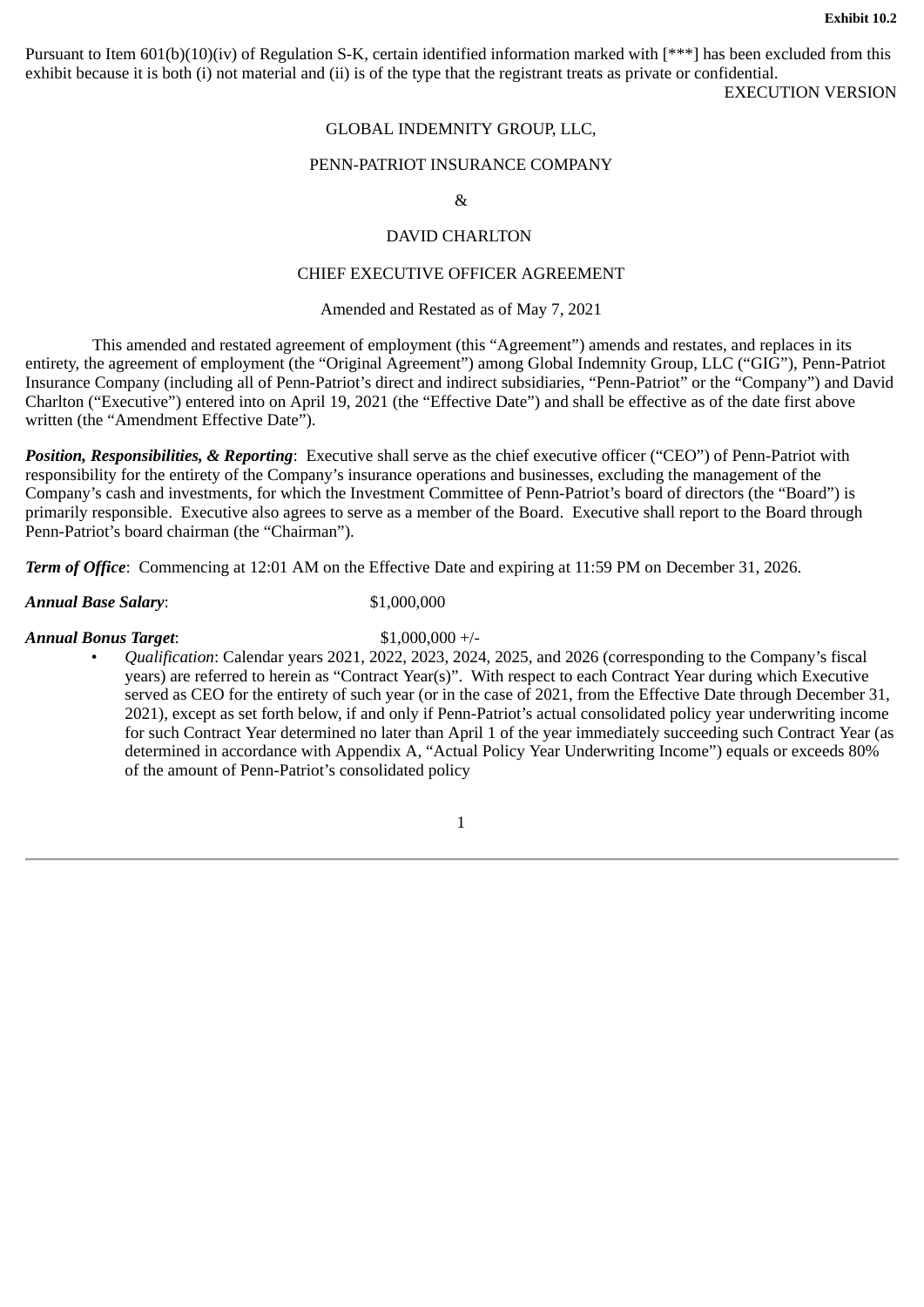year underwriting income included in the business plan approved by the Board in respect of such Contract Year (as determined in accordance with Appendix A, "Business Plan Policy Year Underwriting Income"), then Executive shall be entitled to an uncapped bonus award ("Bonus Award") in respect of such Contract Year in an aggregate amount calculated in accordance with the following provisions.

- *Amount:*
	- o 2.0% of Actual Policy Year Underwriting Income if the ratio of Actual Policy Year Underwriting Income to Business Plan Policy Year Underwriting Income equals or exceeds 100%, in each case with respect to the applicable Contract Year.
	- o 1.6% of Actual Policy Year Underwriting Income if the ratio of Actual Policy Year Underwriting Income to Business Plan Policy Year Underwriting Income equals or exceeds 90% and is less than 100%, in each case with respect to the applicable Contract Year.
	- o 1.2% of Actual Policy Year Underwriting Income if the ratio of Actual Policy Year Underwriting Income to Business Plan Policy Year Underwriting Income equals or exceeds 80% and is less than 90%, in each case with respect to the applicable Contract Year.
	- o Notwithstanding the foregoing, the Bonus Award for calendar year 2021 shall be equal to the product of (i)  $$1,000,000.00$  multiplied by (ii) a fraction, (x) the numerator of which shall be the number of calendar days elapsed from, and including, the date on which the Executive commences providing services to the Company to, and including, December 31, 2021 and (y) the denominator of which shall be 365, without regard to the ratio of Actual Policy Year Underwriting Income to Business Plan Policy Year Underwriting Income.
- *Payment*: The Bonus Award shall be satisfied as follows:
	- o *50% Immediate Cash*: On April 1 of the calendar year immediately following the close of a Contract Year in respect of which Executive is entitled to a Bonus Award, if and only if Executive is on such date employed by the Company, then fifty percent (50%) of the Bonus Award in respect of such Contract Year shall be deemed earned by Executive and shall be paid by the Company to Executive in cash (the "Bonus Award Paid Amount"), and
	- o *50% Deferred Subject to True-Up:* On April 1 of the fourth (4th) calendar year following the close of a Contract Year in respect of which Executive earned a Bonus Award, if and only if (i) Executive is then employed by the Company, (ii) Executive was employed by the Company continuously through December 31, 2026, or (iii) Executive's employment with the Company had been terminated by the Board without "Cause" (as defined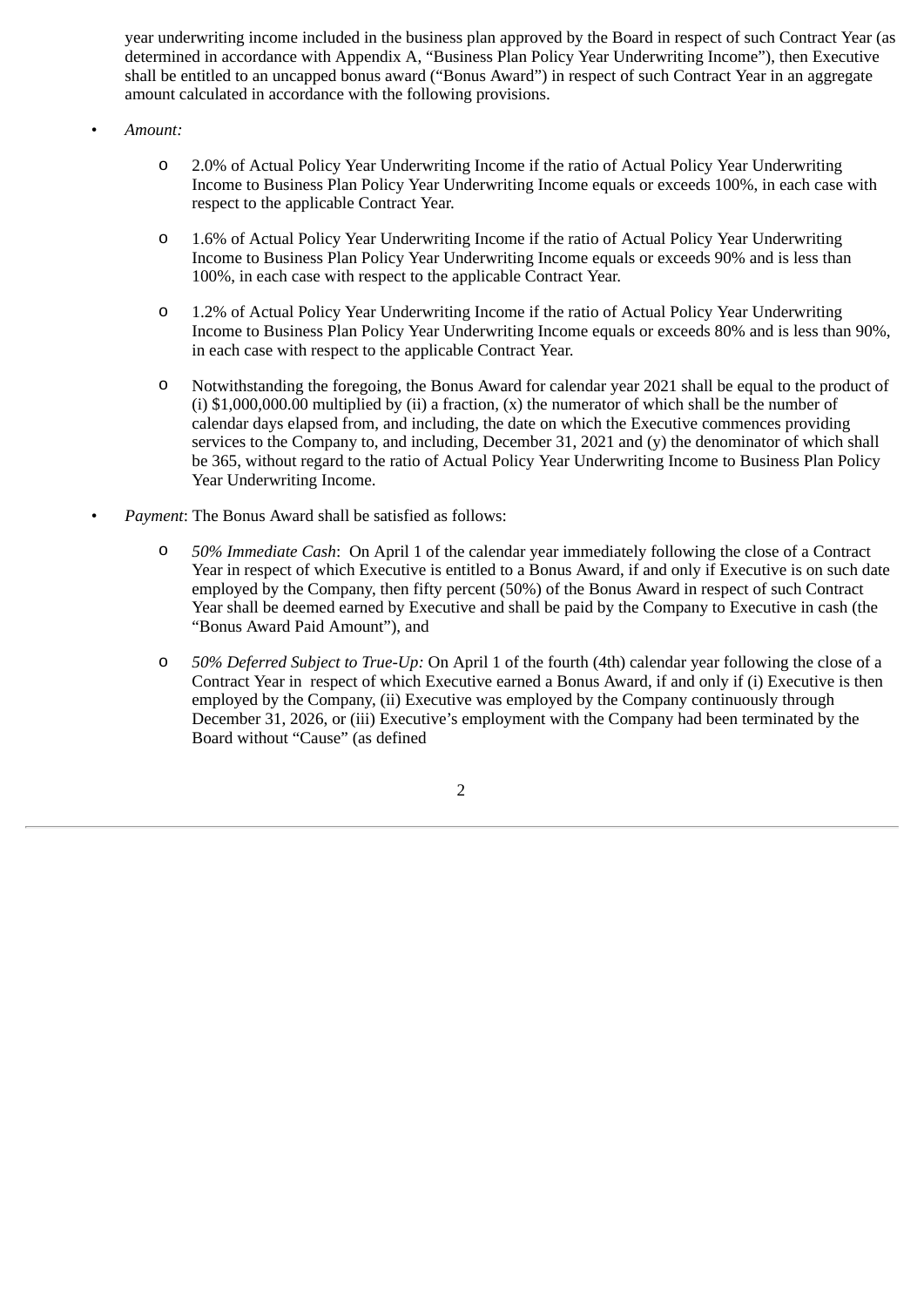below), and Executive had not precipitated a "Cause Event" (as defined below), and, in the case of each of clauses (ii) and (iii), Executive had not materially breached any of Executive's material postemployment agreements with the Company, then, in any such case, the Bonus Award in respect of such Contract Year shall be redetermined (i.e., *trued-up*) based upon (x) the underwriting loss and loss adjustment expense developments in respect of such Contract Year as of December 31 of the third (3rd) calendar year following such Contract Year (the "True-up Date") and (y) an actuarial assessment of incurred but not reported underwriting losses and loss adjustment expenses in respect of such Contract Year as of the True-up Date (the 'Trued-up Bonus Award Amount"). In the event a Trued-up Bonus Award Amount for a Contract Year exceeds the Bonus Award Paid Amount in respect of the applicable Contract Year, then Executive shall at such time (i.e., April 1 of the fourth (4th) calendar year following the close of a Contract Year in respect of which Executive earned a Bonus Award) be paid an amount equal to 109% of the amount of such excess (the "Excess Payment") in cash (or, should the Board elect, in its absolute discretion, in shares of GIG stock (valued at the weighted average trading price of such shares as traded on NASDAQ on the first trading day of April (of the calendar year in which it was determined by the Board that Executive was entitled to an Excess Payment))).

# **Book Value Appreciation Rights**: \$25,000,000

- *Grant*: As of December 31, 2020, for purposes of this Agreement, GIG shall be deemed to have owned 46,696,700 Penn-Patriot book value appreciation rights ("BVARs") with an initial notional value of \$10.00 per BVAR, totaling \$466,967,000 of aggregate initial notional value, such amount being equal to the Company's book value as of that date. Each BVAR entitles the holder to the right to a pro rata appreciation in book value of the Company in accordance with its terms. Effective as of the Effective Date, Executive shall be granted under the Company's applicable incentive compensation plan, 2,500,000 BVARs having an initial notional value of \$10.00 per BVAR for a total initial notional value of \$25,000,000 ("Executive's BVARs"), such that the aggregate number of BVARs deemed to be outstanding as of the Effective Date is 49,196,700, with Executive's BVARs initially representing 5.08% of the total outstanding BVARs.
- *Vesting*: As of the Effective Date, all of Executive's BVARs are unvested but will vest in accordance with the following:
	- (i) Notwithstanding anything to the contrary in this Agreement, in the event of a Change in Control (as defined in Appendix B) of the Company any time after the Effective Date, 100% of Executive's BVARs will vest, provided Executive is on the date of such Change in Control employed by the Company.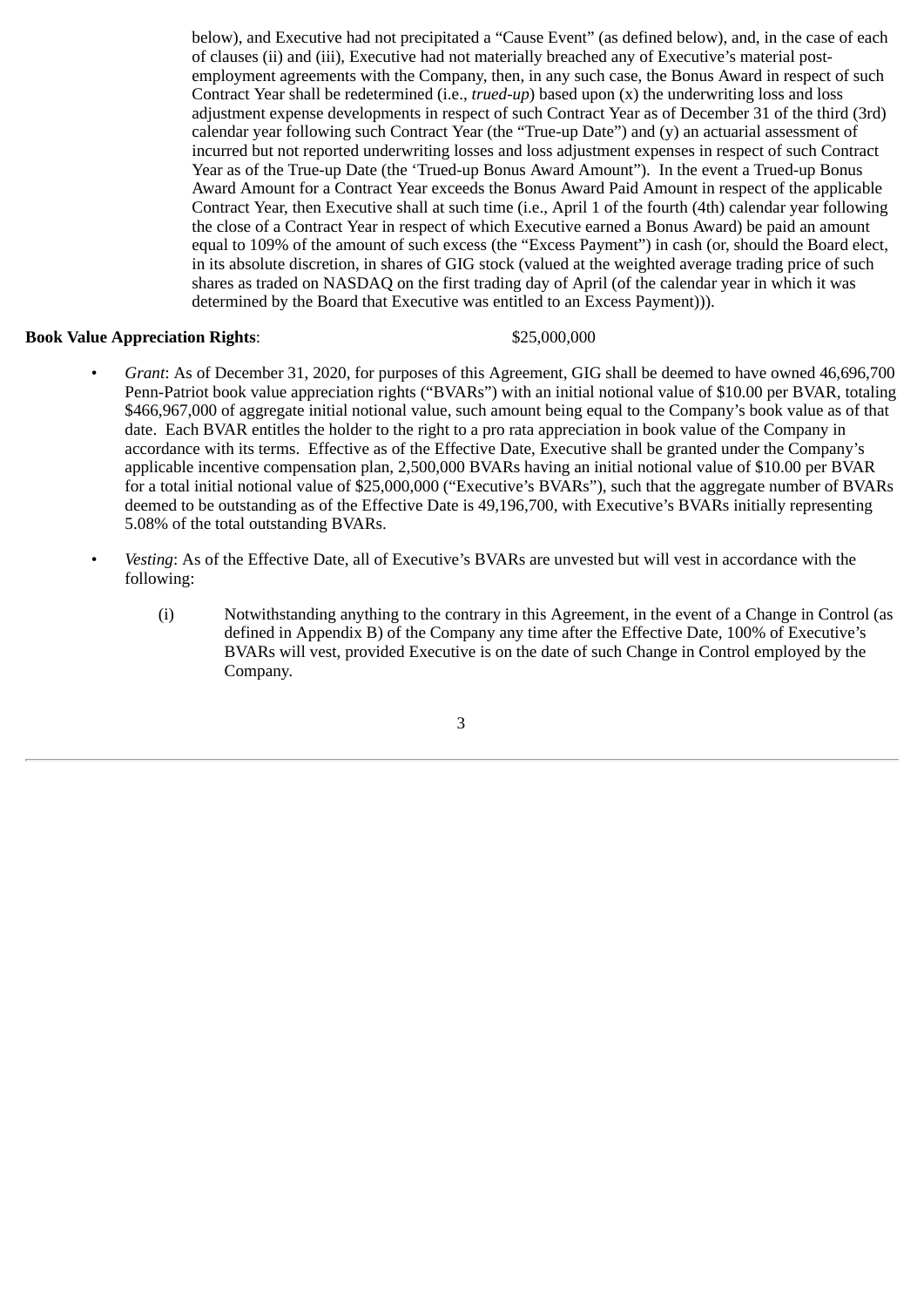- (ii) 60% of Executive's BVARs will vest on December 31, 2024 provided Executive is employed by the Company.
- (iii) 20% of Executive's BVARs will vest on each of December 31, 2025 and December 31, 2026 provided Executive is employed by the Company on such dates.
- (iv) Notwithstanding (ii) and (iii) above, in the event that prior to December 31, 2026 (x) Executive voluntarily terminates his employment, (y) Executive is terminated for Cause, or (z) Executive precipitates a Cause Event, all of Executive's BVARs, whether vested or unvested, will be forfeited.
- *BVAR Value*: Except as described below in the event of a Change in Control, each of Executive's BVARs that vest will have a value (the "BVAR Value") equal to (i) Penn-Patriot's Book Value Per BVAR (as defined in Appendix B) at December 31, 2026 multiplied by the Book Value Multiple (determined according to the table below), less (ii) a \$0.30 (3.00% of notional value) per annum interest charge accruing from the Effective Date, less (iii) the \$10.00 notional value. If the BVAR Value determined in accordance with the preceding sentence is less than \$0.00, the BVAR Value will be deemed to be \$0.00.

# **Book Value Multiple Table**

For Scenarios 2-4, the highest Book Value Multiple qualified for will be the one applied.Penn-Patriot ResultsBook Value Multiple for Calculation of Executive's BVAR Value [1]ScenarioAverage ROE 2022-26NWP CAGR 2022- 261Less than 8.37%orLess than 6.00%0.00x28.37% or moreand6.00% or more1.16x39.92% or moreand7.00% or more1.42x412.50% or moreand8.00% or more1.84x

[1] Book Value Multiple of each Scenario is intended to be a step and not to be interpolated.

Examples of determination of Book Value Multiple:

- o If Penn-Patriot achieves an Average ROE (as defined in Appendix B) of 8.5% from 2022-26 and a NWP CAGR (as defined in Appendix B) of 5.0% from 2022-26, the Book Value Multiple is 0.00x.
- o If Penn-Patriot achieves an Average ROE of 10.0% from 2022-2024 and a NWP CAGR of 7.0% from 2022-24, and Executive is terminated without Cause on January 1, 2025, the Book Value Multiple is 1.42x.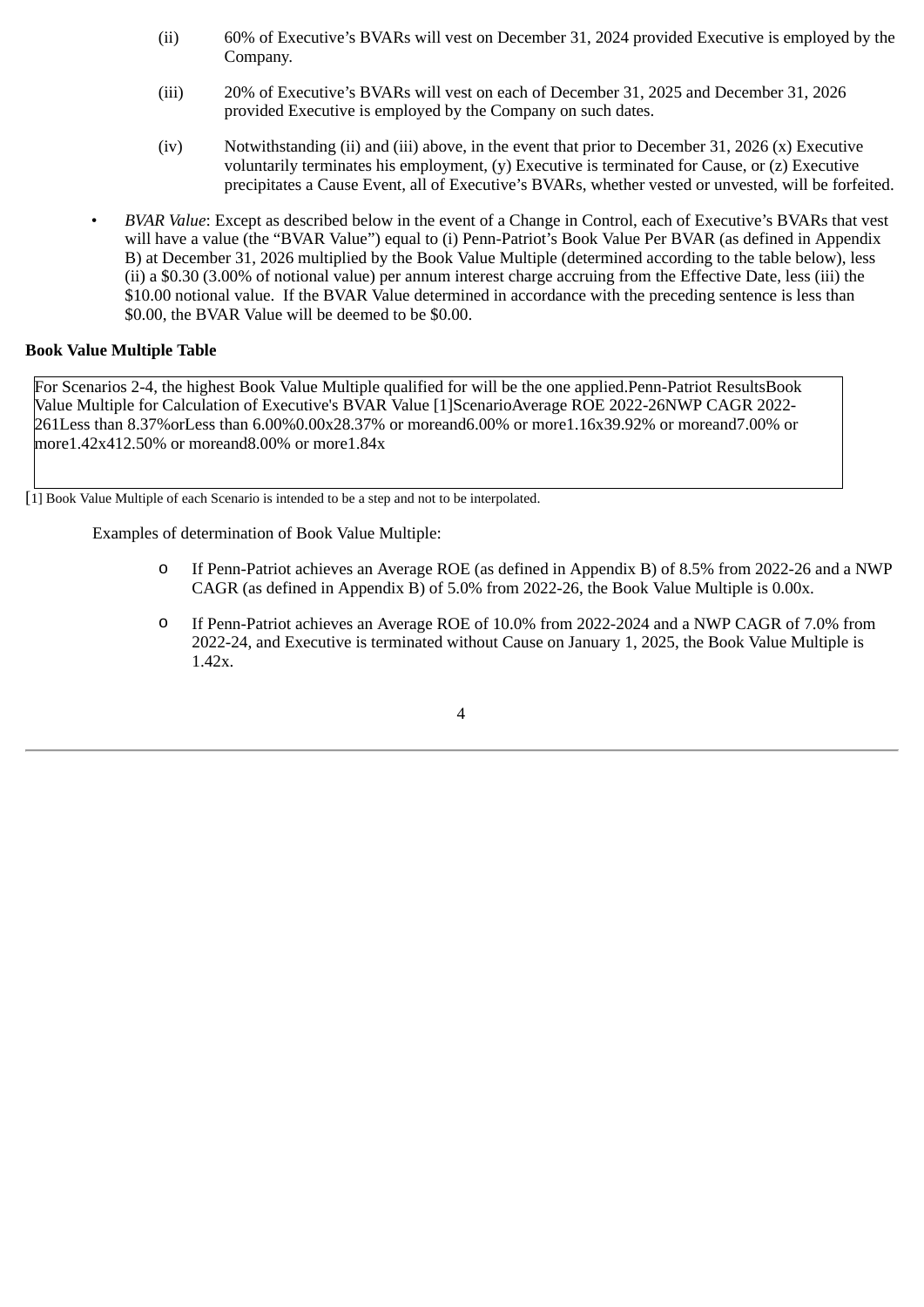- o If Penn-Patriot achieves an Average ROE of 12.5% from 2022-2026 and a NWP CAGR of 10.0% from 2022-26, the Book Value Multiple is 1.84x.
- *BVAR Value in a Change in Control:* In the event of a Change in Control, so long as Executive is employed by the Company on the date of the consummation of such Change in Control, (i) each of Executive's vested BVARs shall be deemed to have a value (the "Change in Control Value") equal to (A) (1) the implied value of Penn-Patriot as provided for in the Change in Control transaction (or, if the implied value of Penn-Patriot is not provided for in a Change in Control transaction, the implied value of Penn-Patriot as determined by the Board, in its sole discretion, with reference to the terms of the Change in Control transaction) divided by (2) the total number of BVARs deemed to be outstanding on such date, less (B) a \$0.30 (3.00% of notional value) per annum interest charge accruing from the Effective Date, less (C) the \$10.00 notional value and (ii) the Company will pay, or cause to be paid, to Executive an amount equal to the Change in Control Value in cash (or, should the Board elect, in its absolute discretion, (x) in shares of GIG stock (valued at the volume weighted average trading price of such shares as traded on NASDAQ on the trading day preceding the date of such payment) or  $(v)$  if all or a portion of the consideration paid by the acquiror in such Change in Control is comprised of equity securities of the acquiror, in such equity securities (as valued by the Board, in its sole discretion)). Such payment shall be made to Executive within 30 days of such Change in Control unless such Change in Control does not constitute a "change in control event" within the meaning of Section 409A (as defined below), in which event such payment shall be made upon the regularly scheduled payment dates (or, if earlier, any other permissible payment date under Section 409A).
- *Examples of BVAR Value Calculation*:

[\*\*\*]

- *Capital Adjustments*: For purposes of this Agreement, Book Value Per BVAR shall be adjusted as follows:
	- o *GIG Capital Contributions*: In the event that GIG or its affiliates make any capital contribution to the Company (whether in cash or in kind), or the Company issues any additional equity securities to GIG or its affiliates, after the Effective Date, for purposes of calculating Penn-Patriot's Book Value Per BVAR, such capital contribution or equity issuance shall be treated as senior to the BVARs (i.e., a preferred equity interest) and entitled to a priority return of 3.0% per annum, such that Penn-Patriot's book value shall be deemed to be reduced by an amount equal to the sum of the fair market value, as determined by the Board in its sole discretion, of such capital contribution (or, in the case of an equity issuance, the consideration received by the Company for such equity issuance) plus an interest charge accruing at a rate of 3.0% of such fair market value from the date of such capital contribution or equity issuance.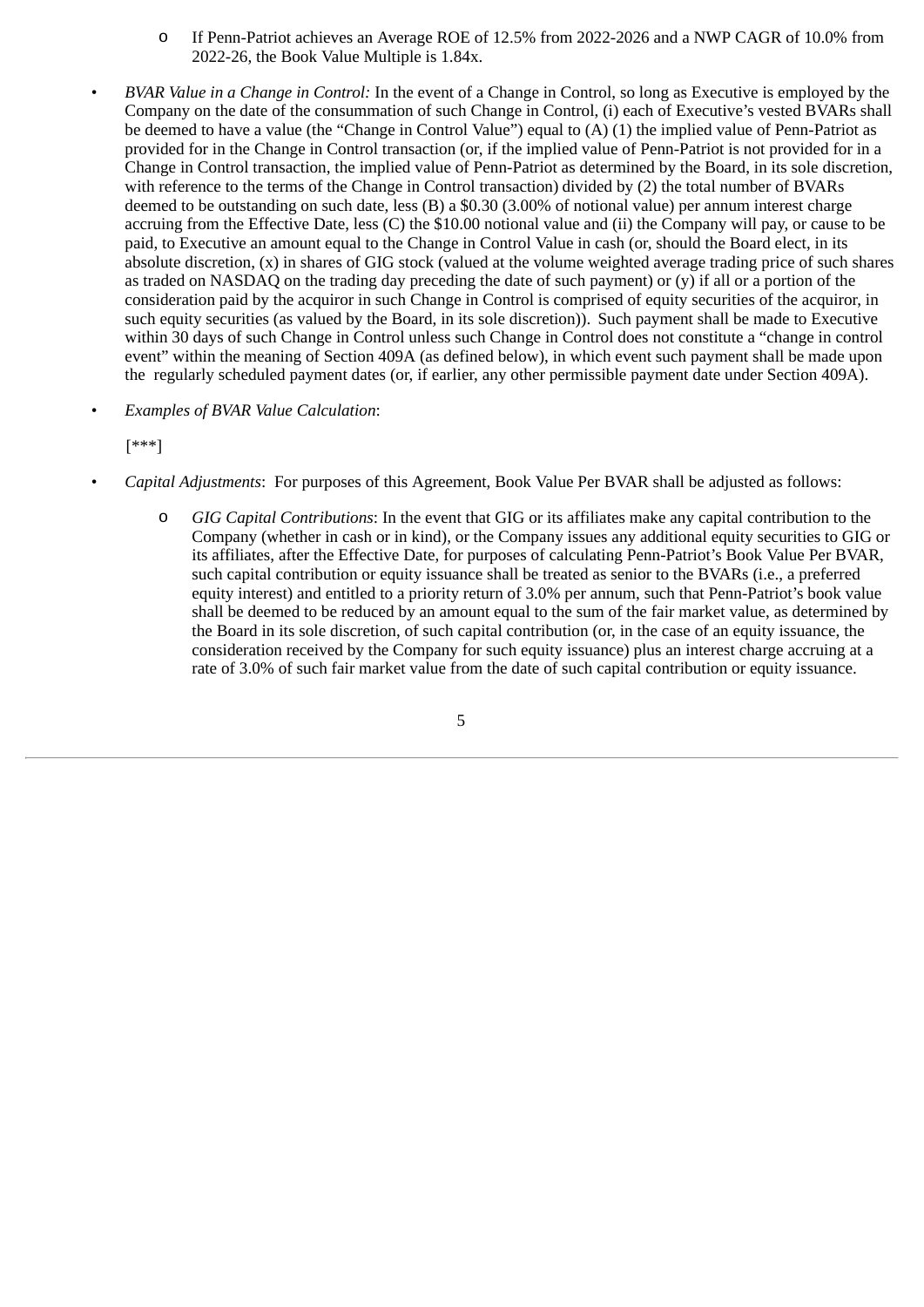- o *Third Party Capital Contributions*: In the event that any person other than GIG or its affiliates makes any capital contribution to the Company (whether in cash or in kind), or the Company issues any equity securities to any such person, after the Effective Date, for purposes of calculating Penn-Patriot's Book Value Per BVAR, the Company shall be deemed to have issued to such person a number of BVARs equal to (i) the fair market value of all consideration received by, or contributed to, the Company in respect of such capital contribution or equity issuance divided by (ii) the Book Value Per BVAR immediately prior to (and without giving effect to) such capital contribution or equity issuance, as determined by the Board in its sole discretion.
- o *Distributions*: In the event that the Company makes any distributions to GIG (whether in cash or in kind) after the Effective Date, for purposes of calculating Penn-Patriot's Book Value Per BVAR, Penn-Patriot's book value shall be deemed to be increased by an amount equal to the amount of cash (or, in the case of a distribution in kind, the fair market value, as determined by the Board in its sole discretion, of the property) distributed to GIG plus an interest charge accruing from the date of such distribution at a rate per annum equal to (i) with respect to the portion of any distribution funded with indebtedness of the Company or its subsidiaries, the interest rate payable on such indebtedness and (ii) with respect to all other amounts distributed, the Company's annualized total investment return (expressed as a percentage) from the date of such distribution until such date of determination.
- o *Affiliate Transfers*: In the event that any business currently conducted by the Company or any of its subsidiaries is transferred to GIG or any of its subsidiaries (other than the Company or any of its subsidiaries) after the Effective Date, the Board and Executive shall discuss in good faith whether any adjustments to the method of calculating the BVAR Value may be necessary to preserve the original intent of this Agreement.
- *Payment*: Except as described above in the event of a Change in Control, the Company will pay Executive in cash (or, should the Board elect, in its absolute discretion, in shares of GIG stock (valued at the weighted average trading price of such shares as traded on NASDAQ on the trading day preceding the date of such payment)) Executive's total BVAR Value as follows:
	- o *50% Immediately*: On April 1, 2027, if and only if Executive had not materially breached any of Executive's material post-employment agreements with the Company, then fifty percent (50%) of Executive's total BVAR Value shall be deemed earned by Executive and shall be paid by the Company to Executive (the "BVAR Value Paid Amount"), and
	- o *50% Deferred Subject to True-Up:* If on April 1, 2030 Executive had not materially breached any of Executive's material post-employment agreements with the Company, then Executive's total BVAR Value shall be redetermined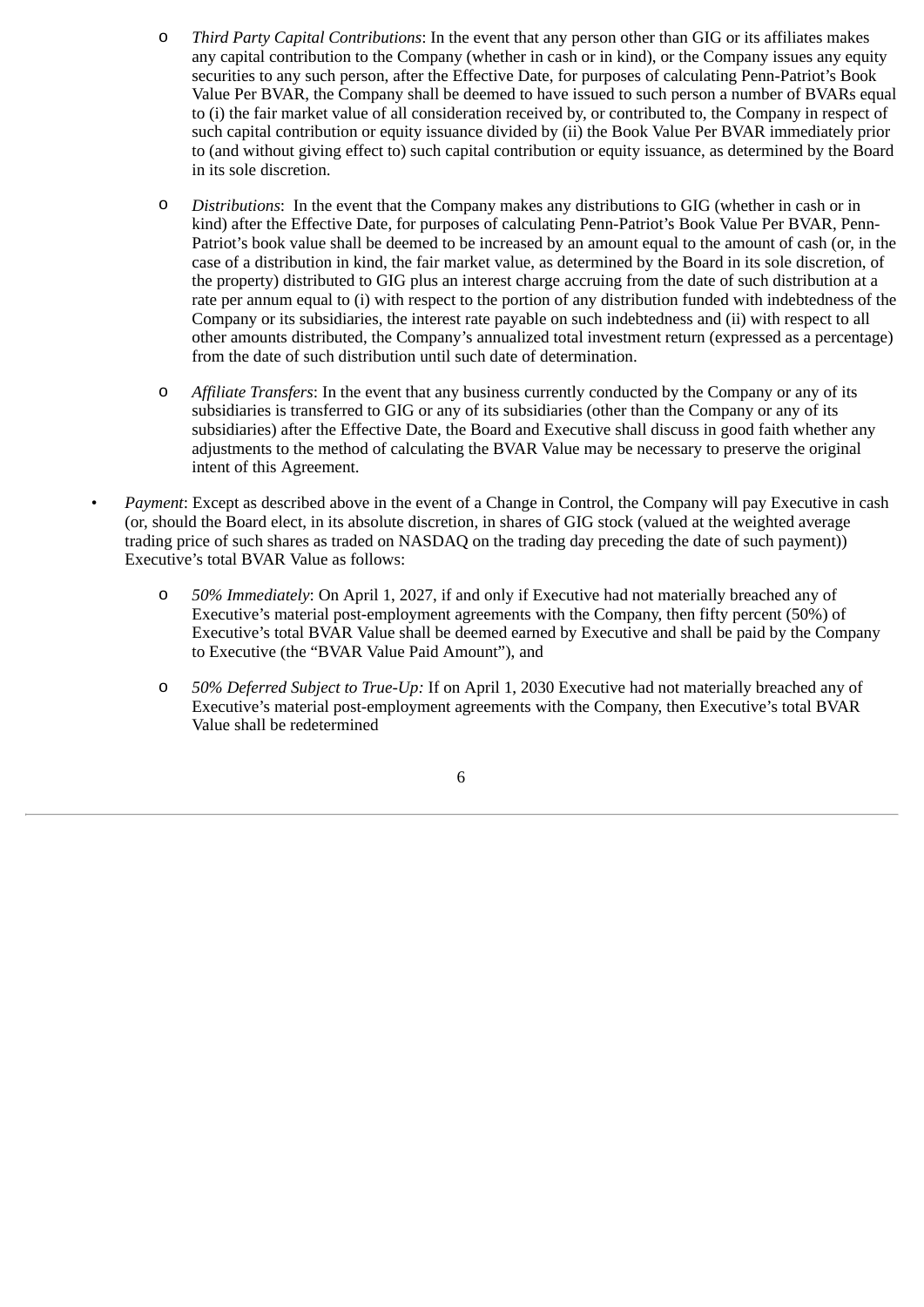(i.e., *trued-up*) based upon (i) the underwriting loss and loss adjustment expense developments in respect of all Contract Years as of December 31, 2029 (the "BVAR Value True-up Date") and (ii) an actuarial assessment of incurred but not reported underwriting losses and loss adjustment expenses in respect of such Contract Years as of the BVAR Value True-up Date (the "BVAR Value Trued-up Amount"). In the event the BVAR Value Trued-up Amount exceeds the BVAR Value Paid Amount, then Executive shall at such time be paid 109% of the amount of such excess.

**Employee Benefits**: While employed by the Company, Executive may participate in all existing and future employee benefit plans, (e.g. pension and retirement, savings, medical, health and accident, life, disability) that are available to other senior executives of the Company in accordance with the terms of those plans as in effect from time to time, including four (4) weeks of paid vacation per year.

**Termination/Severance**: Executive's employment by and with the Company shall be terminable by the Company at will in the sole discretion of the Board at any time whether with or without Cause or notice. In the event Executive's employment by the Company is terminated by the Company prior to December 31, 2026, other than in respect of a Cause Event, and Executive did not materially breach, any of Executive's material post-employment agreements with the Company, then Executive shall receive as severance an aggregate amount equal to the lesser of (i) one month of Base Salary for each 12 months of employment by the Company and (ii) Base Salary otherwise payable between the date of Executive's termination of employment and December 31, 2026 and such lesser amount shall be payable monthly over a twenty-two month period beginning on the 60th day following the date of Executive's termination of employment (the "Release Deadline"), provided that Executive's entitlement to severance shall be subject to Executive providing an executed general release of claims in respect of the Company, GIG, and Fox Paine & Company, LLC, including in each case such companies' and their respective affiliates' officers, executives, agents, attorneys, advisors, members, managers, and employees in a form reasonably satisfactory to the Board and Fox Paine & Company, LLC (a "Release"), and not revoking any such Release within any legally applicable revocation period, in each case prior to the Release Deadline. In the event Executive terminates employment with the Company for any reason, Executive shall not be entitled to the severance payment described above.

"**Cause Event**" or "**Cause**" shall mean for all purposes of this Agreement any one or more of the following: (i) conduct of Executive constituting fraud, dishonesty, malfeasance, gross incompetence, gross misconduct, or gross negligence, (ii) Executive being officially charged with or indicted for a felony criminal offense involving violence or moral turpitude, (iii) Executive failing to follow the lawful written instructions of the Board or the Chairman, and (iv) Executive's material violation of the Company's governance rules, code of conduct, conflict of interest, or similar Company policies applicable to Company employees generally or senior executives generally. Solely with respect to a termination pursuant to clause (iii) of the immediately preceding sentence, Executive's termination shall not constitute a termination for "Cause" or a "Cause Event" unless (x) the Company first provides Executive with written notice thereof within thirty (30) days after the event alleged to constitute Cause or a Cause Event, (y) to the extent correctable, Executive fails to cure the circumstance or event so identified within thirty (30) days after receipt of such notice, and (z) the effective date of Executive's termination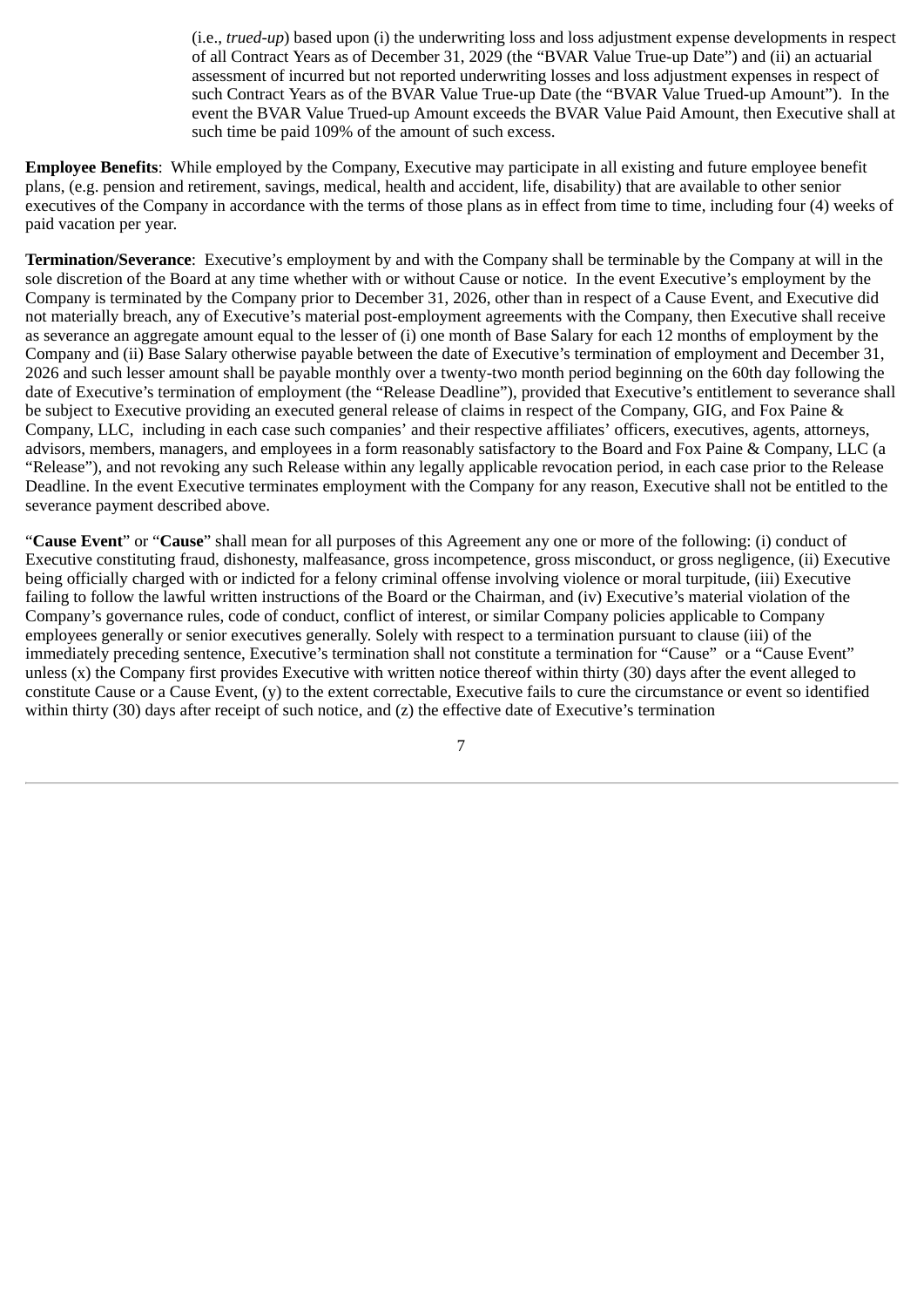for Cause or a Cause Event occurs no later than thirty (30) days after the expiration of Employee's cure period.

**Restrictive Covenants**: Executive has executed the Company's (i) perpetual confidentiality and mutual non-disparagement agreements and (ii) two-year post-employment non-solicitation and non-competition agreements (the "Restrictive Covenant Agreement").

**Dispute Resolution**: Any disputes among CEO and GIG or the Company (including affiliates) will be resolved by confidential binding "baseball" type arbitration in Philadelphia, Pennsylvania under the auspices of JAMS, with each side responsible for its own attorneys fees and other related expenses. The governing law shall be that of New York.

**Indemnification**:To the fullest extent permitted by law, but subject to the provisions of the Certificate of Incorporation of the Company and the By-laws of the Company in effect from time to time (provided that no amendment thereto shall in any way lessen the Executive's rights hereunder to less than is provided in the Certificate of Incorporation and/or By-laws as of the Effective Date), the Company shall promptly, after receipt of a request by the Executive, indemnify, defend and hold harmless the Executive with respect to any claims against the Executive while the Executive (i) conducted himself in good faith in his capacity as an officer or director of the Company, whether by or on behalf of the Company, its shareholders or third parties and (ii) believed (a) in the case of conduct in his official capacity with the Company, that his conduct was in its best interests; and (b) in all other cases, that his conduct was at least not opposed to its best interests, unless (x) the Executive has breached or failed to perform the duties of his office pursuant to his fiduciary relation to the Company; and (y) the breach or failure to perform constitutes self-dealing, willful misconduct or recklessness. For the avoidance of doubt, the provisions of this section shall, subject to the limitations set forth herein, apply to all actions by the Executive in his capacity as an executive of the Company, including hiring and recruiting activities.

Subject to approval by a majority vote of all disinterested directors of the Board, the Company shall, in addition, promptly advance to the Executive an amount equal to the reasonable fees and expenses incurred in defending such matters, promptly after receipt of a reasonably itemized request for such advance and a signed written undertaking by the Executive to repay any funds advanced if (i) the Executive is not entitled to mandatory indemnification under § 13.1-698 of the Virginia Stock Corporation Act (the "VSCA") and (ii) it is ultimately determined under § 13.1-700.1 or 13.1-701 of the VSCA that the director is not entitled to indemnification. The Company may procure insurance with respect to the obligations provided in this section of the Agreement and shall provide such additional indemnification protection to the Executive as may be provided to other directors or key executive officers of the Company.

Notwithstanding the foregoing, the provisions of this section shall not apply to (i) the responsibility or liability of the Executive pursuant to any criminal statute or (ii) the liability of the Executive for the payment of taxes pursuant to local, state or federal law.

**Deductions & Withholdings**: The Company shall make such deductions and withhold such amounts from any amounts owing to Executive as may be required from time to time by law, governmental regulation, or order.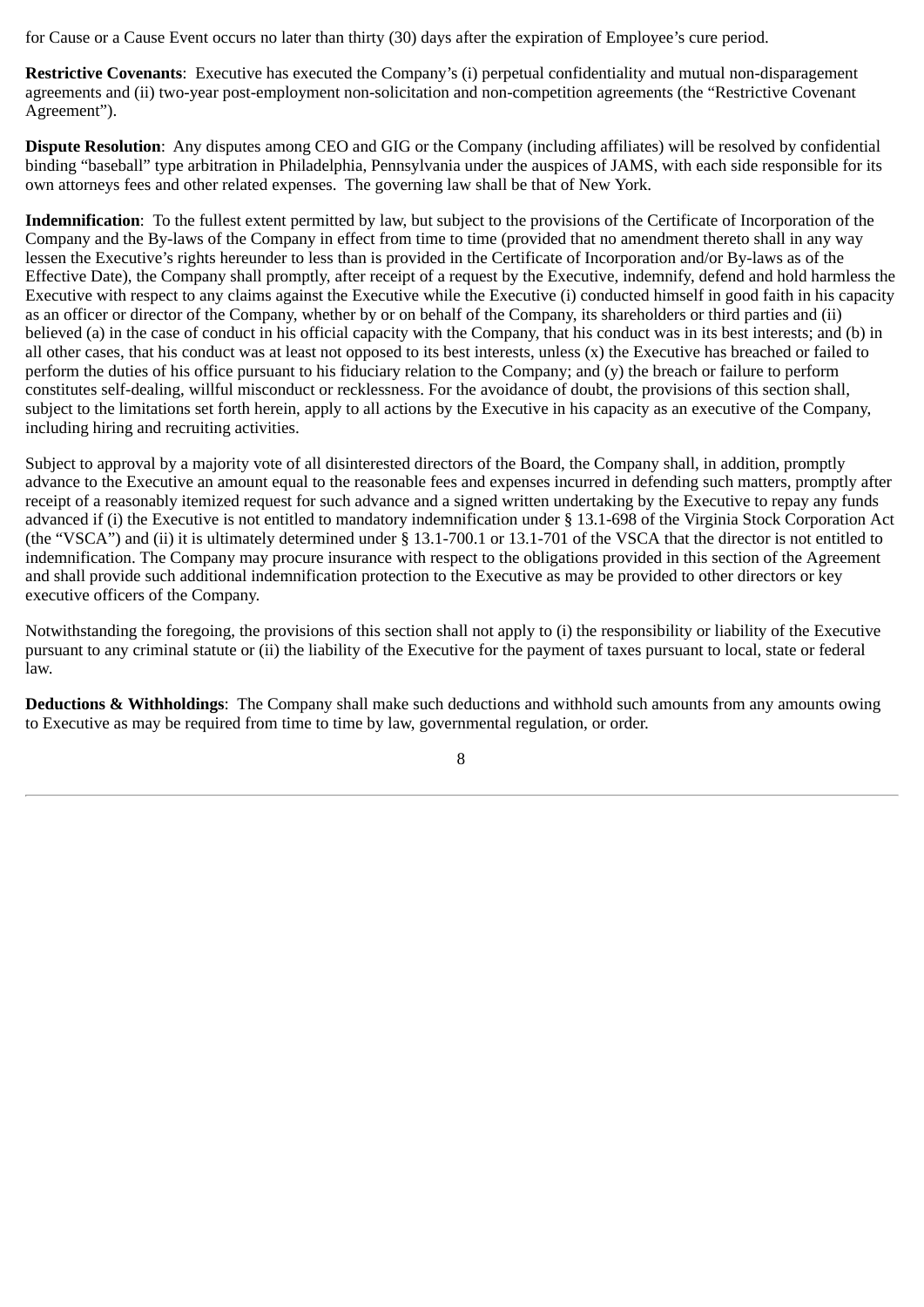**Sole Agreement, Amendments, Waivers, & Consents**: This Agreement, together with the Restrictive Covenant Agreement, constitutes the entire agreement and understanding of the parties hereto in respect of Executive's employment by the Company and supersedes all prior understandings, agreements or representations among Executive, Company, and GIG, including their affiliates, whether written or oral, relating to Executive's employment by the Company (including, for the avoidance of doubt, the Original Agreement). This Agreement may only be amended, the provisions hereof may only be waived, and consents and any notices with respect hereto shall only be effective if the amendment, waiver, notice, or consent is evidenced by a written document (including email) that is executed by Executive and the Company and approved by the Board, in its *sole discretion*.

**Severability**: In the event that any one or more of the provisions of this Agreement shall be or become invalid, illegal or unenforceable in any respect, the validity, legality and enforceability of the remaining provisions of this Agreement shall not be affected thereby.

**Counterparts**: This Agreement may be executed in any number of counterparts by the parties hereto (including by means of telecopied signature pages or signature pages in "pdf" or a similar format sent as an attachment to an email message), each of which shall be deemed to be one and the same instrument.

**Compensation Committee Approval**:Notwithstanding any other provision of this Agreement, this Agreement shall not be binding upon either party unless this Agreement is approved in writing by the Compensation Committee of the Board, in its sole discretion.

**Certain Definitions**:Capitalized terms used but not defined in this Agreement shall have the meanings ascribed to them in Appendix B, "Definitions".

(i) **IRC 409A**: It is the intent of the parties that all payments and/or other benefits provided under this Agreement be exempt from or otherwise comply with Section 409A of the U S. Internal Revenue Code of 1986, as amended and the regulations and official guidance issued thereunder , as each may be amended from time to time (collectively, 'Section 409A"), so that none of the payments or other benefits provided hereunder will be subject to any adverse tax consequences of Section 409A. Notwithstanding anything to the contrary herein, to the maximum extent permitted, this Agreement shall be interpreted and administered consistent with such intent so as to provide for exemption or compliance with Section 409A. With respect to any taxable reimbursements or in-kind benefits provided to Executive by the Company (i) all such reimbursements of eligible expenses shall be made on or prior to the last day of the Executive's taxable year immediately following the taxable year in which such expenses were incurred, (ii) any right to such reimbursement shall not be subject to liquidation or exchange for another benefit, and (iii) the amount of any such reimbursement or in kind benefit provided in any taxable year of the Executive shall not affect in any way the expenses eligible for reimbursement, or in-kind benefits to be provided, in any other taxable year. Neither Executive nor any of Executive's creditors or beneficiaries shall have the right to subject any deferred compensation (within the meaning of Section 409A) payable hereunder to any anticipation, alienation, sale, transfer, assignment, pledge, encumbrance, attachment or garnishment. Except as permitted under Section 409A, any deferred compensation (within the meaning of Section 409A) payable to Executive hereunder may not be reduced by, or offset against, any amount

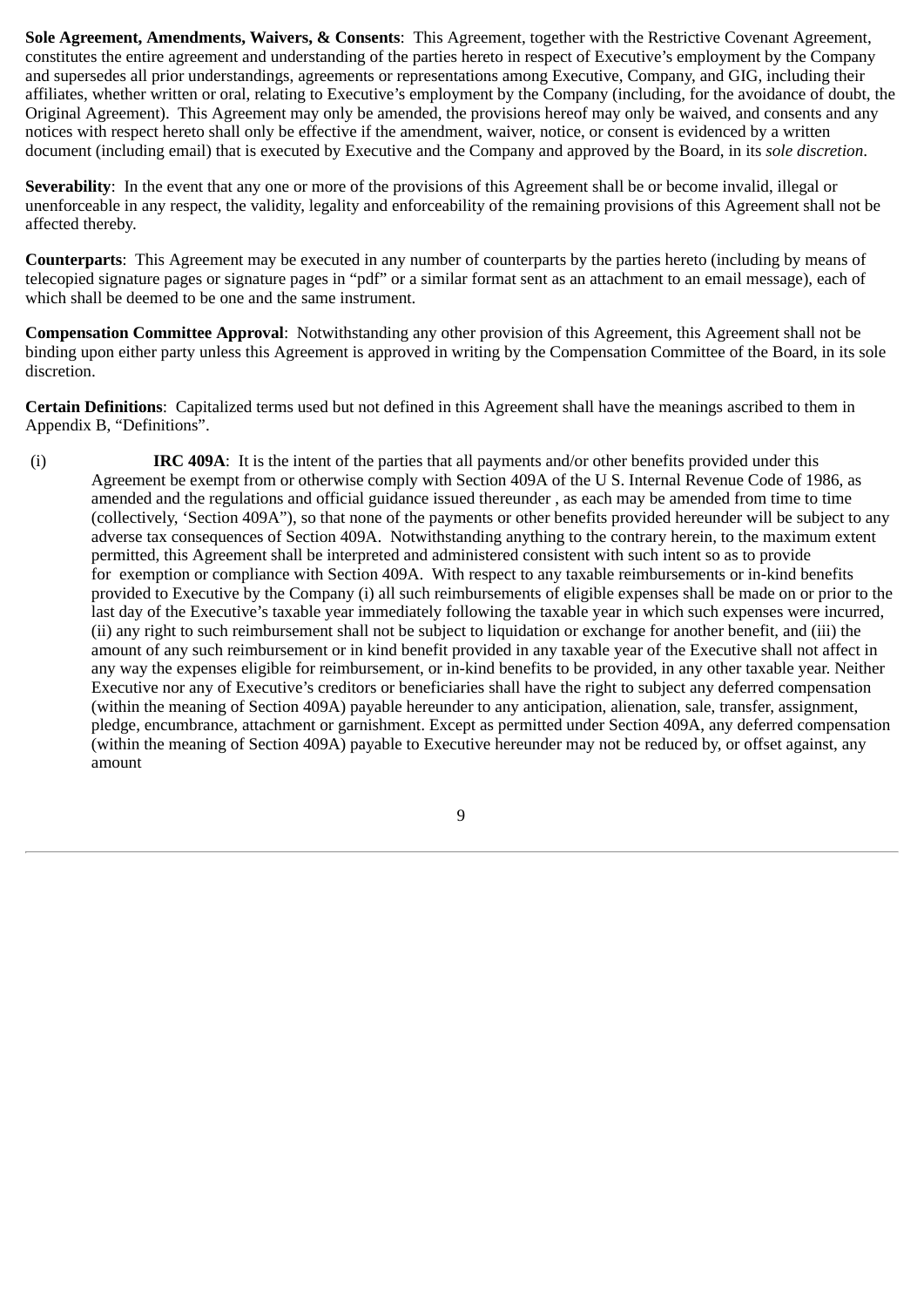owing by Executive to the Company or any of its affiliates. Each payment or other benefit provided hereunder is intended to constitute a separate payment for purposes of Section 409A. Executive shall be solely responsible and liable for the satisfaction of all taxes and penalties that may be imposed on Executive or for Executive's account in connection with this Agreement, and neither the Company nor any of its subsidiaries and affiliates shall have any obligation to indemnify or otherwise hold Executive harmless from any or all of such taxes or penalties.

(ii) Notwithstanding anything contained herein to the contrary, Executive shall not be considered to have terminated employment with the Company for purposes of any payments under this Agreement which are subject to Section 409A until Executive would be considered to have incurred a "separation from service" from the Company within the meaning of Section 409A. Without limiting the foregoing and notwithstanding anything herein to the contrary, (i) if at the time of Executive's termination of employment with the Company Executive is a "specified employee" as defined in Section 409A and the benefits otherwise payable hereunder as a result of such termination of employment is necessary in order to prevent any accelerated or additional tax under Section 409A, then the Company will defer the commencement of the payment of any such payments or benefits hereunder (without any reduction in such payments or benefits ultimately paid or provided to Executive) until the date that is six months following Executive's termination of employment with the Company (or the earliest date as is permitted under Section 409A) and (ii) if any other payments of money or other benefits due to Executive hereunder could cause the application of an accelerated or additional tax under Section 409A, such payments or other benefits shall be deferred if deferral will make such payment or other benefits compliant under Section 409A, or otherwise such payment or other benefits shall be restructured, to the extent possible, in a manner, determined by the Board, that does not cause such an accelerated or additional tax.

**Further Documentation**: Should Company counsel reasonably determine that it would be beneficial for Executive and the Company to further document any of the provisions of this Agreement, the parties agree to execute such documentation, which shall not conflict with any of the provisions hereinabove.

[*Signature page follows*]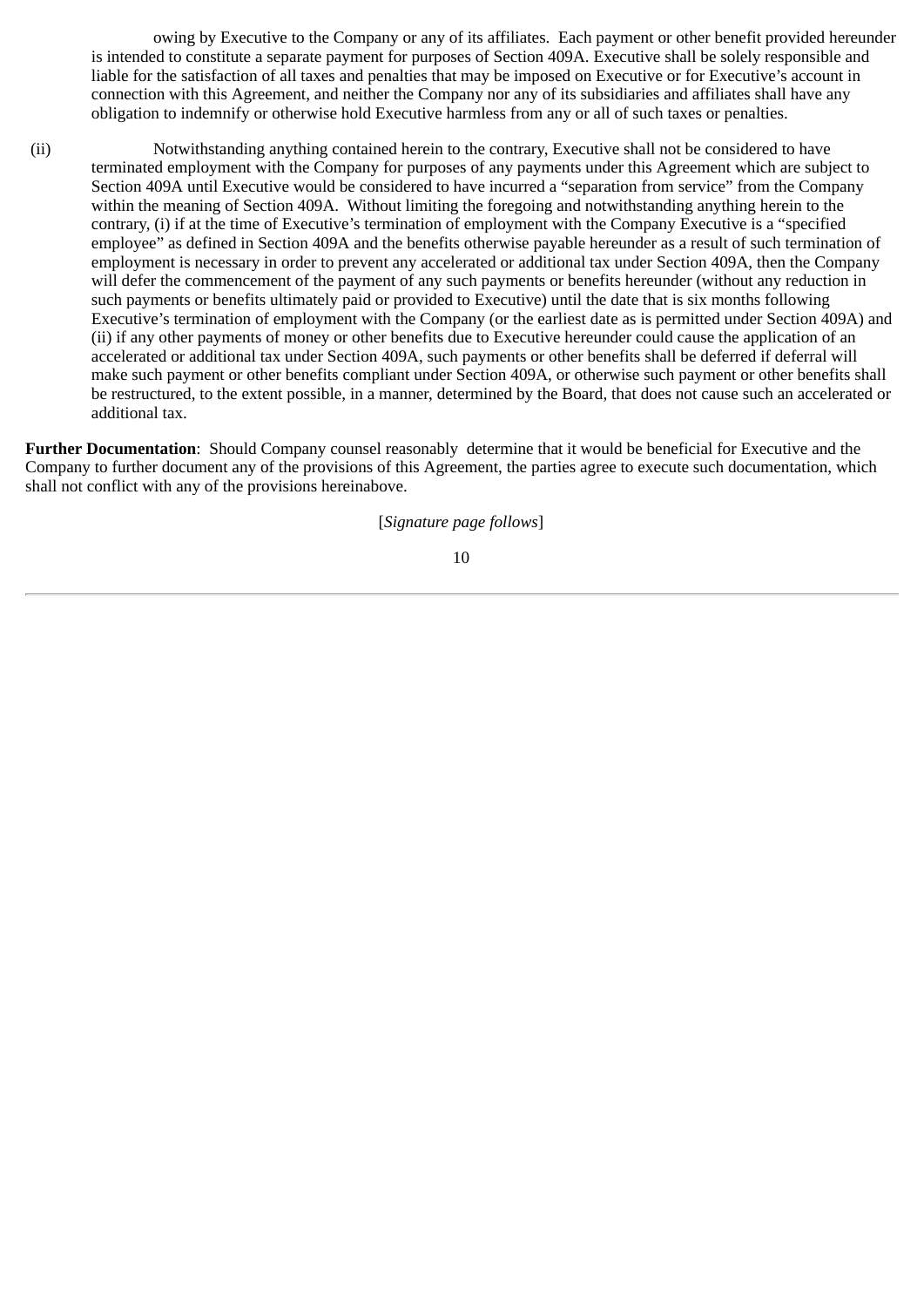By their execution below, the parties hereto acknowledge their agreement to the foregoing as of the Amendment Effective Date:

# **GLOBAL INDEMNITY GROUP, LLC**

By: /s/ Saul Fox Saul Fox Authorized Signatory

Date Executed: May 7, 2021

# **PENN-PATRIOT INSURANCE COMPANY**

By: /s/ Saul Fox Saul Fox Authorized Signatory

Date Executed: May 7, 2021

# **EXECUTIVE**

By: /s/ David Charlton David Charlton

Date Executed: May 7, 2021

[*Signature Page to Chief Executive Officer Agreement*]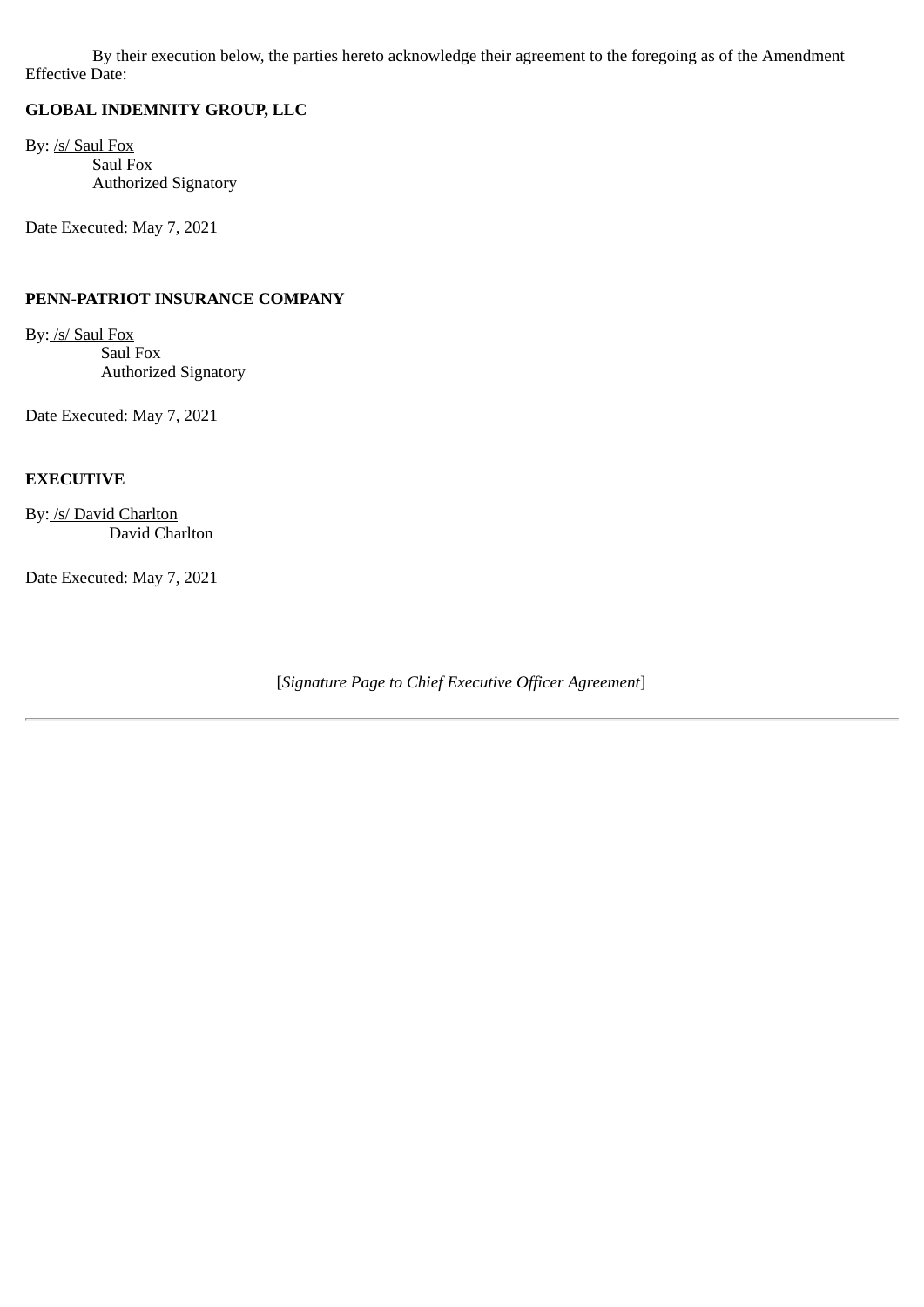# **Appendix A**

# **Calculation of Policy Year Underwriting Income**

For purposes of this CEO Agreement, underwriting income is calculated as:

- (i) "Policy Year Underwriting Income", plus
- (ii) A "Discount of Casualty Loss Expenses" to reflect investment income attributable to long-term casualty loss reserves.

"Policy Year Underwriting Income" is calculated as:

- (i) All Net Written Premium in a Contract Year, whether or not such premium is earned in such Contract Year, plus,
- (ii) Policy fee income and policy-related reimbursed expenses (e.g., credit card fees) attributable to such Net Written Premium, less
- (iii) Loss Expenses attributable to such Net Written Premium, less
- (iv) Underwriting Expenses (including Commissions, Premium Related Charges and Operating Expenses) attributable to such Net Written Premium.

The "Discount of Casualty Loss Expenses" is calculated as:

- (i) Loss Expenses attributable to Casualty Net Written Premium in a Contract Year, whether or not such premium is earned in such Contract Year, multiplied by
- (ii) The average investment income rate for assets with comparable duration to Penn-Patriot's anticipated cash payout of such Loss Expenses, multiplied by
- (iii) The difference between Penn-Patriot's anticipated casualty loss reserve weighted average life (in years) and Penn-Patriot's anticipated property loss reserve weighted average life (in years).

[\*\*\*]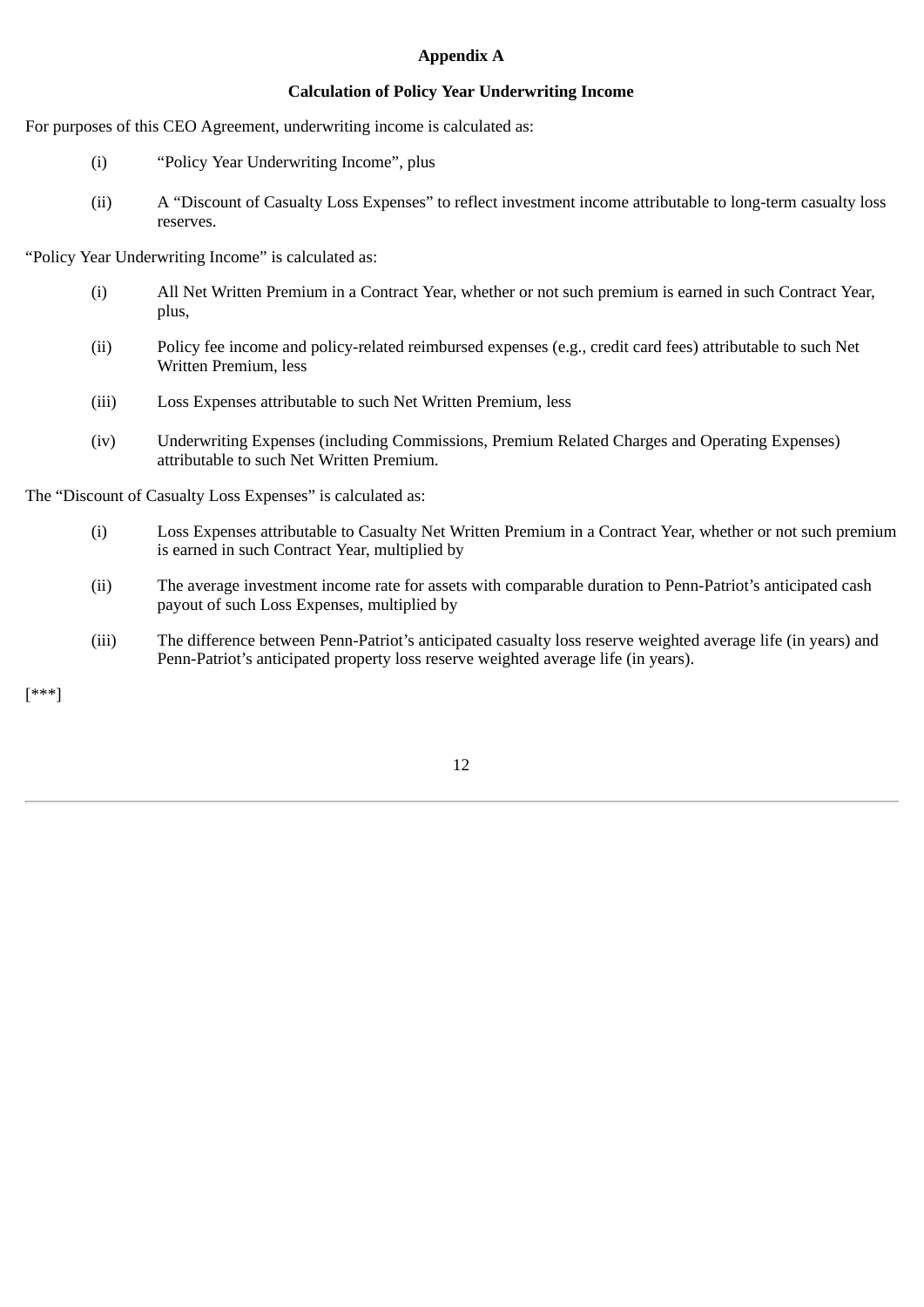# **Appendix B**

# **Definitions**

**Average Return on Equity (Average ROE)**: The average annual ROE (determined in accordance with GAAP) from January 1, 2022 through December 31, 2026 (or, if Executive is terminated without Cause prior to December 31, 2026, the date of such termination).

**Book Value Per BVAR**: For Penn-Patriot, as of any specified date, (i) the Company's book value (determined in accordance with GAAP) as of such specified date (determined after deduction for all current and reserved payments to Executive (in the form of salary, bonus, BVARs and all other)) divided by (ii) the total number of BVARs deemed to be outstanding on such specified date. Book Value Per BVAR shall be adjusted to give effect to certain changes in the capital structure of the Company as set forth in this Agreement under the heading "Capital Adjustments".

**Change in Control**: (A) the acquisition of all or substantially all of the assets of Penn-Patriot by a "person" (as such term is defined in Section 3(a)(9) of the U.S. Securities Exchange Act of 1934 and such term is used in Section 13(d)(3) and 14(d)(2) of such Act) or a group of "persons" which is not an affiliate of GIG or Fox Paine & Company, LLC, the members thereof, or Fox Paine Capital Fund II, L.P. (an "Unaffiliated Person"), (B) a merger, consolidation, statutory share exchange or similar form of corporate transaction involving Penn-Patriot or GIG after which a majority of the voting power of the resulting entity is controlled by an Unaffiliated Person, or (C) the acquisition by an Unaffiliated Person of sufficient voting shares of Penn-Patriot or GIG to cause the election of a majority of the members of the Board or the GIG board of directors.

**NWP CAGR**: The cumulative average growth rate of Penn-Patriot's Net Written Premium (determined in accordance with GAAP) from full year 2021 through December 31, 2026 (or, if Executive is terminated without Cause prior to December 31, 2026, the date of such termination), as adjusted by the Board, in its sole discretion, to exclude the impact of acquisitions or divestitures in the calculation of the NWP CAGR.

**Return on Equity (ROE)**: Penn-Patriot's net income (determined in accordance with GAAP) for a Contract Year divided by Penn-Patriot's average book value (determined in accordance with GAAP) during such Contract Year. Net Income, book value and ROE are calculated after deduction for all current and reserved payments to Executive (in the form of salary, bonus, BVARs and all other).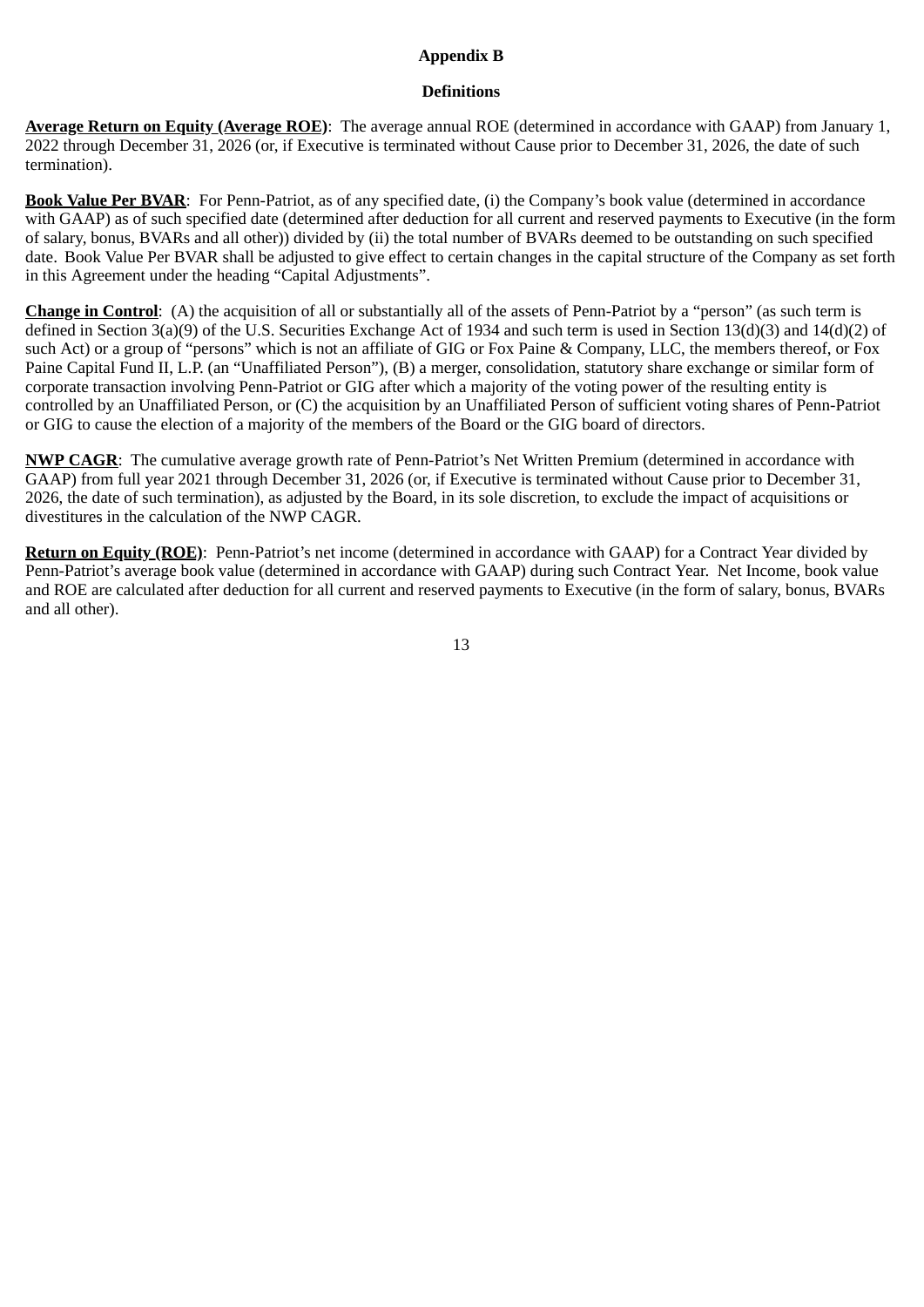# **CERTIFICATION PURSUANT TO RULE 13a-14(a)/15d-14(a), AS ADOPTED PURSUANT TO SECTION 302 OF THE SARBANES-OXLEY ACT OF 2002**

<span id="page-71-0"></span>I, David S. Charlton, certify that:

- 1. I have reviewed this Quarterly Report on Form 10-Q of Global Indemnity Group, LLC;
- 2. Based on my knowledge, this Quarterly Report does not contain any untrue statement of a material fact or omit to state a material fact necessary to make the statements made, in light of the circumstances under which such statements were made, not misleading with respect to the period covered by this Quarterly Report;
- 3. Based on my knowledge, the financial statements, and other financial information included in this Quarterly Report, fairly present in all material respects the financial condition, results of operations and cash flows of the registrant as of, and for, the periods presented in this Quarterly Report;
- 4. The registrant's other certifying officers and I are responsible for establishing and maintaining disclosure controls and procedures (as defined in Exchange Act Rules 13a-15(e) and 15d-15(e)) and internal control over financial reporting (as defined in Exchange Act Rules 13a-15(f) and 15d-15(f)) for the registrant and have:
	- a) Designed such disclosure controls and procedures, or caused such disclosure controls and procedures to be designed under our supervision, to ensure that material information relating to the registrant, including its consolidated subsidiaries, is made known to us by others within those entities, particularly during the period in which this Quarterly Report is being prepared;
	- b) Designed such internal control over financial reporting, or caused such internal control over financial reporting to be designed under our supervision, to provide reasonable assurance regarding the reliability of financial reporting and the preparation of financial statements for external purposes in accordance with generally accepted accounting principles;
	- c) Evaluated the effectiveness of the registrant's disclosure controls and procedures and presented in this report our conclusions about the effectiveness of the disclosure controls and procedures, as of the end of the period covered by this Quarterly Report based on such evaluation; and
	- d) Disclosed in this Quarterly Report any change in the registrant's internal control over financial reporting that occurred during the registrant's most recent fiscal quarter (the registrant's fourth fiscal quarter in the case of an annual report) that has materially affected, or is reasonably likely to materially affect, the registrant's internal control over financial reporting; and
- 5. The registrant's other certifying officers and I have disclosed, based on our most recent evaluation of internal control over financial reporting, to the registrant's independent registered public accounting firm and the audit committee of the registrant's board of directors (or persons performing the equivalent functions):
	- a) All significant deficiencies and material weaknesses in the design or operation of internal control over financial reporting which are reasonably likely to adversely affect the registrant's ability to record, process, summarize and report financial information; and
	- b) Any fraud, whether or not material, that involves management or other employees who have a significant role in the registrant's internal control over financial reporting.

Dated: May 10, 2021

/s/ David S. Charlton David S. Charlton Principal Executive Officer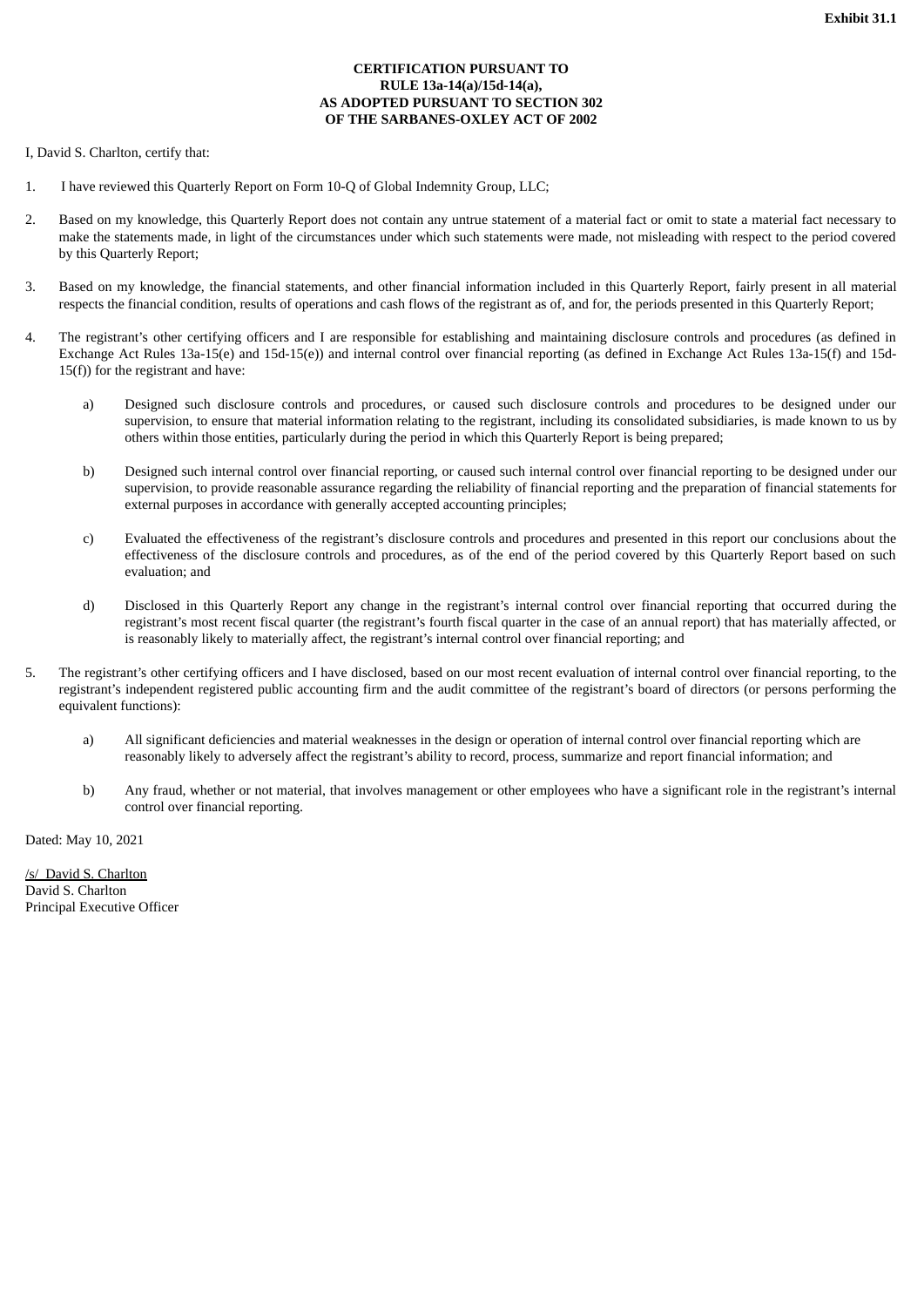## **CERTIFICATION PURSUANT TO RULE 13a-14(a)/15d-14(a), AS ADOPTED PURSUANT TO SECTION 302 OF THE SARBANES-OXLEY ACT OF 2002**

I, Thomas M. McGeehan, certify that:

- 1. I have reviewed this Quarterly Report on Form 10-Q of Global Indemnity Group, LLC;
- 2. Based on my knowledge, this Quarterly Report does not contain any untrue statement of a material fact or omit to state a material fact necessary to make the statements made, in light of the circumstances under which such statements were made, not misleading with respect to the period covered by this Quarterly Report;
- 3. Based on my knowledge, the financial statements, and other financial information included in this Quarterly Report, fairly present in all material respects the financial condition, results of operations and cash flows of the registrant as of, and for, the periods presented in this Quarterly Report;
- 4. The registrant's other certifying officers and I are responsible for establishing and maintaining disclosure controls and procedures (as defined in Exchange Act Rules 13a-15(e) and 15d-15(e)) and internal control over financial reporting (as defined in Exchange Act Rules 13a-15(f) and 15d-15(f)) for the registrant and have:
	- a) Designed such disclosure controls and procedures, or caused such disclosure controls and procedures to be designed under our supervision, to ensure that material information relating to the registrant, including its consolidated subsidiaries, is made known to us by others within those entities, particularly during the period in which this Quarterly Report is being prepared;
	- b) Designed such internal control over financial reporting, or caused such internal control over financial reporting to be designed under our supervision, to provide reasonable assurance regarding the reliability of financial reporting and the preparation of financial statements for external purposes in accordance with generally accepted accounting principles;
	- c) Evaluated the effectiveness of the registrant's disclosure controls and procedures and presented in this report our conclusions about the effectiveness of the disclosure controls and procedures, as of the end of the period covered by this Quarterly Report based on such evaluation; and
	- d) Disclosed in this Quarterly Report any change in the registrant's internal control over financial reporting that occurred during the registrant's most recent fiscal quarter (the registrant's fourth fiscal quarter in the case of an annual report) that has materially affected, or is reasonably likely to materially affect, the registrant's internal control over financial reporting; and
- 5. The registrant's other certifying officers and I have disclosed, based on our most recent evaluation of internal control over financial reporting, to the registrant's independent registered public accounting firm and the audit committee of the registrant's board of directors (or persons performing the equivalent functions):
	- a) All significant deficiencies and material weaknesses in the design or operation of internal control over financial reporting which are reasonably likely to adversely affect the registrant's ability to record, process, summarize and report financial information; and
	- b) Any fraud, whether or not material, that involves management or other employees who have a significant role in the registrant's internal control over financial reporting.

Dated: May 10, 2021

/s/ Thomas M. McGeehan Thomas M. McGeehan Chief Financial Officer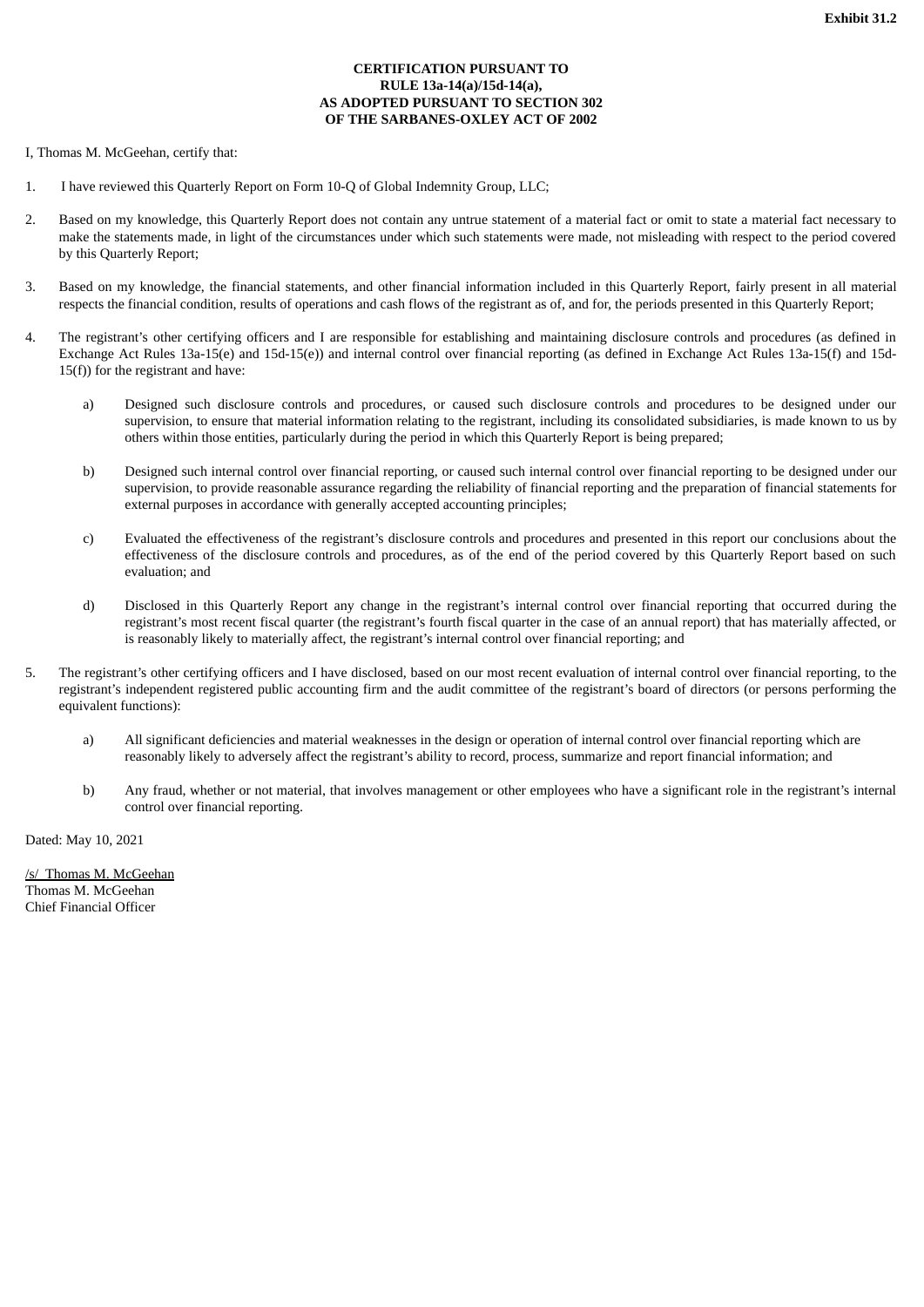## **CERTIFICATION PURSUANT TO 18 U.S.C. SECTION 1350, AS ADOPTED PURSUANT TO SECTION 906 OF THE SARBANES-OXLEY ACT OF 2002**

In connection with the Quarterly Report of Global Indemnity Group, LLC (the "Company") on Form 10-Q for the quarterly period ended March 31, 2021, as filed with the Securities and Exchange Commission on the date hereof (the "Report"), I, David S. Charlton, certify, pursuant to 18 U.S.C. section 1350, as adopted pursuant to section 906 of the Sarbanes-Oxley Act of 2002, that to the best of my knowledge:

- (1) The Report fully complies with the requirements of Section 13(a) or 15(d) of the Securities Exchange Act of 1934; and
- (2) The information contained in the Report fairly presents, in all material respects, the financial condition and results of operations of the Company.

Dated: May 10, 2021

/s/ David S. Charlton David S. Charlton Principal Executive Officer